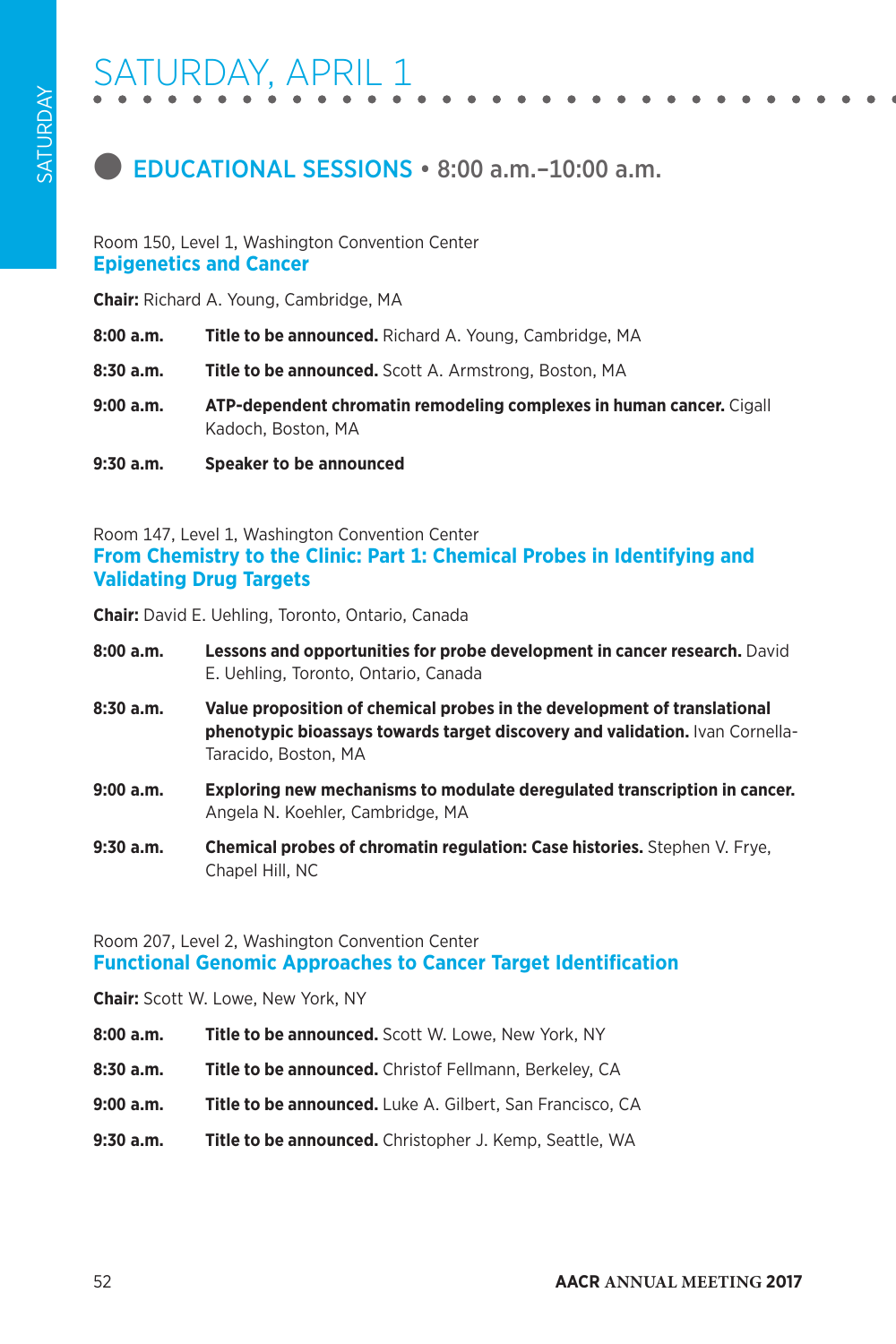### Room 152, Level 1, Washington Convention Center **Polygenetic Susceptibility to Cancer and the Exposome**

**Chair:** Paul D. Pharoah, Cambridge, United Kingdom

- **8:00 a.m. Gene-panel testing in clinical cancer genetics: Opportunities and limitations.**  Mark E. Robson, New York, NY
- **8:30 a.m. Polygenic cancer susceptibility: Where lies the missing heritability?** Peter Kraft, Boston, MA
- **9:00 a.m. From association to function: Understanding the molecular mechanisms behind common cancer susceptibility alleles.** Simon A. Gayther, Los Angeles, CA
- **9:30 a.m. Application of next generation sequencing to cancer epidemiology studies.**  Paul D. Pharoah, Cambridge, United Kingdom

Room 201, Level 2, Washington Convention Center **Resistance Mechanisms to MAPK Pathway Targeting across Cancer**

**Chair:** Roger S. Lo, Los Angeles, CA

- **8:00 a.m. Title to be announced.** Willy Hugo, Los Angeles, CA
- **8:00 a.m. Title to be announced.** Ryan B. Corcoran, Boston, MA

#### Room 206, Level 2, Washington Convention Center **Synthetic Lethality for DNA Repair Defect in Human Cancer**

**Chair:** Simon N. Powell, New York, NY

- **8:00 a.m. Treating/defining DNA repair defects in human cancer.** Simon N. Powell, New York, NY
- **8:30 a.m. Synthetic lethality for Fanconi anemia/BRCA pathway defects.** Alan D. D'Andrea, Boston, MA
- **9:00 a.m. PARP trapping, replicative damage and Schlafen 11.** Yves G. Pommier, Bethesda, MD
- **9:30 a.m. Emerging synthetic lethality concepts in DNA repair.** Thomas U. Helleday, Stockholm, Sweden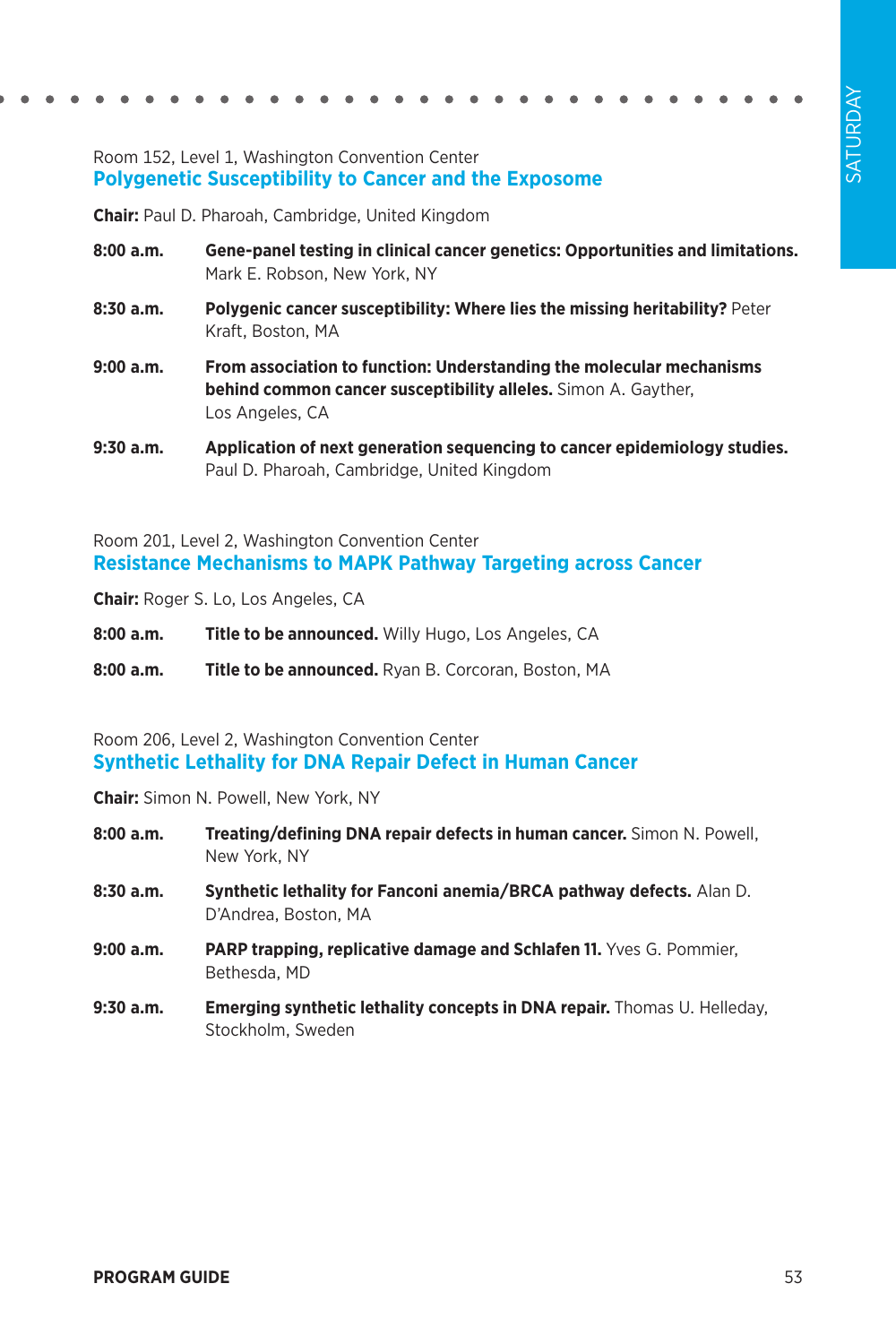# ATURDAY, APRIL 1

### Ballroom A-B, Level 3, Washington Convention Center **Tumor Immunology and Immunotherapy for Non-immunologists: Immune Suppression and Overcoming It to Enhance Antitumor Therapies**

**Chair:** Ellen Puré, Philadelphia, PA

| 8:00 a.m. | Immune modulation by stroma in solid tumors. Ellen Puré, Philadelphia, PA |  |
|-----------|---------------------------------------------------------------------------|--|
|-----------|---------------------------------------------------------------------------|--|

- **8:30 a.m. Innate immune signaling in cancer: New concepts.** Glen N. Barber, Miami, FL
- **9:00 a.m. Tumor-derived exosomes suppress functions of immune cells and may interfere with immune therapies.** Theresa L. Whiteside, Pittsburgh, PA
- **9:30 a.m. Overcoming immune checkpoints to treat cancer.** Charles G. Drake, New York, NY

### Room 202, Level 2, Washington Convention Center **Tumor Microenvironment and Its Role in Drug Resistance and Metastasis**

**Chair:** Ilaria Malanchi, London, United Kingdom

- **8:00 a.m. The metastatic niche.** Ilaria Malanchi, London, United Kingdom
- **8:30 a.m. Dissecting the low-grade glioma ecosystem.** David H. Gutmann, St. Louis, MO
- **9:00 a.m. Co-evolution of tumor and tumor microenvironment facilitates metastasis and therapeutic resistance.** Dihua Yu, Houston, TX
- **9:30 a.m. A way by which the tumor microenvironment can impact resistance to antiangiogenic therapy.** Robert S. Kerbel, Toronto, Ontario, Canada

## **INETHODS WORKSHOPS • 8:00 a.m.–10:00 a.m.**

#### Room 146, Level 1, Washington Convention Center **Advances in Cancer Evolution**

**Chair:** Charles Swanton, London, United Kingdom

- **8:00 a.m. How single-cell genomics is revolutionizing cancer research.** Nicholas E. Navin, Bellaire, TX
- **8:00 a.m. Deciphering selection in lung cancer evolution.** Thomas Watkins, London, United Kingdom
- **8:00 a.m. Insights into cancer evolution and selection from whole genome sequencing studies?** Peter J. Campbell, Cambridge, United Kingdom
- **8:00 a.m. Advances in analytical methods for clonal evolution inference at single-cell and bulk resolution.** Sohrab Shah, Vancouver, British Columbia, Canada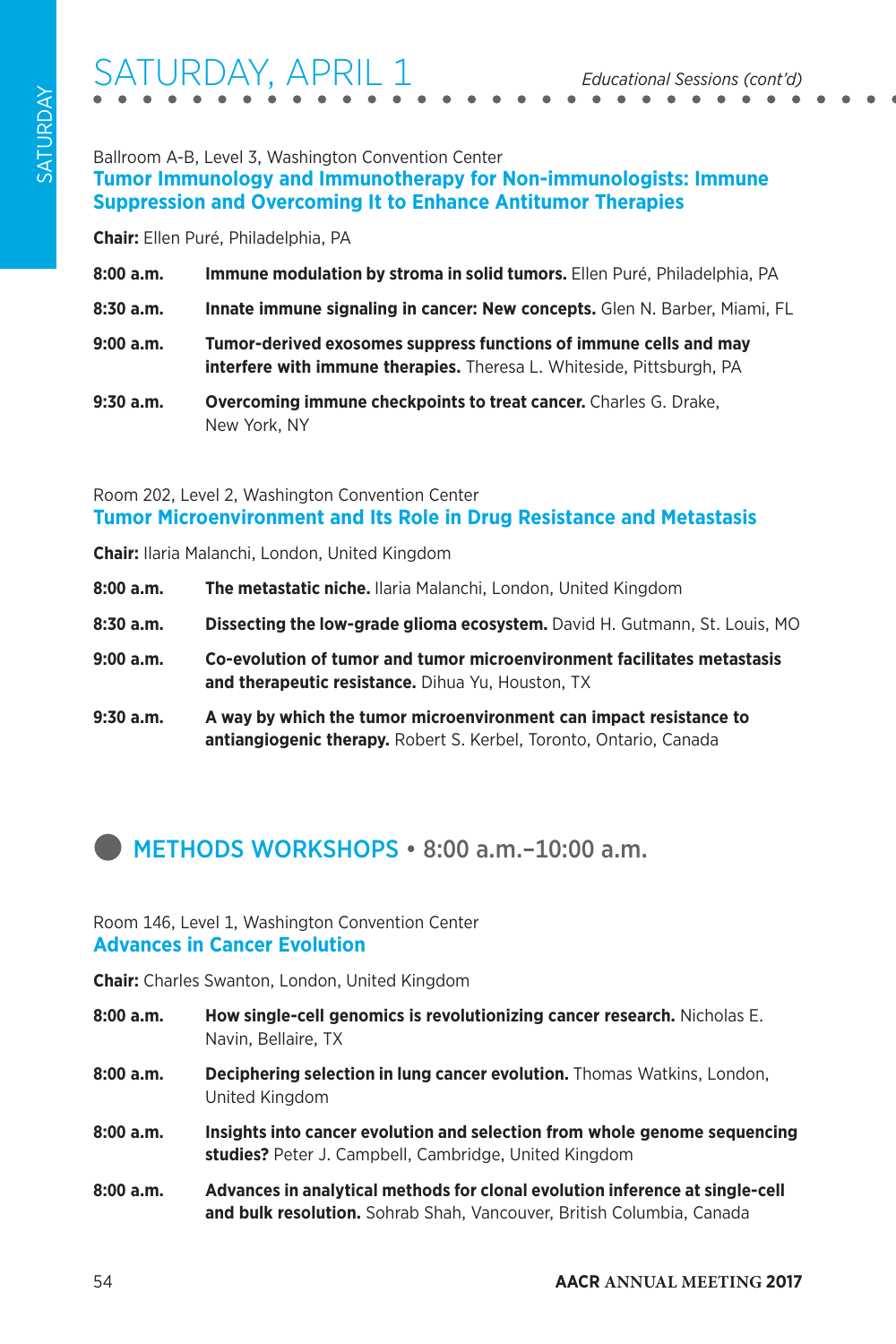### Room 151, Level 1, Washington Convention Center **Application of Novel Models to Guide Individual Therapies**

**Chair:** James H. Doroshow, Bethesda, MD

- **8:00 a.m. The broad cell line factory: Developing early passage cell lines for cancer biology and drug development.** Jesse S. Boehm, Cambridge, MA
- **8:30 a.m. Utility of patient-derived xenograft models to mirror precision oncology clinical trials.** James H. Doroshow, Bethesda, MD
- **9:00 a.m. Pharmacodynamic modeling to predict biologically effective drug dosing.**  Ralph E. Parchment, Frederick, MD
- **9:30 a.m. Spontaneous canine malignancies: Models for precision cancer medicine.**  Amy K. Leblanc, Bethesda, MD

Room 145, Level 1, Washington Convention Center **Clinical Trials Design Workshop—Part 1: Clinical Trials for Targeted Therapies**

**Chair:** Mithat Gönen, New York, NY

- **8:00 a.m. Title to be announced.** Edith A. Perez, South San Francisco, CA
- 8:30 a.m. Progress in NCI basket trials of targeted therapies in solid tumors. Speaker to be announced
- **9:00 a.m. Update of biomarker prevalence identified by next-generation sequencing.**  Speaker to be announced
- **9:30 a.m. Novel clinical trial designs for targeted agents.** Mithat Gönen, New York, NY

#### Ballroom C, Level 3, Washington Convention Center **Current and Future Pathology in the Era of Immunotherapy**

**Chair:** Janis Marie Taube, Baltimore, MD

- **8:00 a.m. Illuminating the tumor microenvironment using single and multiplex immunohistochemistry.** Janis Marie Taube, Baltimore, MD
- **8:30 a.m. Next-generation pathology: Quantitative immunofluorescence and imaging mass cytometry.** Kurt Alex Schalper, New Haven, CT
- **9:00 a.m. Tissue-based genomic biomarkers for immunotherapy.** Matthew David Hellmann, New York, NY
- **9:30 a.m. The MANA functional expansion of specific T cells (MANAFEST) assay: A sensitive molecular approach for clinical monitoring of peripheral antitumor immunity.** Kelly N. Smith, Baltimore, MD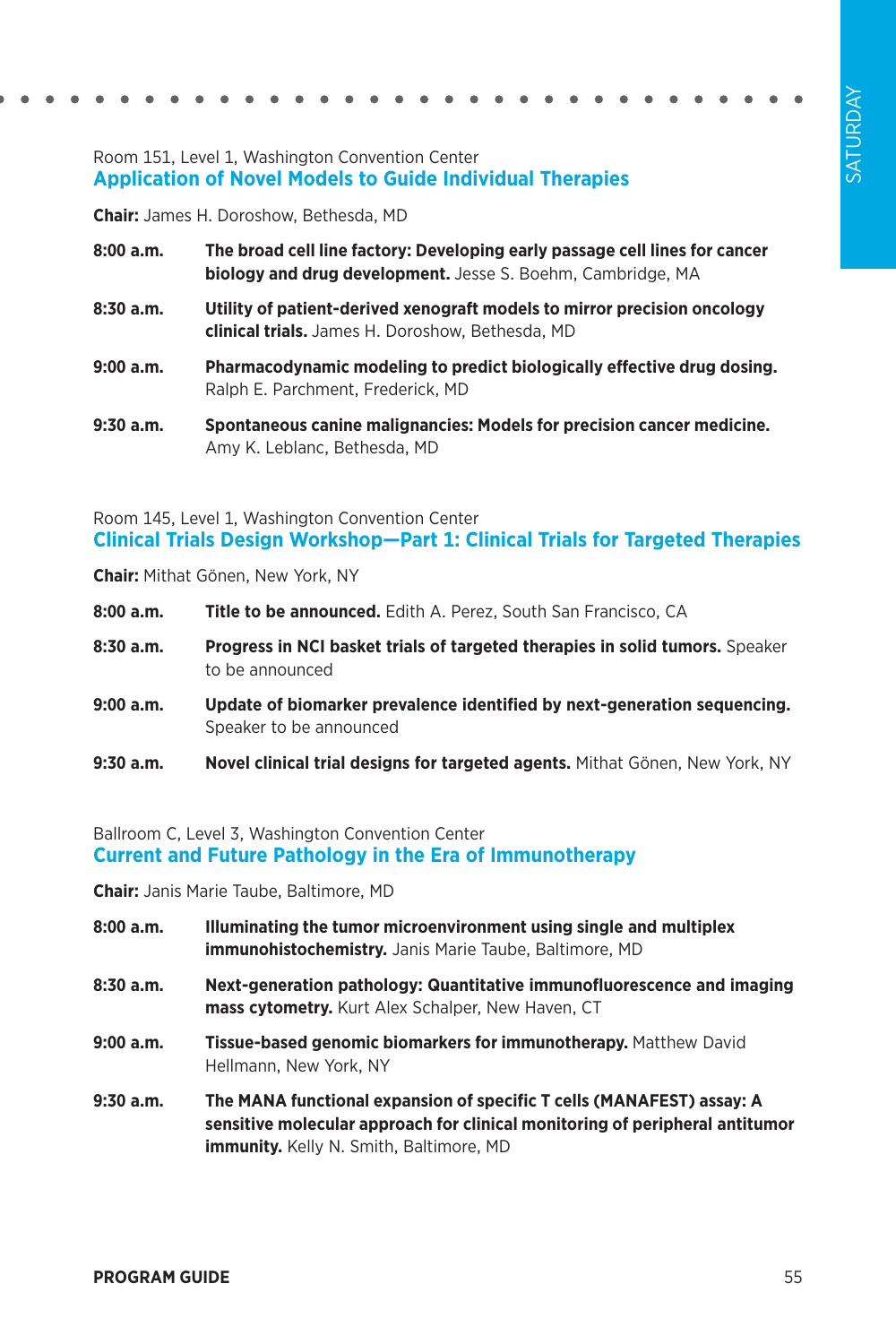# ATURDAY, APRIL 1

### **ROFESSIONAL ADVANCEMENT SESSION** 9:30 a.m.–11:30 a.m.

Constitution Ballroom C-E, Level 3B, Grand Hyatt Washington **Editor Tips for Publication Success (not eligible for CME credit)**

**Chair:** Victor E. Velculescu, Baltimore, MD

**Speakers:** Linda J. Miller, Philadelphia, PA Judy N. Quong, Philadelphia, PA

### **PROFESSIONAL ADVANCEMENT SESSION** 9:30 a.m.–4:00 p.m.

#### Renaissance Ballroom, Ballroom Level, Renaissance Hotel **Twelfth Annual AACR Undergraduate Student Caucus and Poster Competition (not eligible for CME credit)**

**Chair:** Kathleen W. Scotto, New Brunswick, NJ

**Moderator:** Jose G. Trevino, Gainesville, FL

- **9:30 a.m. Registration and morning refreshments**
- **10:00 a.m. Welcome**
- 10:10 a.m. Understanding cancer. Ernest T. Hawk, Houston, TX
- **10:30 a.m. Message from a cancer survivor.** Jameisha B. Brown, Bryan, TX
- **10:45 a.m. Navigating the Annual Meeting**
- **11:00 a.m. Remarks from lead judge and introduction to judges.** Beverly D. Lyn-Cook, Jefferson, AR
- **11:30 a.m. Poster session**
- **1:00 p.m. Break; lunch served**
- **1:30 p.m. Professional development panel and Q&A Moderator:** Jose G. Trevino II, Gainesville, FL
- **3:00 p.m. Remarks from 2016 first-prize winner.** Maryam Bainazar, Columbus, OH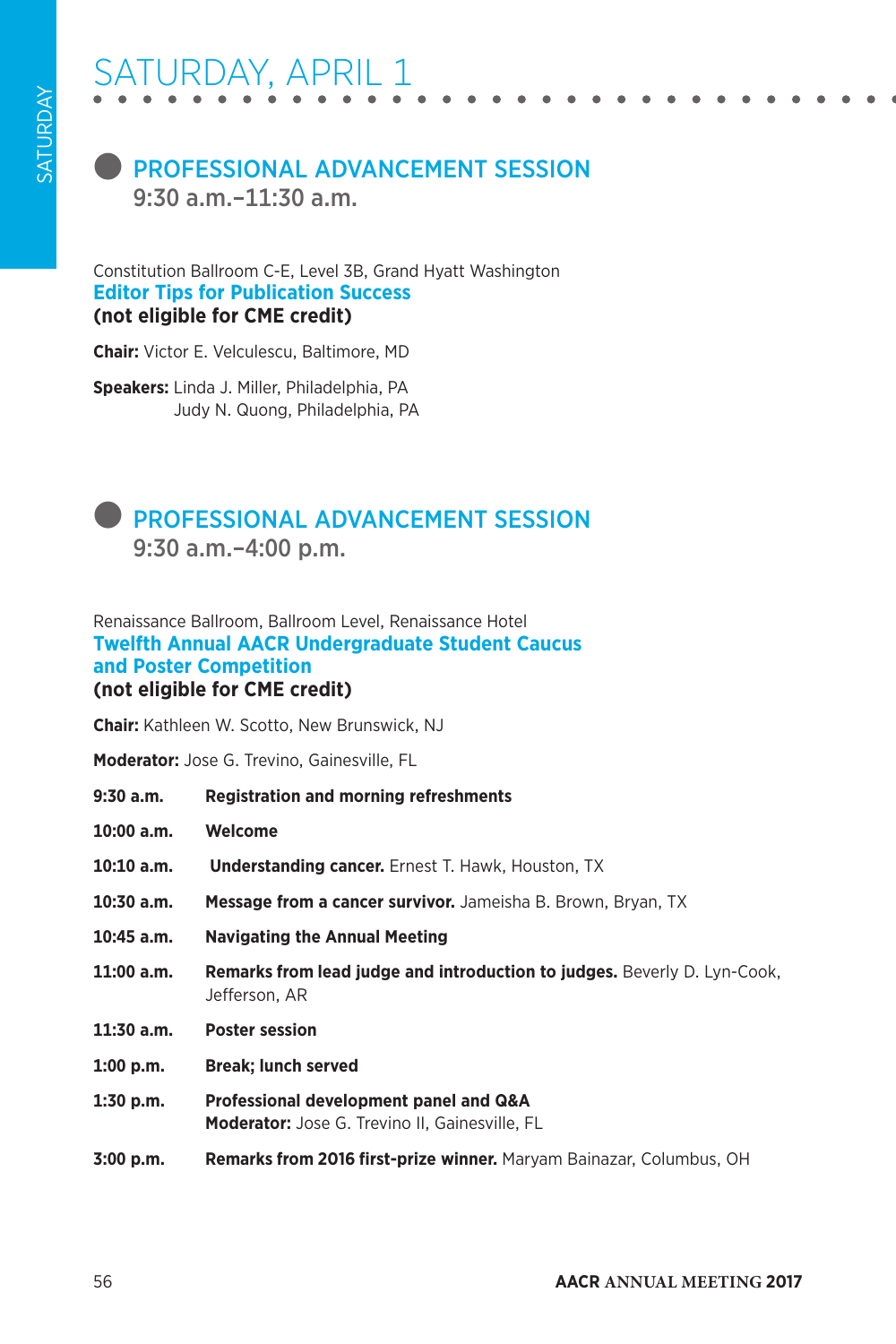**3:05 p.m. Prize distribution**

**3:50 p.m. Closing remarks and evaluation**

### **DEDUCATIONAL SESSIONS • 10:15 a.m.-12:15 p.m.**

Room 147, Level 1, Washington Convention Center

**From Chemistry to the Clinic: Part 2: Lessons from Medicinal Chemistry Cancer Drug Discovery Experiences**

**Chair:** Vinod F. Patel, Waltham, MA

- **10:15 a.m. Lessons from the discovery of mediator complex associated kinase (CDK8/19) inhibitors: Phenotypic screen to clinical candidate.** Julian Blagg, Sutton, Surrey, United Kingdom
- **10:45 a.m. Inventing epacadostat: Following the data, not the "rules."** Andrew Paul Combs, Wilmington, DE **(not eligible for CME credit)**
- **11:15 a.m. Solving medicinal chemistry challenges towards discovering drug candidates to treat cancer.** Michael J. Luzzio, Cambridge, MA

Room 152, Level 1, Washington Convention Center **Biology of Disparities with Emphasis on Prostate, Breast, and Colorectal Cancer: A Study of African Americans and Caucasians**

**Chair:** John M. Carethers, Ann Arbor, MI

- **10:15 a.m. Breast cancer disparities: A study of African Americans and Caucasians.**  Foluso O. Ademuyiwa, St Louis, MO
- **10:45 a.m. Epigenetic drivers of aggressive prostate tumors in African Americans.**  Clayton C. Yates, Tuskegee, AL
- **11:15 a.m. Genetic contributions to colon cancer: Cancer disparities in African Americans.** Sanford D. Markowitz, Cleveland, OH
- **11:45 a.m. Mitigating the biologic basis of colorectal cancer disparities.** Adeyinko O. Laiyemo, Washington, DC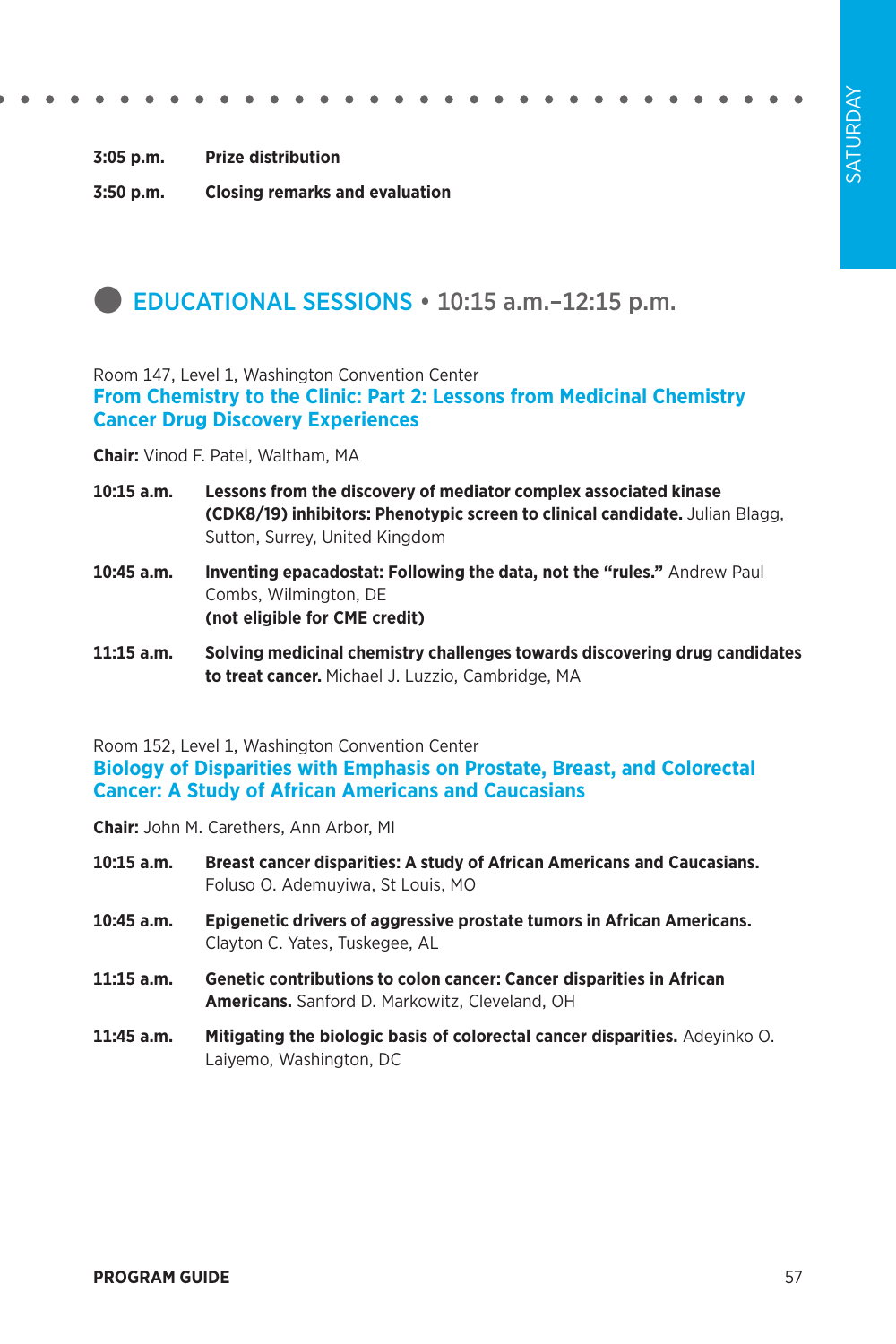# SATURDAY, APRIL 1 *Educational Sessions (cont'd)*

#### Independence Ballroom E-H, Meeting Level 4, Marriott Marquis DC **Cancer Immunology for the Non-immunologist: Tutorial**

**Chair:** Steven M. Dubinett, Los Angeles, CA

**Roundtable Topics:**

**Chemokines and cancer.** Steven M. Dubinett, Los Angeles, CA

**Innate immune signaling in cancer: New concepts.** Glen N. Barber, Miami, FL

**The interaction of radiotherapy with immunotherapy.** Sandra DeMaria, New York, NY

**Natural killer cells and the tumor microenvironment.** Julie Y. Djeu, Tampa, FL

**Myeloid-derived suppressor cells.** Dmitry I. Gabrilovich, Philadelphia, PA

**Immune targeting in breast cancer.** Leisha A. Emens, Baltimore, MD

**Myeloid-derived suppressor cells.** Dmitry I. Gabrilovich, Philadelphia, PA

**Inflammation and cancer.** Sergei I. Grivennikov, Philadelphia, PA

**Immunotherapy combination strategies.** James L. Gulley, Bethesda, MD

**Oncolytic viruses.** Howard L. Kaufman, New Brunswick, NJ

**Brain cancer immunotherapy.** Hideho Okada, San Francisco, CA

**Topic to be announced.** George C. Prendergast, Wynnewood, PA

**Personalized immunotherapy for glioblastoma.** Robert M. Prins, Los Angeles, CA

**Tumor stroma: Immunomodulatory functions and a target of immunotherapy.** Ellen Puré, Philadelphia, PA

**Microbiome and cancer.** Laurence Zitvogel, Villejuif, France

### Ballroom C, Level 3, Washington Convention Center **Deciphering Biomarkers and Mechanisms of Stromal-Mediated Drug Responses and Resistance**

**Chair:** Sandra S. McAllister, Boston, MA

- **10:15 a.m. Title to be announced.** Sandra S. McAllister, Boston, MA
- **10:45 a.m. Deciphering mechanisms of resistance to macrophage-targeted therapies.**  Daniela F. Quail, Montreal, Quebec, Canada
- **11:15 a.m. Imaging reveals contributions of the microenvironment to therapy responses and resistance.** Mikala Egeblad, Cold Spring Harbor, NY
- **11:45 a.m. Title to be announced.** Jennifer A. Wargo, Houston, TX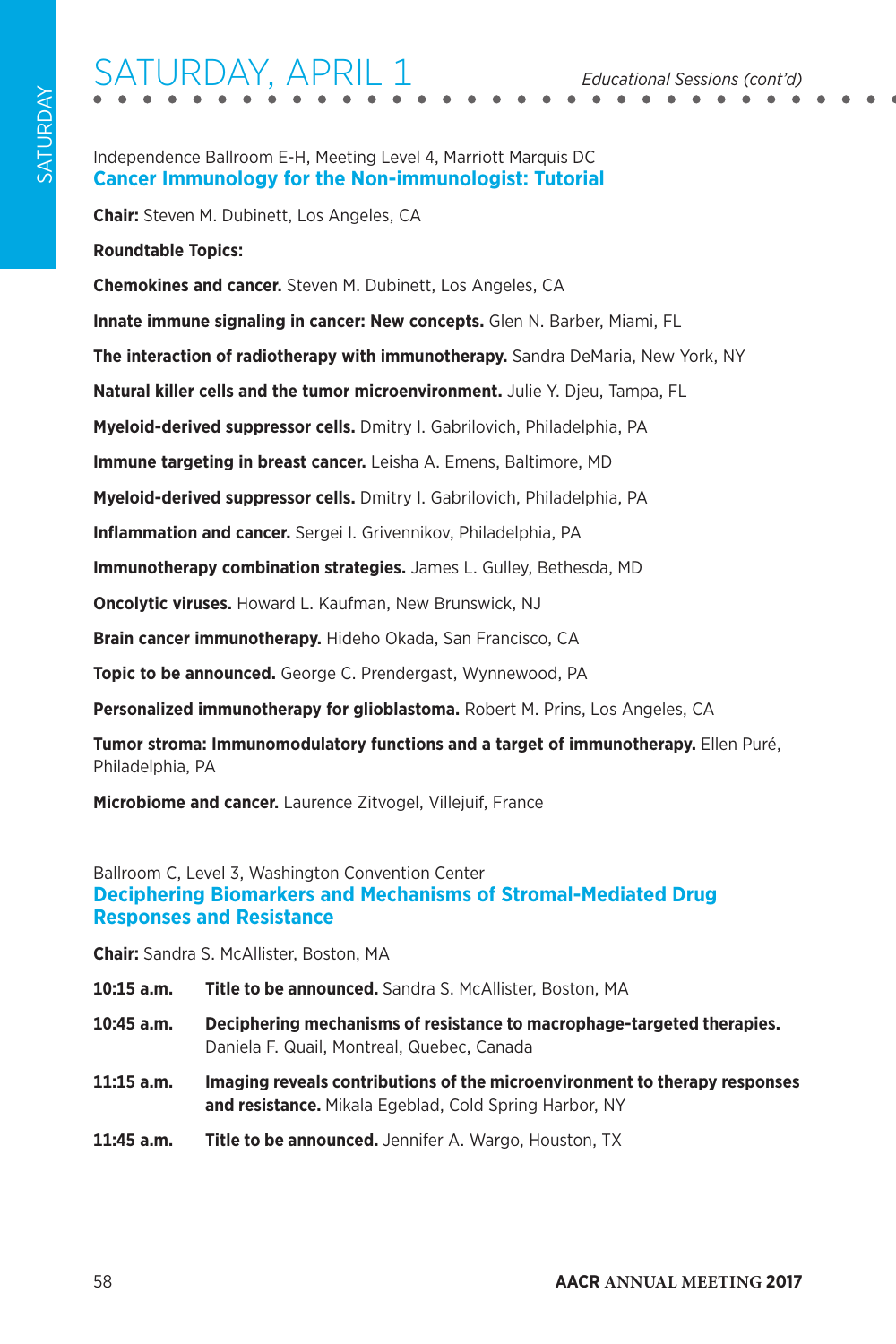#### Room 144, Level 1, Washington Convention Center **Enhancing Research Reproducibility**

**Chair:** Jeremy Berg, Washington, DC

**10:15 a.m. Title to be announced.** Jeremy Berg, Washington, DC **10:40 a.m. Title to be announced.** Chi Van Dang, Philadelphia, PA **11:10 a.m. Title to be announced.** Lawrence Tabak, Bethesda, MD **11:40 a.m. Title to be announced.** Speaker to be announced

Room 206, Level 2, Washington Convention Center **Environmental Carcinogenesis: A Pathway to Prevention?**

**Chair:** Margaret L. Kripke, Houston, TX

- **10:15 a.m. Introduction: Why study environmental carcinogenesis?** Margaret L. Kripke, Houston, TX
- **10:45 a.m. Environmental carcinogenesis: Progress, challenges, and opportunities.**  John R. Bucher, Research Triangle Park, NC
- **11:15 a.m. Endocrine disruptors and reproductive cancers.** Joan V. Ruderman, Princeton, NJ
- **11:45 a.m. Contribution of environmental exposures to childhood cancers.** Philip J. Landrigan, New York, NY

Room 150, Level 1, Washington Convention Center **Histone Modifiers in Cancer**

**Chair:** Jonathan D. Licht, Gainesville, FL

- **10:15 a.m. Introduction.** Jonathan D. Licht, Gainesville, FL
- **10:45 a.m. Update on histone modifications.** Yingming Zhao, Chicago, IL
- **11:15 a.m. Histone variants and cancer.** Steven Henikoff, Seattle, WA
- **11:45 a.m. Histone methylation and cancer.** Ali Shilatifard, Chicago, IL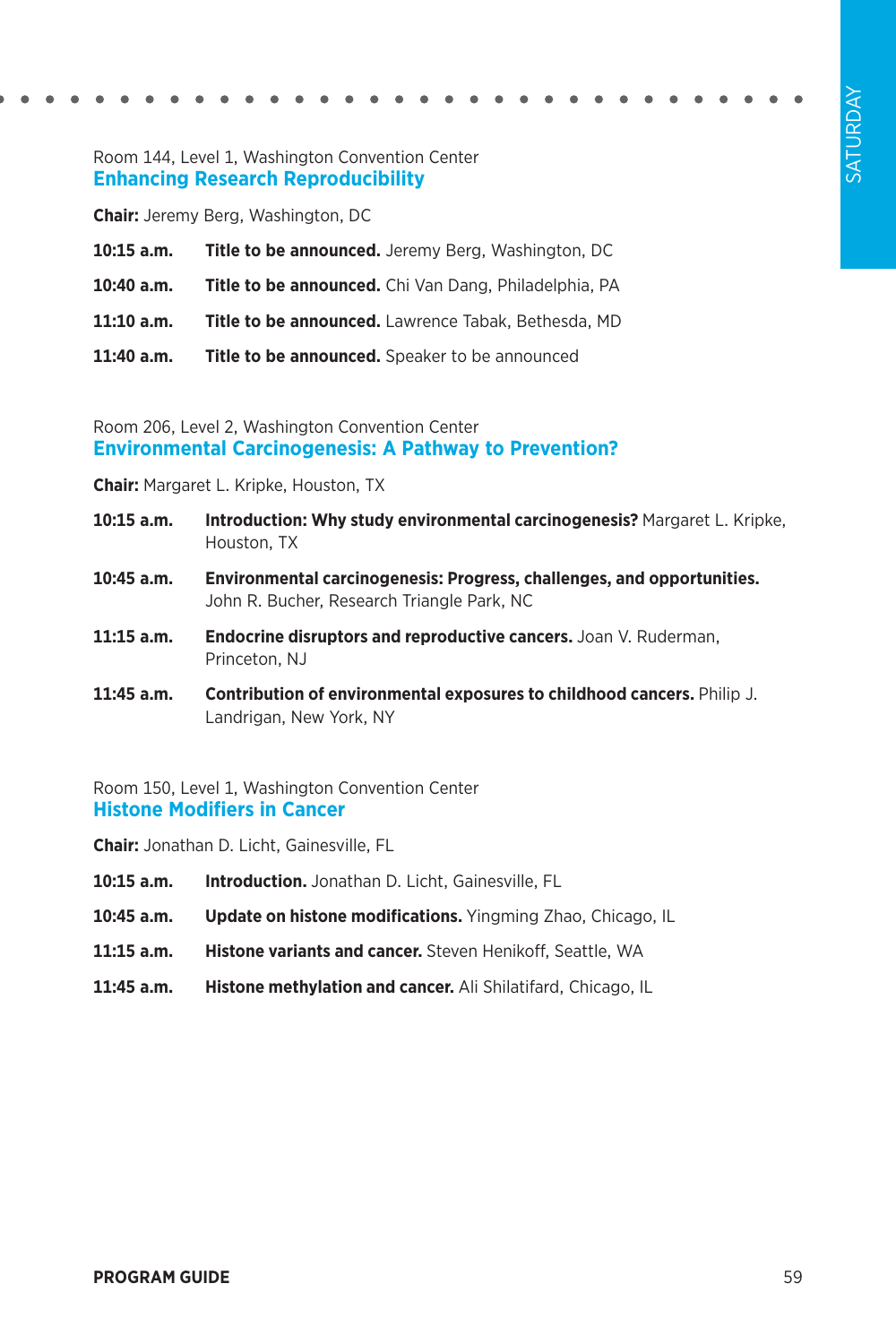# SATURDAY, APRIL 1 *Educational Sessions (cont'd)*

### Ballroom A-B, Level 3, Washington Convention Center **Integrating Genomic Analyses of Immunotherapy**

**Chair:** Eliezer M. Van Allen, Brookline, MA

- **10:15 a.m. Somatic HLA mutations and neoantigen identification for immunotherapy analyses.** Sachet A. Shukla, Boston, MA
- **10:45 a.m. Dynamics of genomic and neoantigen landscape during immune checkpoint blockade.** Victor E. Velculescu, Baltimore, MD
- **11:15 a.m. Integrative clinical and genomic analysis of solid tumors treated with immune checkpoint blockade.** Jeffrey E. Hammerbacher, New York, NY
- **11:45 a.m. Infiltrating immune cell signatures and genomic determinants of immune recognition in diverse tumors.** Ash A. Alizadeh, Stanford, CA

### Room 151, Level 1, Washington Convention Center **Taming the Tumor Microenvironment in Pancreatic Cancer**

**Chair:** David A. Tuveson, Cold Spring Harbor, NY

- **10:15 a.m. Fibroblast heterogeneity in pancreatic cancer.** David A. Tuveson, Cold Spring Harbor, NY
- **10:45 a.m. Pancreatic cancer matrix biology.** Daniel Ohlund, Cold Spring Harbor, NY
- **11:15 a.m. Tissue tension: The extracellular matrix and PDAC phenotype.** Valerie M. Weaver, San Francisco, CA
- **11:45 a.m. Immune vulnerabilities in pancreatic cancer.** Robert H. Vonderheide, Philadelphia, PA

## **METHODS WORKSHOPS • 10:15 a.m.-12:15 p.m.**

#### Room 146, Level 1, Washington Convention Center **Applications of Proteomics and Proteogenomics in Cancer Research**

**Chair:** Anthony Whetton, Manchester, United Kingdom

- **10:15 a.m. Relative quantification proteomics for cancer research.** Anthony Whetton, Manchester, United Kingdom
- **10:45 a.m. Digging deeper: Approaches for proteogenomics analyses.** Akhilesh Pandey, Baltimore, MD
- **11:15 a.m. Quantitative proteomics: Procedures and benefits of surveillance by selected reaction monitoring.** Robert Moritz, Seattle, WA
- **11:45 a.m. Development and validation of quantitative mass spectrometry-based assays for cancer-related targets.** Jeffrey R. Whiteaker, Seattle, WA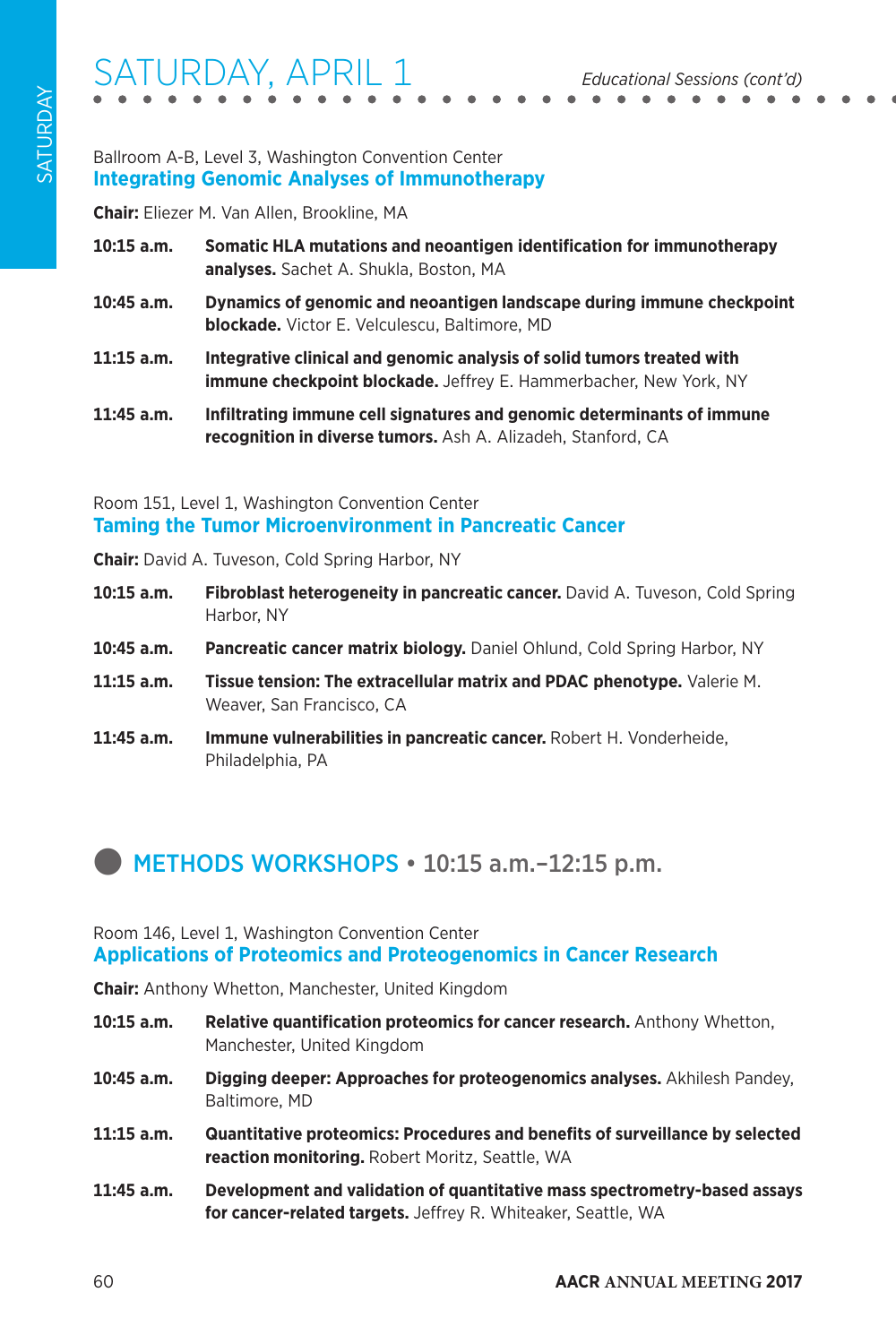### Room 145, Level 1, Washington Convention Center **Clinical Trials Design Workshop—Part 2: Development of Immuno-oncologic Treatments**

**Chair:** Edith A. Perez, South San Francisco, CA

- **10:15 a.m. Title to be announced.** Paul B. Chapman, New York, NY
- **10:45 a.m. Title to be announced.** Speaker to be announced
- **11:15 a.m. Clinical and diagnostic considerations for a personalized cancer immunotherapy paradigm.** Priti S. Hegde, South San Francisco, CA
- **11:45 a.m. Title to be announced.** Speaker to be announced

Room 202, Level 2, Washington Convention Center **Computational Analysis of Cancer**

**Chair:** Gad Getz, Charlestown, MA

- **10:15 a.m. Analysis of mutational signatures in cancer.** Jaegil Kim, Cambridge, MA
- **10:45 a.m. Analysis of DNA methylation in cancer.** Hui Shen, Grand Rapids, MI
- **11:15 a.m. Analysis of structural variations and copy number alterations in cancer.**  Marcin Imielinksi, New York, NY
- **11:45 a.m. Discovery of cancer genes.** Gad Getz, Charlestown, MA

Room 207, Level 2, Washington Convention Center **High Throughput Screening: From Reagent Development to Clinical Implementation**

**Cochairs:** Darren C. Tomlinson, Leeds, United Kingdom ; Robert J. Kinders, Frederick, MD

| $10:15$ a.m. | Novel protein reagents for target validation and studying cancer signaling<br><b>pathways.</b> Darren C. Tomlinson, Leeds, United Kingdom                                   |  |
|--------------|-----------------------------------------------------------------------------------------------------------------------------------------------------------------------------|--|
| 10:40 a.m.   | The Affimer technology platform: A novel scaffold for cancer<br><b>biotherapeutics.</b> Amrik Basran, Cambridge, United Kingdom<br>(not eligible for CME credit)            |  |
| 11:05 a.m.   | Phenotypic screens for developmental modulators in zebrafish: A rich ore to<br>mine for future cancer therapeutics. Charles C. Hong, Nashville, TN                          |  |
| 11:30 a.m.   | Challenges in application of quantitative high-content pharmacodynamic<br>extraction assays for MET activation. Apurva K. Srivastava, Frederick, MD                         |  |
| 11:45 a.m.   | PD analysis of MET signaling in fixed tissue specimens by quantitative<br>multiplex immunofluorescence and concordance with extraction assays.<br>Tony Navas, Frederick, MD |  |
| 12:05 p.m.   | <b>Summary.</b> Robert J. Kinders, Frederick, MD                                                                                                                            |  |
|              |                                                                                                                                                                             |  |

#### **PROGRAM GUIDE** 61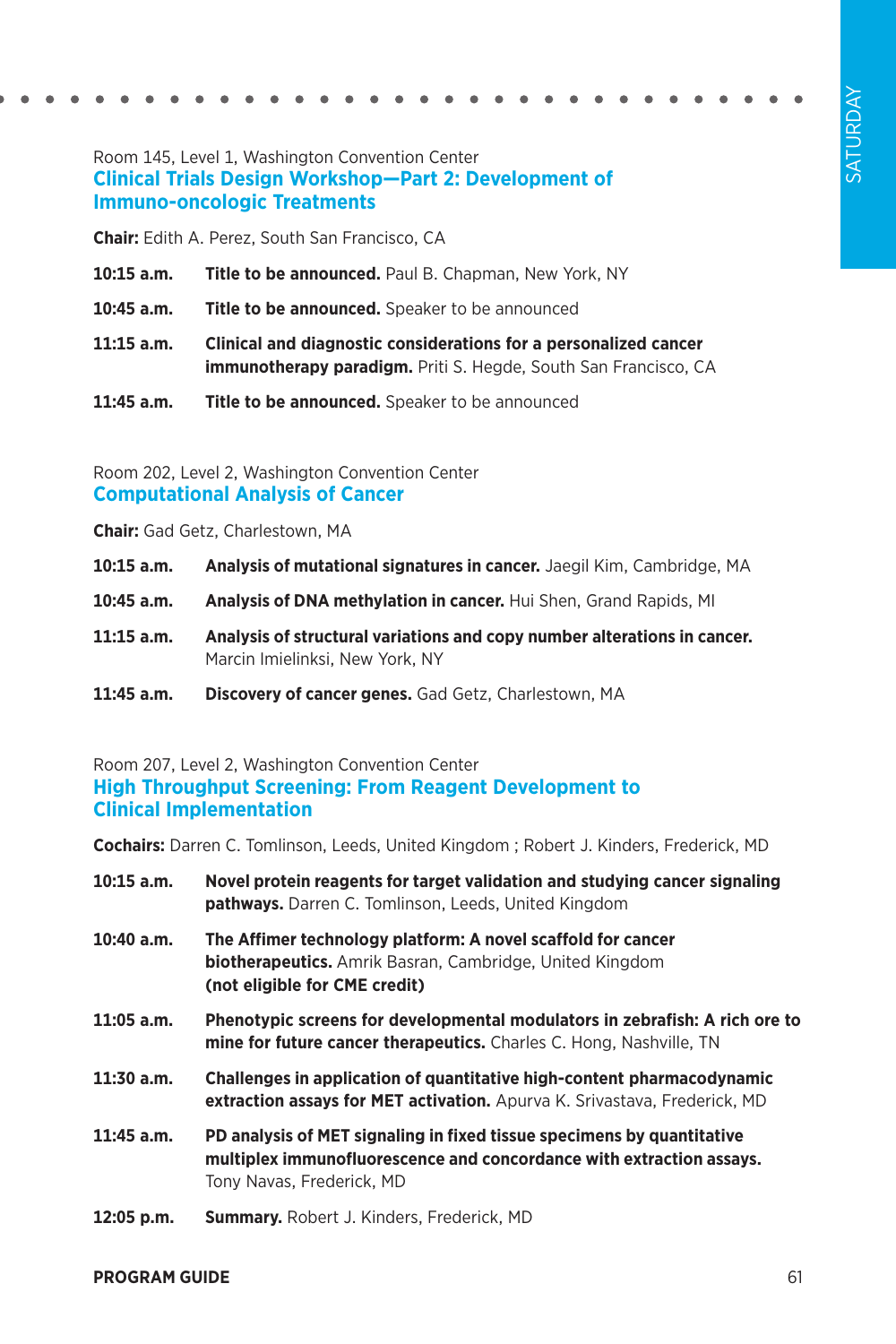# **PROFESSIONAL ADVANCEMENT SESSION** 12:00 p.m.–5:00 p.m.

Constitution Ballroom A-B, Level 3B, Grand Hyatt Washington **Twentieth Annual Grant Writing Workshop, Organized by the Associate Member Council (AMC) (not eligible for CME credit)**

**Introduction: Message from a past attendee.** Michael S. Rogers, Boston, MA

**Constructing a strong career development proposal.** Javed Khan, Bethesda, MD

**Developing a compelling scientific argument and structuring your specific aims.** Danny R. Welch, Kansas City, KS

**Mock study section chair.** Ann Richmond, Nashville, TN

**Roundtable Mentors:** Ethan Dmitrovsky, Houston, TX Mien-Chie Hung, Houston, TX Javed Khan, Bethesda, MD Anthony G. Letai, Boston, MA John M. Maris, Philadelphia, PA Laura Pasqualucci, New York, NY Ann Richmond, Nashville, TN Michael S. Rogers, Boston, MA Lisa B. Signorello, Bethesda, MD Dan Theodorescu, Aurora, CO Danny R. Welch, Kansas City, KS Dihua Yu, Houston, TX Jean J. Zhao, Boston, MA

## l REGULATORY SCIENCE AND POLICY SESSION 1:00 p.m.–2:45 p.m.

Room 143, Level 1, Washington Convention Center **Understanding Mechanism-Based, Cardiovascular Adverse Events Associated with Immune Checkpoint Blockade: Implications for Prevention and Management**

**Cochairs:** Laleh Amiri-Kordestani, Silver Spring, MD; Javid M. Moslehi, Nashville, TN

**Speakers:** David Feltquate, New York, NY Shiv Pillai, Cambridge, MA Suzanne L. Topalian, Baltimore, MD

**Panelist**: George D. Demetri, Boston, MA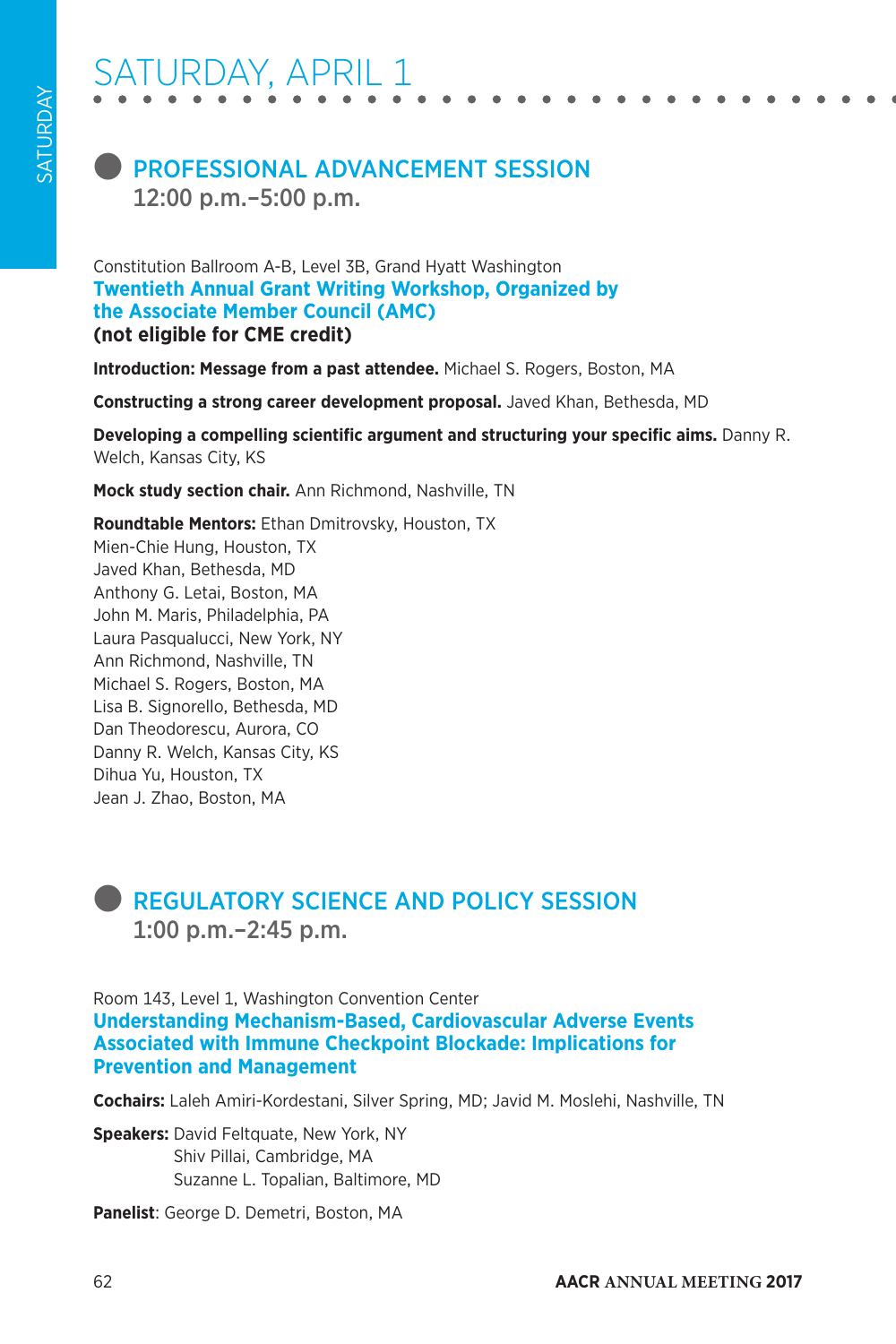# **EDUCATIONAL SESSIONS • 1:00 p.m. - 3:00 p.m.**

#### Room 150, Level 1, Washington Convention Center **Cell Death Programs in Cancer Biology and Therapy**

**Chair:** Douglas R. Green, Memphis, TN

- **1:00 p.m. How cells die.** Douglas R. Green, Memphis, TN
- **1:30 p.m. Mitochondria expose cancer cell vulnerabilities.** Anthony G. Letai, Boston, MA
- **2:00 p.m. Ferroptosis: Iron-dependent cancer cell death.** Scott Dixon, Stanford, CA
- **2:30 p.m. How inflammation conditions tissue macrophage immune responses to dying cells.** Michael R. Elliott, Rochester, NY

Room 151, Level 1, Washington Convention Center **Chromatin Regulation in Pediatric Cancer**

**Chair:** Suzanne J. Baker, Memphis, TN

- **1:00 p.m. Oncohistones and the epigenetic landscape of pediatric high-grade gliomas.**  Suzanne J. Baker, Memphis, TN
- **1:30 p.m. Histone modifications in pediatric sarcomas: Implications and possibilities.**  Janet Shipley, Sutton, United Kingdom
- **2:00 p.m. De-BAF-ling the role of SWI/SNF complex mutations in pediatric cancer development.** Bernard E. Weissman, Chapel Hill, NC
- **2:30 p.m. Histone methylation in pediatric leukemias: A chance to rewrite the leukemic fate?** Kathrin Maria Bernt, Philadelphia, PA

#### Room 147, Level 1, Washington Convention Center **From Chemistry to the Clinic: Part 3: Advances in Antibody Drug Conjugates**

**Chair:** Christopher J. O'Donnell, Groton, CT

- **1:00 p.m. Enabling the next generation of calicheamicin-based antibody-drug conjugates.** Russell G. Dushin, Groton, CT
- **1:30 p.m. Influence of payload physiochemical properties and linker structure on antibody-drug conjugate activity.** Peter S. Dragovich, South San Francisco, CA
- **2:00 p.m. Expanding the payload scope and drug load of ADCs through drug-linker design.** Patrick J. Burke, Bothell, WA **(not eligible for CME credit)**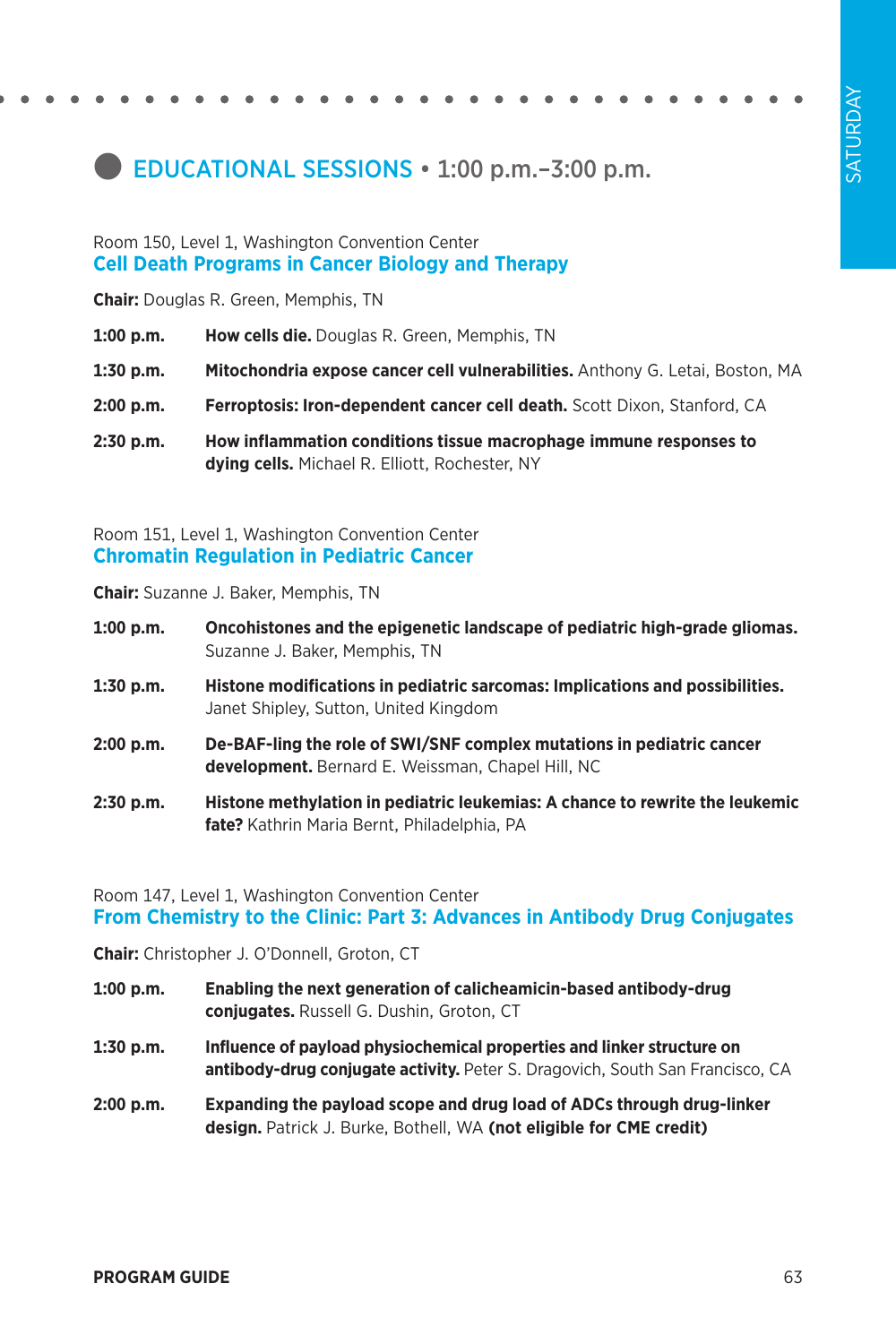### Room 201, Level 2, Washington Convention Center **Molecular Classification and Epigenomic Discoveries in Brain Tumors**

**Chair:** Stefan M. Pfister, Heidelberg, Germany

- **1:00 p.m. Overview on molecular brain tumor classification.** Stefan M. Pfister, Heidelberg, Germany
- **1:30 p.m. Genome-epigenome interplay in medulloblastoma.** Paul A. Northcott, Memphis, TN
- **2:00 p.m. Histone mutations in brain tumors.** Viviane Tabar, New York, NY

**2:30 p.m. Delineating disease progression of adult glioma.** Roel Verhaak, Farmington, CT

Ballroom A-B, Level 3, Washington Convention Center **Rationale and Design of Immune Checkpoint Combination Therapy**

**Chair:** Roy S. Herbst, New Haven, CT

- **1:00 p.m. Rational combination cancer immunotherapy: The yin and yang of immunity.**  Daniel S. Chen, South San Francisco, CA
- **1:30 p.m. Combination microtherapy approaches through understanding the tumor, the host, and the microbiota.** Thomas Frank Gajewski, Chicago, IL
- **2:00 p.m. Novel biologically based clinical trials using immune phenotyping: Battle immunotherapy.** Roy S. Herbst, New Haven, CT

### Room 145, Level 1, Washington Convention Center **Targeting CDKs in the Treatment of Breast Cancers**

**Chair:** Nicholas C. Turner, London, United Kingdom

- **1:00 p.m. Targeting the cell cycle for cancer treatment.** Nicholas C. Turner, London, United Kingdom
- **1:30 p.m. Transforming breast cancer treatment with CDK4/6 inhibitors.** Hope S. Rugo, San Francisco, CA
- **2:00 p.m. Biomarkers and mechanisms of resistance to CDK4/6 inhibition.** Fabrice Andre, Villejuif, France
- **2:30 p.m. CDKs beyond the cell cycle.** Jean J. Zhao, Boston, MA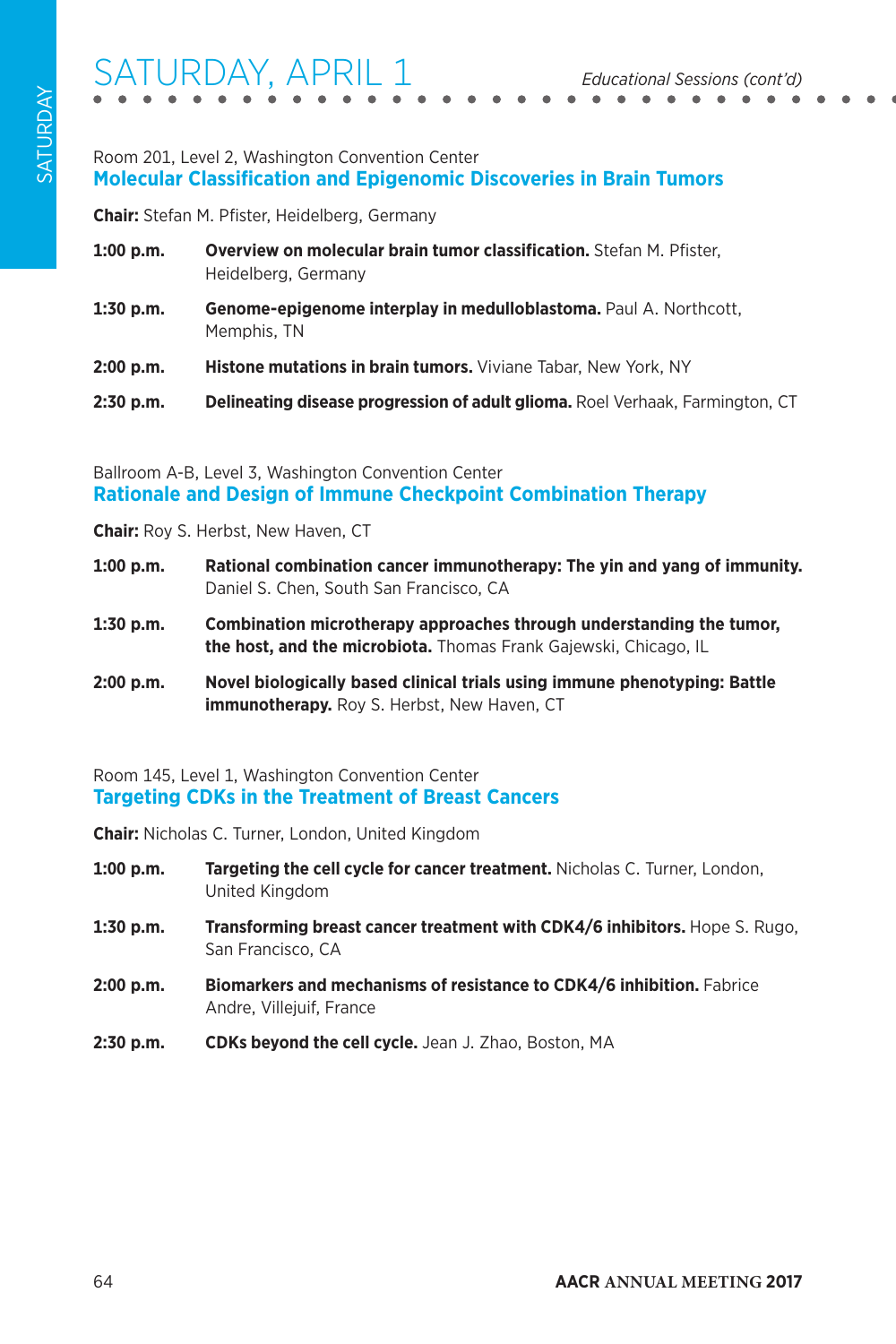### Room 206, Level 2, Washington Convention Center **Translation Control in Cancer: From Basic Science to Therapeutic Approaches**

**Chair:** Davide Ruggero, San Francisco, CA

- **1:00 p.m. Translating the cancer genome one codon at a time and its therapeutic implications.** Davide Ruggero, San Francisco, CA
- **1:30 p.m. The role of elF4E in cancer metastasis.** Nahum Sonenberg, Montreal, Quebec, Canada
- **2:00 p.m. Targeting oncogenic translation programs.** Hans-Guido Wendel, New York, NY
- **2:30 p.m. Ribosome heterogeneity in translating the genetic code.** Maria Barna, Stanford, CA

Room 152, Level 1, Washington Convention Center **When Epidemiology and Pathology Meet: Incorporating Cutting-Edge Molecular Pathology Tools into Population Studies**

**Chair:** Alison P. Klein, Baltimore, MD

- **1:00 p.m. Improving cancer detection and treatment with ctDNA.** Luis A. Diaz, New York, NY
- **1:30 p.m. Enabling the early detection of pancreatic cancer.** Alison P. Klein, Baltimore, MD
- **2:00 p.m. Incorporating pathology into epidemiology studies of colorectal cancer.**  Ulrike Peters, Seattle, WA
- **2:30 p.m. Speaker to be announced**

### **METHODS WORKSHOPS • 1:00 p.m. - 3:00 p.m.**

Ballroom C, Level 3, Washington Convention Center **Immune Monitoring and Biomarker Development in the Human Model System**

**Chair:** F. Stephen Hodi, Boston, MA

- **1:00 p.m. Response to checkpoint therapy and exhausted CTL in the tumor microenvironment.** Adil I. Daud, San Francisco, CA
- **1:30 p.m. Title to be announced.** Mario Sznol, New Haven, CT
- **2:00 p.m. Using CyTOF to measure global immune competence.** Holden T. Maecker, Stanford, CA
- **2:30 p.m. Pathologic analyses of patient specimens in patients receiving immune checkpoint blockade.** Scott Rodig, Boston, MA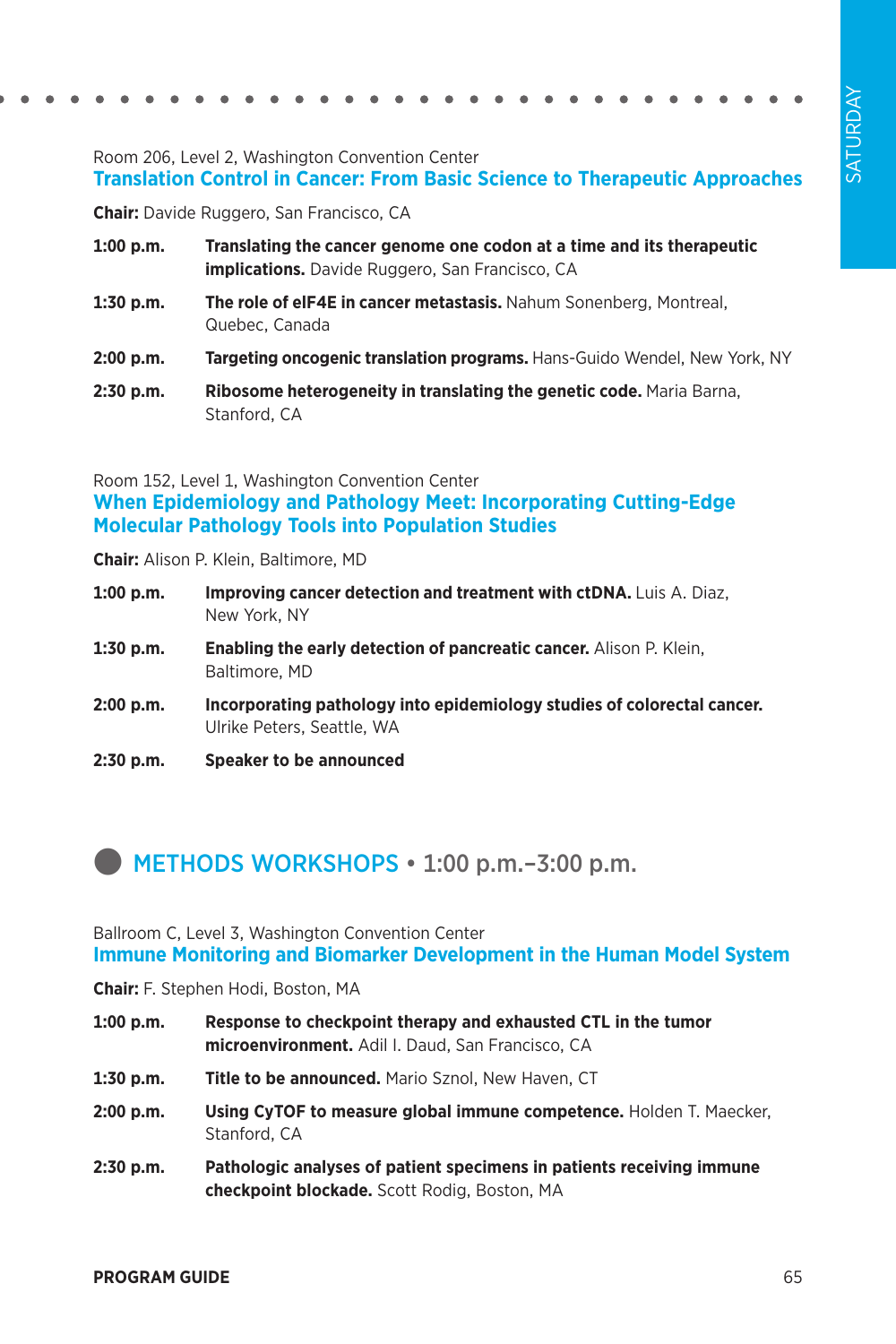### Room 202, Level 2, Washington Convention Center **High-Dimensional Analysis of Immune Monitoring**

**Chair:** Garry P. Nolan, Stanford, CA

- **1:00 p.m. Title to be announced.** Garry P. Nolan, Stanford, CA
- **1:30 p.m. Title to be announced.** Michael Angelo, Palo Alto, CA
- **2:00 p.m. In situ single-cell transcriptomics with MEFISH.** Jeffrey Moffitt, Cambridge, MA
- **2:30 p.m. Title to be announced.** Long Cai, Pasadena, CA

Room 144, Level 1, Washington Convention Center **Methods to Investigate the Microbiota**

**Chair:** Laurence Zitvogel, Villejuif, France

**Title to be announced.** Curtis Huttenhower, Boston, MA

**High-resolution microbiome profiling with implications for cancer research.**  James R. White, Baltimore, MD

**Additional speakers to be announced**

### Room 207, Level 2, Washington Convention Center **Multimodal Imaging of Tumor Microenvironment and Immune Response**

**Chair:** Alex Yee-Chen Huang, Cleveland, OH

- **1:00 p.m. Molecular imaging and image-guided therapy: Recent developments with ultrasound and positron emission tomography.** Katherine W. Ferrara, Davis, CA
- **1:30 p.m. Molecular and theranostic imaging of cancer.** Zaver M. Bhujwalla, Baltimore, MD
- **2:00 p.m. Therapeutic and diagnostic targeting of the lymphatics to mediate and detect immune responses.** Sunkuk Kwon, Houston, TX
- **2:30 p.m. High-resolution imaging of heterogeneity in the tumor microenvironment.**  David Entenberg, Bronx, NY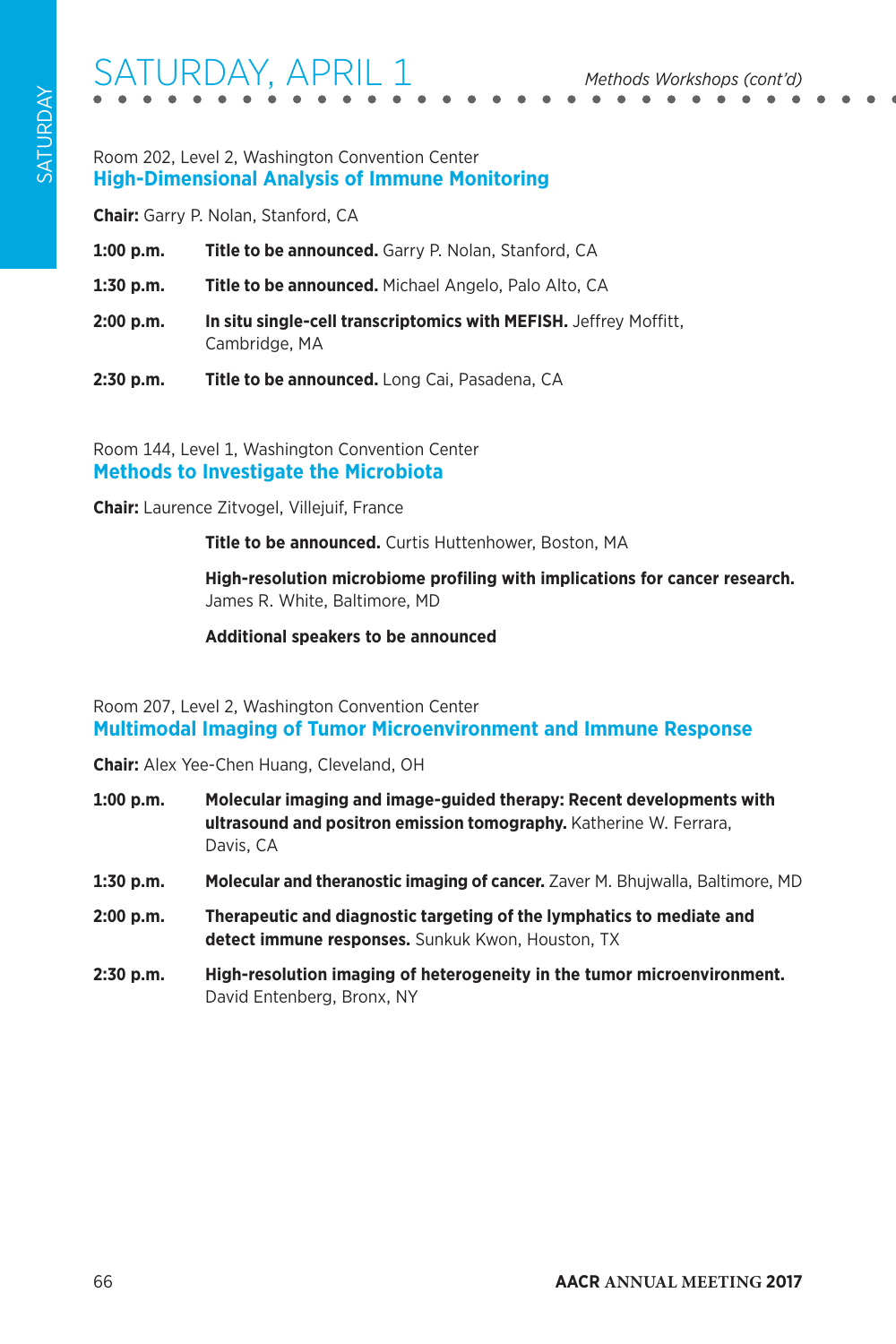## **PROFESSIONAL ADVANCEMENT SESSION** 1:00 p.m.–3:00 p.m.

Independence Ballroom B-E, Level 5B, Grand Hyatt Washington **WICR Professional Advancement Session: Intentional Yes and Graceful No— How to Take Charge of Your Career (not eligible for CME credit)**

**Cochairs:** Lori S. Friedman, South San Francisco, CA; Cathrin Brisken, Lausanne, Switzerland

- **1:00 p.m. Opening remarks and introduction**
- **1:05 p.m. Shonda Rhimes: My year of saying yes to everything (TED Talk)**
- **1:15 p.m. Panel discussion**

**Moderator:** Lori S. Friedman, South San Francisco, CA

**Panelists:** Susan M. Galbraith, Macclesfield, United Kingdom Karen E. Knudsen, Philadelphia, PA Brigette B. Ma, Hong Kong, Hong Kong Suzanne L. Topalian, Baltimore, MD Karen H. Vousden, Glasgow, United Kingdom

**2:05 p.m. Roundtable discussions Roundtable Mentors:** Jessie M. English, Billerica, MA

**Additional mentors to be announced**

## **REGULATORY SCIENCE AND POLICY SESSION** 3:00 p.m.–4:45 p.m.

Room 143, Level 1, Washington Convention Center **Real World Evidence in Oncology and Its Implications**

**Chair:** Amy P. Abernethy, New York, NY

**Speakers:** Kassa Ayalew, Silver Spring, MD Sean Khozin, Silver Spring, MD Jeff D. Allen, Washington, DC Jacqueline Law, San Francisco, CA **(not eligible for CME credit)**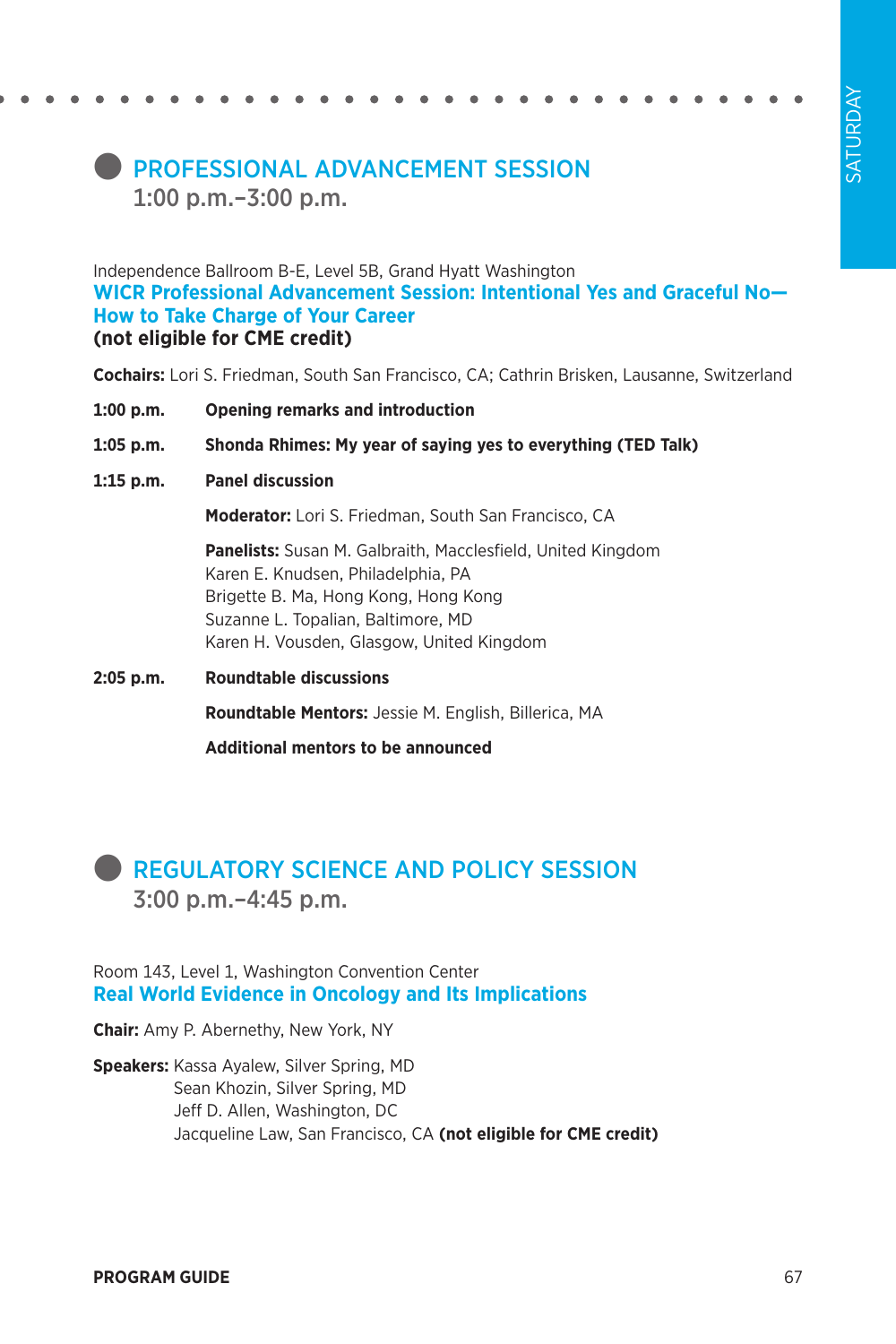

### **EDUCATIONAL SESSIONS • 3:15 p.m. - 5:15 p.m.**

#### Room 145, Level 1, Washington Convention Center **Functional Diagnostics for Precision Cancer Care**

**Chair:** Mathew Garnett, Cambridge, United Kingdom

| $3:15$ p.m. | Pharmacogenomic profiling using in vitro patient models. Mathew Garnett,<br>Cambridge, United Kingdom                                              |
|-------------|----------------------------------------------------------------------------------------------------------------------------------------------------|
| 3:45 p.m.   | Identification of personalized and subset-specific drugs for leukemia<br>patients using ex vivo functional testing. Jeffrey W. Tyner, Portland, OR |
| $4:15$ p.m. | Personalized in vitro and in vivo cancer models to guide precision medicine.<br>Mark A. Rubin, New York, NY                                        |
| 4:45 p.m.   | Dynamic BH3 profiling measures primary cancer cell response to drugs<br>without prolonged ex vivo culture. Anthony G. Letai, Boston, MA            |

#### Room 201, Level 2, Washington Convention Center **Induction of Senescence as an Anticancer Strategy**

**Chair:** René Bernards, Amsterdam, Netherlands

- **3:15 p.m. Cancer and aging: Rival demons?** Judith Campisi, Novato, CA
- **3:45 p.m. The bright and the dark side of cancer cell senescence.** Clemens A. Schmitt, Berlin, Germany
- **4:15 p.m. How senolysis inhibits tumorigenesis.** Jan M. Van Deursen, Rochester, MN
- **4:45 p.m. Inducing senescence in cancer cells.** René Bernards, Amsterdam, Netherlands

### Room 146, Level 1, Washington Convention Center **Inflammation and Immune Cells as Modifiers of Outcome in Cancer Patients**

**Chair:** Lisa M. Coussens, Portland, OR

- **3:15 p.m. Introduction.** Lisa M. Coussens, Portland, OR
- **3:45 p.m. Title to be announced.** Jerome Galon, Paris, France
- **4:15 p.m. Inflammation-associated genetic instability and its significance on the prognosis of colorectal cancers.** Minoru Koi, Ann Arbor, MI
- **4:45 p.m. Applications of ctDNA for cancer detection and therapy.** Luis A. Diaz, New York, NY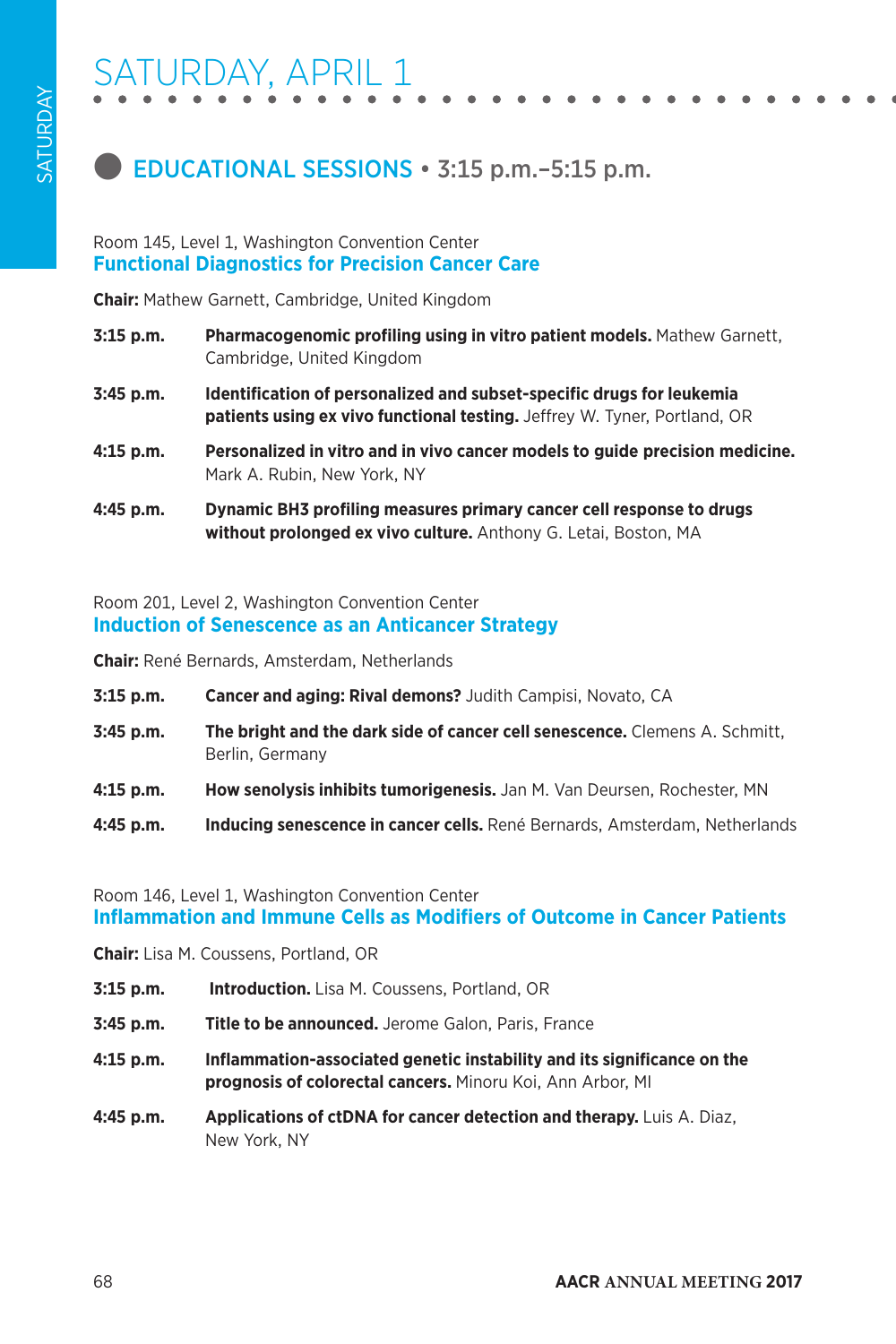### Room 147, Level 1, Washington Convention Center **Interpretation of Cancer Genomic Variants**

**Chair:** Nuria Lopez-Bigas, Barcelona, Spain

- **3:15 p.m. Making cancer genomics data interpretable through recurrence analysis, annotation of prior knowledge, and effective visualization.** Nikolaus Schultz, New York, NY
- **3:45 p.m. Community contributions to interpretation of cancer genomic variants.** Obi Lee Griffith, Saint Louis, MO
- **4:15 p.m. Coding and noncoding cancer variants interpretation.** Nuria Lopez-Bigas, Barcelona, Spain
- **4:45 p.m. Identifying positively selected rearrangements.** Rameen Beroukhim, Boston, MA

Ballroom A-B, Level 3, Washington Convention Center **Opportunities for Small-Molecule Immune-Enhancing Drugs (IEDs) to Fight Cancer**

**Chair:** Axel Hoos, Collegeville, PA

**Speakers to be announced**

#### Room 150, Level 1, Washington Convention Center **Present and Future Directions in Drugging the Epigenome**

**Chair:** Nilofer S. Azad, Baltimore, MD

- **3:15 p.m. The complexity of epigenetics in cancer.** James G. Herman, Pittsburgh, PA
- **3:45 p.m. Title to be announced.** Cheryl Arrowsmith, Toronto, Ontario, Canada
- **4:15 p.m. Title to be announced.** Ari M. Melnick, New York, NY
- **4:45 p.m. Title to be announced.** Nilofer S. Azad, Baltimore, MD

#### Room 151, Level 1, Washington Convention Center **Prevention and Early Detection in the Era of Genomics**

**Chair:** Avrum E. Spira, Boston, MA

- **3:15 p.m. Title to be announced.** Powel H. Brown, Houston, TX
- **3:45 p.m. Novel genomic approaches for cancer interception.** Avrum E. Spira, Boston, MA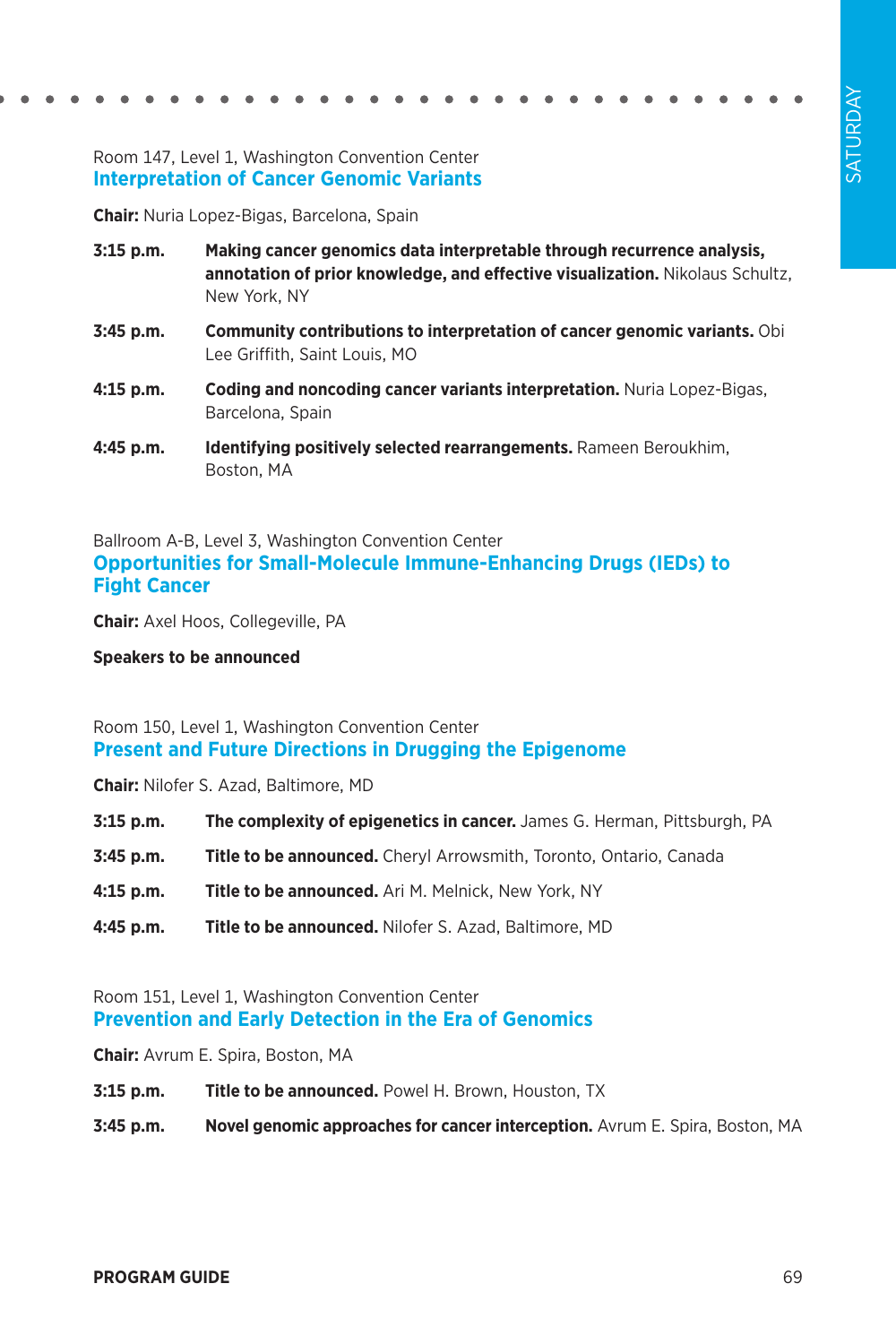# SATURDAY, APRIL 1 *Educational Sessions (cont'd)*

Room 207, Level 2, Washington Convention Center **Single Cell Analysis**

**Chair:** Christoph Bock, Vienna, Austria

**3:15 p.m. Title to be announced.** Christoph Bock, Vienna, Austria

**3:45 p.m. Title to be announced.** Itay Tirosh, Cambridge, MA

# **METHODS WORKSHOPS • 3:15 p.m. - 5:15 p.m.**

Room 152, Level 1, Washington Convention Center **Clinical Cancer Genomic Testing: From Comprehensive Cancer Gene Panels to Whole Exome/Transcriptome/Genome Sequencing**

**Chair:** Marc Ladanyi, New York, NY

- **3:15 p.m. Detection of gene fusions in solid tumors.** A John Iafrate, Boston, MA
- **3:55 p.m. The MSK-IMPACT program: Comprehensive clinical testing for cancer gene alterations and oncogenic fusions in over 15,000 patients with advanced solid cancers.** Marc Ladanyi, New York, NY
- **4:35 p.m. The application of integrative sequencing for precision oncology.** Arul M. Chinnaiyan, Ann Arbor, MI

Ballroom C, Level 3, Washington Convention Center **New Laboratory Techniques to Monitor Tumor Genomes with Liquid Biopsies**

**Chair:** Michael R. Speicher, Graz, Austria

- **3:15 p.m. Monitoring tumor heterogeneity with CTCs.** Shyamala Maheswaran, Charlestown, MA
- **3:55 p.m. Tumor genome evolution deduced from ctDNA.** Michael R. Speicher, Graz, Austria
- **4:25 p.m. Profiling the tumor genome in circulating extracellular vesicles (EVs).**  Dolores Di Vizio, Los Angeles, CA
- **4:45 p.m. Implementation of ctDNA as a liquid biopsy in cancer medicine.** Carlos M. Caldas, Cambridge, United Kingdom

Room 206, Level 2, Washington Convention Center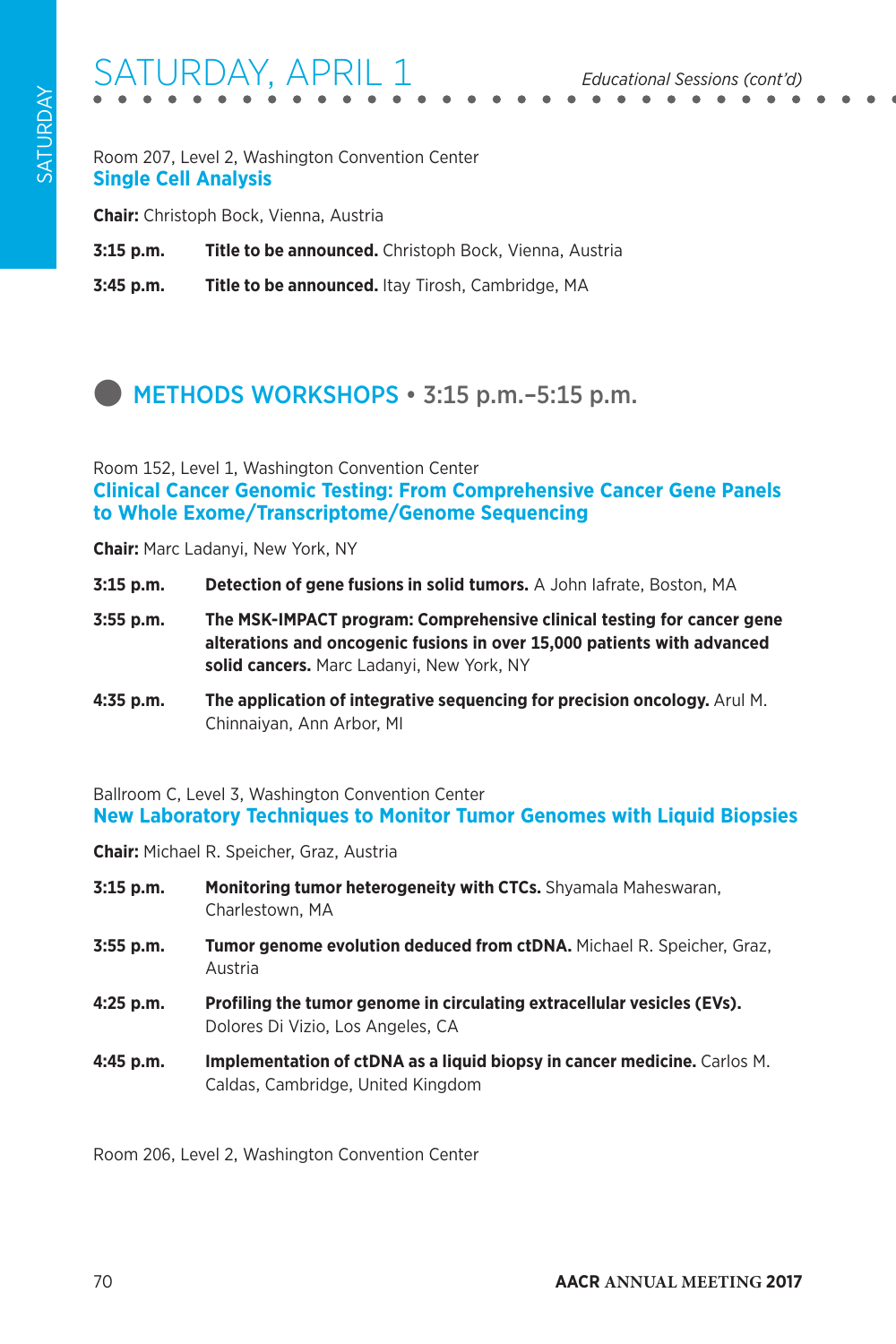### **Preclinical Biomarkers**

**Chair:** Angelo M. De Marzo, Baltimore, MD

Room 202, Level 2, Washington Convention Center **Tissue-Localized Endpoints in Clinical Trials**

**Chair:** Cornelia Liu Trimble, Baltimore, MD

**3:15 p.m. Title to be announced.** Keith Thomas Flaherty, Boston, MA

### **MEET-THE-EXPERT SESSION • 3:30 p.m.-4:30 p.m.**

Room 144, Level 1, Washington Convention Center **Title to be announced** Mina J. Bissell, Berkeley, CA

## **SPECIAL SESSION • 5:00 p.m.–6:30 p.m.**

Marquis Ballroom Salons 12-13, Meeting Level 2, Marriott Marquis DC **Third Annual Clinical Oncology Fellows/Junior Faculty Networking Reception (not eligible for CME credit)**

**Moderator:** Carlos L. Arteaga, Nashville, TN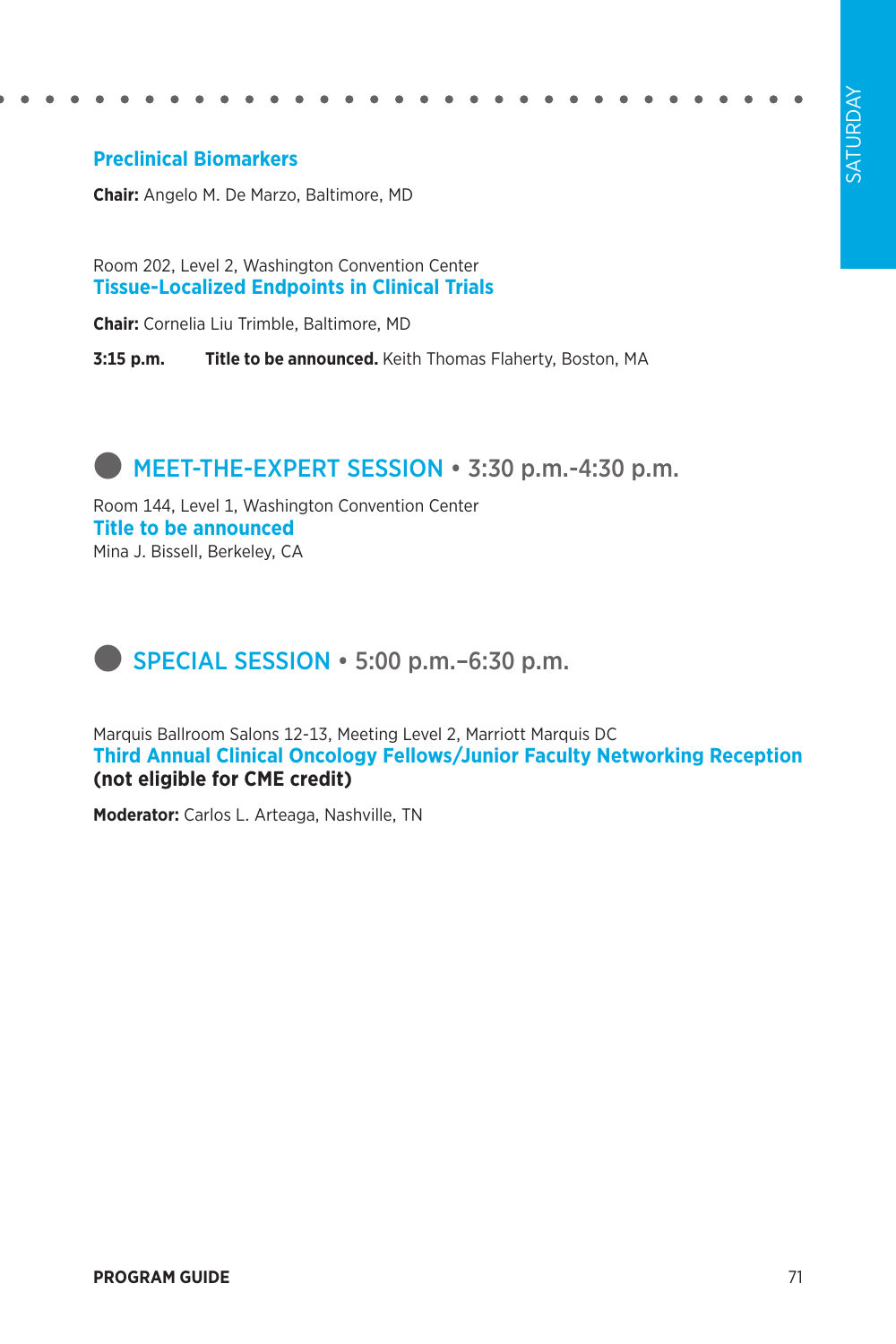## **SPECIAL SESSIONS • 5:15 p.m.-6:45 p.m.**

#### Room 207, Level 2, Washington Convention Center **Unsolved Mysteries: Why Do We Get Cancer as We Age and Why Don't We Get More Cancer?**

**Chair:** James V. DeGregori, Aurora, CO

**Moderator:** James V. DeGregori, Aurora, CO

- **5:15 p.m. Introduction.** James V. DeGregori, Aurora, CO
- **5:30 p.m. Title to be announced.** Abraham Aviv, Newark, NJ
- **5:55 p.m. Title to be announced.** Judith Campisi, Novato, CA
- **6:20 p.m. Panel Discussion**

Room 202, Level 2, Washington Convention Center **Unsolved Mysteries: Why Is Pancreatic Cancer So Difficult to Treat?**

**Chair:** Ralph H. Hruban, Baltimore, MD

**Moderator:** Ralph H. Hruban, Baltimore, MD

- **5:15 p.m. Introduction.** Ralph H. Hruban, Baltimore, MD
- **5:30 p.m. A beginner›s guide to perplexing clinical issues in pancreatic adenocarcinoma.** Margaret A. Tempero, San Francisco, CA
- **5:55 p.m. Scientific hurdles to beating pancreatic cancer.** Christine A. Iacobuzio-Donahue, New York, NY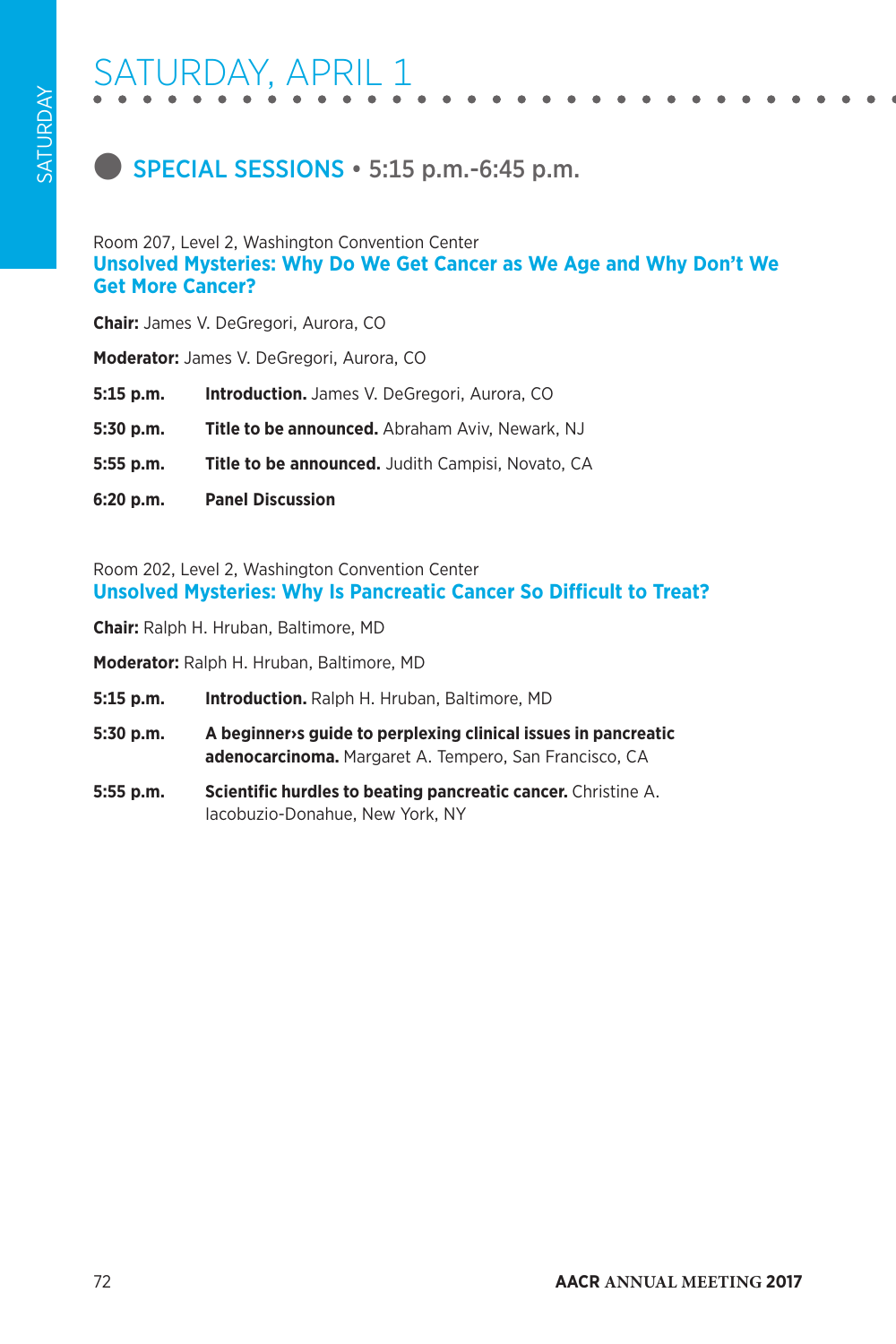### **PROFESSIONAL ADVANCEMENT SESSION** 5:30 p.m.-7:30 p.m.

Independence Ballroom B-E, Level 5B, Grand Hyatt Washington **Careers in Clinical and Translational Cancer Research (not eligible for CME credit)** 

- **5:30 p.m. Introduction and overview.** Michelle M. Le Beau, Chicago, IL
- **5:45 p.m.** Judy E. Garber, Boston, MA
- **6:00 p.m. Invited.** Gregory H. Reaman, Silver Spring, MD
- **6:15 p.m.** Sandra J. Horning, San Francisco, CA
- **6:30 p.m. General discussion with the Mentors at the tables**
- **7:30 p.m. Adjournment**

### $\blacksquare$  MEET AND GREET  $\cdot$  6:30 p.m. –8:30 p.m.

Independence Ballroom I-F, Level 5B, Grand Hyatt Washington **New Member Networking Mixer (not eligible for CME credit)**

**6:30 p.m. Invited Speaker.** Michael A. Caligiuri, Columbus, OH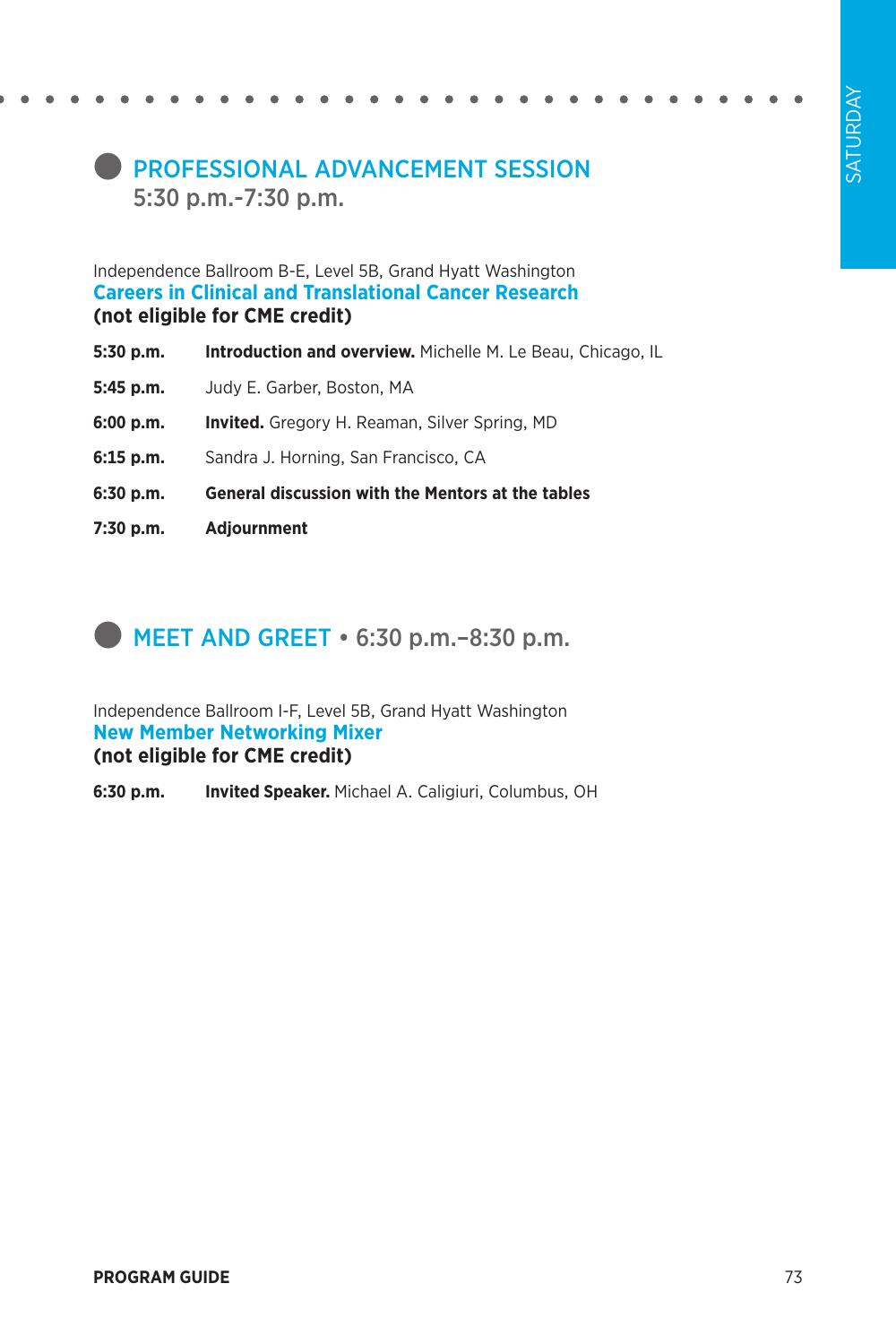# SUNDAY, APRIL 2

### **INEET-THE-EXPERT SESSIONS • 7:00 a.m.–8:00 a.m.**

Room 146, Level 1, Washington Convention Center **Nonessential Amino Acid Metabolism in Cancer Cells** Karen H. Vousden, Glasgow, United Kingdom

Room 204, Level 2, Washington Convention Center **Cancer in Africa: Where Does Our Knowledge Come From?** D. Maxwell Parkin, Oxford, United Kingdom

East Salon A-B, Level 1, Washington Convention Center **Computational Biology in Translational Cancer Research** X. Shirley Liu, Boston, MA

Ballroom C, Level 3, Washington Convention Center **Crosstalk between VEGF and Modulators of the Immune System: Therapeutic Implications** Napoleone Ferrara, La Jolla, CA

Room 201, Level 2, Washington Convention Center **Designing Pediatric Drug Development Trials in an Era of Molecularly Targeted New Agents**

Peter C. Adamson, Philadelphia, PA

Room 152, Level 1, Washington Convention Center **Epitranscriptomics: Nucleotide Modifications in mRNA and lncRNA** Samie Jaffrey, New York, NY

Room 144, Level 1, Washington Convention Center **Evaluating the Evidence: Menopausal Hormones and Cancer** Garnet L. Anderson, Seattle, WA

Room 150, Level 1, Washington Convention Center **Immunosuppressive Networks, PD-L1 Expression, and Blueprint Project** Weiping Zou, Ann Arbor, MI

East Salon C, Level 1, Washington Convention Center **Title to be announced** Speaker to be announced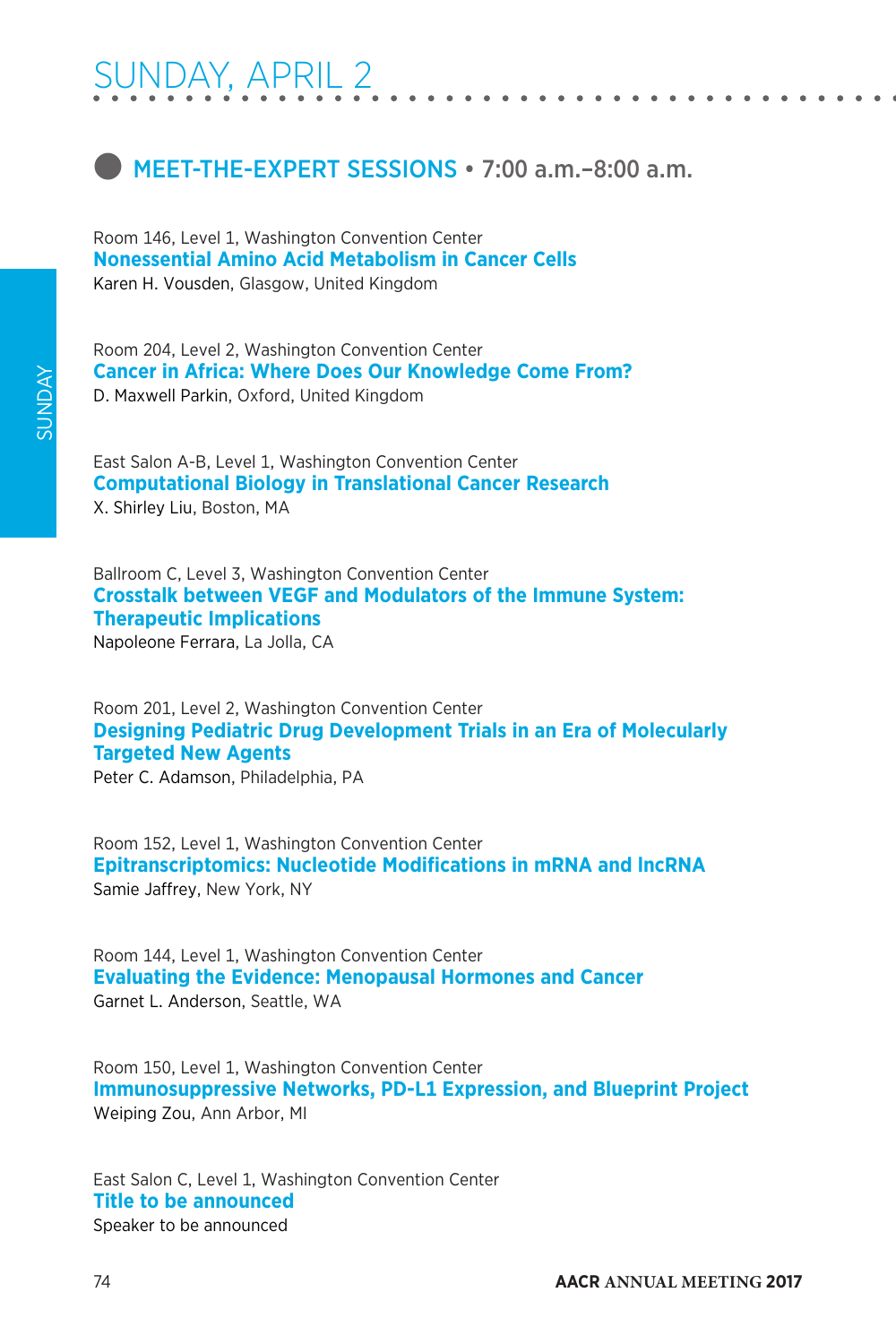#### Room 145, Level 1, Washington Convention Center **Novel Ways to Activate NK Cells and Increase Their Specificity for Cancer Therapy** Jeffrey S. Miller, Minneapolis, MN

Room 103, Level 1, Washington Convention Center **Pathogenesis and Genomics of Ovarian Cancer: Converging on New Opportunities**

Ronny I. Drapkin, Philadelphia, PA

Room 151, Level 1, Washington Convention Center **Secondary Breast Cancer: A Paradigm for Survivorship Research** Kevin Oeffinger, Durham, NC

Ballroom A-B, Level 3, Washington Convention Center **The Cancer-Immune Set Point and the Future of Cancer Immunotherapy** Daniel S. Chen, South San Francisco, CA

Room 147, Level 1, Washington Convention Center **The Dynamic Interplay between Cancer and Aging** Norman E. Sharpless, Chapel Hill, NC

Room 207, Level 2, Washington Convention Center **The Genomics of Outstanding Responders** Barry S. Taylor, New York, NY

Room 202, Level 2, Washington Convention Center **Tissue Heterogeneity and Molecular Pathology** Mark E. Sherman, Rockville, MD

Room 206, Level 2, Washington Convention Center **Understanding and Intervening in Cancer Cell Invasion** Sara A. Courtneidge, Portland, OR

Room 143, Level 1, Washington Convention Center **Understanding the Role of Estrogen Receptor in Breast Cancer** Jason Carroll, Cambridge, United Kingdom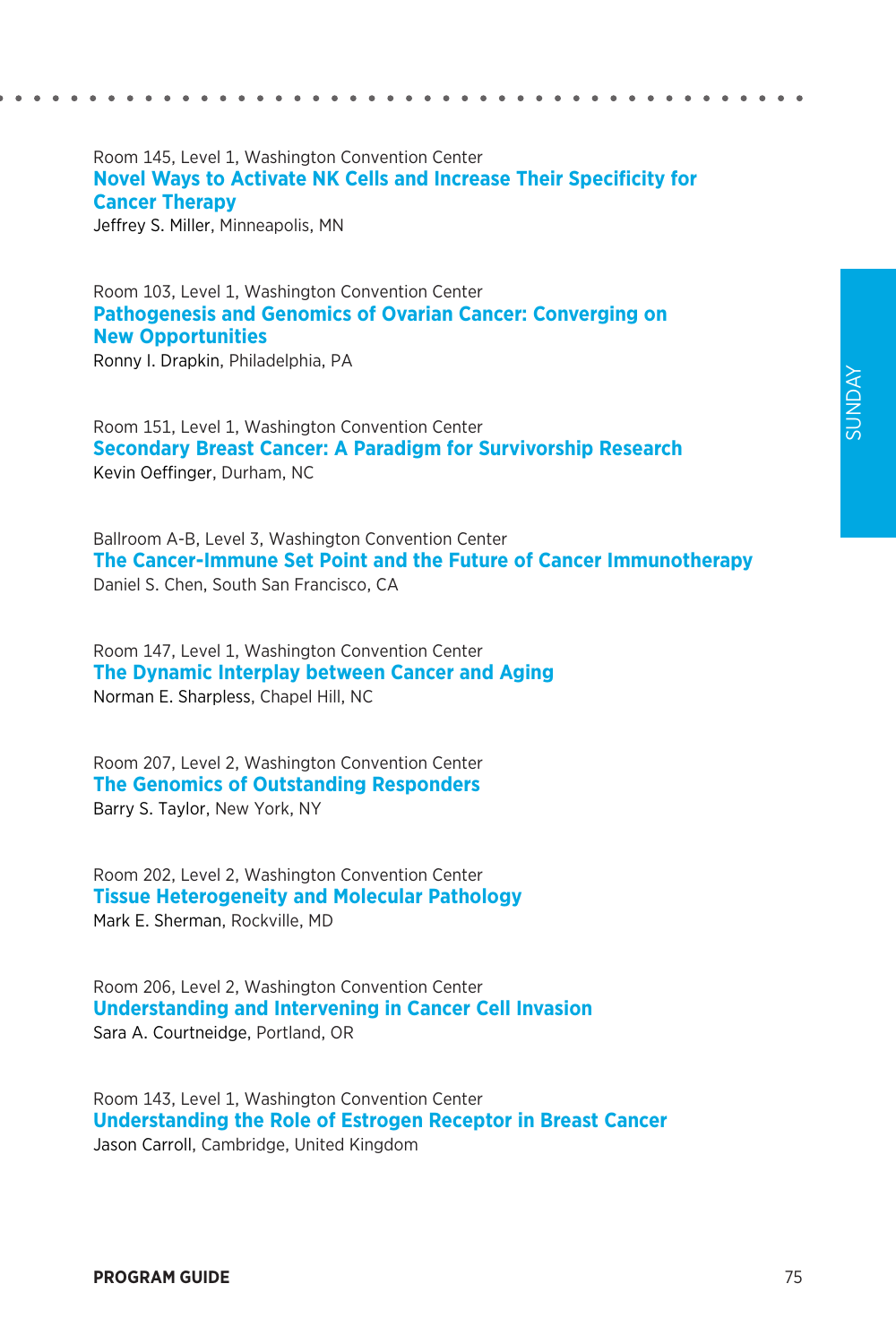## **Inclarge 12 and NCI/NIH-SPONSORED SESSION** • 7:00 a.m. –8:00 a.m.

Marquis Ballroom Salons 3-4, Meeting Level 2, Marriott Marquis DC **NIH Grants Session: Changes in Review, Funding, and Funding Opportunities at the NCI (not eligible for CME credit)**

**Chair:** Daniel L. Gallahan, Bethesda, MD

**Speakers:** Daniel L. Gallahan, Bethesda, MD Nywana Sizemore, Bethesda, MD

### **D** OPENING CEREMONY • 8:15 a.m.-10:00 a.m.

Hall D-E, Level 2, Washington Convention Center **(not eligible for CME credit)**

Join us on Sunday for the Annual Meeting Opening Ceremony, a yearly tradition marking the start of four days filled with outstanding and innovative science.

AACR CEO Margaret Foti will address attendees and discuss the tremendous progress the AACR has made over the past year.

AACR President Nancy E. Davidson will highlight the dramatic advances in cancer research and today's challenges in the cancer field.

The Opening Ceremony will also feature the presentation of some of the AACR's most prestigious awards, including:

- The 2017 AACR Distinguished Public Service Awards
- Recognition of the newly inducted Fellows of the AACR Academy
- The Eleventh Annual AACR Team Science Award
- The Fourteenth Annual AACR Award for Lifetime Achievement in Cancer Research
- The Eleventh Annual AACR Margaret Foti Award for Leadership and Extraordinary Achievements in Cancer Research
- The Second Annual AACR June L. Biedler Prize for Cancer Journalism

### **Don't miss this exciting event, which leads directly into the Opening Plenary Session!**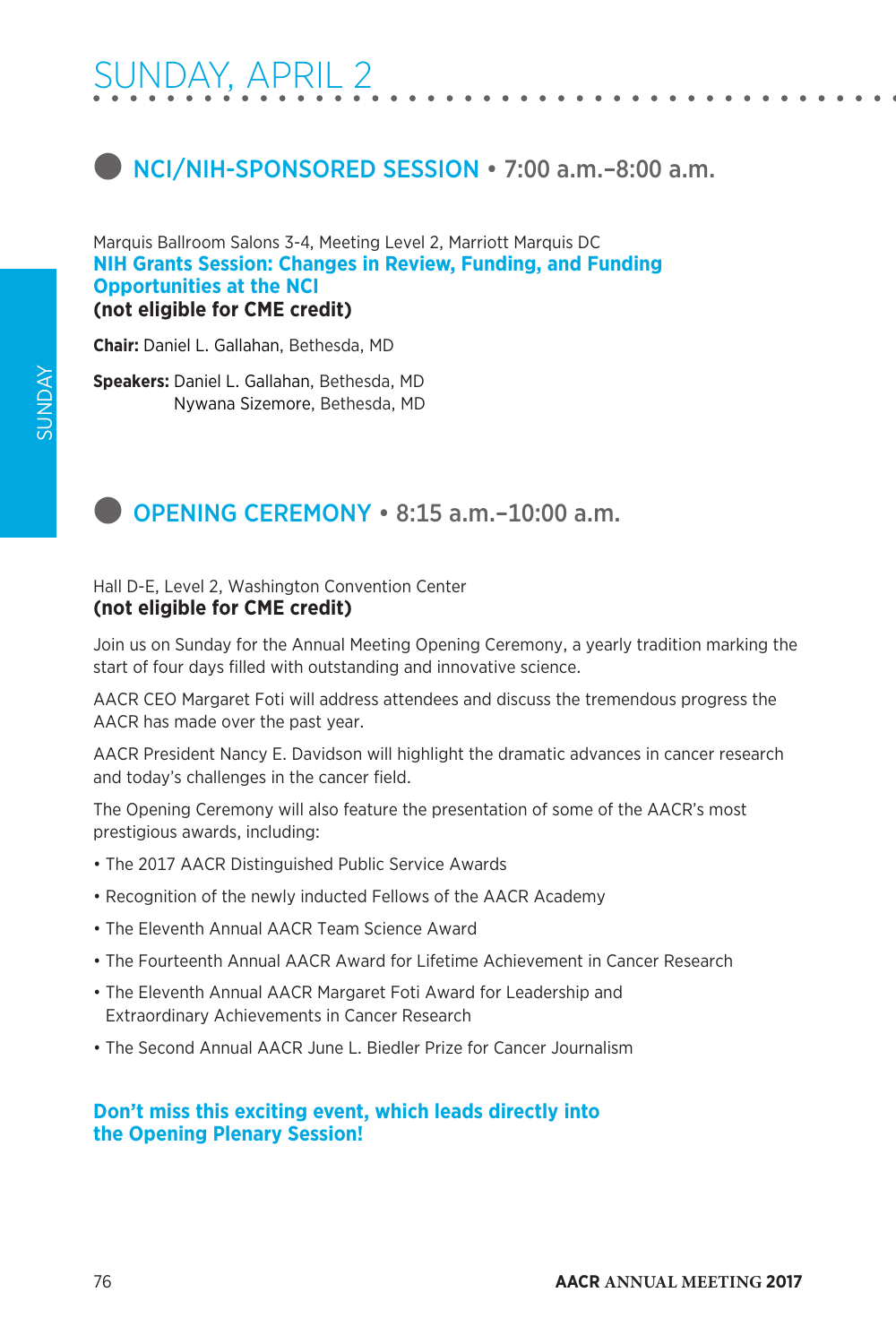### **OPENING PLENARY SESSION • 10:00 a.m.-12:00 p.m.**

Hall D-E, Level 2, Washington Convention Center **The Road to Cancer Cures: Discover, Predict, Prevent, and Treat**

**Chair:** Kornelia Polyak, Boston, MA

- **9:45 a.m. New approaches for finding tiny tumors: Towards early detection and treatment of ovarian cancer.** Angela M. Belcher, Cambridge, MA
- **9:45 a.m. Breast cancer intratumor heterogeneity landscapes: What, when, and where.** Carlos M. Caldas, Cambridge, United Kingdom
- **9:45 a.m. Earlier detection as a key to lower cancer death rates.** Bert Vogelstein, Baltimore, MD [PL01-03]\*
- **9:45 a.m. New twists on cancer drug resistance.** Charles L. Sawyers, New York, NY

### **MEET AND GREET • 1:00 p.m.–2:00 p.m.**

AACR Publications Booth (2731), Lower Level, Washington Convention Center **Meet the Editors-in-Chief of** *Cancer Discovery:* **Lewis C. Cantley, PhD and José Baselga, MD, PhD (not eligible for CME credit)**

Lewis C. Cantley, New York, NY Jose Baselga, New York, NY

### **D** NCI/NIH-SPONSORED SESSION • 1:00 p.m. - 2:30 p.m.

Marquis Ballroom Salons 3-4, Meeting Level 2, Marriott Marquis DC **NCI-Sponsored Training Awards and Opportunities (not eligible for CME credit)**

**Chair:** Ming Lei, Rockville, MD

**Speakers:** Mark Damico, Bethesda, MD Jonathan S. Wiest, Bethesda, MD Susan Lim, Rockville, MD Michael K. Schmidt, Rockville, MD

\*An extended abstract for this presentation is available in the Invited Abstracts section of the *Proceedings* (the abstract number is listed in brackets above).

#### **PROGRAM GUIDE** 77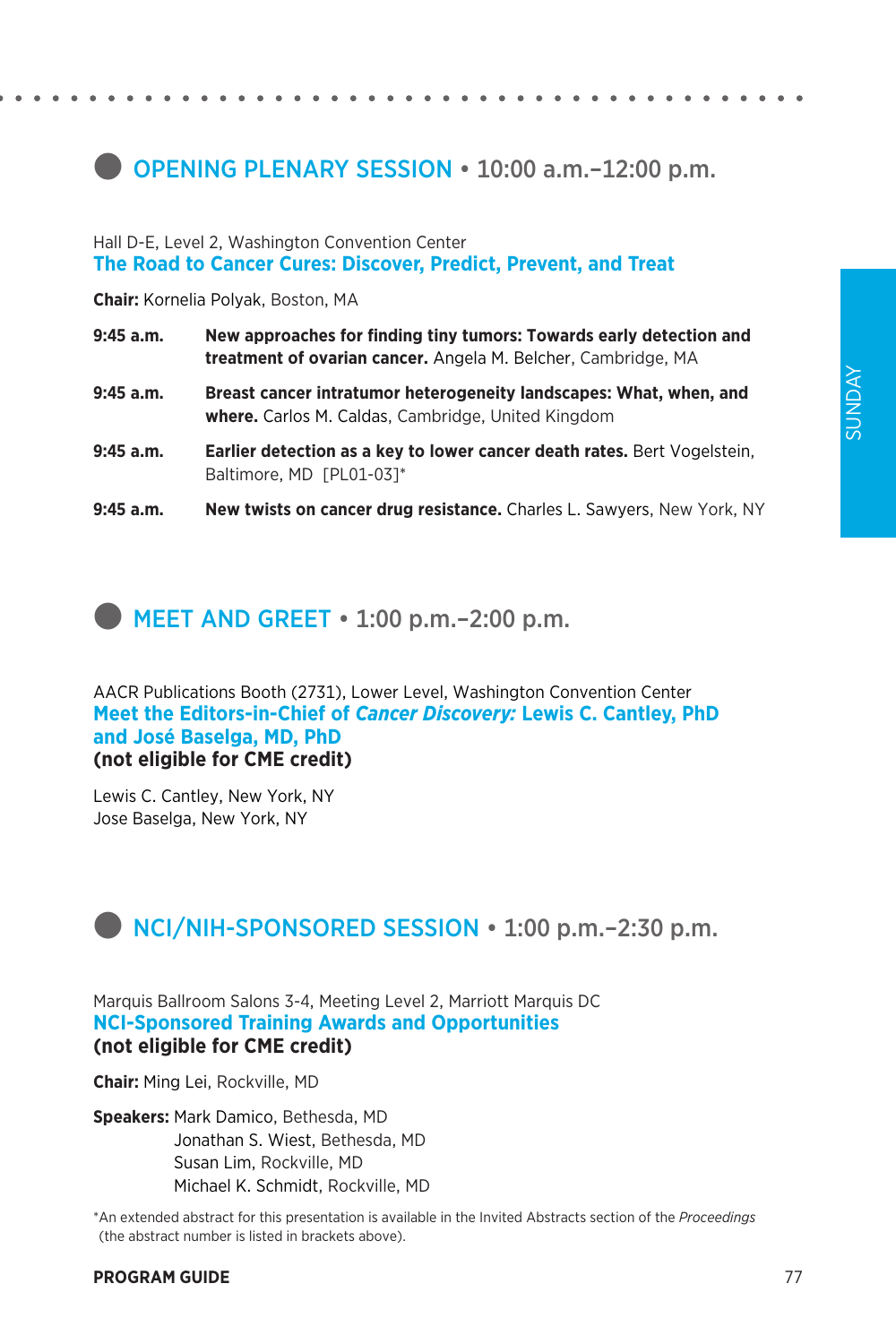

Ballroom C, Level 3, Washington Convention Center **Clinical Trials Plenary Session 1**

### $\bullet$  MAJOR SYMPOSIA  $\cdot$  1:00 p.m. – 2:45 p.m.

East Salon, Level C, Level 1, Washington Convention Center **Artificial Intelligence-Enabled Cancer Care and Research: Potential and Challenges**

**Chair:** Lynda Chin, Houston, TX

- 1:00 p.m. **Introduction.** Lynda Chin, Houston, TX
- **1:05 p.m. PathAI: Advancing medicine with intelligent pathology.** Andrew H. Beck, Cambridge, MA
- **1:35 p.m. Big mechanism: How machines read the cancer literature and build cell-signaling models.** Paul Cohen, Arlington, VA
- **2:05 p.m. Title to be announced.** Mark DePristo, Mountain View, CA **(not eligible for CME credit)**

Room 147, Level 1, Washington Convention Center **Lung Cancer Outcome: Clinical Implications for Smoking**

**Chair:** Peter G. Shields, Columbus, OH

- **1:00 p.m. Introduction**
- **1:05 p.m. Precision medicine: Lung biomarkers.** Curtis C. Harris, Bethesda, MD
- **1:35 p.m. Reducing harm by targeting the addictiveness of combusted tobacco products through regulated reductions in nicotine content.** Eric Donny, Pittsburgh, PA [SY01-03]\*
- **2:05 p.m. Smoking and lung cancer: Implications for pathogenesis, prevention, and treatment.** Roy S. Herbst, New Haven, CT

<sup>\*</sup>An extended abstract for this presentation is available in the Invited Abstracts section of the *Proceedings* (the abstract number is listed in brackets above).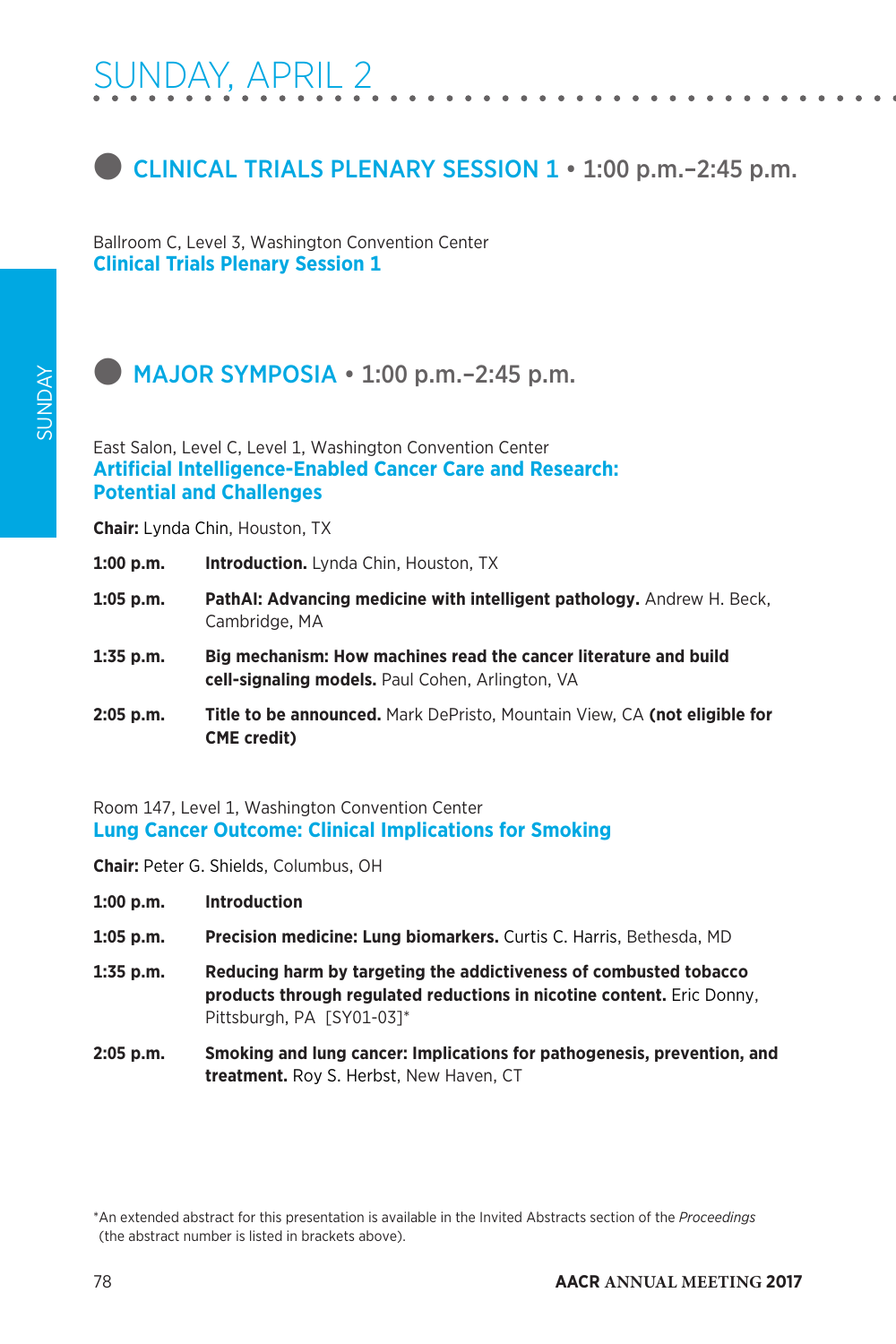### Ballroom A-B, Level 3, Washington Convention Center **Cancer Metabolism: Moving towards the Clinic**

**Chair:** Ralph J. Deberardinis, Dallas, TX

- **1:00 p.m. Introduction**
- **1:05 p.m. Understanding metabolic phenotypes in human tumors.** Ralph J. Deberardinis, Dallas, TX [SY02-01]\*
- **1:35 p.m. Exploring the lung cancer metabolome, in vivo and ex vivo, for individualized medicine.** Teresa W. Fan, Lexington, KY [SY02-02]\*
- **2:05 p.m. Imaging cancer metabolism in patients: FDG PET and beyond.** David A. Mankoff, Philadelphia, PA [SY02-03]\*

Hall D-E, Level 2, Washington Convention Center **Emerging Targets in Immunotherapy**

**Chair:** Andrew D. Weinberg, Portland, OR

- **1:00 p.m. Introduction**
- **1:05 p.m. OX40 agonists: Past, present, and future.** Andrew D. Weinberg, Portland, OR
- **1:35 p.m. Preclinical assessment of JTX-2011, an agonist antibody targeting ICOS, supports evaluation in ICONIC clinical trial.** Jennifer S. Michaelson, Cambridge, MA [SY03-02]\* **(not eligible for CME credit)**
- **2:05 p.m. Isotype choice for antibody immunotherapy: Lessons from engineering anti-CD73 and anti-TIGIT therapeutic antibodies.** Bryan C. Barnhart, Redwood City, CA

### Room 146, Level 1, Washington Convention Center **Genetic Predisposition to Cancer: Implications for Risk Management and Clinical Care**

**Chair:** Peter Kraft, Boston, MA

- **1:05 p.m. Rare and common risk alleles: Cancer prevention and care for individuals and populations.** Peter Kraft, Boston, MA
- **1:35 p.m. The evolving landscape of cancer susceptibility associated with highpenetrance gene mutations.** Katherine L. Nathanson, Philadelphia, PA
- **2:05 p.m. Three components of inherited cancer risk and their implications in personalized cancer screening.** Jianfeng Xu, Evanston, IL [SY04-03 ]\*

\*An extended abstract for this presentation is available in the Invited Abstracts section of the *Proceedings* (the abstract number is listed in brackets above).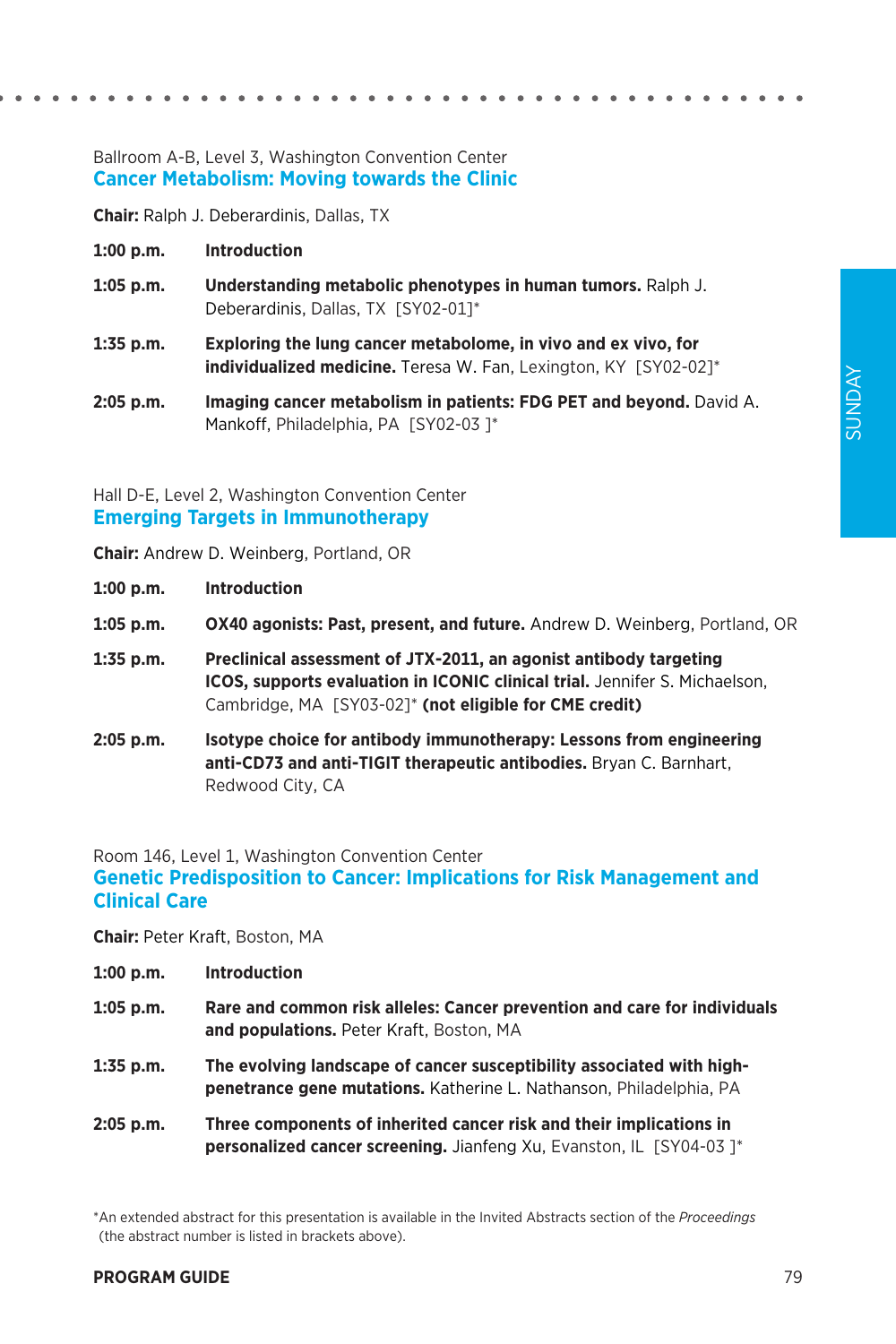### Room 145, Level 1, Washington Convention Center **Lung Cancer Disparities and Behavioral Strategies for Equity**

**Chair:** Robert A. Winn, Chicago, IL

| 1:00 p.m.   | <b>Introduction</b>                                                                                        |
|-------------|------------------------------------------------------------------------------------------------------------|
| $1:05$ p.m. | Landscape of disparities in lung cancer care. M. Patricia Rivera, Chapel Hill, NC                          |
| $1:35$ p.m. | Lung cancer screening in a high-risk rural Appalachian population. Kathryn<br>Cardarelli, Lexington, KY    |
| $2:05$ p.m. | The landscape of tobacco disparities: Initiation, addiction, and cessation.<br>Enid Neptune, Baltimore, MD |

Room 206, Level 2, Washington Convention Center **Myelomonocytic Cells and Stroma as Therapeutic Targets**

**Chair:** Alberto Mantovani, Rozzano, Milano, Italy

|  | 1:00 p.m. | <b>Introduction</b> |
|--|-----------|---------------------|
|--|-----------|---------------------|

- **1:05 p.m. Tumor-associated myelomonocytic cells as therapeutic targets.** Alberto Mantovani, Rozzano, Milano, Italy [SY06-01]\*
- **1:35 p.m. Macrophage-targeted cancer immunotherapy.** Carola Ries, Penzberg, Germany [SY06-02]\*
- **2:05 p.m. Reprogramming the tumor microenvironment to improve responses to therapy.** David G. Denardo, Saint Louis, MO [SY06-03 ]\*

Room 207, Level 2, Washington Convention Center **Obesity, Inflammation, and the Adipose Microenvironment in Cancer**

**Chair:** Liza Makowski, Chapel Hill, NC

- **1:00 p.m. Introduction**
- **1:05 p.m. Obesity and metabolic reprogramming of macrophages in triple-negative breast cancer.** Liza Makowski, Chapel Hill, NC
- **1:35 p.m. Adipose stromal cells: A player in cancer progression and a therapeutic target.** Mikhail Kolonin, Houston, TX [SY07-02]\*
- **2:05 p.m. Breast adipose inflammation: A silent killer.** Andrew J. Dannenberg, New York, NY

<sup>\*</sup>An extended abstract for this presentation is available in the Invited Abstracts section of the *Proceedings* (the abstract number is listed in brackets above).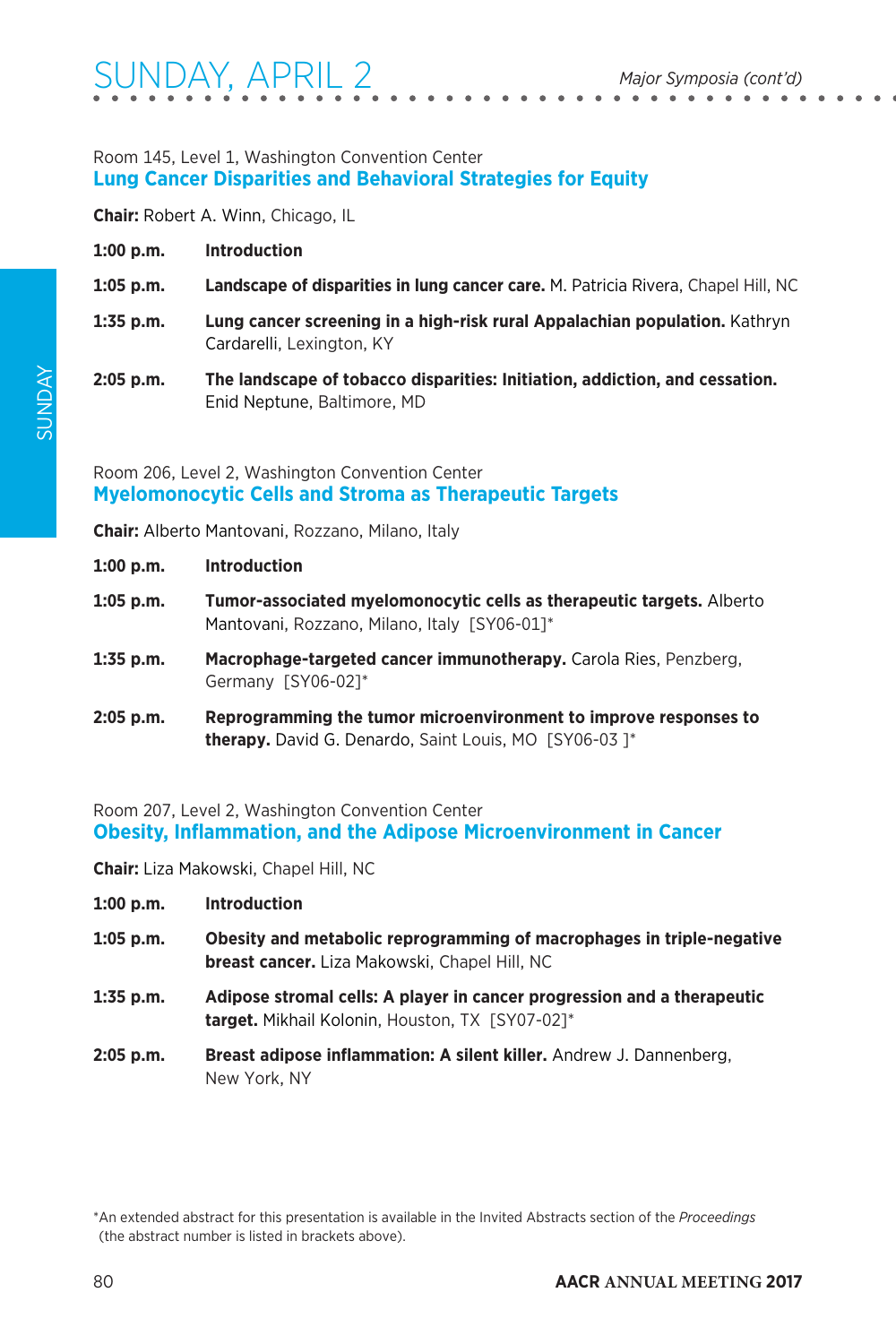## **RECENT ADVANCES IN DIAGNOSTICS** AND THERAPEUTICS RESEARCH • 1:00 p.m.–2:45 p.m.

#### Room 202, Level 2, Washington Convention Center **High Dimensional Tumor Imaging**

**Chair:** Robert J. Gillies, Tampa, FL

- **1:00 p.m. Tumor immune-pathology from the molecular scale on up.** Garry P. Nolan, Stanford, CA
- **1:30 p.m. To image and imagine: Molecular imaging and theranostics of cancer.**  Zaver M. Bhujwalla, Baltimore, MD
- **2:00 p.m. Imaging tumor habitats: Life at the edge.** Robert J. Gillies, Tampa, FL

### l RECENT ADVANCES IN ORGAN SITE RESEARCH 1:00 p.m.–2:45 p.m.

Room 150, Level 1, Washington Convention Center **Immunotherapy of Lymphoid Malignancies**

**Chair:** Margaret A. Shipp, Boston, MA

- **1:00 p.m. Targetable genetic bases of immune evasion in lymphoma.** Margaret A. Shipp, Boston, MA
- **1:30 p.m. The Myc oncogene is a master regulator of the immune response.** Dean W. Felsher, Stanford, CA
- **2:00 p.m. Understanding success and failure of T-cell therapy for B-cell malignancies.**  Stanley R. Riddell, Seattle, WA

Room 151, Level 1, Washington Convention Center **Pediatric Brain Tumors: Developmental Connections to Disease Pathogenesis**

**Chair:** Suzanne J. Baker, Memphis, TN

- **1:00 p.m. Tracking brain tumors with regional accents.** Richard J. Gilbertson, Cambridge, United Kingdom
- **1:30 p.m. Neuronal activity drives pediatric high-grade glioma growth.** Michelle L. Monje, Stanford, CA
- **2:00 p.m. Oncohistones: Genetic and epigenetic drivers of pediatric high-grade glioma.** Suzanne J. Baker, Memphis, TN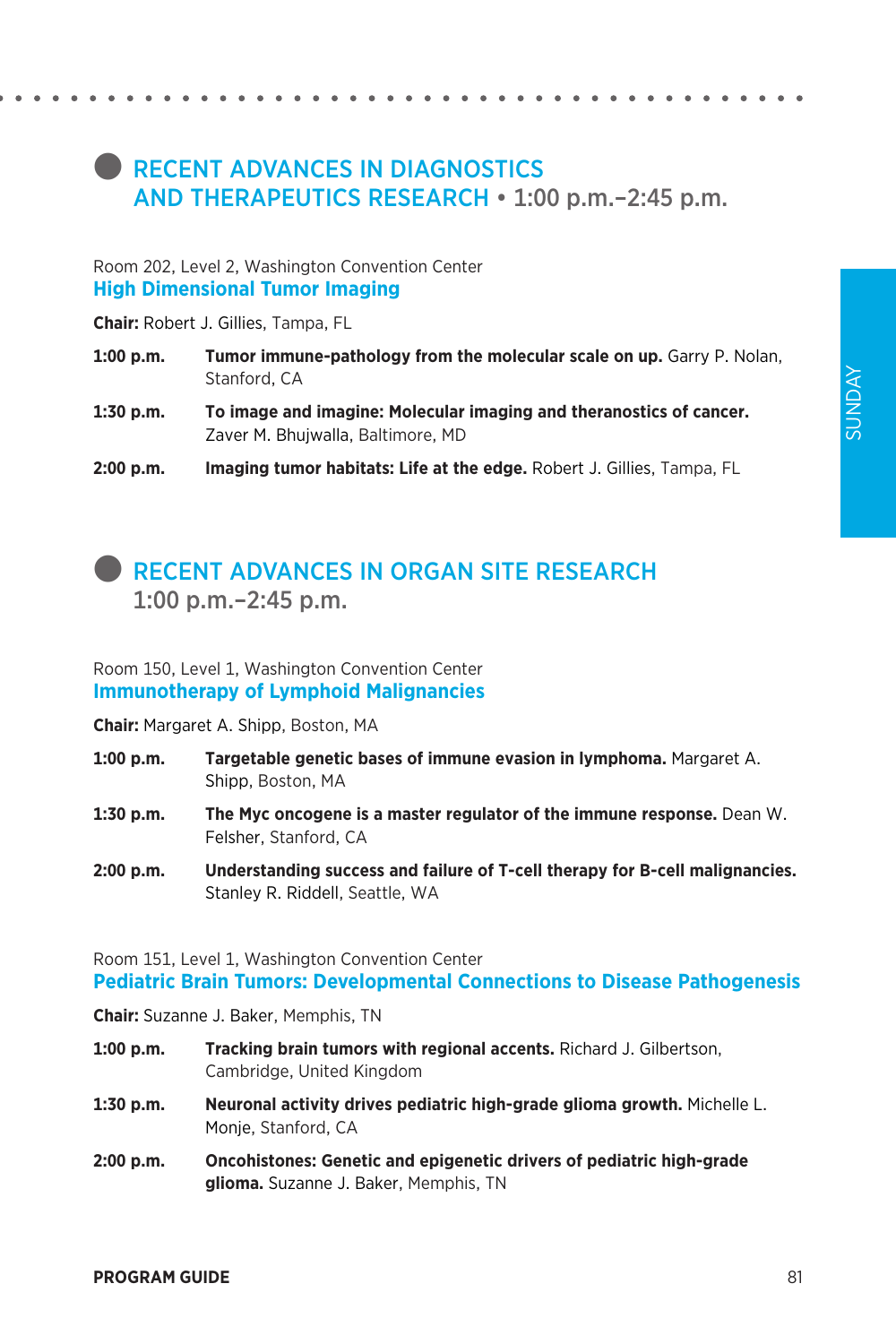

#### Room 152, Level 1, Washington Convention Center **A Precancer Genome Atlas**

**Chair:** Avrum E. Spira, Boston, MA

**1:00 p.m. Molecular determinants of lung premalignancy.** Avrum E. Spira, Boston, MA

**1:30 p.m. Cancer interception in time and space: Why we need a PCGA.** Brian J. Reid, Seattle, WA

**2:00 p.m. Clonal hematopoiesis as a precancerous state.** Rafael Bejar, Seattle, WA

Room 144, Level 1, Washington Convention Center **Periodontal Disease, Oral Bacteria, and Orodigestive Cancers**

**Chair:** Jiyoung Ahn, New York, NY

- **1:00 p.m. Periodontal disease, microbiota dissemination, and cancer.** Dominique S. Michaud, Boston, MA
- **1:30 p.m. Oral microbiome, alcohol and smoking, and risk of orodigestive cancers.**  Jiyoung Ahn, New York, NY
- **2:00 p.m Oral health: Associations with oral HPV natural history and disease.** Anna R. Giuliano, Tampa, FL

### **REGULATORY SCIENCE AND POLICY SESSION** 1:00 p.m.–2:45 p.m.

Room 143, Level 1, Washington Convention Center **Tables Turned: A Conversation with the Press about the Future of Cancer Research and Treatment**

**Chair:** Richard Pazdur, Silver Spring, MD

**Speakers:** Adam Feuerstein, New York, NY Matthew Herper, New York, NY Laurie McGinley, Washington, DC Meg Tirrell, Englewood, NJ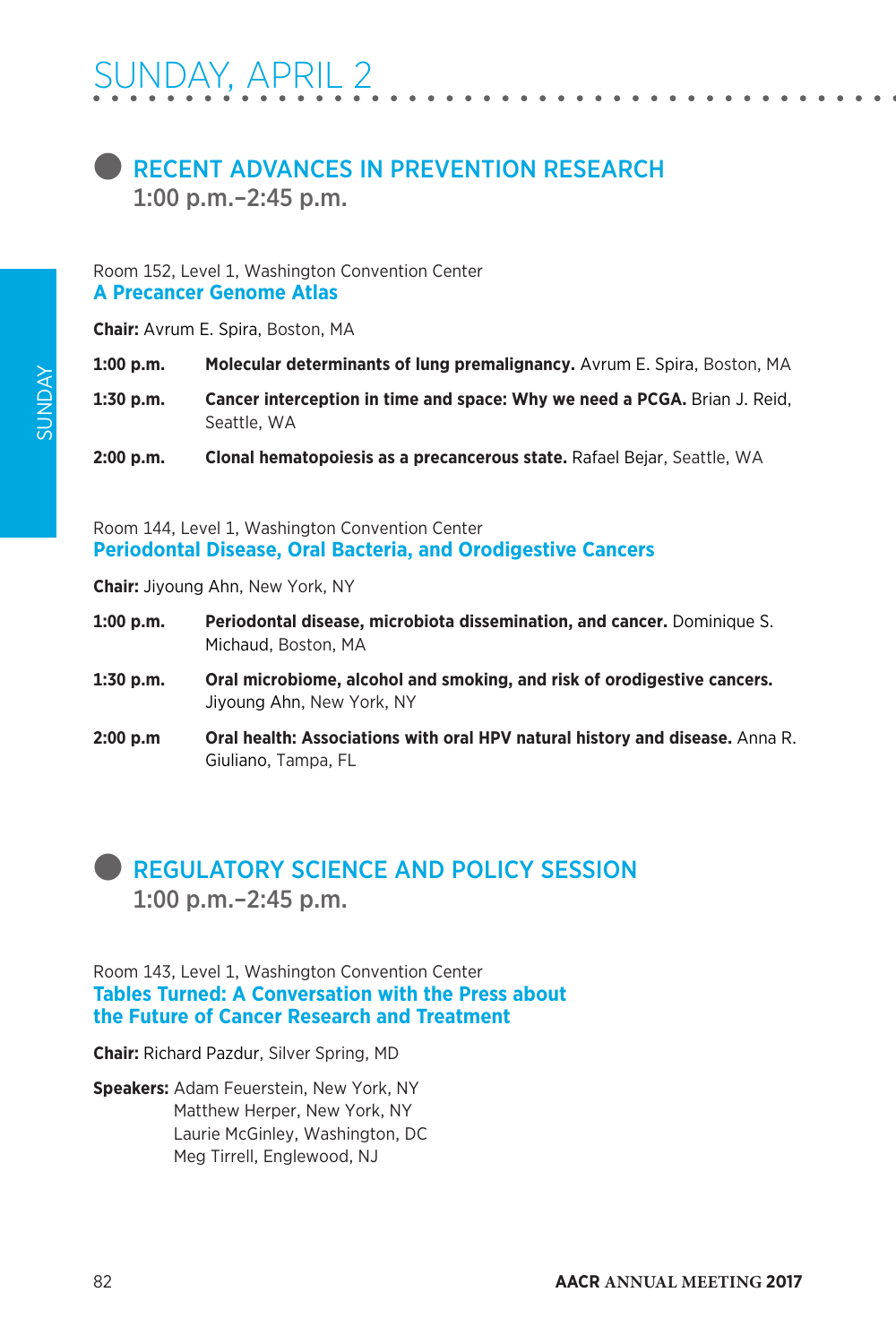## **CONDRUG DEVELOPMENT TRACK: SPECIAL SESSION** 1:00 p.m.–3:00 p.m.

#### East Salon A-C, Level 1, Washington Convention Center **New Drugs on the Horizon 1 (not eligible for CME credit)**

**Cochairs:** Melissa M. Vasbinder, Lexington, MA; Saul H. Rosenberg, North Chicago, IL

- **1:00 p.m. The discovery and preclinical characterization of AMG 176: A first-inclass Mcl-1 inhibitor in clinical development for multiple myeloma.** Paul E. Hughes, Thousand Oaks, CA [DDT01-01]\*
- **1:24 p.m. AZD5991: A potent and selective macrocyclic inhibitor of Mcl-1 for treatment of hematologic cancers.** Alexander W. Hird, Waltham, MA [DDT01-02]\*
- **1:48 p.m. ABBV-621: A best-in-class TRAIL-receptor agonist fusion protein that enhances optimal clustering for the treatment of solid and hematologic tumors.** Susan E. Morgan-Lappe, North Chicago, IL [DDT01-03]\*
- **2:12 p.m. Discovery and development of H3B-6545: A novel, oral, selective estrogen receptor covalent antagonist (SERCA) for the treatment of breast cancer.**  Peter G. Smith, Cambridge, MA [DDT01-04]\*
- **2:36 p.m. Durable efficacy and anticancer immunity following intratumoral administration of a combination of messenger RNAs encoding the costimulatory molecule OX40L and the cytokines IL-36g and IL-23.** Josh P. Frederick, Charlestown, MA

\*An extended abstract for this presentation is available in the Invited Abstracts section of the *Proceedings* (the abstract number is listed in brackets above).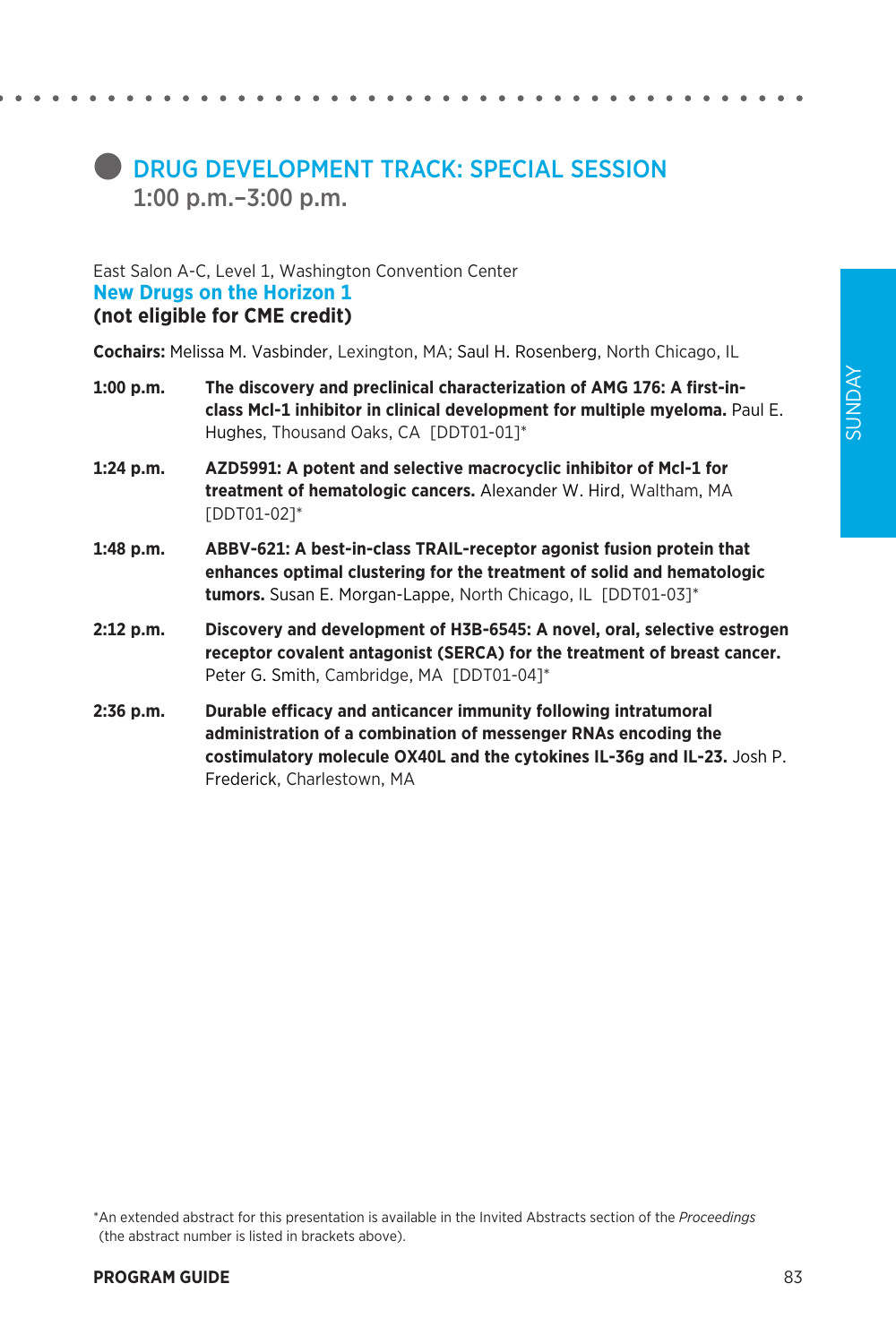

Constitution Ballroom C-E, Level 3B, Grand Hyatt Washington **Forging Successful Partnerships with Industry, Organized by the Associate Member Council (AMC) (not eligible for CME credit)**

**Panelist**: Renier J. Brentjens, New York, NY

**What is an industry-academia partnership or collaboration?** William Pao, Basel, **Switzerland** 

**How to initiate an industry collaboration as an academic researcher.** William C. Hahn, Boston, MA

**Collaboration from an industry perspective.** William N. Hait, Raritan, NJ

**Panel Discussion** Panelists to be announced

# **D** POSTER SESSIONS  $\cdot$  1:00 p.m.-5:00 p.m.

### Exhibit Hall, Lower Level, Washington Convention Center **(not eligible for CME credit)**

Complete titles and author listings for abstracts in the poster sessions are available in the online Itinerary Planner, the Annual Meeting App (available at www.AACR.org/AACR2017), and the print Poster Sessions and Exhibits Guide. A limited number of copies of the print guide are available in the Exhibit Hall.

### EXPERIMENTAL AND MOLECULAR THERAPEUTICS

- Section 1 Alternative Small-Molecule Therapies
- Section 2 Antibodies, Bispecifics, and Antibody-Drug Conjugates
- Section 3 Antibody Technology
- Section 4 Gene Expression of Drug Resistance
- Section 5 Novel Agents
- Section 6 Targeting the PI3K Pathway
- Section 7 Tumor Microenvironment in Drug Development

SUNDAY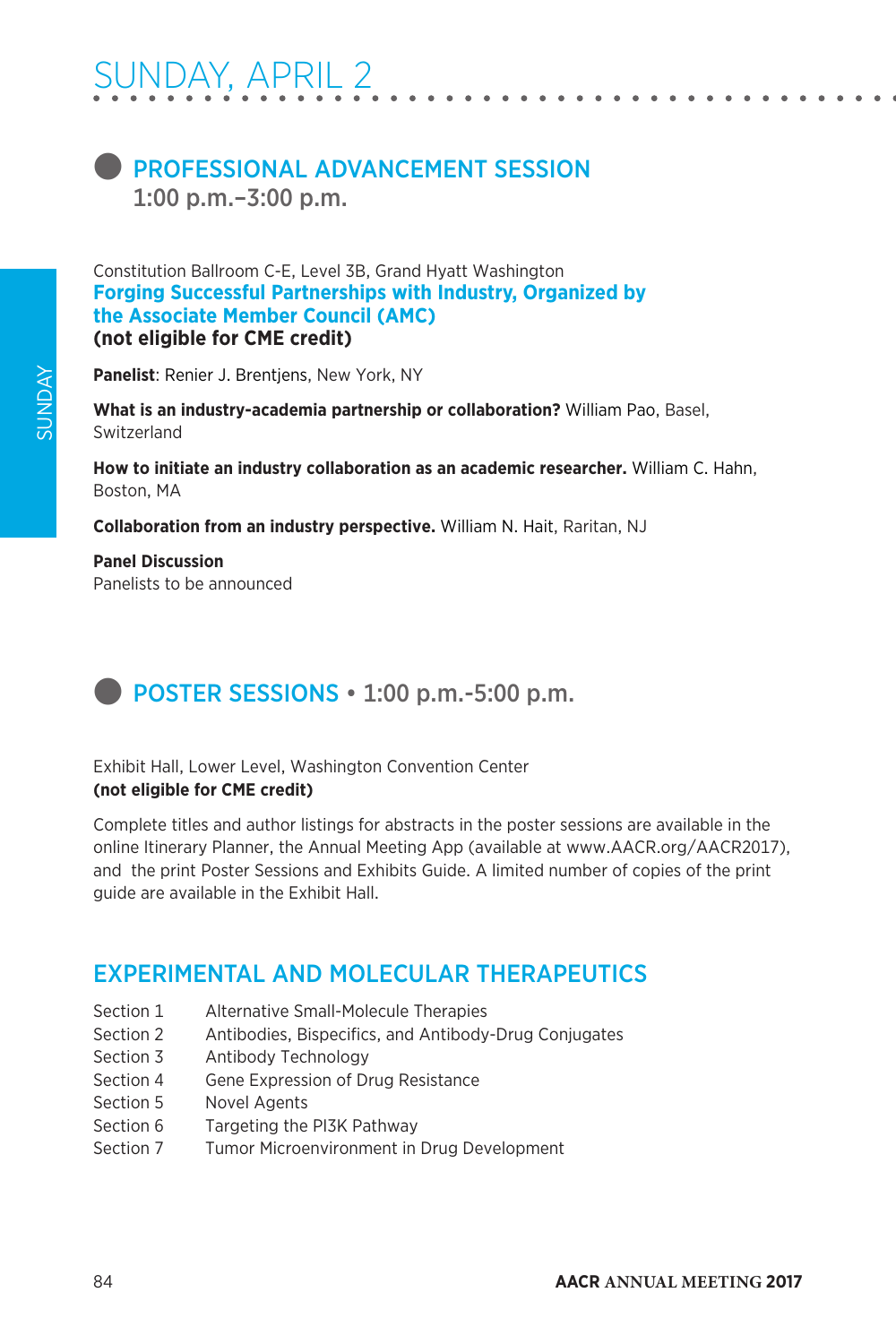### **Cancer Chemistry**

Section 8 Basic and Applied Nanotechnologies and Therapeutic Approaches Section 9 Proteomics and Mass Spectrometry 1

#### **Prevention Research**

Section 10 Diet and Cancer

### **Epidemiology**

Section 12 Descriptive Epidemiology Including Trends in Incidence and Prognosis

### **Molecular and Cellular Biology / Genetics**

- Section 13 Cell Cycle Checkpoint and Progression
- Section 14 Cell Growth Signaling Pathways 1
- Section 15 Cell Growth Signaling Pathways 2
- Section 16 Genomic Analyses across Cancer Types
- Section 17 Genomic Screening for Cancer Dependencies and Drug Response
- Section 18 Metabolic Pathways in Cancer
- Section 19 MicroRNA Regulation of Cancer Biology 1
- Section 21 Molecular Carcinogenesis and Chromosomal Alternations
- Section 22 Oncogenic Growth Factors and Signal Transducers
- Section 36 Late-Breaking Research: Molecular and Cellular Biology 1

### **Bioinformatics and Systems Biology**

- Section 23 Bioinformatics and Analysis for Therapy and Immune System
- Section 34 Late-Breaking Research: Bioinformatics and Systems Biology

#### **Scientist**↔**Survivor Program**

Section 24 Advocates Poster Session 1

### **Immunology**

- Section 25 Checkpoints 1
- Section 26 T-cell Immunity to Cancer: New Progress
- Section 27 Tumor Antigens and Adaptive Immunity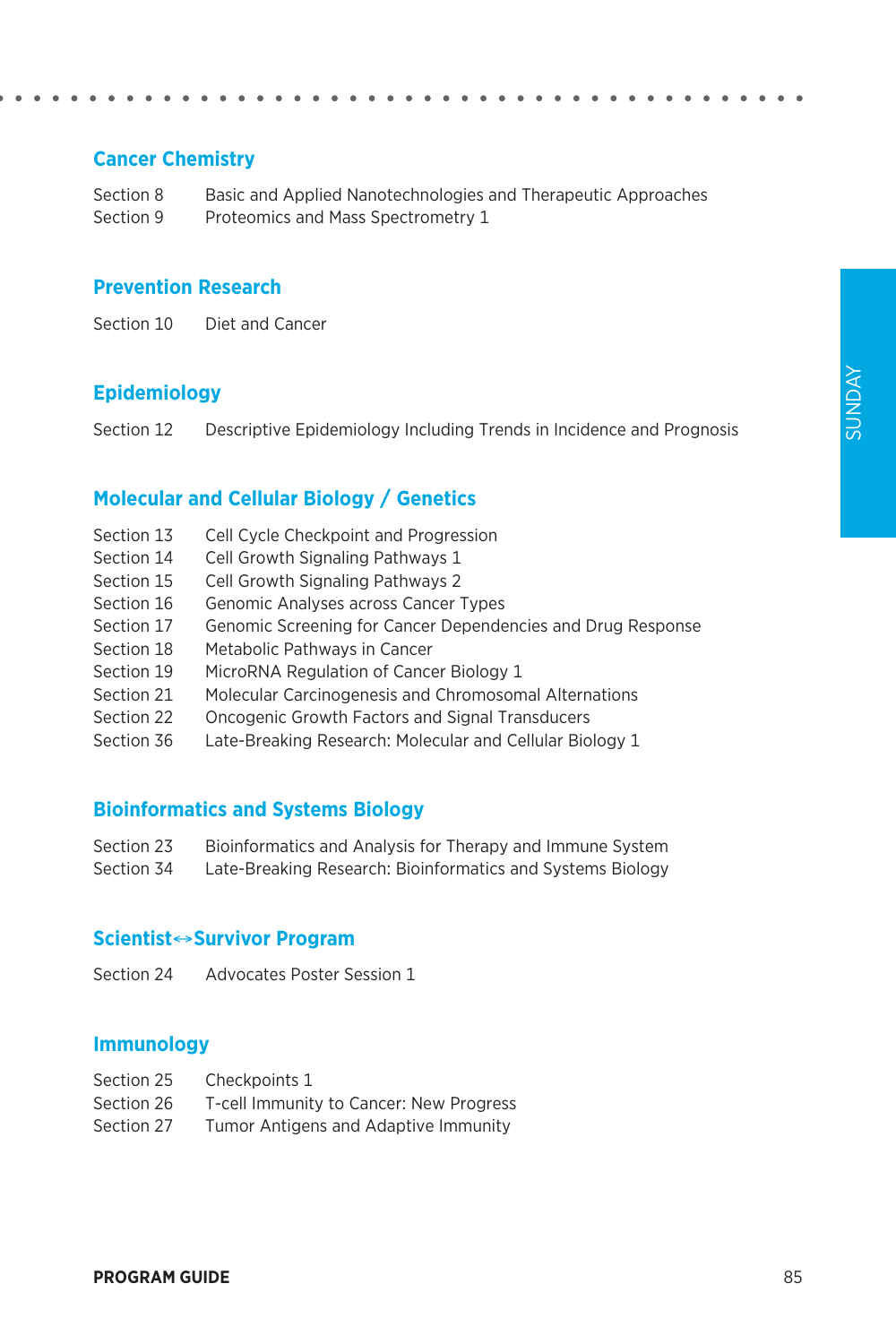# SUNDAY, APRIL 2

### **Clinical Research**

- Section 28 Checkpoint Inhibitor and Prognostic Biomarkers
- Section 29 Childhood Cancer Clinical Translational Research
- Section 30 Early Detection
- Section 31 Molecular Diagnostics
- Section 32 Special Populations/Biostatistics in Clinical Trials

### **Clinical Trials**

Section 33 Clinical Trials

### **Tumor Biology**

| Section 37 | Angiogenesis and Vascular Biology 1                       |  |  |
|------------|-----------------------------------------------------------|--|--|
| Section 38 | Cell Culture and Animal Models of Cancer 1                |  |  |
| Section 39 | Cellular Responses to Ionizing Radiation                  |  |  |
| Section 40 | Epithelial to Mesenchymal Transitions in Metastasis       |  |  |
| Section 41 | Imaging Cancer Immunotherapy, Tumor Microenvironment, and |  |  |
|            | Other Aspects of Tumor Biology                            |  |  |
| Section 42 | Migration and Invasion 1                                  |  |  |
| Section 43 | Stem Cell Heterogeneity                                   |  |  |
| Section 44 | Tumor Microenvironment 1                                  |  |  |

# **SPECIAL SESSION • 1:15 p.m.**–1:45 p.m.

AACRcentral Amphitheater (Booth 1125), Lower Level, Washington Convention Center

### **Molecular Epidemiology Working Group (MEG) Networking Session with Early-Career Researchers, Part 1: Meet the MEG Leadership (not eligible for CME credit)**

**Chair:** Melissa L. Bondy, Houston, TX

**Past Chair:** Susan E. Hankinson, Amherst, MA

**Chair-elect:** Ellen L. Goode, Rochester, MN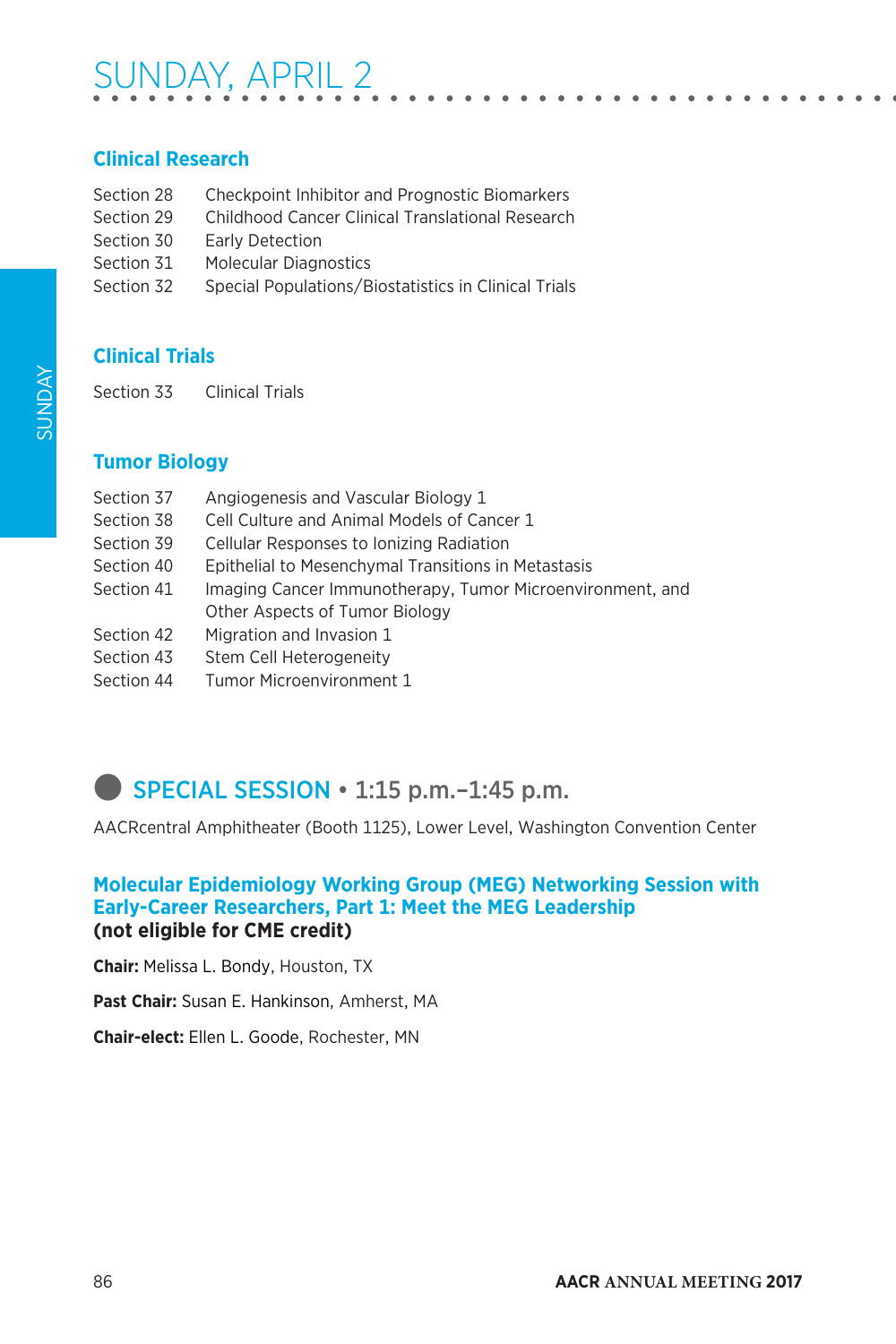# **IMEET AND GREETS • 2:00 p.m. -4:00 p.m.**

AACRcentral (Booth 1125), MICR Resource Center, Lower Level, Washington Convention Center **Minorities in Cancer Research Council Meet and Greet**

**(not eligible for CME credit)**

**Chair:** Rick A. Kittles, Tucson, AZ

**Past Chair:** Edith A. Perez, South San Francisco, CA

**Chair-Elect:** John M. Carethers, Ann Arbor, MI

**Council Members:** Lisa L. Baumbach-Reardon, Phoenix, AZ Claudia R. Baquet, Columbia, MD Laura Fejerman, Berkeley, CA Christopher S. Lathan, Boston, MA Beverly D. Lyn-Cook, Jefferson, AR Coleman K. Obasaju, Indianapolis, IN Brian M. Rivers, Atlanta, GA Sanya A. Springfield, Bethesda, MD John H. Stewart, Durham, NC Robert A. Winn, Chicago, IL

AACRcentral (Booth 1125), WICR Resource Center, Lower Level, Washington Convention **Center** 

### **Women in Cancer Research Council Meet and Greet (not eligible for CME credit)**

**Chair:** Patricia M. LoRusso, New Haven, CT

**Past Chair:** Victoria M. Richon, Lexington, MA

**Chair-Elect:** Judith S. Sebolt-Leopold, Ann Arbor, MI

**Council Member:** Lucile L. Adams-Campbell, Washington, DC

**Council Members:** Cathrin Brisken, Lausanne, Switzerland Caroline Dive, Manchester, United Kingdom Lori S. Friedman, South San Francisco, CA S. Percy Ivy, Rockville, MD Brigette B. Ma, Hong Kong, Hong Kong Lisa A. Newman, Detroit, MI Morag Park, Montréal, Quebec, Canada Kornelia Polyak, Boston, MA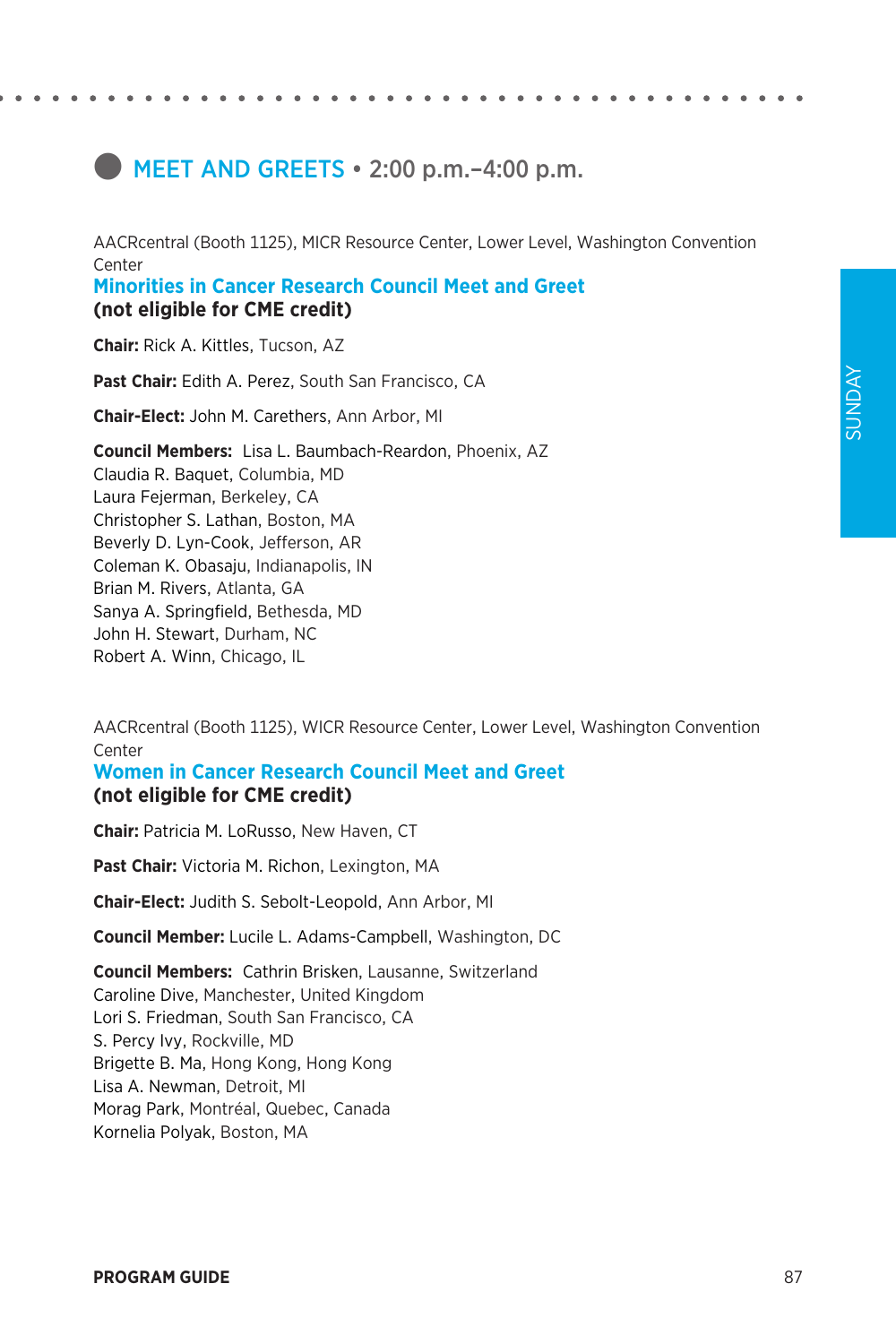AACRcentral Amphitheater (Booth 1125), Lower Level, Washington Convention Center **Meet the AACR Foundation: Learn More About The Dr. Bayard D. Clarkson Legacy Society (not eligible for CME credit)**

**Moderator:** Anizia Karmayzn, Philadelphia, PA

### $\bullet$  NCI/NIH-SPONSORED SESSION  $\cdot$  2:45 p.m. –4:15 p.m.

Marquis Ballroom Salons 3-4, Meeting Level 2, Marriott Marquis DC **The NCI RAS Initiative at the Frederick National Laboratory for Cancer Research (not eligible for CME credit)**

**Speakers:** Frank McCormick, San Francisco, CA Frederick Streitz, Livermore, CA Andrew G. Stephen, Frederick, MD Frantz L. Jean-Francois, Frederick, MD Thomas J. Turbyville, Frederick, MD

### **EXECT THE RESEARCH ICON • 3:00 p.m. - 3:30 p.m.**

AACRcentral Amphitheater (Booth 1125), Lower Level, Washington Convention Center **Meet the Research Icon: Bruce M. Alberts, PhD, Organized by the Associate Member Council (AMC) (not eligible for CME credit)**

Bruce M. Alberts, San Francisco, CA



AACR Publications Booth (2731), Lower Level, Washington Convention Center **Meet the Editor-in-Chief of** *Clinical Cancer Research:* **Keith T. Flaherty, MD (not eligible for CME credit)**

Keith T. Flaherty, Boston, MA

SUNDAY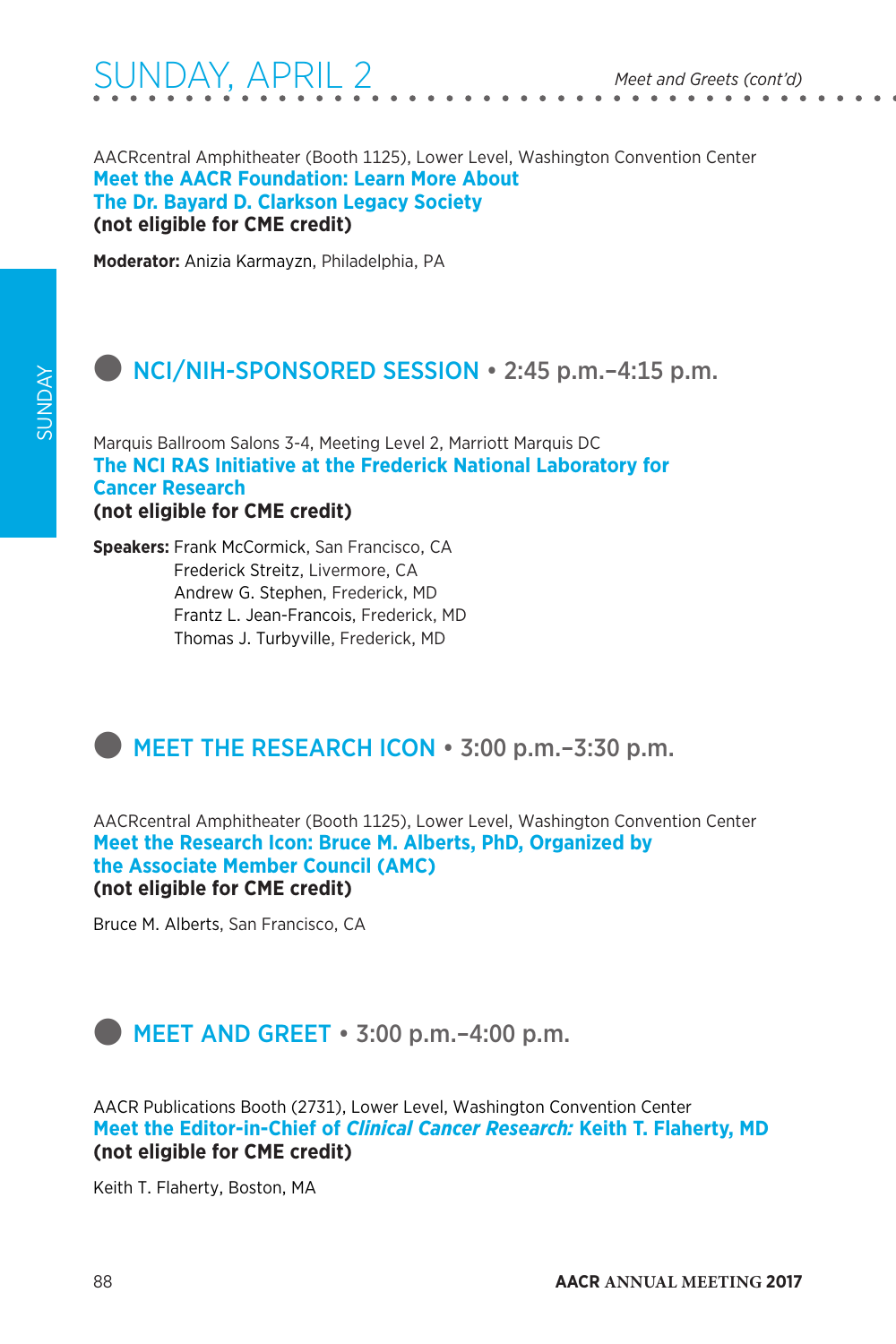### **PROFESSIONAL ADVANCEMENT SESSION** 3:00 p.m.–4:30 p.m.

Room 204, Level 2, Washington Convention Center **Careers in Science Policy and Advocacy: Industry, Government, and Nonprofit Organizations, Organized by the Associate Member Council (AMC) (not eligible for CME credit)**

- **3:00 p.m. Introduction**
- **3:05 p.m. Defining science policy.** George D. Demetri, Boston, MA
- **3:20 p.m. From inside the lab to inside the Beltway: Careers in science policy.** Carrie D. Wolinetz, Bethesda, MD
- **3:35 p.m. Career exploration and panel discussion**

**Panelists**: Anna D. Barker, Scottsdale, AZ Mohamad A. Hussein, Summit, NJ Tatiana M. Prowell, Silver Spring, MD



### **REGULATORY SCIENCE AND POLICY SESSION** 3:00 p.m.–4:45 p.m.

Room 143, Level 1, Washington Convention Center **Regulatory Considerations for Utilizing Liquid Biopsies in Drug and Diagnostic Development**

**Speakers:** Abraham Tzou, Silver Spring, MD

Suzanne Jenkins, Cheshire, United Kingdom **(not eligible for CME credit)** Gary J. Kelloff, Rockville, MD Walter H. Koch, Pleasonton, CA Howard Scher, New York, NY Phil Stephens, Cambridge, MA **(not eligible for CME credit)** AmirAli Talasaz, Redwood City, CA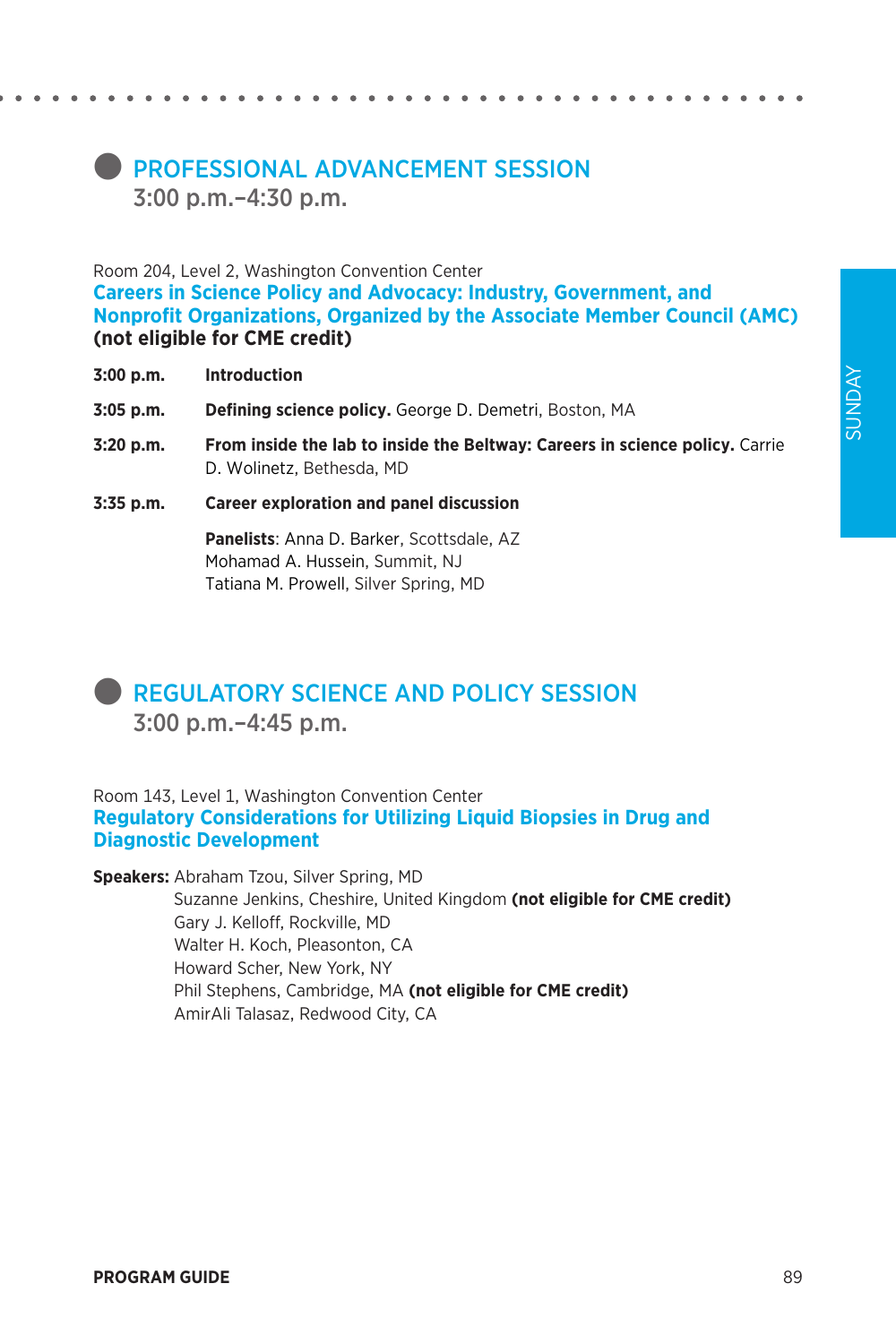

Ballroom C, Level 3, Washington Convention Center **Clinical Trials Minisymposium 1**

### l CLINICAL TRIALS PLENARY SESSION 2 • 3:00 p.m.–5:00 p.m.

Ballroom C, Level 3, Washington Convention Center **Clinical Trials Plenary Session 2**



### l DRUG DEVELOPMENT TRACK: SPECIAL SESSION 3:00 p.m.–5:00 p.m.

East Salon A-B, Level 1, Washington Convention Center **New Drugs on the Horizon 2**

**Cochairs:** Cynthia Seidel-Dugan, Belmont, MA; Indrawan J. Mcalpine, San Diego, CA

- **3:00 p.m. Discovery of GDC-0077, a highly isoform selective inhibitor of PI3K**α **that promotes selective loss of mutant-p110**α**.** Steven T. Staben, Emerald Hills, CA [DDT02-01]\*
- **3:24 p.m. SGN-2FF: A novel small molecule inhibitor of fucosylation with preclinical antitumor activity through multiple immune mechanisms.** Stephen C. Alley, Bothell, WA [DDT02-02]\*
- **3:48 p.m. PRMT5 inhibitor: Novel clinical agent with therapeutic potential in heme and solid cancers.** Olena Barbash, Collegeville, PA
- **4:12 p.m. A novel PRMT5 inhibitor with potent in vitro and in vivo activity in preclinical lung cancer models.** Dirk Brehmer, Beerse, Belgium [DDT02-04]\*
- **4:36 p.m. BLU-285: A potent and highly selective inhibitor designed to target malignancies driven by PDGFRA and KIT mutations.** Erica K. Evans, Cambridge, MA

<sup>\*</sup>An extended abstract for this presentation is available in the Invited Abstracts section of the *Proceedings* (the abstract number is listed in brackets above).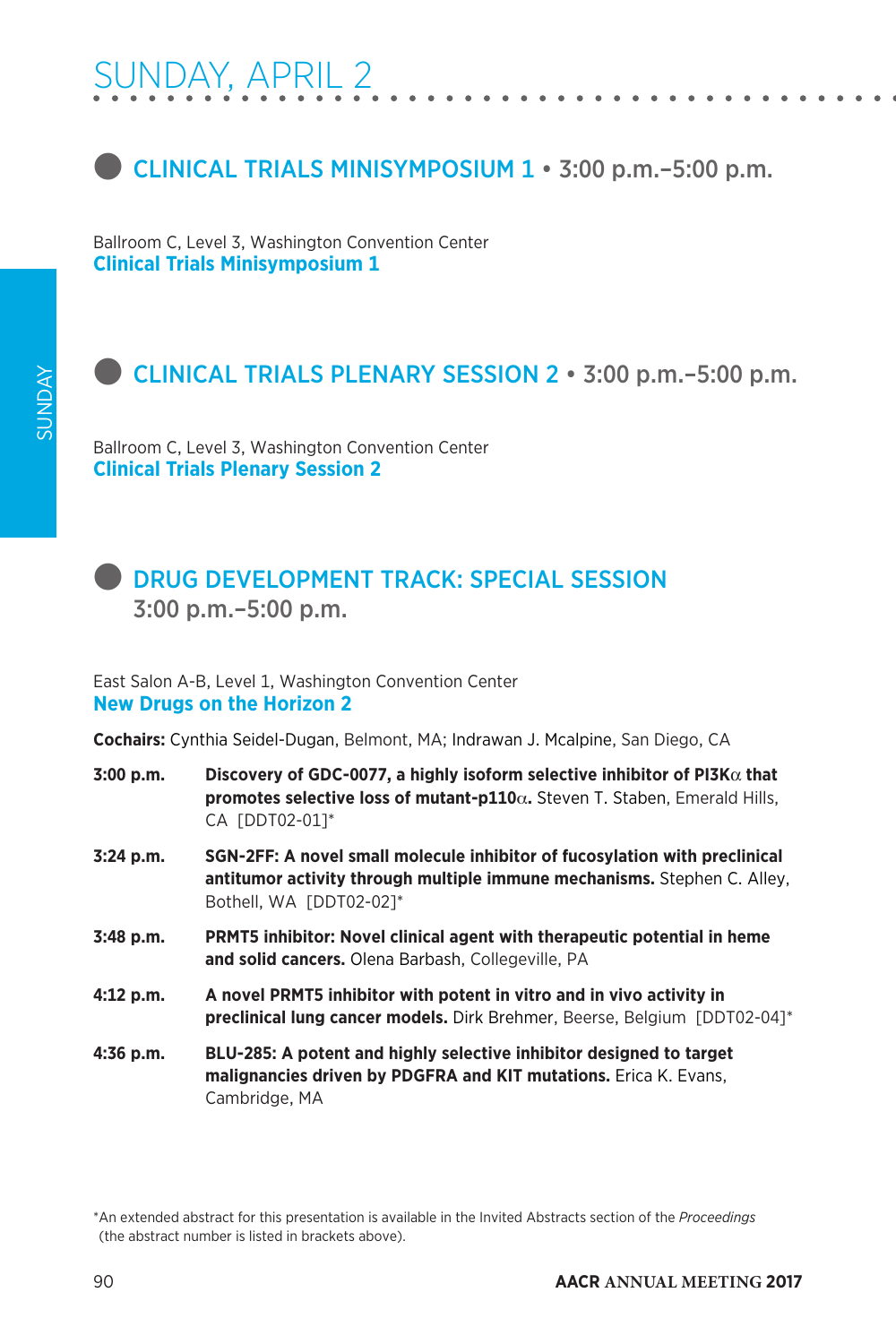# **MINISYMPOSIA • 3:00 p.m. – 5:00 p.m.**

#### Room 151, Level 1, Washington Convention Center **Bioinformatics and Systems Biology Computational Cancer Biology**

**Cochairs:** Rachel Karchin, Baltimore, MD; Christina Leslie, New York, NY

| 3:00 p.m.   | <b>Introduction</b>                                                                                                                                 |
|-------------|-----------------------------------------------------------------------------------------------------------------------------------------------------|
| $3:05$ p.m. | 971 Genome directed diagnosis informs clinical cancer care. Alexander<br>Penson, New York City, NY                                                  |
| 3:20 p.m.   | 972 Improving preclinical cancer pharmacogenomics with novel drug<br>sensitivity metrics based on growth rate inhibition. Marc Hafner, Boston, MA   |
| 3:35 p.m.   | 973 Methylation accurately predicts age of cancer onset in patients with Li<br><b>Fraumeni Syndrome.</b> Benjamin M. Brew, Toronto, Ontario, Canada |
| $3:50$ p.m. | 974 Automating deconvolution of heterogeneous bulk tumor genomic<br><b>data.</b> Theodore Roman, Pittsburgh, PA                                     |
| $4:05$ p.m. | 975 A multiscale computational model for spatio-temporal tumor immune<br>response. Chang Gong, Baltimore, MD                                        |
| 4:20 p.m.   | 976 ImmunoMap: A novel bioinformatics tool for immune cell repertoire<br>analysis. John-William Sidhom, Baltimore, MD                               |
| $4:35$ p.m. | 977 Phenotypic analysis of single-cell breast cancer inhibition data reveals<br><b>insights into EMT.</b> William S. Chen, New Haven, CT            |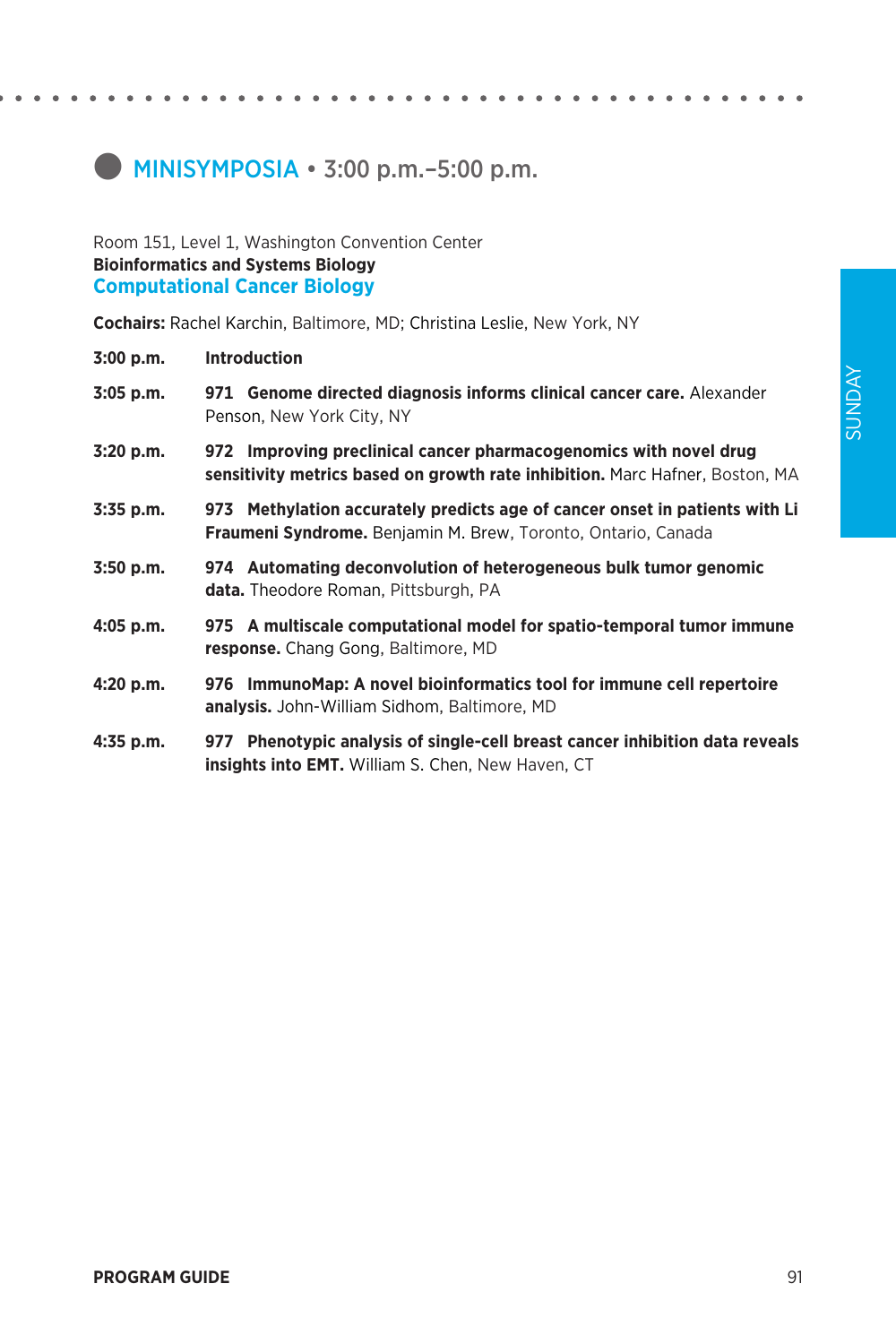#### Room 201, Level 2, Washington Convention Center

### **Cancer Chemistry**

#### **Novel Therapeutic Targets, Molecules, and Approaches for the Treatment of Cancer**

**Cochairs:** Christian Rommel, Basel, Switzerland; Andrew J. Phillips, Cambridge, MA

| 3:00 p.m.          | <b>Introduction</b>                                                                                                                                                                                                                                        |
|--------------------|------------------------------------------------------------------------------------------------------------------------------------------------------------------------------------------------------------------------------------------------------------|
| $3:05$ p.m.        | 978 Spatial-temporal delivery of OX40 agonist and PD-1 inhibitor using<br>nanoparticles improves therapeutic efficacy of cancer immunotherapy.<br>Yu Mi, Chapel Hill, NC                                                                                   |
| $3:20$ p.m.        | 979 Discovery of the JAK1 selective kinase inhibitor AZD4205. Jason G.<br>Kettle, Stockport, United Kingdom                                                                                                                                                |
| 3:35 p.m.          | 980 BAY-299, a novel chemical probe for in-depth analysis of the function<br>of the bromodomain proteins BRPF2 and TAF1. Léa Bouché, Berlin, Germany                                                                                                       |
| $3:50$ p.m.        | 981 The design and characterization of a selective TRIM24 degrader. Lara<br>N. Gechijian, Boston, MA                                                                                                                                                       |
| $4:05$ p.m.        | 982 Development of homogeneous dual-drug ADCs: Application to the<br>codelivery of auristatin payloads with complementary antitumor activities.<br>Matthew R. Levengood, Bothell, WA                                                                       |
| 4:20 p.m.          | 983 Identification of potent, highly selective and orally available ATR<br>inhibitor BAY 1895344 with favorable PK properties and promising efficacy<br>in monotherapy and combination in preclinical tumor models. Ulrich T.<br>Luecking, Berlin, Germany |
| $A.7F \sim \infty$ | 001 - Identification of notant and highly coloctive DTEEh inhibitor DAV                                                                                                                                                                                    |

**4:35 p.m. 984 Identification of potent and highly selective PTEFb inhibitor BAY 1251152 for the treatment of cancer: From p.o. to i.v. application via scaffold hops.** Ulrich T. Luecking, Berlin, Germany

East Salon C, Level 1, Washington Convention Center **Clinical Research Cancer Survivorship and Quality of Life**

**Cochairs:** Tara Sanft, Chicago, IL; Jack F. Whelan, Andover, MA

- **3:00 p.m. Introduction**
- **3:05 p.m. 985 Adipose tissue inflammation in breast cancer survivors: Effects of a 16-week aerobic and resistance exercise intervention.** Christina M. Dieli-Conwright, Los Angeles, CA
- **3:20 p.m. 986 Targeting nicotinic acetylcholine receptors for the prevention and reversal of chemotherapy-induced peripheral neuropathy.** S. Lauren Kyte, Richmond, VA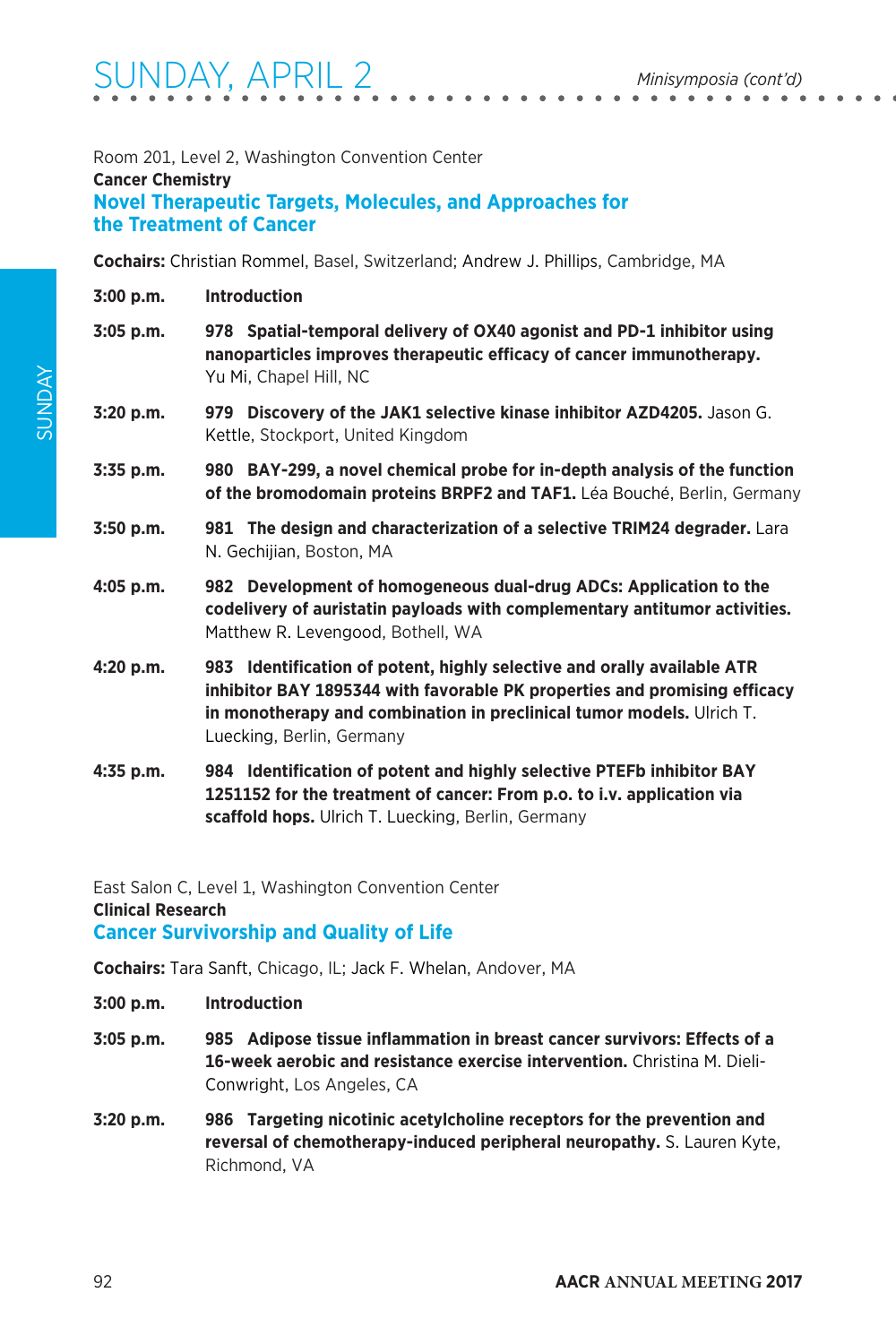- **3:35 p.m. 987 Unanticipated cardiotoxicity due to targeted anticancer therapy in hematologic malignancies patients: Natural history and risk factors.** Chintan Shah, Gainesville, FL
- **3:50 p.m. 988 Effect of a supervised exercise intervention on sarcopenic obesity and metabolic syndrome in prostate cancer patients: A randomized pilot study.**  Jacqueline L. Kiwata, Los Angeles, CA
- **4:05 p.m. 989 Do physician-reported toxicities accurately reflect patient-reported symptom burden? An analysis of ESAS and CTCAE for patients with lung cancer.** Hsiang-Hsuan M. Yu, Tampa, FL
- **4:20 p.m. 990 Patterns of racial disparities in health-related quality of life among colorectal cancer patients and relationship with survival.** Michelle A. T. Hildebrandt, Houston, TX
- **4:35 p.m. 991 Association of high-sensitivity C-reactive protein with health-related quality of life among breast cancer survivors.** Hyun Jeong Cho, Seoul, Republic of Korea

Room 145, Level 1, Washington Convention Center

#### **Clinical Research**

#### **Laboratory and Computational Tools to Enhance Clinical Decision Making**

- **3:00 p.m. Introduction**
- **3:05 p.m. 992 Patient-derived tumor organoids of neuroendocrine prostate cancer.**  Loredana Puca, New York, NY
- **3:20 p.m. 993 Diagnostic leukapheresis (DLA): Molecular characterization and organoid culture of circulating tumor cells (CTC) from metastatic castration resistant prostate cancer (mCRPC).** Maryou B. Lambros, London, United Kingdom
- **3:35 p.m. 994 Diagnosing leukemia structural variations via a novel genome mapping approach.** Christopher Pool, Hershey, PA
- **3:50 p.m. 995 Impact of molecular subtypes on predicting chemotherapy response and survival in muscle invasive bladder cancer.** Woonyoung Choi, Houston, TX
- **4:05 p.m. 996 A translational phosphoproteomic approach to study differences in**  *KRAS* **signaling in pancreatic, colorectal, and lung cancers.** Udai Banerji, London, United Kingdom
- **4:20 p.m. 997 Impact of a personalized medicine research program (PMRP), using targeted tumor profiling and a cloud based clinical trials matching platform, on clinical decision-making.** Thomas D. Brown, Seattle, WA
- **4:35 p.m. 998 OPeN: The oncology precision network data sharing consortium.**  Lincoln Nadauld, St. George, UT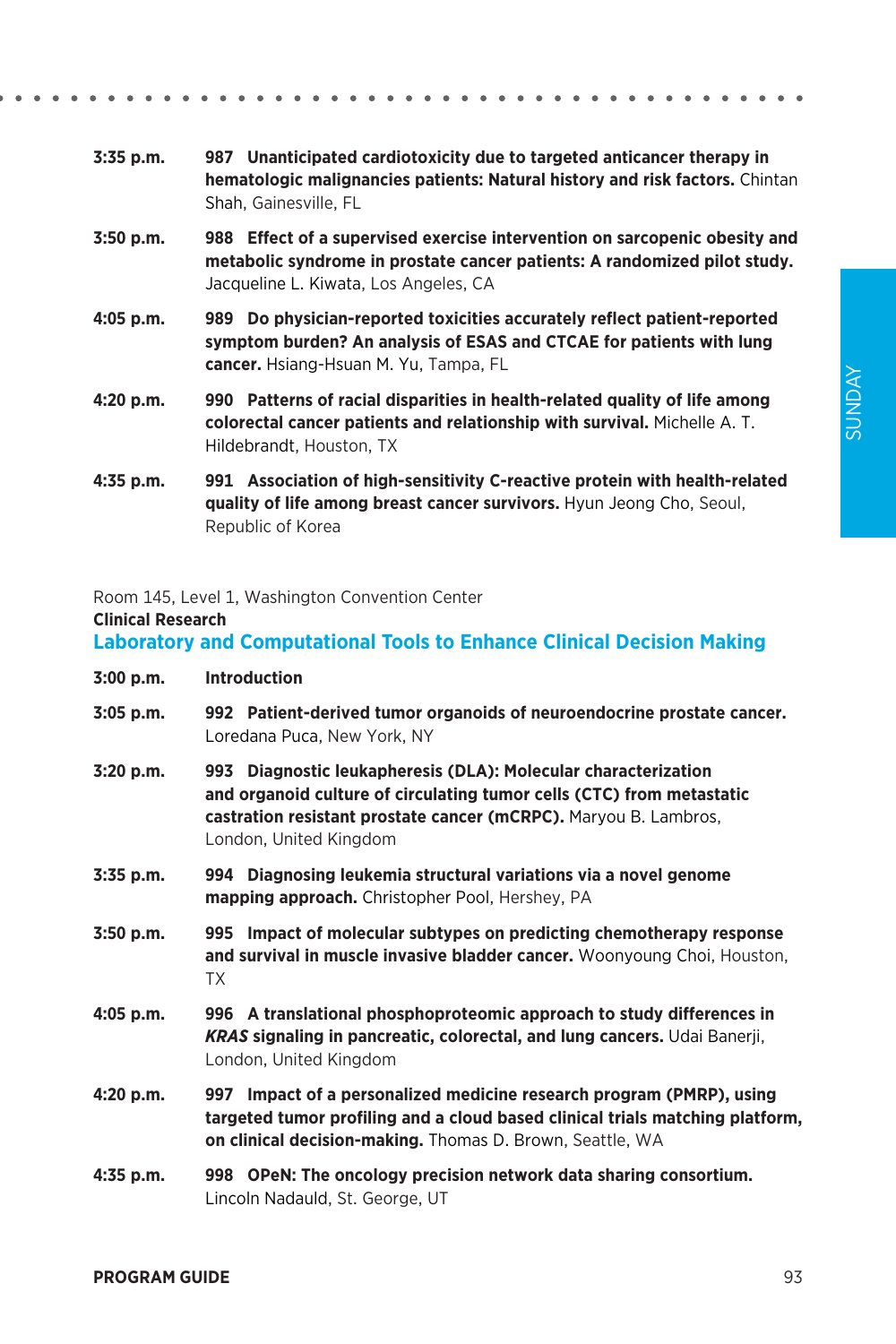#### Room 206, Level 2, Washington Convention Center **Endocrinology**

### **Estrogen Receptor in Cancer Progression and Therapies**

**Cochairs:** Adrian V. Lee, Pittsburgh, PA; Sheila A. Stewart, St. Louis, MO

| 3:00 p.m. | <b>Introduction</b> |
|-----------|---------------------|
|-----------|---------------------|

- **3:05 p.m. 999 ESR1 mutations activate and confer hormone resistance via distinct mechanisms.** Weiyi Toy, New York, NY
- **3:20 p.m. 1000 Estrogen receptor coactivator MED1 in breast tumorigenesis and therapeutic resistance.** Xiaoting Zhang, Cincinnati, OH
- **3:35 p.m. 1001 ESR1 mutations confer novel metastatic functions in genome-edited breast cancer models.** Zheqi Li, Pittsburgh, PA
- **3:50 p.m. 1002 An epigenetic strategy to degrade the estrogen receptor in breast cancer.** Cynthia A. Zahnow, Baltimore, MD
- **4:05 p.m. 1003 Extranuclear ER**α**-mTOR signaling rewires cancer cell metabolism during obesity-associated breast cancer.** Zeynep Madak Erdogan, Urbana, IL
- **4:20 p.m. 1004 LDLR knockdown reduces the growth of Her2 overexpressing breast cancer in mouse models of hyperlipidemia.** Emily J. Gallagher, New York, NY
- **4:35 p.m. 1005 Interaction between the estrogen receptor and fibroblast growth factor receptor pathways in non-small cell lung cancer.** Laura P. Stabile, Pittsburgh, PA

Room 152, Level 1, Washington Convention Center **Experimental and Molecular Therapeutics Novel Mechanisms of Drug Resistance**

**Cochairs:** John C. Schmitz, Pittsburgh, PA; John S. Lazo, Charlottesville, VA

**3:00 p.m. Introduction**

- **3:05 p.m. 1006 Drug-tolerant persister cancer cells are vulnerable to GPX4 inhibition.**  Matthew J. Hangauer, San Francisco, CA
- **3:20 p.m. 1007 SHP2 inhibition restores sensitivity to ALK inhibition in resistant ALKrearranged non-small cell lung cancer (NSCLC).** Leila Dardaei, Charlestown, MA
- **3:35 p.m. 1008 Gain-of-function kinase library screen identifies FGFR1 amplification as a mechanism of resistance to antiestrogens and CDK4/6 inhibitors in ER+ breast cancer.** Luigi Formisano, Nashville, TN
- **3:50 p.m. 1009 Comprehensive ctDNA sequencing reveals mechanisms of resistance to rociletinib in EGFR T790M-mutated NSCLC.** Elena Helman, Redwood City, CA (not eligible for CME credit)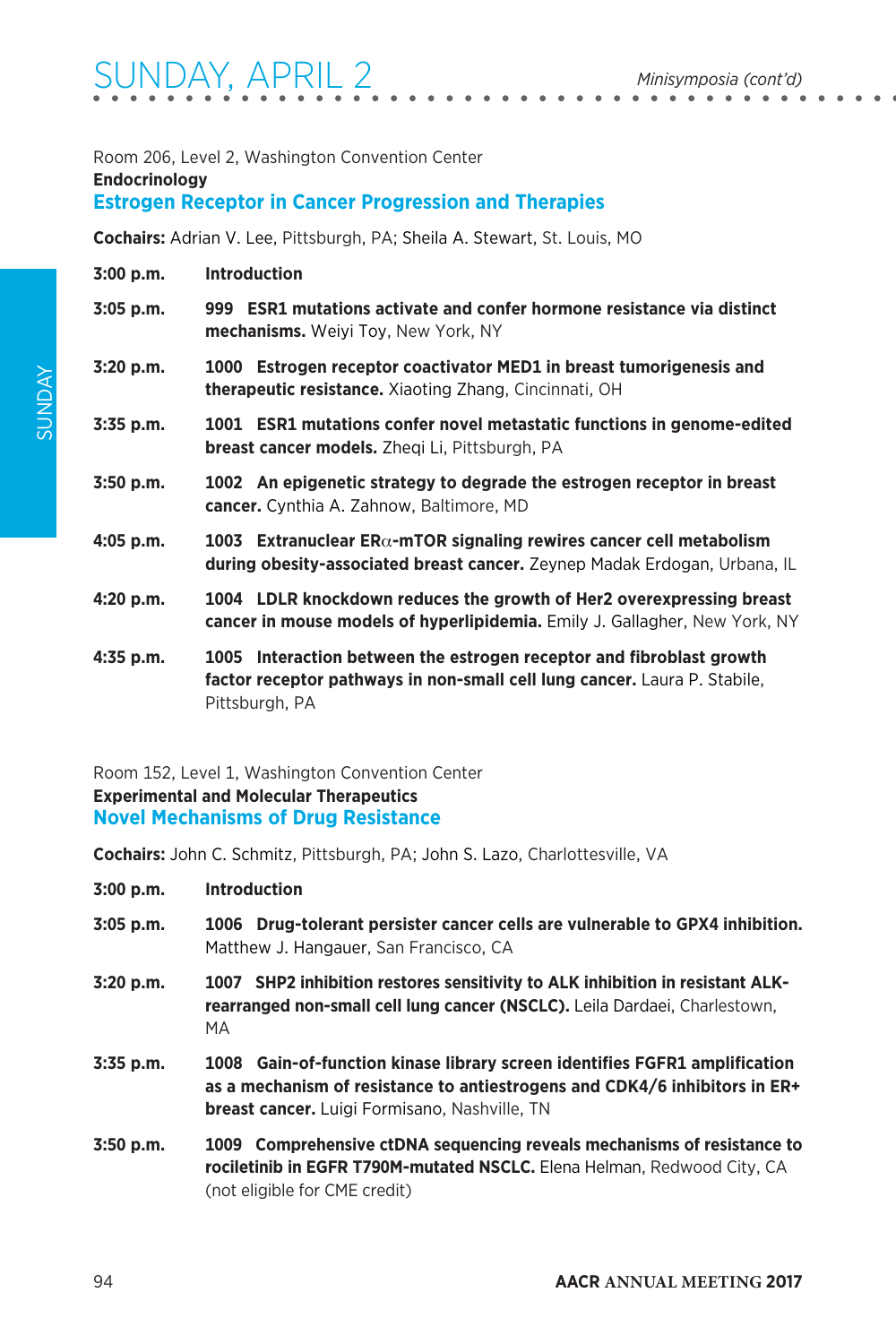- **4:05 p.m. 1010 Genomic analysis of recurrent ovarian cancer in patient-derived xenografts treated with platinum and taxane chemotherapy.** Elizabeth Stover, Boston, MA
- **4:20 p.m. 1011 RNAseq analysis obtained from on-purpose tumor biopsies of patients in the MATCH-R trial allows the identification of potential mechanisms of acquired resistance to PD(L)1 therapies.** Loic Verlingue, Villejuif, France
- **4:35 p.m. 1012 Patient-derived tumor microenvironment models uncover nonautonomous TKI resistance mechanisms in NSCLC.** Haichuan Hu, Charlestown, MA

Room 146, Level 1, Washington Convention Center

**Immunology**

### **Novel Insights into Mechanisms of Response to Immunotherapy**

**Cochairs:** Patrick Hwu, Houston, TX; Lisa M. Coussens, Portland, OR

| 3:00 p.m.   | <b>Introduction</b>                                                                                                                                                                                                                                                                                              |
|-------------|------------------------------------------------------------------------------------------------------------------------------------------------------------------------------------------------------------------------------------------------------------------------------------------------------------------|
| 3:05 p.m.   | 1013 Location matters: Unique functional and transcriptional, but not flow<br>cytometric, characteristics of intratumoral FOXP3+ Tregs vs. Tregs from<br>other sites of patients with lung tumors. Tatiana Akimova, Philadelphia, PA                                                                             |
| 3:20 p.m.   | 1014 Selective impairment of intratumoral regulatory T cells by targeting<br><b>Ezh2 enhances cancer immunity.</b> David Q. Wang, San Francisco, CA                                                                                                                                                              |
| 3:35 p.m.   | 1015 Directionality of T-cell-mediated cross-protection against the same<br>tumor in lungs versus skin. Masaki Terabe, Bethesda, MD                                                                                                                                                                              |
| $3:50$ p.m. | 1016 Evaluation of progression associated neoepitopes and immune<br>contexture in pulmonary premalignancy. Kostyantyn Krysan, Los Angeles,<br>СA                                                                                                                                                                 |
| $4:05$ p.m. | 1017 Lipid metabolic reprogramming drives resistance to PD1 blockage.<br>Maria A. Cortez, Houston, TX                                                                                                                                                                                                            |
| 4:20 p.m.   | 1018 High-resolution microbiome profiling and genome wide arrays<br>uncover bacteria driven alterations of oncogenic and immune pathways in<br>head and neck cancer patients treated with surgery, chemo-radiation, and<br>PD-1 checkpoint blockade therapy. Rafael E. Guerrero-Preston, Baltimore,<br><b>MD</b> |
| 4:35 p.m.   | 1019 In vivo CRISPR screening identifies Ptpn2 as a target for cancer<br><b>immunotherapy.</b> Robert T. Manguso, Boston, MA                                                                                                                                                                                     |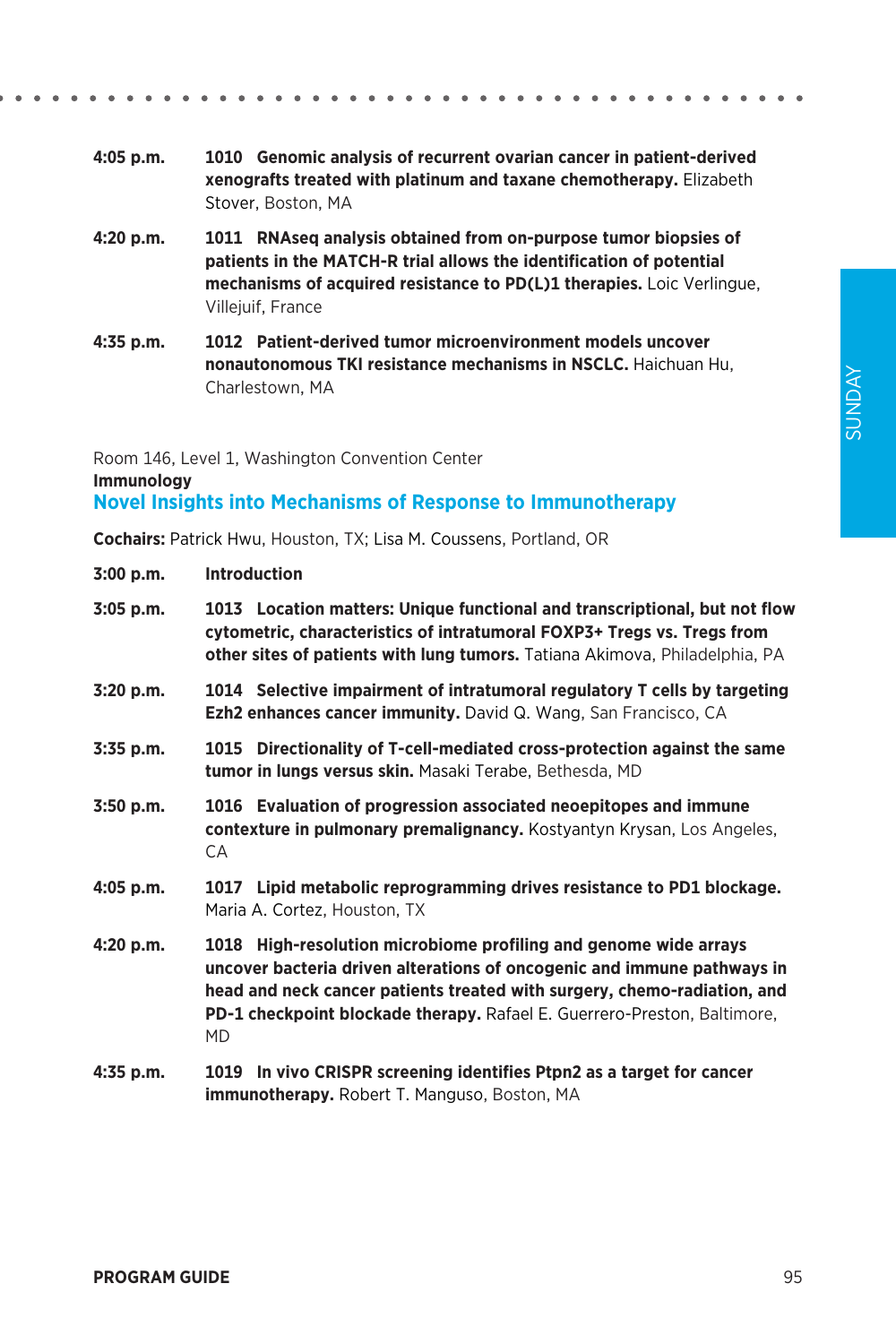Room 147, Level 1, Washington Convention Center **Molecular and Cellular Biology/Genetics Chromatin Structure and Function**

**Chair:** Cigall Kadoch, Boston, MA

- **3:00 p.m. Introduction**
- **3:05 p.m. 1020 BRD9 defines a novel mammalian SWI/SNF (BAF) complex configuration which supports proliferation in AML.** Brittany C. Michel, Boston, MA
- **3:20 p.m. 1021 Mutations in SWI/SNF chromatin remodeling complex sensitize tumors to OXPHOS inhibition.** Yonathan Lissanu Deribe, Houston, TX
- **3:35 p.m. 1022 Chromatin remodeler HELLS is an epigenetic driver for hepatocellular carcinoma progression.** Cheuk-Ting Law, Hong Kong Island, Hong Kong
- **3:50 p.m. 1023 Activation of proto-oncogenes by enhancer-hijacking in high-risk neuroblastoma.** Daniel Dreidax, Heidelberg, Germany
- **4:05 p.m. 1024 Genome-wide examination of topological variability reveals cell type-specific mechanisms of oncogene activation.** Caleb Lareau, Heidelberg, Germany, MA
- **4:20 p.m. 1025 Controlled and endogenous depletion of a synthetic lethal target in human cancer cell lines via SMASh degron engineering.** Florencia Rago, Cambridge, MA
- **4:35 p.m. 1026 Identify BRD4 as a facilitator of replication stress response signaling.**  Jingwen Zhang, Waltham, MA **(not eligible for CME credit)**

Room 150, Level 1, Washington Convention Center **Molecular and Cellular Biology/Genetics Oncogenes and Tumor Suppressors 1: Function and Therapeutic Vulnerabilities**

**Cochairs:** Thomas F. Westbrook, Houston, TX; Linda J. Z. Penn, Toronto, Canada

| 3:00 p.m.   | <b>Introduction</b>                                                                                                                          |
|-------------|----------------------------------------------------------------------------------------------------------------------------------------------|
| $3:05$ p.m. | 1027 Development of orthotopically grafted organoid models to study<br>pancreatic cancer progression. Chang-II Hwang, Cold Spring Harbor, NY |
| 3:20 p.m.   | 1028 Genetic disruption of Kras sensitizes lung cancer cells to Fas-<br>mediated apoptosis. Haiwei Mou, Worcester, MA                        |
| 3:35 p.m.   | 1029 MAPK-mediated immunomodulation in disseminated murine Emu-                                                                              |

**TCL1 chronic lymphocytic leukemia.** Aparna Lakshmanan, Columbus, OH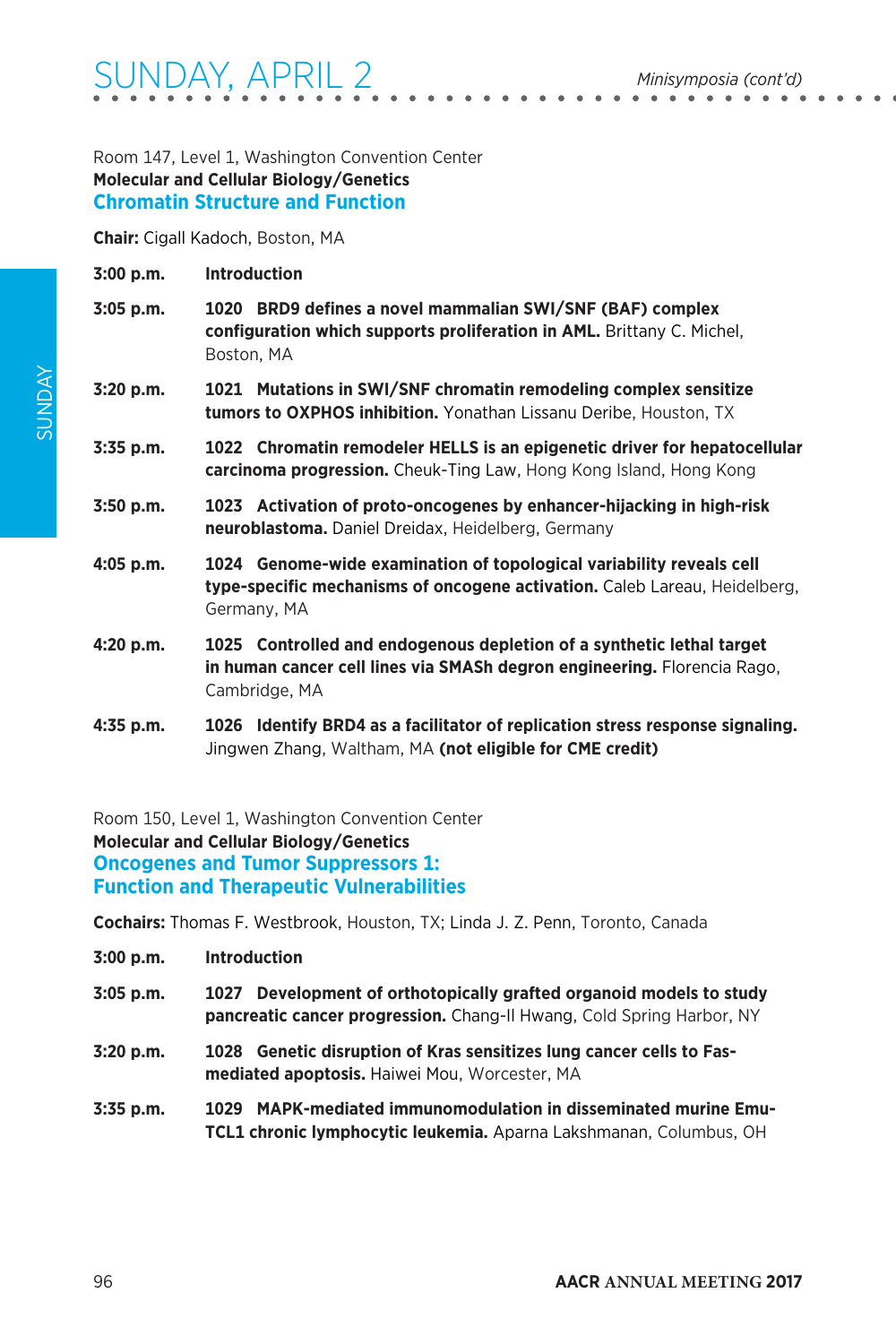- **3:50 p.m. 1030 Metabolic reprogramming caused by mutations of the Fbw7 ubiquitin ligase in colorectal cancer.** Ryan J. Davis, Seattle, WA
- **4:05 p.m. 1031 Nuclear relocalization of NPM1c induces terminal differentiation and cell growth arrest.** Lorenzo Brunetti, Houston, TX
- **4:20 p.m. 1032 Identification of Ran binding protein 6 as a novel negative regulator of EGFR and candidate tumor suppressor in glioblastoma.** Wan-Ying Hsieh, New York, NY
- **4:35 p.m. 1033 Estrogen receptor gene fusions drive endocrine therapy resistance in estrogen receptor positive breast cancer.** Jonathan T. Lei, Houston, TX

Room 144, Level 1, Washington Convention Center **Tumor Biology Animal Models of Human Oncogenesis**

**Cochairs:** Alex Kentsis, New York, NY; Birgit Knoechel, Boston, MA

- **3:05 p.m. 1034 Role of KEAP1/NRF2 and TP53 mutations in lung squamous cell carcinoma development and radiation resistance.** Youngtae Jeong, Stanford, CA
- **3:20 p.m. 1035 Direct evidence for a protumor role of APOBEC3A in cancer initiation and progression in vivo: Enhanced mutagenesis and immune suppression in a novel humanized autochthonous model of pancreatic cancer.** Andrew D. Rhim, Houston, TX
- **3:35 p.m. 1036 Non-myogenic origin of embryonal rhabdomyosarcoma.** Catherine J. Drummond, Memphis, TN
- **3:50 p.m. 1037 Progression from melanocytic nevi to melanoma is associated with increased genomic mutations in a UV-induced mouse model of human melanoma.** Helen Michael, Bethesda, MD
- **4:05 p.m. 1038 The KIT-V654A second site mutation confers perinatal lethality and increased oncogenesis in a mouse model of GIST.** Jennifer Q. Zhang, New York, NY
- **4:20 p.m. 1039 Disruption of circadian clockwork in in vivo reprogramming induced mouse kidney cancer and human Wilms tumor.** Munehiro Ohashi, Kyoto, Japan
- **4:35 p.m. 1040 LIN28B-mediated** *let-7* **independent activation of AKT promotes neuroblastoma pathogenesis.** Ting Tao, Boston, MA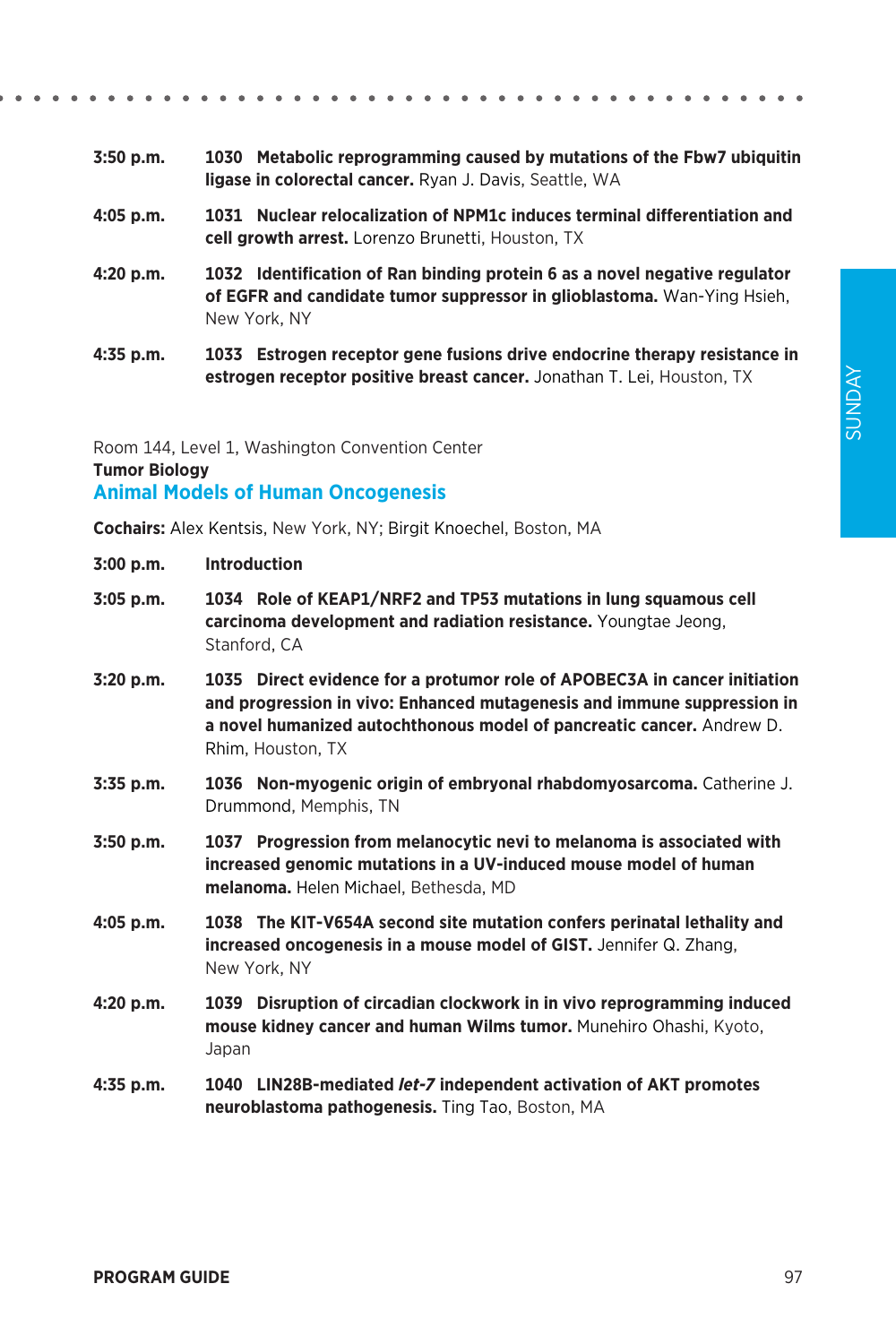Room 202, Level 2, Washington Convention Center

#### **Tumor Biology**

### **Niches and Routes of Metastasis**

**Cochairs:** Qing Chen, Philadelphia, PA; Paula M. Vertino, Atlanta, GA

- **3:00 p.m. Introduction**
- **3:05 p.m. 1041 Binding of soluble DC-HIL to endothelial cell creates immunosuppression on premetastatic niches.** Vijay Ramani, Dallas, TX
- **3:20 p.m. 1042 CLIC4 is incorporated into extracellular vesicles of murine breast cancer cells and may influence metastatic burden.** Alayna B. Craig-Lucas, Bethesda, MD
- **3:35 p.m. 1043 CSF-1R inhibitor prevented premetastatic lung niches in metastatic mammary tumor.** Thaiz F. Borin, Augusta, GA
- **3:50 p.m. 1044 Development of a miRNA-based signature to predict human cancer metastasis.** Lian Willetts, Edmonton, Alberta, Canada
- **4:05 p.m. 1045 Understanding breast cancer metastasis through circulating tumor cells.** Remi Klotz, Los Angeles, CA
- **4:20 p.m. 1046 Conditional knockout of N-Myc and STAT Interactor disrupts normal mammary development and enhances metastatic ability of mammary tumors.** Hawley Christine Pruitt, Birmingham, AL
- **4:35 p.m. 1047 Role of endocytosis in NM23 mediated motility suppression.** Imran Khan, Bethesda, MD

 $\blacksquare$  MEET AND GREET  $\cdot$  3:45 p.m.  $-4:30$  p.m.

AACRcentral Amphitheater (Booth 1125), Lower Level, Washington Convention Center **Meet the Mentor: Undergraduate Focus (not eligible for CME credit)**

**Chair:** Kathleen W. Scotto, New Brunswick, NJ

**Mentor:** Pamela Anne Marino, Bethesda, MD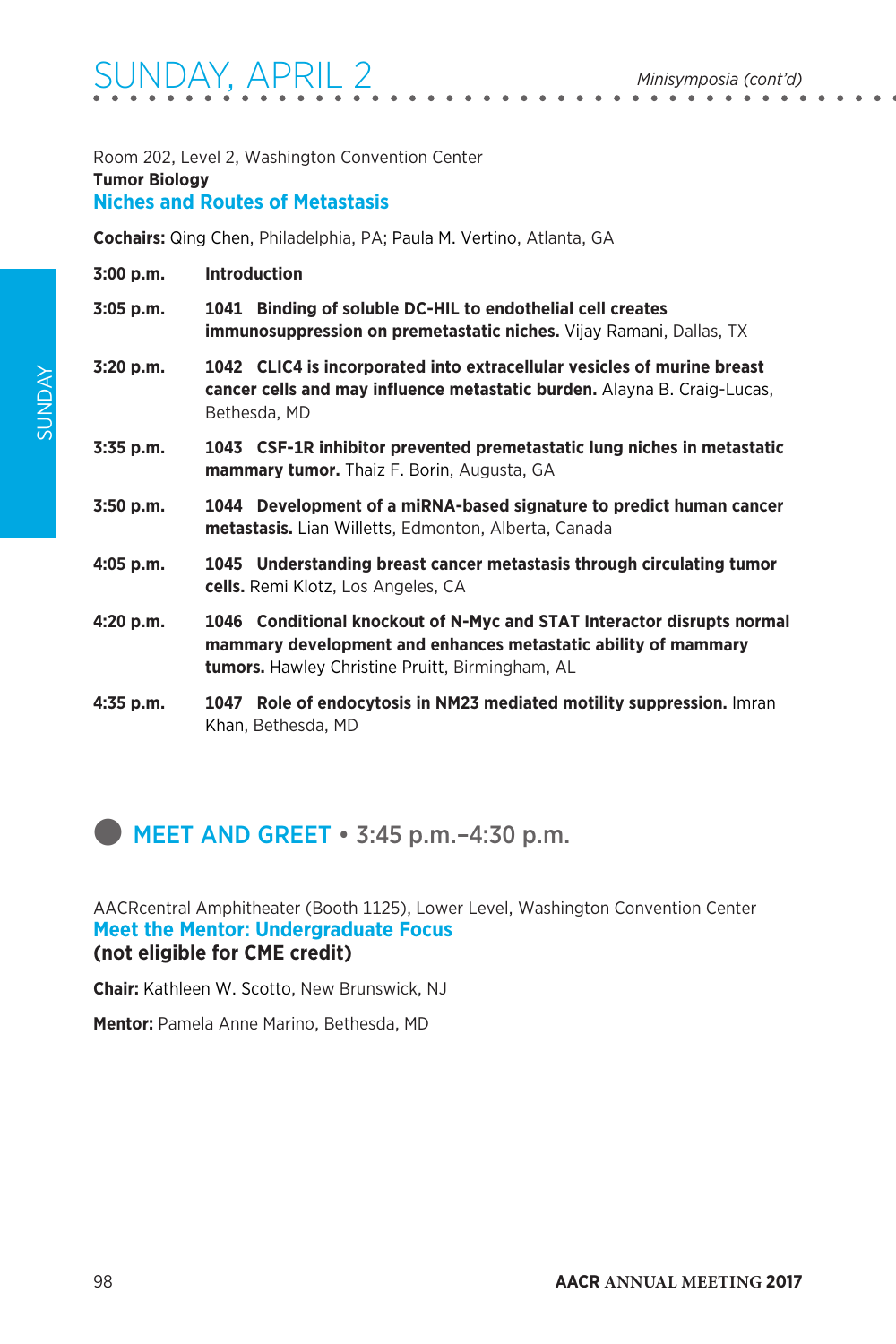### **external AWARDS AND LECTURES** • 4:00 p.m. – 4:45 p.m.

Ballroom A-B, Level 3, Washington Convention Center **Thirteenth Annual AACR-Irving Weinstein Foundation Distinguished Lecture**

**4:00 p.m. Changing Cell Fate for the Treatment of Cancer.** Leonard I. Zon, Boston, MA

 $\bullet$  MEET AND GREET  $\cdot$  4:00 p.m. –5:00 p.m.

AACR Publications Booth (2731), Lower Level, Washington Convention Center **Meet the Editor-in-Chief of** *Cancer Research:* **George C. Prendergast, PhD (not eligible for CME credit)**

George C. Prendergast, Wynnewood, PA

### **NCI/NIH-SPONSORED SESSION** • 4:00 p.m. –6:00 p.m.

Marquis Ballroom Salons 3-4, Meeting Level 2, Marriott Marquis DC **Translating Cancer Technologies from Lab to Market - Success Stories from the NCI SBIR Program (not eligible for CME credit)**

**Moderator:** Michael Weingarten, Bethesda, MD

**Speakers:** Nathan Caffo, Seattle, WA Scott C. Kachlany, Kendall Park, NJ Raj K. Singh, Birmingham, AL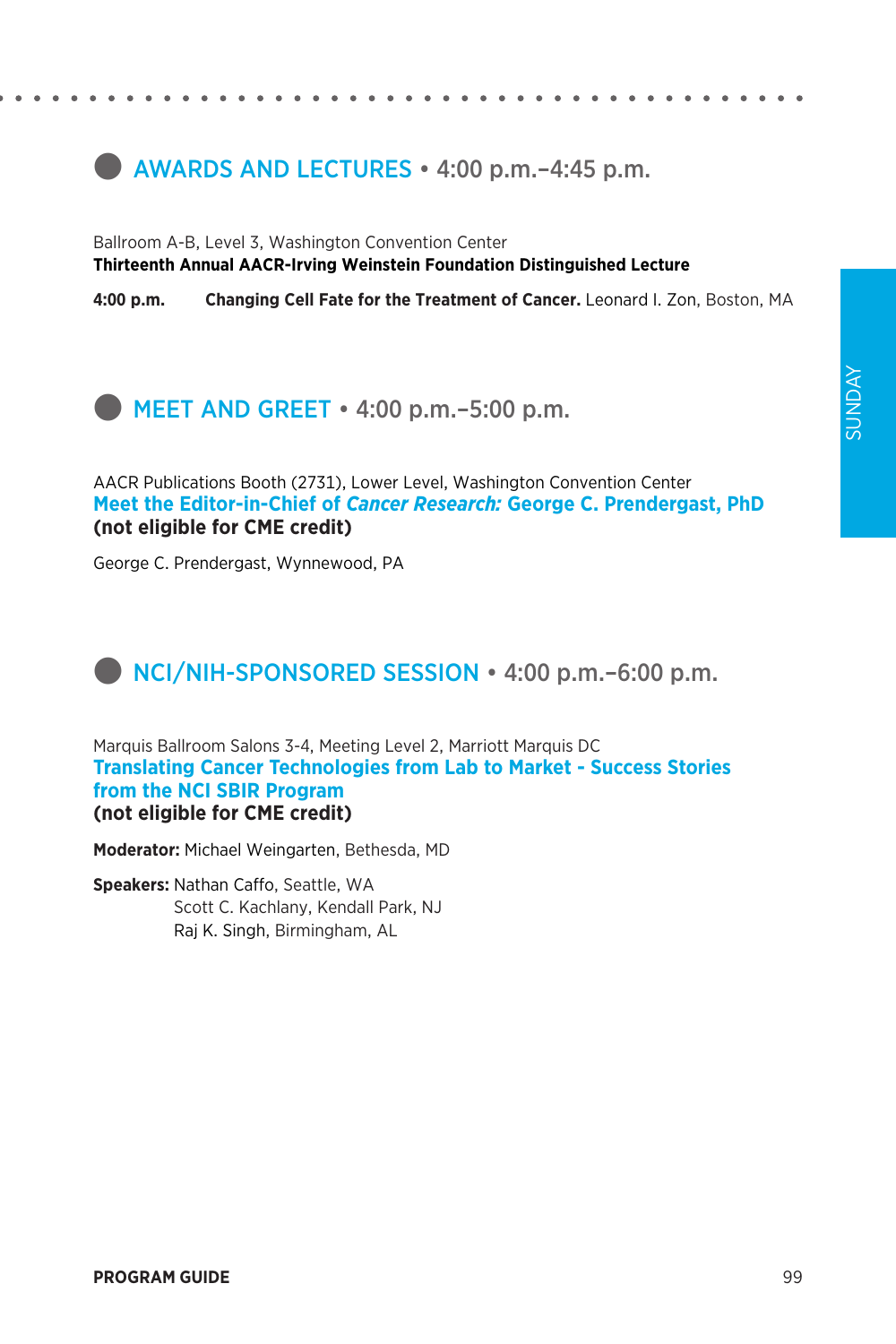



Room 207, Level 2, Washington Convention Center **Special MICR Presentation Honoring Dr. Jane Cooke Wright (not eligible for CME credit)**

**Chair:** Rick A. Kittles, Tucson, AZ

Room 207, Level 2, Washington Convention Center **Twelfth Annual AACR-Minorities in Cancer Research Jane Cooke Wright Memorial Lectureship**

**4:30 p.m. Cancer Health Equity in Clinical Research: Reaching Underserved Populations.** Carol L. Brown, New York, NY

### **external AWARDS AND LECTURES • 5:30 p.m.–6:15 p.m.**

Room 202, Level 2, Washington Convention Center **Presidential Address Leading Discoveries, Targeting Cures, Saving Lives**

Nancy E. Davidson, Seattle, WA

Ballroom C, Level 3, Washington Convention Center

**Twentieth Annual Pezcoller Foundation-AACR International Award for Cancer Research BRCA1, Other Fanconi Gene, and swi/SNF Function Co-sustain Mammary Epithelial Differentiation through DNA Damage Repair**

David M. Livingston, Boston, MA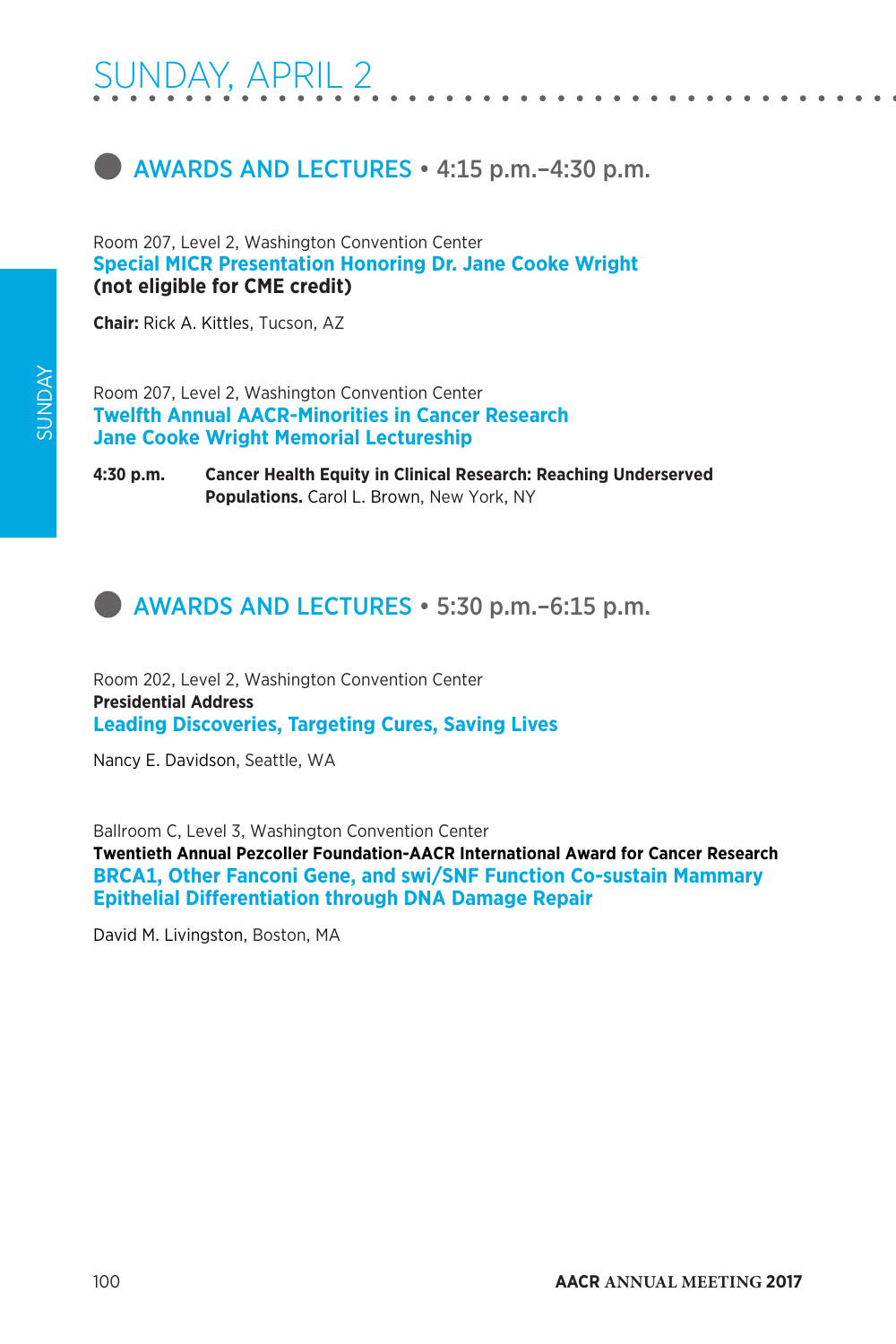### **SPECIAL SESSION • 6:30 p.m. - 8:30 p.m.**

Level 3 South Pre-function, Washington Convention Center **Networking Hubs (not eligible for CME credit)**



Independence Ballroom E-H, Meeting Level 4, Marriott Marquis DC **Pediatric Cancer Working Group Town Hall Meeting and Networking Reception (not eligible for CME credit)**

**Speakers:** Garrett M. Brodeur, Philadelphia, PA Crystal L. Mackall, Stanford, CA

**Panel discussion with the organizers of the AACR Childhood Cancer Predisposition Workshop**

**Panelists**: David Malkin, Toronto, Ontario, Canada Kim Nichols, Memphis, TN Sharon E. Plon, Houston, TX Joshua D. Schiffman, Salt Lake City, UT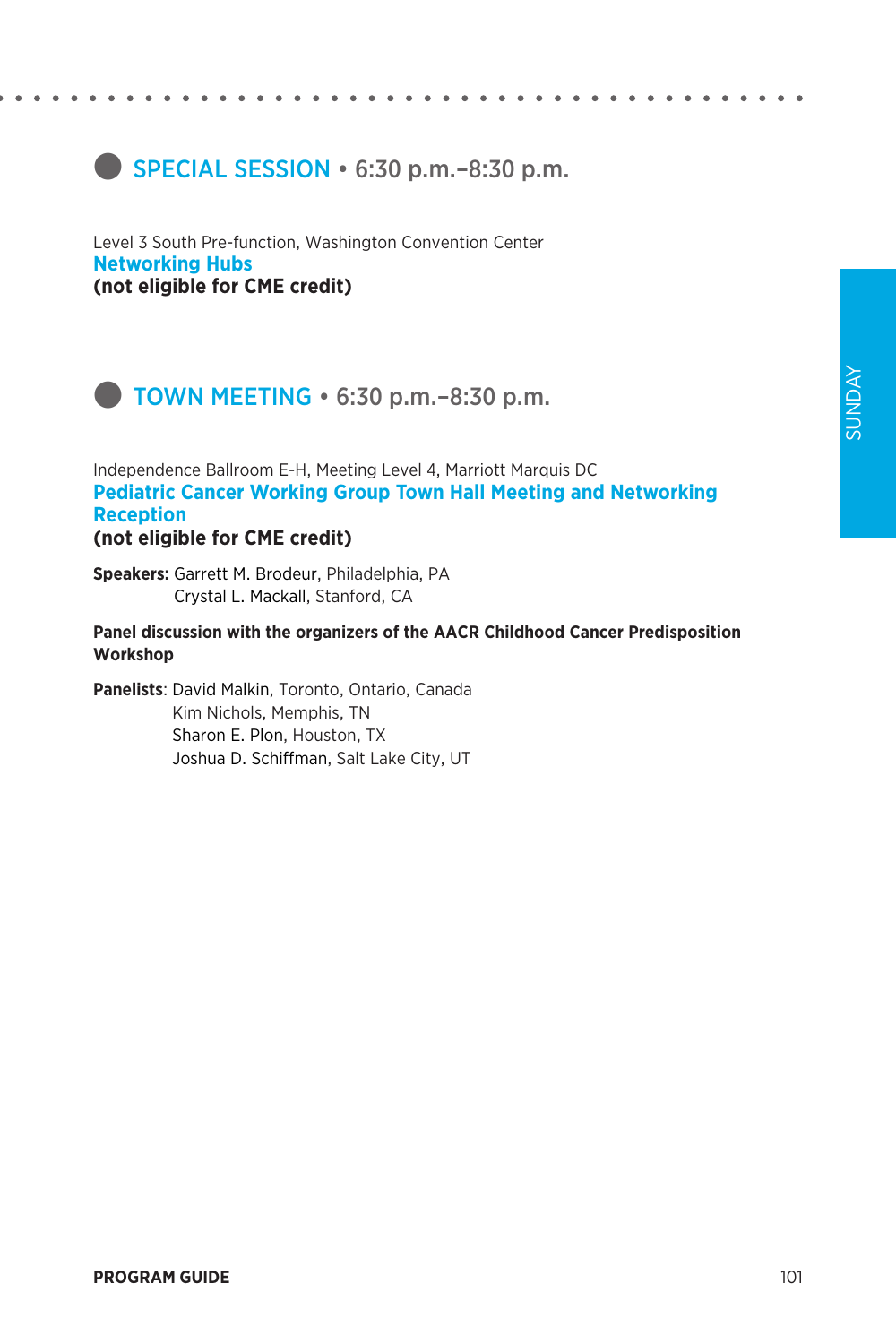

Room 140, Level 1, Washington Convention Center **Annual Business Meeting of Members (not eligible for CME credit)**

**Participants in speaking order:** Margaret Foti, Philadelphia, PA

Nancy E. Davidson, Seattle, WA

William N. Hait, Raritan, NJ

José Baselga, New York, NY

Michael A. Caligiuri, Columbus, OH

### **C** MEET-THE-EXPERT SESSIONS • 7:00 a.m. -8:00 a.m.

Room 202, Level 2, Washington Convention Center **Altered Super Enhancer Function and Genome Topology in Cancer Pathogenesis and Therapy**

A. Thomas Look, Boston, MA

Room 151, Level 1, Washington Convention Center **Ancestrally Conserved Mechanisms of Epigenetic Regulation in Cancer Progression** Melissa B. Davis, Athens, GA

Room 152, Level 1, Washington Convention Center **Brain Metastasis: Unique Challenges and Great Opportunities** Dihua Yu, Houston, TX

Room 204, Level 2, Washington Convention Center **Circadian Clocks Mechanisms Controlling Carcinogenesis and Cancer Treatments**

Francis Levi, Coventry, United Kingdom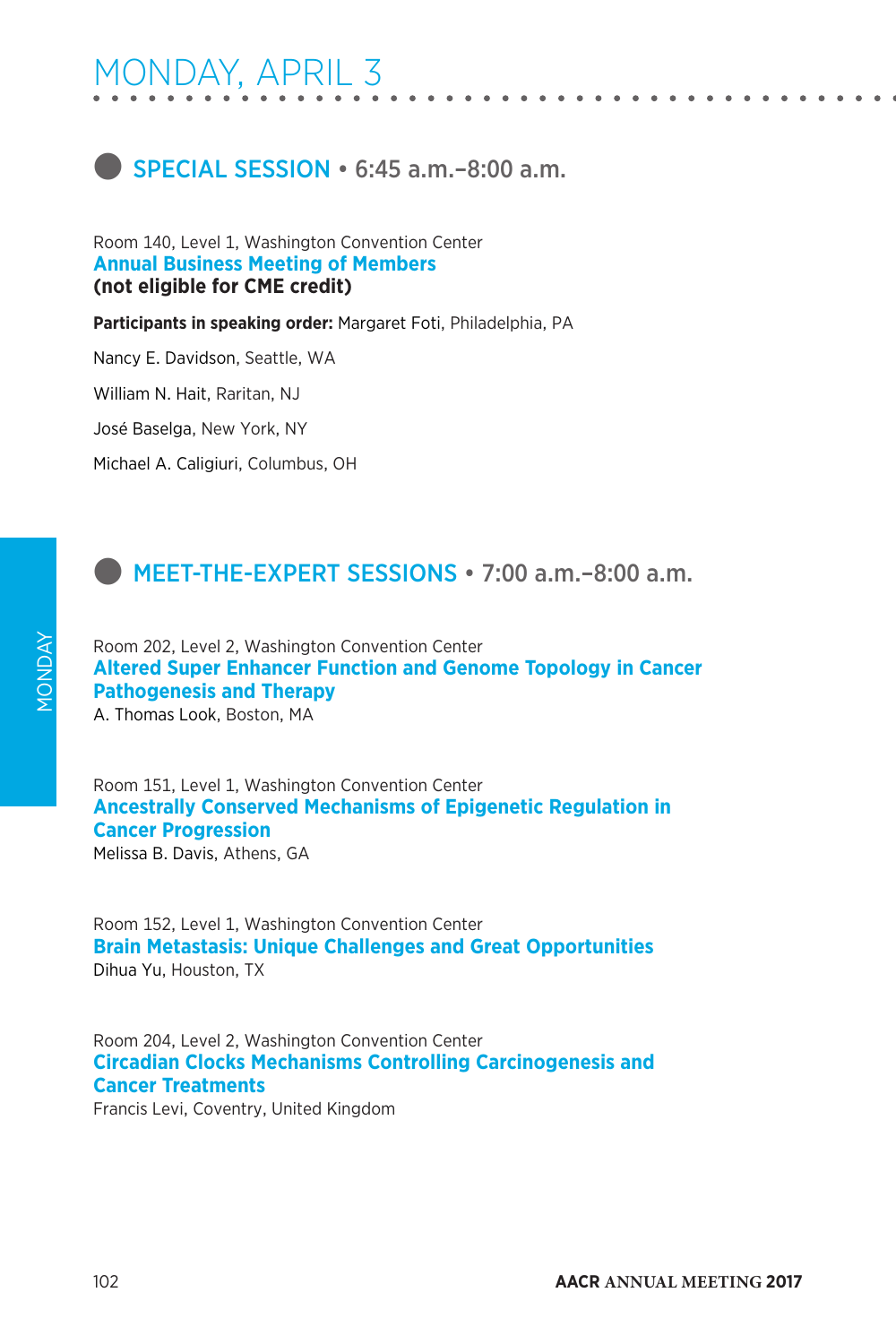Room 150, Level 1, Washington Convention Center **Defects in Epithelial Extrusion Can Drive Carcinoma Formation and Progression** Jody S. Rosenblatt, Salt Lake City, UT

East Salon A-B, Level 1, Washington Convention Center **Control of Cancer Cell Phenotype by Covalent Cytosine Modifications** Lucy A. Godley, Chicago, IL

Room 146, Level 1, Washington Convention Center **Functional Characterization of Nonprotein Coding Variants** Matthew L. Freedman, Boston, MA

Room 144, Level 1, Washington Convention Center **Nutrition and Fasting in Cancer Therapy** Valter D. Longo, Los Angeles, CA

Room 206, Level 2, Washington Convention Center **Meet Your Surgeon, Enhance Your Research** Shelley Hwang, Durham, NC

Ballroom C, Level 3, Washington Convention Center **Neoadjuvant Approaches Provide Insight into Immunosuppression and Biomarkers of Response to Immune Checkpoints and Inflammatory Agonists** Robert L. Ferris, Pittsburgh, PA

East Salon C, Level 1, Washington Convention Center **Notes from the Field: Cancer Prevention in Rural China** Thomas W. Kensler, Pittsburgh, PA

Room 147, Level 1, Washington Convention Center **Physical Activity and Therapeutic Response** Jeffrey A. Meyerhardt, Boston, MA

Room 207, Level 2, Washington Convention Center **Regulation of Immune Cell Function and Spatiality by Diverse Stromal Niches** Shannon J. Turley, South San Francisco, CA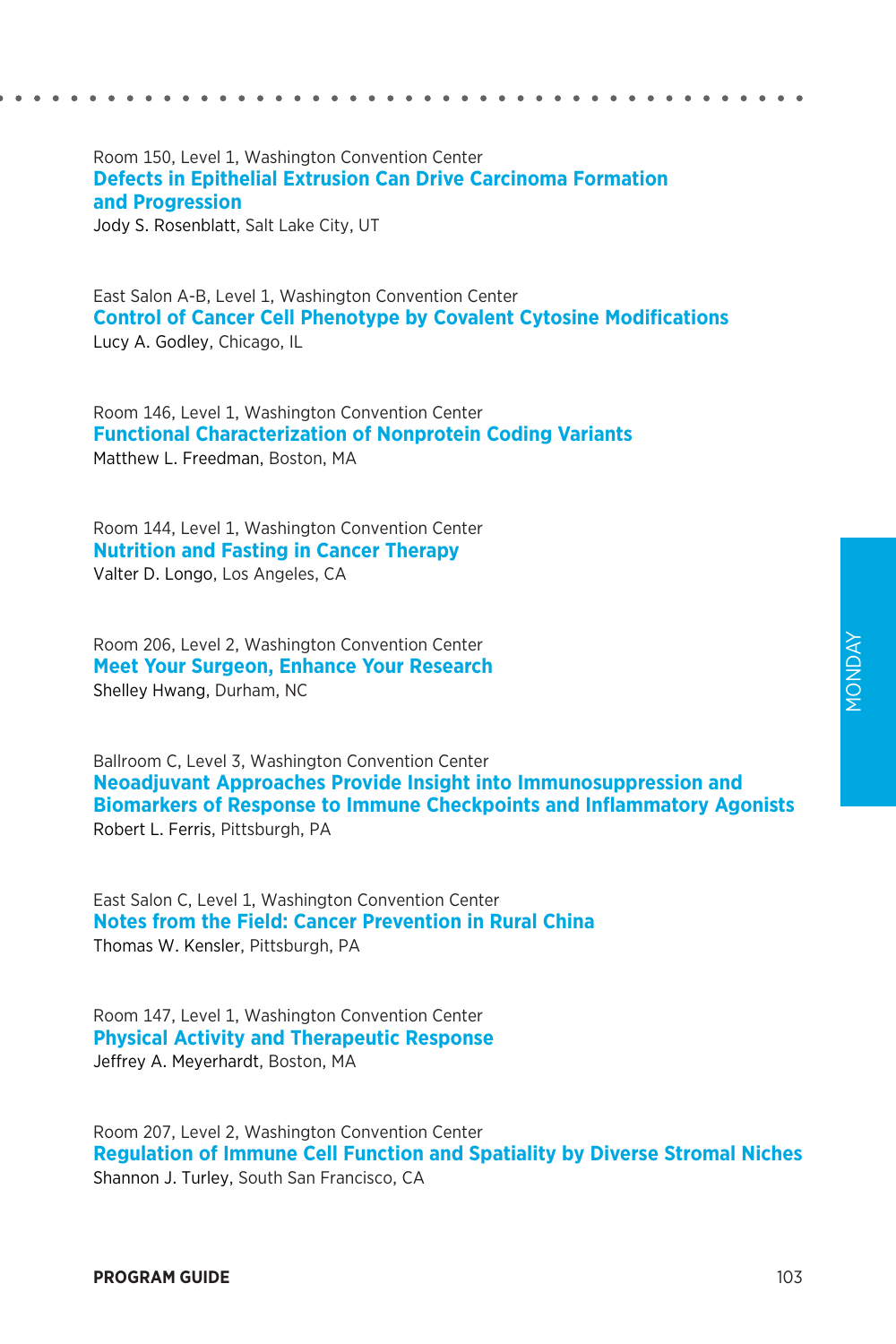Room 145, Level 1, Washington Convention Center **The Future of Cancer Imaging** Christopher H. Contag, Stanford, CA

Room 201, Level 2, Washington Convention Center **The Molecular Basis for Leukemia in Children with Down Syndrome** John Crispino, Chicago, IL

Room 143, Level 1, Washington Convention Center **Transcriptional Coupling of Nutrient Sensing and Growth Control** Donald E. Ayer, Salt Lake City, UT

**D** POSTER SESSIONS • 8:00 a.m.-12:00 p.m.

Exhibit Hall, Lower Level, Washington Convention Center **(not eligible for CME credit)**

Complete titles and author listings for abstracts in the poster sessions are available in the online Itinerary Planner, the Annual Meeting App (available at www.AACR.org/AACR2017), and the print Poster Sessions and Exhibits Guide. A limited number of copies of the print guide are available in the Exhibit Hall.

### **Experimental and Molecular Therapeutics**

- Section 1 Combination Strategies: Novel Agents and Standard Therapies
- Section 2 Combination Therapy 1
- Section 3 DNA Repair
- Section 4 New Targets 1
- Section 5 Novel Molecular Targets 1
- Section 6 Reversal of Drug Resistance
- Section 7 Targeting Growth Factor and Intracellular Signaling

#### **Cancer Chemistry**

- Section 9 Cheminformatics and Computational Strategies for Drug Discovery
- Section 35 Late-Breaking Research: Cancer Chemistry

MONDAY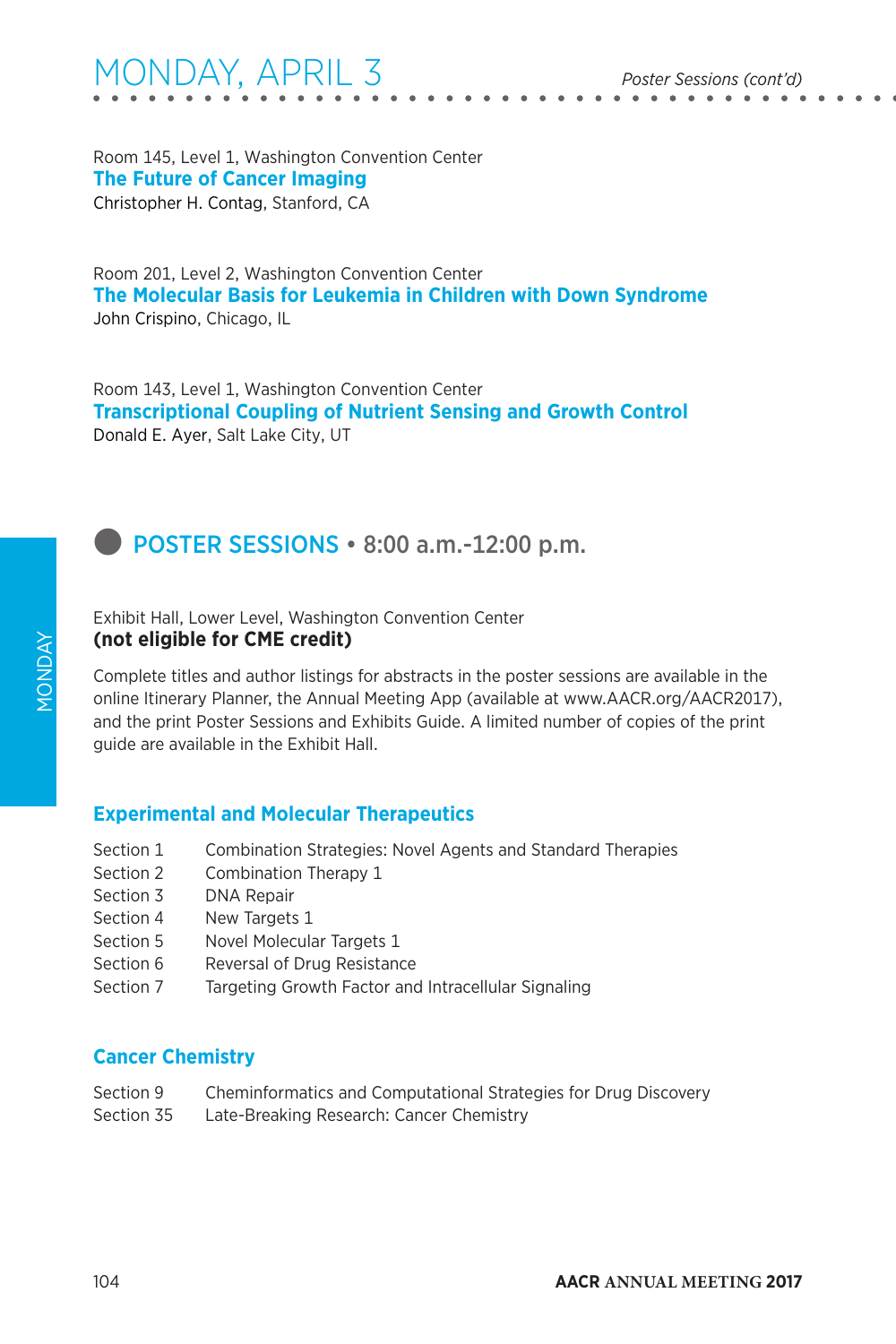### **Prevention Research**

Section 10 Biologic and Biochemical Mechanisms in Cancer Prevention

#### **Epidemiology**

Section 11 Genetic Variation (Non-GWAS) and Cancer Risk, Prognosis, or Mechanisms

Section 12 Genome-Wide Association Studies/Post-GWAS Studies

### **Molecular and Cellular Biology/Genetics**

- Section 13 Cell Growth Signaling Pathways 3
- Section 14 Cell Growth Signaling Pathways 4
- Section 15 Epigenetics 1
- Section 16 Genomic Instability and Cancer Therapy
- Section 17 Genomics in Inherited Susceptibility and Preneoplastic Conditions
- Section 18 MicroRNA Regulation of Cancer Biology 2
- Section 19 Mitochondria, Autophagy, and Cancer Metabolism
- Section 20 Targeting Aberrant Transcription in Cancer
- Section 21 Tumor Suppressors 1: Modeling, Metabolism, and Epigenetics
- Section 36 Late-Breaking Research: Molecular and Cellular Biology 2

#### **Bioinformatics and Systems Biology**

Section 24 Functional and Genomic Analysis of Cancer

### **Endocrinology**

Section 25 Prostate Cancer Biology and Therapy

#### **Immunology**

- Section 26 Cytokines: The First Modern Immunotherapies
- Section 27 Tumor Microenvironment and Checkpoints
- Section 28 Tumor Models and Assays

#### **Clinical Research**

- Section 29 Adaptive Immunity to Cancer
- Section 30 Liquid Biopsies 1: Circulating Tumor Cells
- Section 31 Molecular Classification of Tumors
- Section 32 Predictive Biomarkers 1
- Section 34 Late-Breaking Research: Clinical Research 1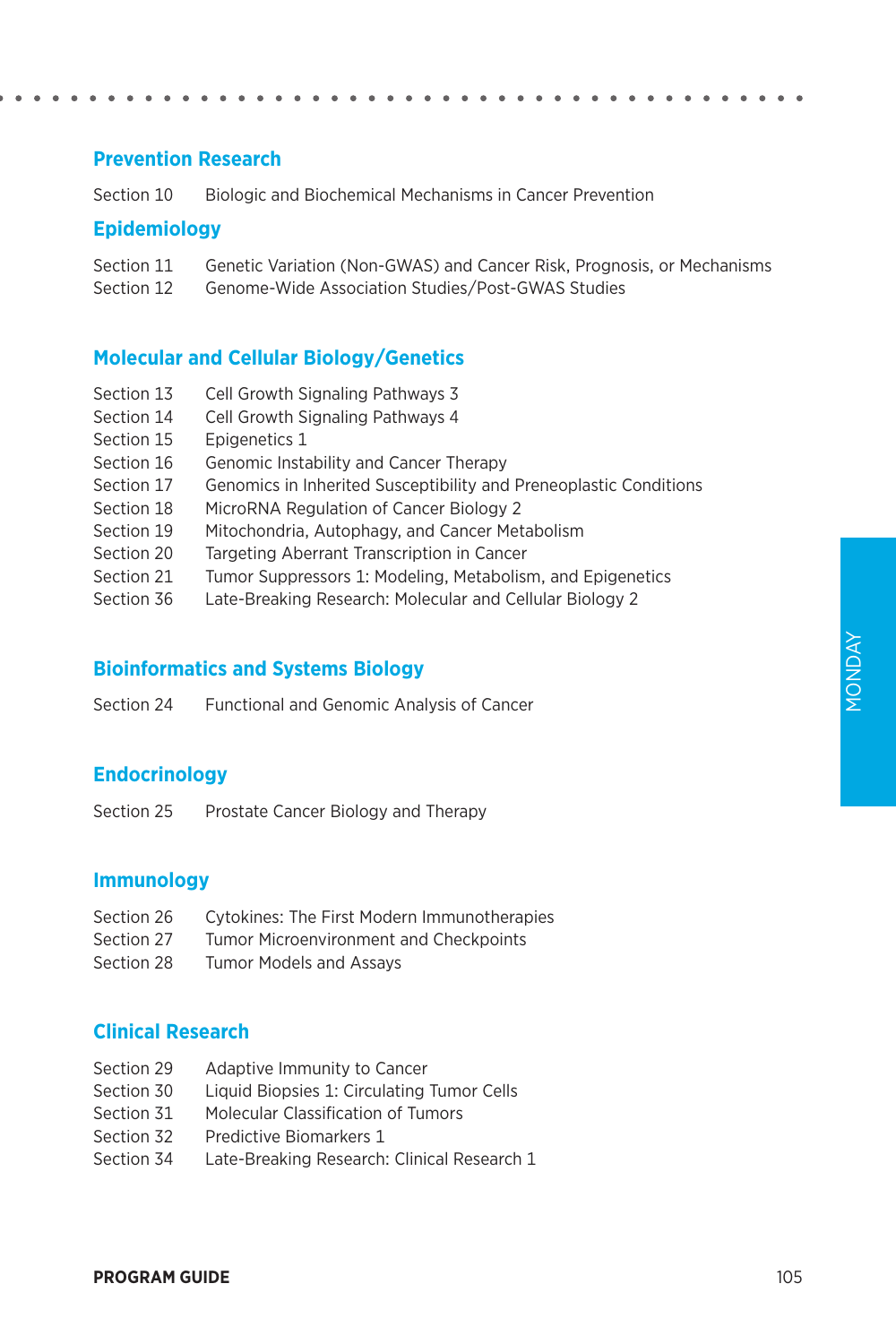# MONDAY, APRIL 3 *Poster Sessions (cont'd)*

### **Clinical Trials**

Section 33 Clinical Trials

### **Tumor Biology**

- Section 37 Angiogenesis and Vascular Biology 2
- Section 38 Cell Culture and Animal Models of Cancer 2
- Section 39 Imaging for Cancer Diagnosis and Image-Guided Therapy
- Section 40 Migration and Invasion 2
- Section 41 Normal and Neoplastic Stem Cells
- Section 42 Pediatric Cancer 1: Biomarkers, Preclinical Models, and New Targets
- Section 43 Regulation and Imaging of Tumor Metastasis
- Section 44 Tumor Microenvironment 2

### l PLENARY SESSION • 8:15 a.m.–10:15 a.m.

#### Hall D-E, Level 2, Washington Convention Center **The Immune System and Cancer**

**Chair:** Elizabeth M. Jaffee, Baltimore, MD

- **8:15 a.m. Immune checkpoint blockade in cancer therapy: Insights, opportunities, and prospects for cures.** James P. Allison, Houston, TX
- **8:45 a.m. Microbiome and cancer therapies.** Laurence Zitvogel, Villejuif, France
- **9:15 a.m. Genetically engineered T cells for cancer.** Crystal L. Mackall, Stanford, CA
- **9:45 a.m. Cell states linked to immunotherapy response and resistance.** Levi A. Garraway, Indianapolis, IN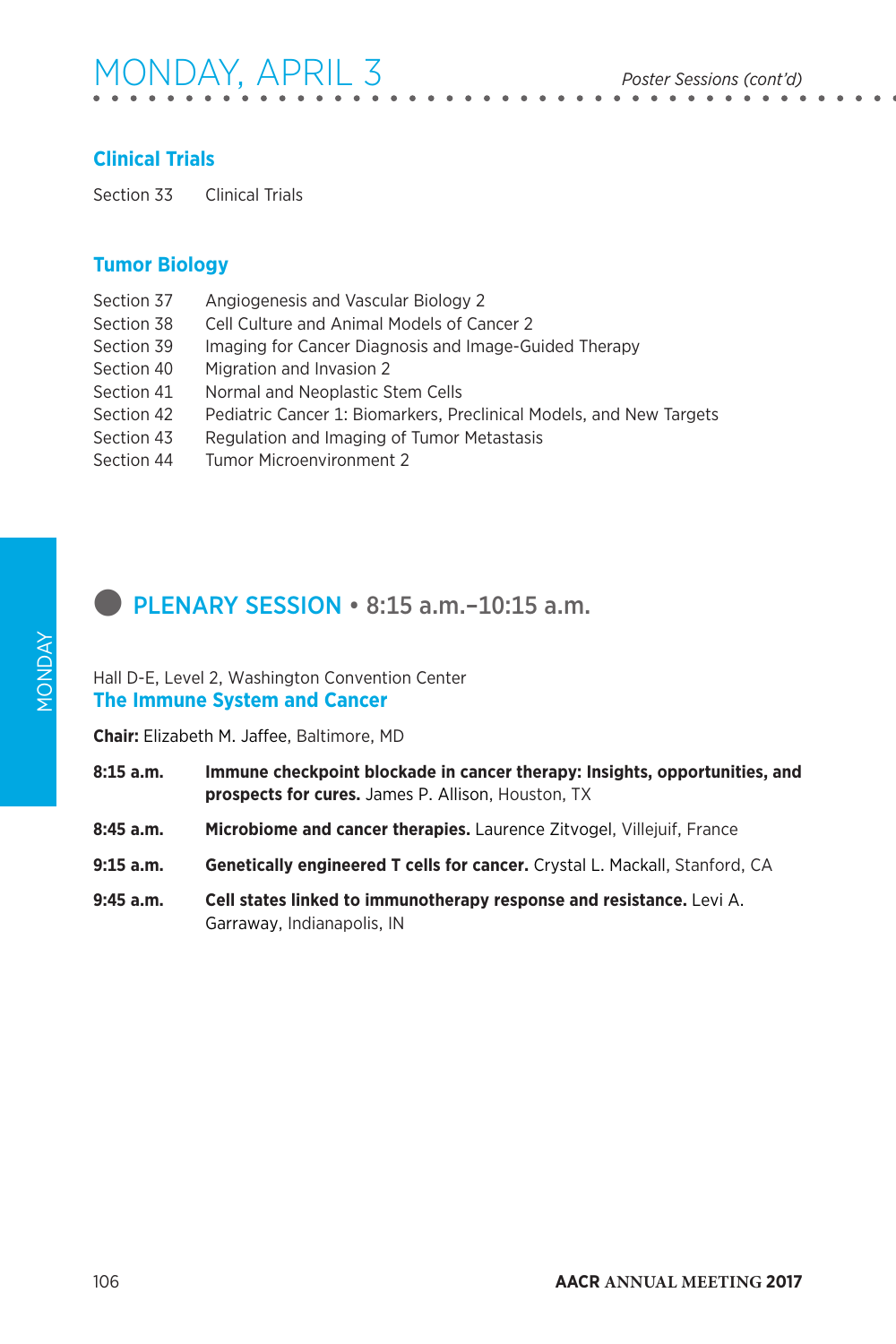### **PROFESSIONAL ADVANCEMENT SESSION** 8:15 a.m.–10:15 a.m.

Independence Ballroom A, Level 5B, Grand Hyatt Washington **Women in Cancer Research Career Mentoring Session (not eligible for CME credit)**

**Cochairs:** Lucile L. Adams-Campbell, Washington, DC; Morag Park, Montréal, Quebec, Canada

- **8:20 a.m. Title to be announced.** Caroline Dive, Manchester, United Kingdom
- **8:40 a.m. Roundtable Discussion 1**
- **9:25 a.m. Roundtable Discussion 2**

 **Roundtable Mentors** Eva Szabo, Bethesda, MD Cigall Kadoch, Boston, MA Charles A. Omer, Waltham, MA Varsha Gandhi, Houston, TX Elizabeth L. Travis, Houston, TX Louise M. Perkins, Washington, DC Danny R. Welch, Kansas City, KS Additional Mentors to be announced

**10:10 a.m. Closing Remarks**

### **MEET AND GREET • 10:00 a.m.-11:00 a.m.**

AACR Publications Booth (2731), Lower Level, Washington Convention Center **Meet the Editor-in-Chief of** *Cancer Epidemiology, Biomarkers & Prevention:*  **Timothy R. Rebbeck, PhD (not eligible for CME credit)**

Timothy R. Rebbeck, Boston, MA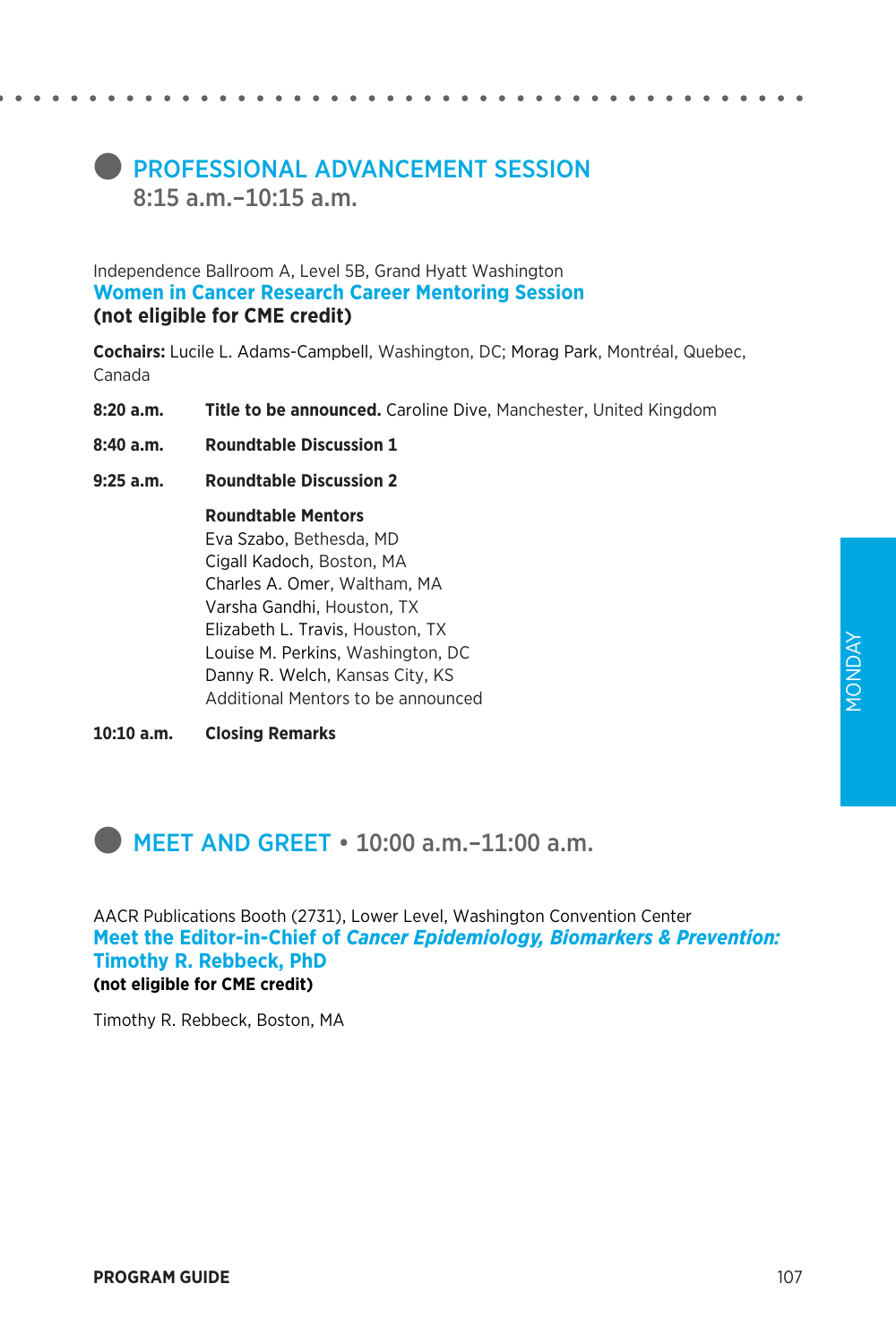### **D** NCI/NIH-SPONSORED SESSION • 10:30 a.m.-12:00 p.m.

Marquis Ballroom Salons 3-4, Meeting Level 2, Marriott Marquis DC **Highlights of Research Resources at the Frederick National Lab for Cancer Research (not eligible for CME credit)**

**Moderator:** Michelle A. Berny-Lang, Bethesda, MD

**Speakers:** Andrew A. Quong, Frederick, MD Ligia Pinto, Frederick, MD Jennifer Grossman, Frederick, MD Gordon R. Whiteley, Frederick, MD Amanda G. Paulovich, Seattle, WA Jeffrey R. Whiteaker, Seattle, WA



### **PROFESSIONAL ADVANCEMENT SESSION**

10:30 a.m.–12:00 p.m.

Constitution Ballroom C-E, Level 3B, Grand Hyatt Washington **Clinical Careers for Nonclinicians, Organized by the Associate Member Council (AMC) (not eligible for CME credit)**

**Careers in basic and translational sciences.** J. Carl Barrett, Waltham, MA

**Careers in a clinical setting.** Lee W. Jones, New York, NY

**Appraisal of clinical data: Careers in regulatory affairs.** John K. Leighton, Silver Spring, MD

### **CLINICAL TRIALS PLENARY SESSION 3 • 10:30 a.m.-12:15 p.m.**

Ballroom C, Level 3, Washington Convention Center **Clinical Trials Plenary Session 3**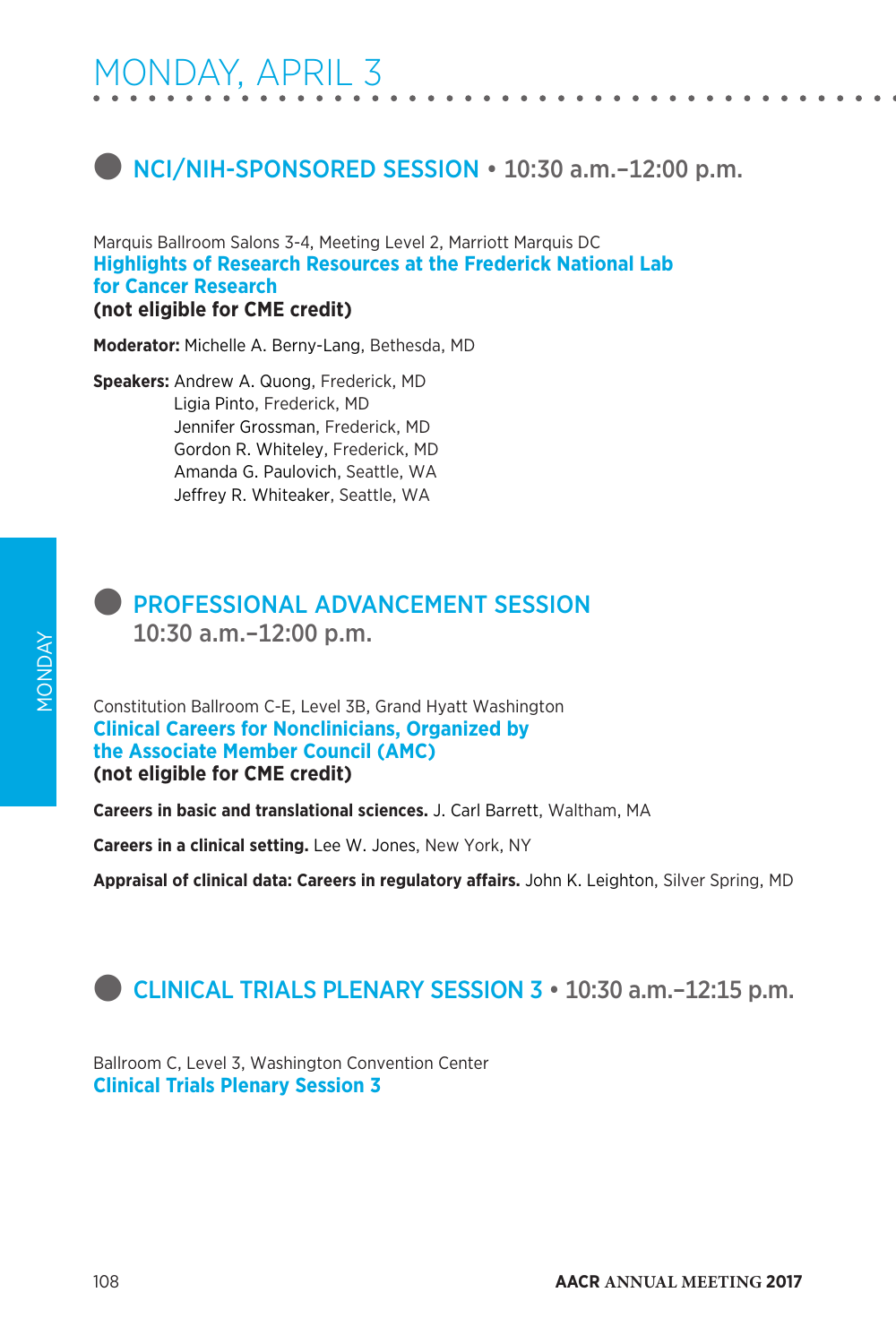# $\bullet$  MAJOR SYMPOSIA  $\cdot$  10:30 a.m. -12:15 p.m.

### Room 152, Level 1, Washington Convention Center **Epigenetic Therapy: What Is It, Where Are We, and What Does**

## **the Future Hold?**

**Chair:** Shelley L. Berger, Philadelphia, PA

- **10:30 a.m. Introduction**
- **10:35 a.m. Targeting aberrant gene silencing in cancer.** Jean-Pierre J. Issa, Philadelphia, PA
- **11:05 a.m. Lysine specific demethylase-1 (LSD-1) inhibitors for treatment of cancer.**  Sunil Sharma, Salt Lake City, UT
- **11:35 a.m. Genomic and epigenomic mechanisms utilized by mutant p53.** Shelley L. Berger, Philadelphia, PA

Room 146, Level 1, Washington Convention Center **Mechanisms Regulating Immune Checkpoint Therapies**

**Chair:** Pamela S. Ohashi, Toronto, Ontario, Canada

- **10:30 a.m. Introduction**
- **10:35 a.m. Next-generation anti-CTLA-4 antibodies.** Alan J. Korman, Redwood City, CA [SY09-01]\*
- **10:55 a.m. A novel genetic mechanism of evading antitumor immunity in multiple human cancers.** Seishi Ogawa, Kyoto-shi Sakyo-ku, Japan [SY09-02]\*
- **11:15 a.m. Evolution of neoantigen landscape during immune checkpoint blockade in non-small cell lung cancer.** Valsamo Anagnostou, Baltimore, MD [NG01]\*
- **11:35 a.m. Evaluating potential mechanisms regulating the response to checkpoint therapy.** Pamela S. Ohashi, Toronto, Ontario, Canada

\*An extended abstract for this presentation is available in the Invited Abstracts section of the *Proceedings*  (the abstract number is listed in brackets above).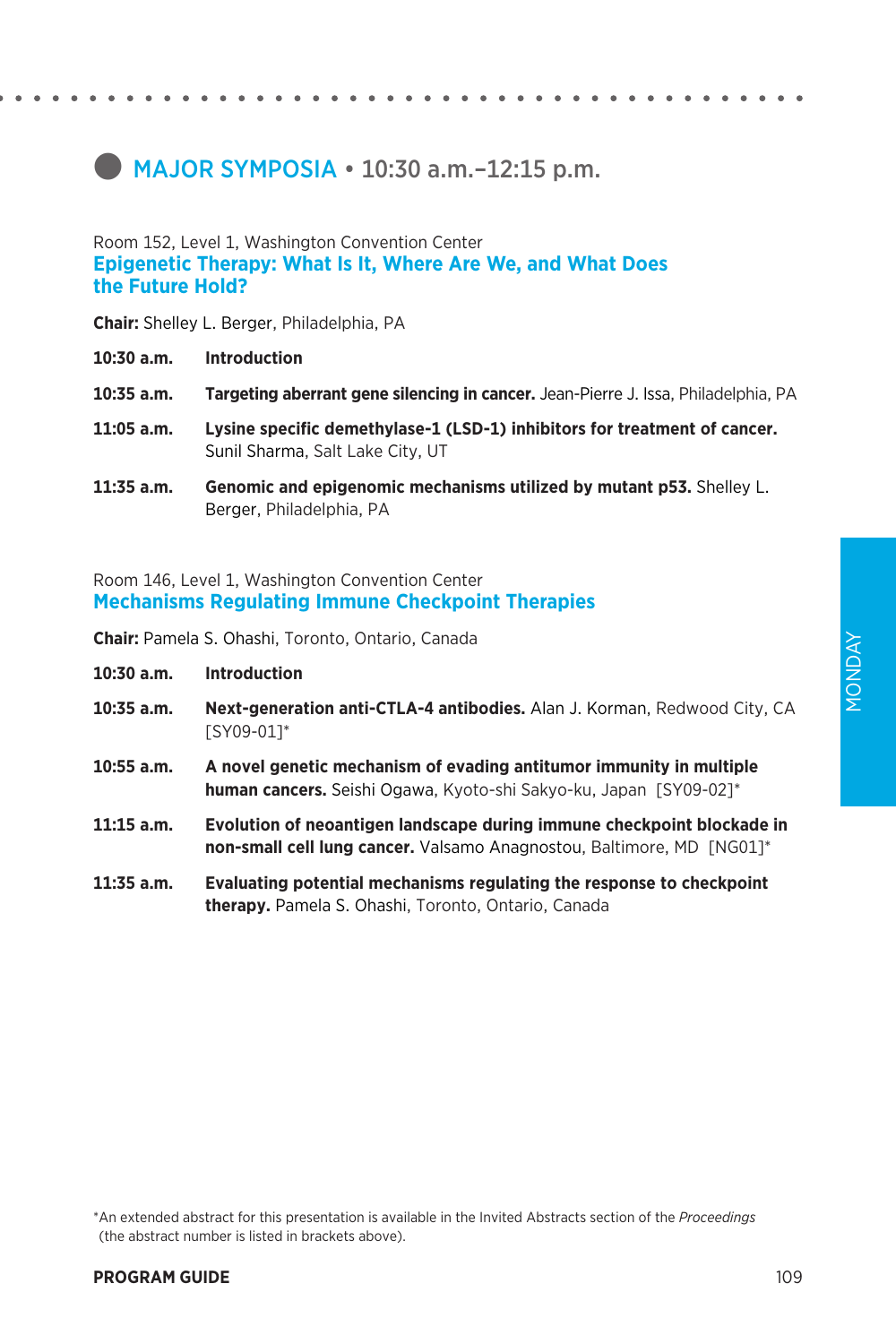#### Ballroom A-B, Level 3, Washington Convention Center **Pan-cancer Genomic Analysis**

**Chair:** Gad Getz, Charlestown, MA

- **10:30 a.m. Introduction**
- **10:35 a.m. Pan-cancer driver discovery.** Gad Getz, Charlestown, MA
- **11:05 a.m. Pan-cancer study of recurrent and heterogeneous RNA aberrations and association with whole-genome variants.** Angela Norie Brooks, Santa Cruz, CA [SY10-02]\*
- **11:35 a.m. The genetic archeology of 2,663 cancers.** Peter Van Loo, London, United Kingdom

#### Room 206, Level 2, Washington Convention Center **Survivorship: Where Is the Science Headed?**

**Chair:** Patricia A. Ganz, Los Angeles, CA

| $10:30$ a.m. | <b>Introduction</b>                                                                                                  |
|--------------|----------------------------------------------------------------------------------------------------------------------|
| $10:35$ a.m. | <b>Survivorship science at the NCI: Present and future.</b> Julia H. Rowland,<br>Bethesda, MD                        |
| $11:05$ a.m. | Cancer and accelerated aging: Insights into pathophysiology and<br><b>prevention.</b> Saro Armenian, Duarte, CA      |
| $11:35$ a.m. | Symptom science in cancer survivors: Advances in biology and<br><b>management.</b> Patricia A. Ganz, Los Angeles, CA |

Room 202, Level 2, Washington Convention Center **The Effects of Tumor Microenvironment on Metastasis and Therapy Resistance**

**Chair:** Ashani T. Weeraratna, Philadelphia, PA

| $10:30$ a.m. | <b>Introduction</b>                                                                                                        |
|--------------|----------------------------------------------------------------------------------------------------------------------------|
| $10:35$ a.m. | Lymphatic vessels: Balancing immune priming and immune evasion in<br><b>melanoma.</b> Amanda W. Lund, Portland, OR [NG02]* |
| $10:55$ a.m. | Melanoma in the Wnt-er of life: How aging affects tumor progression.<br>Ashani T. Weeraratna, Philadelphia, PA             |
| 11:20 a.m.   | <b>Forcing tumor progression and aggression.</b> Valerie M. Weaver,<br>San Francisco, CA                                   |
| 11:45 a.m.   | <b>Imaging therapy failure.</b> Erik Sahai, London, United Kingdom                                                         |

<sup>\*</sup>An extended abstract for this presentation is available in the Invited Abstracts section of the *Proceedings*  (the abstract number is listed in brackets above).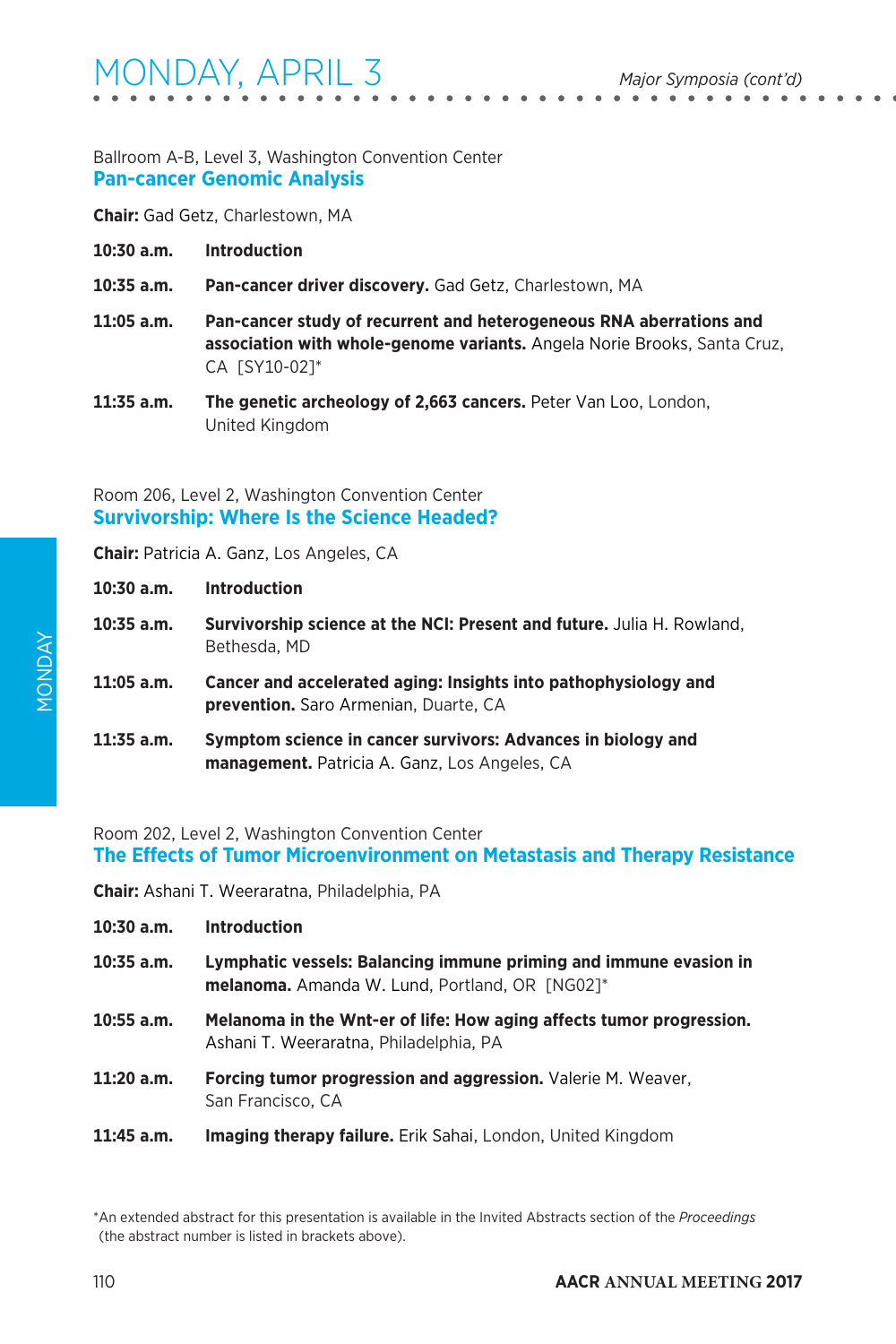#### Room 151, Level 1, Washington Convention Center **The Unfolded Protein Response in Tumor Biology**

**Chair:** Amato J. Giaccia, Stanford, CA

- **10:30 a.m. Introduction**
- **10:35 a.m. Established and novel targets of the UPR in cancer from animal models to functional screens.** Constantinos Koumenis, Philadelphia, PA
- **11:05 a.m. Targeting the Ire-XBP-1 pathway.** Albert C. Koong, Stanford, CA
- **11:35 a.m. GRP78/BiP: Cancer's comrade in crime.** Amy S. Lee, Los Angeles, CA [SY13-03]\*

### **RECENT ADVANCES IN DIAGNOSTICS** AND THERAPEUTICS RESEARCH • 10:30 a.m.–12:15 p.m.

Room 150, Level 1, Washington Convention Center **Cancer Predisposition in Pediatric Oncology**

**Chair:** Sharon E. Plon, Houston, TX

- **10:30 a.m. Telomere biology and human disease: Progress from the ends.** Sharon A. Savage, Rockville, MD
- **11:00 a.m. Exploring the complex molecular nature of Li-Fraumeni syndrome.** David Malkin, Toronto, Ontario, Canada
- **11:30 a.m. The landscape of pediatric cancer predisposition derived from genomic sequencing.** Sharon E. Plon, Houston, TX

#### Hall D-E, Level 2, Washington Convention Center **Recent Advances in Immunotherapy Diagnostics**

**Chair:** David L. Rimm, New Haven, CT

- **10:30 a.m. DNA-based approaches to examining determinants of response and resistance to PD-1 blockade.** Matthew David Hellmann, New York, NY
- **11:00 a.m. Tumor immunoarchitecture: Additional predictive factors for cancer immunotherapy response.** Janis Marie Taube, Baltimore, MD
- **11:30 a.m. PD-L1-based predictive factors as companion diagnostics for immunotherapy.** David L. Rimm, New Haven, CT

\*An extended abstract for this presentation is available in the Invited Abstracts section of the *Proceedings*  (the abstract number is listed in brackets above).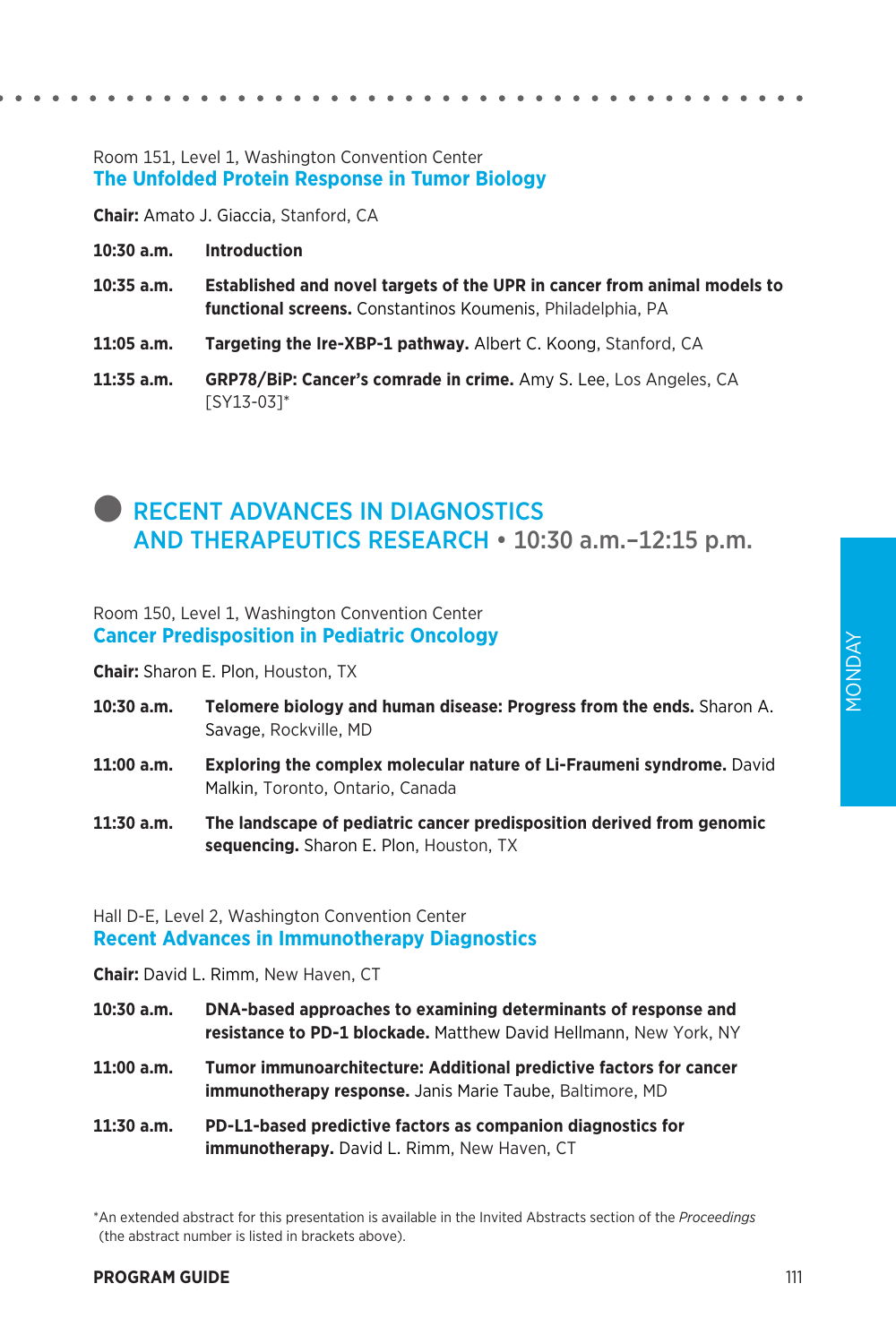### **RECENT ADVANCES IN ORGAN SITE RESEARCH** 10:30 a.m.–12:15 p.m.

Room 147, Level 1, Washington Convention Center **Gastric Cancer and Esophageal Adenocarcinoma: Biology, Treatment, and Heterogeneity between Tumor Types and Populations**

**Chair:** Patrick B.O. Tan, Singapore, Singapore

- **10:30 a.m. Genomic and epigenomic heterogeneity of gastric and esophageal cancer.**  Patrick B.O. Tan, Singapore, Singapore
- **11:00 a.m. Tumors as organs: Influence of noncancerous cells on progression and response to therapy.** Heike I. Grabsch, Maastricht, Netherlands
- **11:30 a.m. Clinical management of esophageal and gastric cancer: What's shared and what's not?** Jaffer A. Ajani, Houston, TX

### **RECENT ADVANCES IN PREVENTION RESEARCH** 10:30 a.m.–12:15 p.m.

Room 145, Level 1, Washington Convention Center **Diet and Precision Medicine in Cancer Prevention: The Role of Genetic Background, the Microbiome, and Epigenetic Mechanisms**

**Chair:** Scott Bultman, Chapel Hill, NC

| $10:30$ a.m. | Diet and gut microbiota influence an epigenetic mechanism of tumor<br>suppression. Scott J. Bultman, Chapel Hill, NC                  |
|--------------|---------------------------------------------------------------------------------------------------------------------------------------|
| $10:55$ a.m. | Marine omega-3 polyunsaturated fatty acid and colorectal cancer<br><b>prevention and treatment.</b> Mingyang Song, Boston, MA [NG03]* |
| $11:15$ a.m. | Genes, diet, and microRNAs and cancer. Lynnette R. Ferguson, Auckland,<br>New Zealand                                                 |
| $11:40$ a.m. | Periconceptional nutrition influences metastable epialleles associated with<br>human cancer. Robert A. Waterland, Houston, TX         |

<sup>\*</sup>An extended abstract for this presentation is available in the Invited Abstracts section of the *Proceedings*  (the abstract number is listed in brackets above).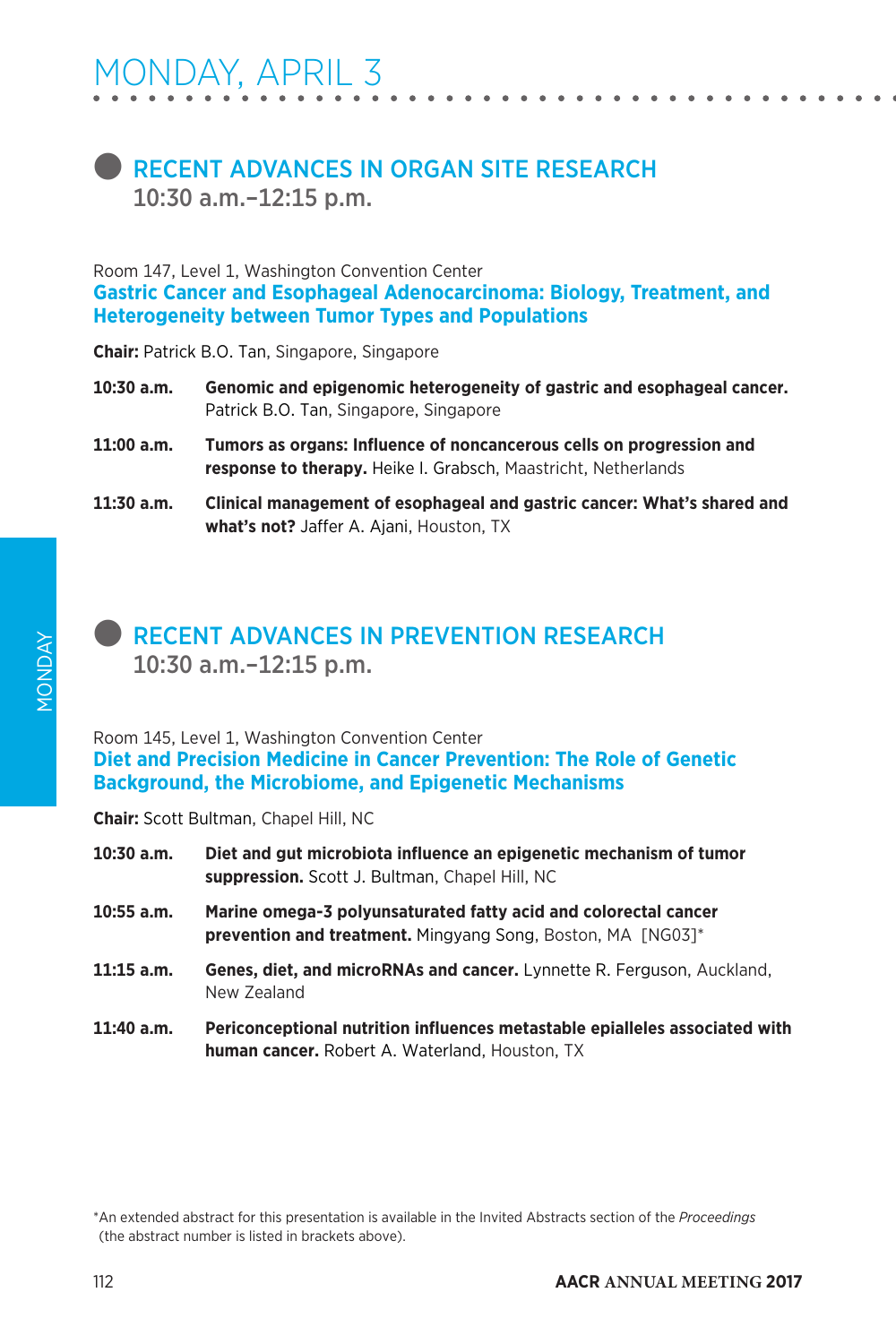#### Room 144, Level 1, Washington Convention Center **Implementation Science for Prevention**

**Chair:** Graham A. Colditz, Saint Louis, MO

- **10:30 p.m. Towards a national strategy to increase HPV vaccination.** Electra D. Paskett, Columbus, OH
- **11:00 a.m. Using implementation science to reduce urban and rural cancer disparities.**  Celette S. Skinner, Dallas, TX
- **11:30 a.m. Improving implementation of tobacco treatment guidelines in public dental care.** Jamie S. Ostroff, New York, NY



Room 143, Level 1, Washington Convention Center **Advancing Clinical Trial Design in Regulatory Science and Policy**

**Cochairs:** Lisa LaVange, Silver Springs, MD ; Lillian L. Siu, Toronto, Ontario, Canada

**3594 Adaptively randomized seamless-phase multiarm platform trial: Glioblastoma Multiforme Adaptive Global Innovative Learning Environment (GBM AGILE).** Donald A. Berry, Houston, TX

 **3595 Under-reporting of research biopsies in clinical trials in oncology.**  Christine M. Parseghian, Houston, TX

**3596 How many tumor indications should be initially studied in clinical development of next-generation immunotherapies?** Cong Chen, Collegeville, PA

 **3597 Experiences and lessons from innovative dose escalation designs in early-phase oncology.** Jiawen Zhu, New York, NY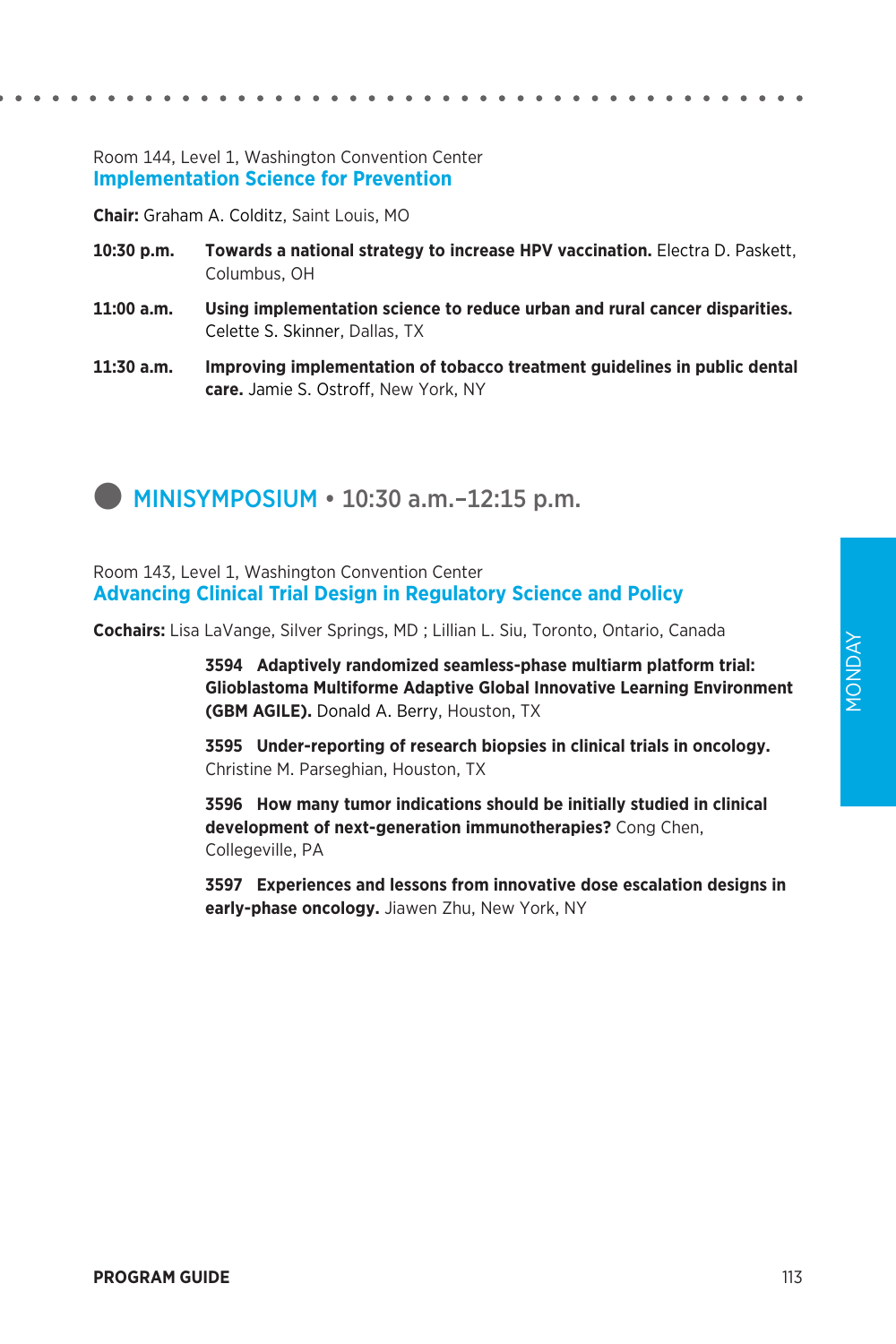### $\blacksquare$  MAJOR SYMPOSIUM  $\cdot$  10:30 a.m. $-12:30$  p.m.

East Salon A-B, Level 1, Washington Convention Center **Presidential Select Symposium: Cancer Health Disparities**

**Chair:** Nancy E. Davidson, Seattle, WA

**Moderator**: Nancy E. Davidson, Seattle, WA

**10:30 a.m. Introduction**

- **10:40 a.m. Colon cancer screening and genetics.** John M. Carethers, Ann Arbor, MI [SY14-01]\*
- **11:00 a.m. Genomics in precision medicine and prostate cancer in African Americans.**  John D. Carpten, Los Angeles, CA
- **11:20 a.m. Disparities in Hispanic populations.** Marcia R. Cruz-Correa, San Juan, PR
- **11:40 a.m. Disparities in Native American populations.** Cheryl L. Willman, Albuquerque, NM

### **SPECIAL SESSION • 10:30 a.m.-12:30 p.m.**

### Room 204, Level 2, Washington Convention Center **Pancreatic Cancer Action Network Grantee Discussion and Poster Session (not eligible for CME credit)**

**Chair:** Steven D. Leach, New York, NY

**Discussion Moderators:** Howard C. Crawford, Ann Arbor, MI; Rosalie C. Sears, Portland, OR

**Pancreatic Cancer Action Network-AACR Inaugural Research Acceleration Network Grant, in memory of Skip Viragh; CAPS multicenter trial: Imaging and markers for pancreatic cancer screening.** Michael G. Goggins, Baltimore, MD

**2015 Pancreatic Cancer Action Network-AACR Research Acceleration Network Grant; Defining novel combination KRAS-targeted therapeutic strategies.** Channing J. Der, Chapel Hill, NC

**2014 Pancreatic Cancer Action Network-AACR Research Acceleration Network Grant, in memory of Skip Viragh; Developing a novel oxidative phosphorylation inhibitor in pancreatic cancer.** Giulio F. Draetta, Houston, TX

\*An extended abstract for this presentation is available in the Invited Abstracts section of the *Proceedings*  (the abstract number is listed in brackets above).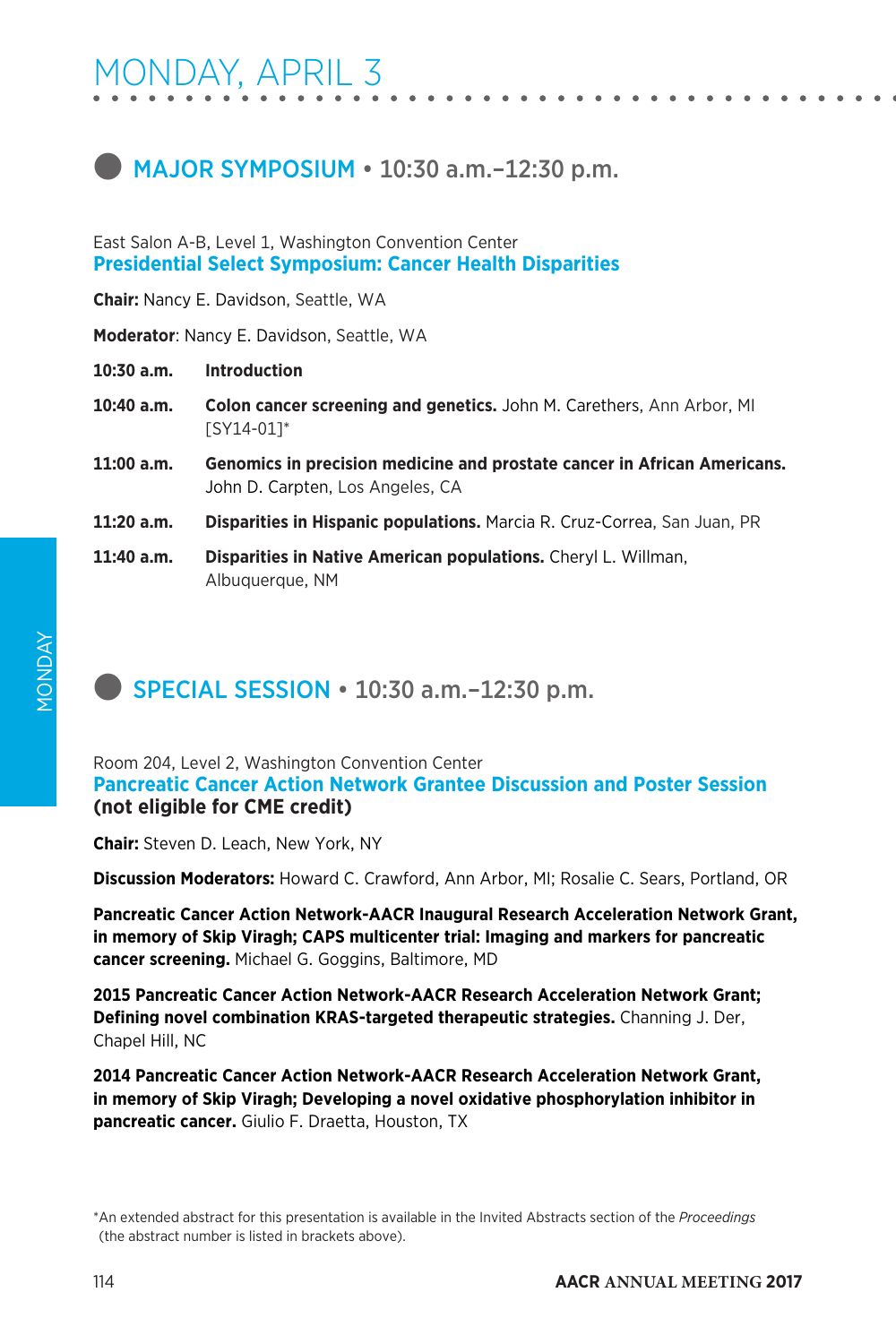#### **2015 Pancreatic Cancer Action Network-AACR Research Acceleration Network Grant, supported by Celgene; Eliminating T cell barriers in pancreatic cancer patients.** Steven D. Leach, New York, NY

**Pancreatic Cancer Action Network-AACR Inaugural Research Acceleration Network Grant, supported by Tempur-Pedic in memory of Tim Miller; Accelerating development of CD40 therapy for pancreatic cancer.** Robert H. Vonderheide, Philadelphia, PA

**2014 Pancreatic Cancer Action Network-AACR Research Acceleration Network Grant, supported by the Fredman Family Foundation; GVAX + CRS-207 heterologous prime boost vaccination with PD-1 blockade.** Dung T. Le, Baltimore, MD

**2015 Pancreatic Cancer Action Network-AACR Research Acceleration Network Grant; Developing an algorithm for molecular tailored therapy.** Jonathan R. Brody, Philadelphia, PA

**Poster Presentations: 2016 Pathway to Leadership grant recipients**

**2016 Pancreatic Cancer Action Network-AACR Pathway to Leadership Grant; The epigenetic plasticity of pancreatic adenocarcinoma.** Rohit Chandwani, New York, NY

**2016 Pancreatic Cancer Action Network-AACR Pathway to Leadership Grant; The role and regulation of HNF1A in pancreatic cancer cells.** Ethan V. Abel, MI

**2016 Pancreatic Cancer Action Network-AACR Pathway to Leadership Grant, in memory of Carina Rogerson; Syndecan-1 is a novel regulator for nutrient salvage pathway.** Wantong Yao, Houston, TX

**SPECIAL SESSION**  $\cdot$  **12:00 p.m. –12:30 p.m.** 

AACRcentral Amphitheater (Booth 1125), Lower Level, Washington Convention Center **Tumor Microenvironment Working Group (TME) Networking Session with Early-Career Researchers (not eligible for CME credit)**

**Moderator:** Cyrus M. Ghajar, Seattle, WA

**Speakers:** Eric C. Holland, Seattle, WA Alana L. Welm, Salt Lake City, UT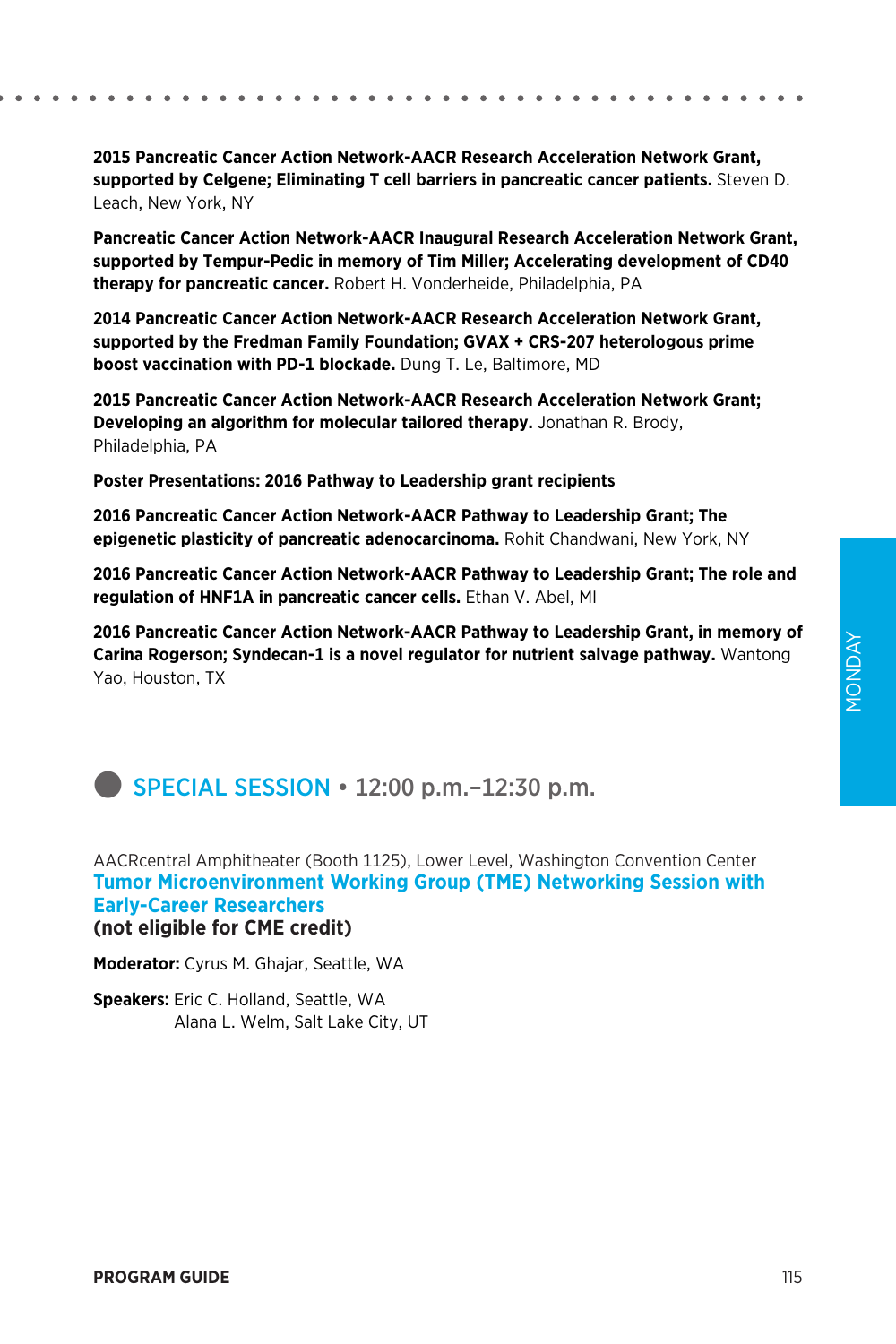### **SPECIAL SESSION**  $\cdot$  **12:30 p.m.**–2:30 p.m.

Room 202, Level 2, Washington Convention Center **SU2C Scientific Session (not eligible for CME credit)**

**Moderator:** Phillip A. Sharp, Cambridge, MA

**Opening remarks from the SU2C Scientific Advisory Committee Chair**. Phillip A. Sharp, Cambridge, MA

### **D** NCI/NIH-SPONSORED SESSION • 1:00 p.m.-1:45 p.m.

Marquis Ballroom Salons 3-4, Meeting Level 2, Marriott Marquis DC **NCI Cancer Imaging Program Informatics Integration (not eligible for CME credit)**

**Speakers:** Janet F. Eary, Bethesda, MD

**Additional speakers to be announced**

### $\blacksquare$  MAJOR SYMPOSIA  $\cdot$  1:00 p.m.–2:45 p.m.

East Salon A-B, Level 1, Washington Convention Center **Adaptive Response to Therapy**

**Chair:** Joan S. Brugge, Boston, MA

- **1:00 p.m. Introduction**
- **1:05 p.m. Systems analysis of adaptive responses in patient-derived ovarian cancer xenografts to identify combination therapies and predictive biomarkers.**  Joan S. Brugge, Boston, MA
- **1:35 p.m. Adaptive resistance: Lessons for a prospective genomic profiling initiative.**  David B. Solit, New York, NY
- **2:05 p.m. Leveraging adaptive responses to targeting DNA damage response.**  Gordon B. Mills, Houston, TX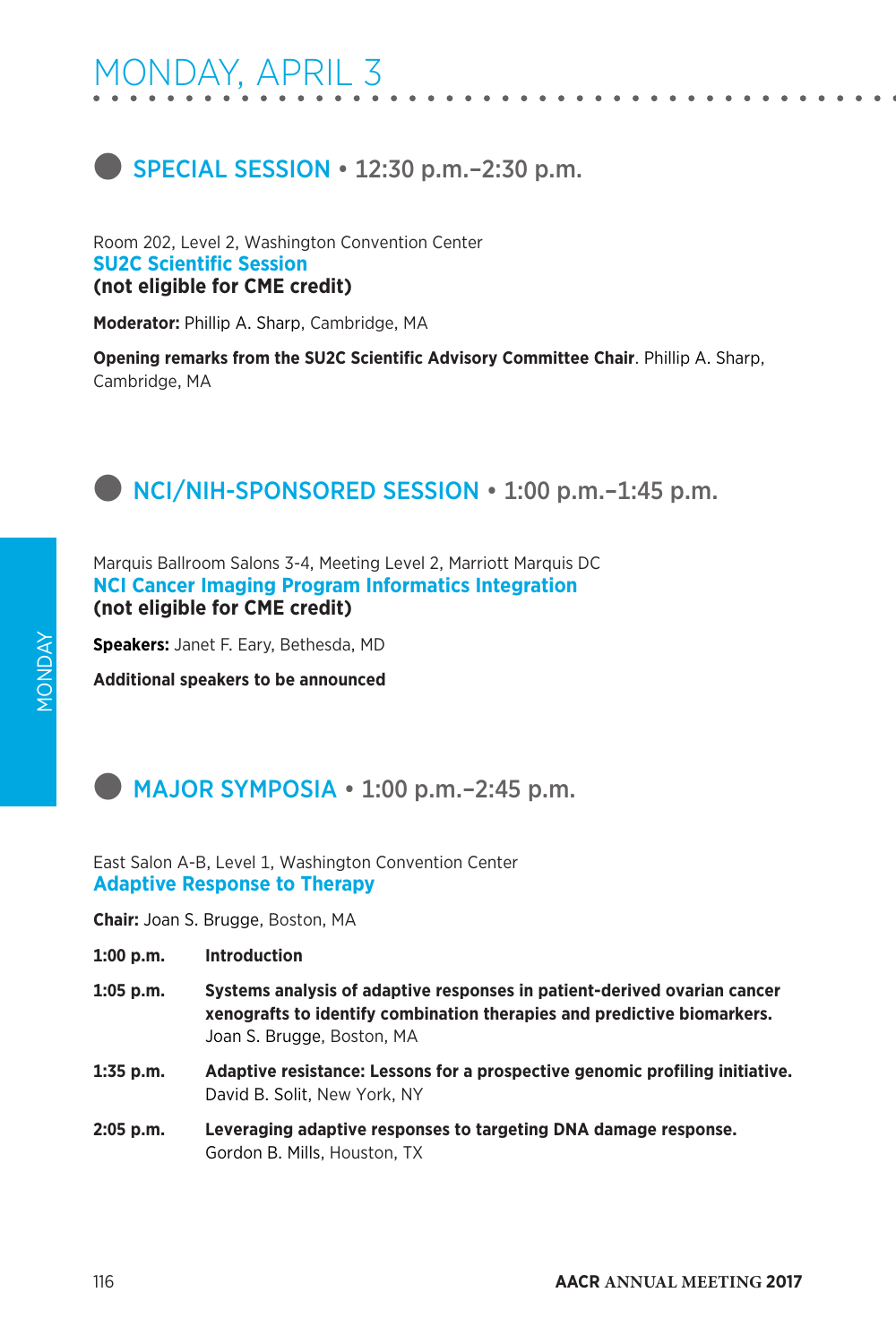#### Room 150, Level 1, Washington Convention Center **Clonal Selection, Resistance, and Progression in Pediatric Cancer**

**Chair:** Charles G. Mullighan, Memphis, TN

- **1:00 p.m. Introduction**
- **1:05 p.m. Genetic heterogeneity and clonal evolution: Lessons from acute lymphoblastic leukemia.** Charles G. Mullighan, Memphis, TN
- **1:35 p.m. Molecular heterogeneity through the life cycle of medulloblastoma.** Michael D. Taylor, Toronto, Ontario, Canada
- **2:05 p.m. Genetic and nongenetic mechanisms of progression in pediatric solid tumors.** Olivier Delattre, Paris, France

Room 147, Level 1, Washington Convention Center **Diet, Microbiome, and Cancer**

**Chair:** Stephen J. D. O' Keefe, Pittsburgh, PA

- **1:00 p.m. Introduction**
- **1:05 p.m. Prospective cohort studies of diet, the gut microbiome, and colorectal cancer.** Andrew T. Chan, Boston, MA
- **1:35 p.m. How can intestinal microbes trigger cancer?** Christian Jobin, Gainesville, FL
- **2:05 p.m. Can a change in diet change your cancer risk?** Stephen J. D. O'Keefe, Pittsburgh, PA [SY17-03]\*

Ballroom A-B, Level 3, Washington Convention Center **Genetic Influences on Anticancer Immunity**

**Chair:** Drew M. Pardoll, Baltimore, MD

- **1:00 p.m. Introduction**
- **1:05 p.m. Title to be announced.** Drew M. Pardoll, Baltimore, MD
- **2:05 p.m. The multifaceted functions of the PD-1 pathway.** Arlene H. Sharpe, Boston, MA
- **1:35 p.m. Targets and resistors of antitumor immunity.** Nir Hacohen, Charlestown, MA

\*An extended abstract for this presentation is available in the Invited Abstracts section of the *Proceedings*  (the abstract number is listed in brackets above).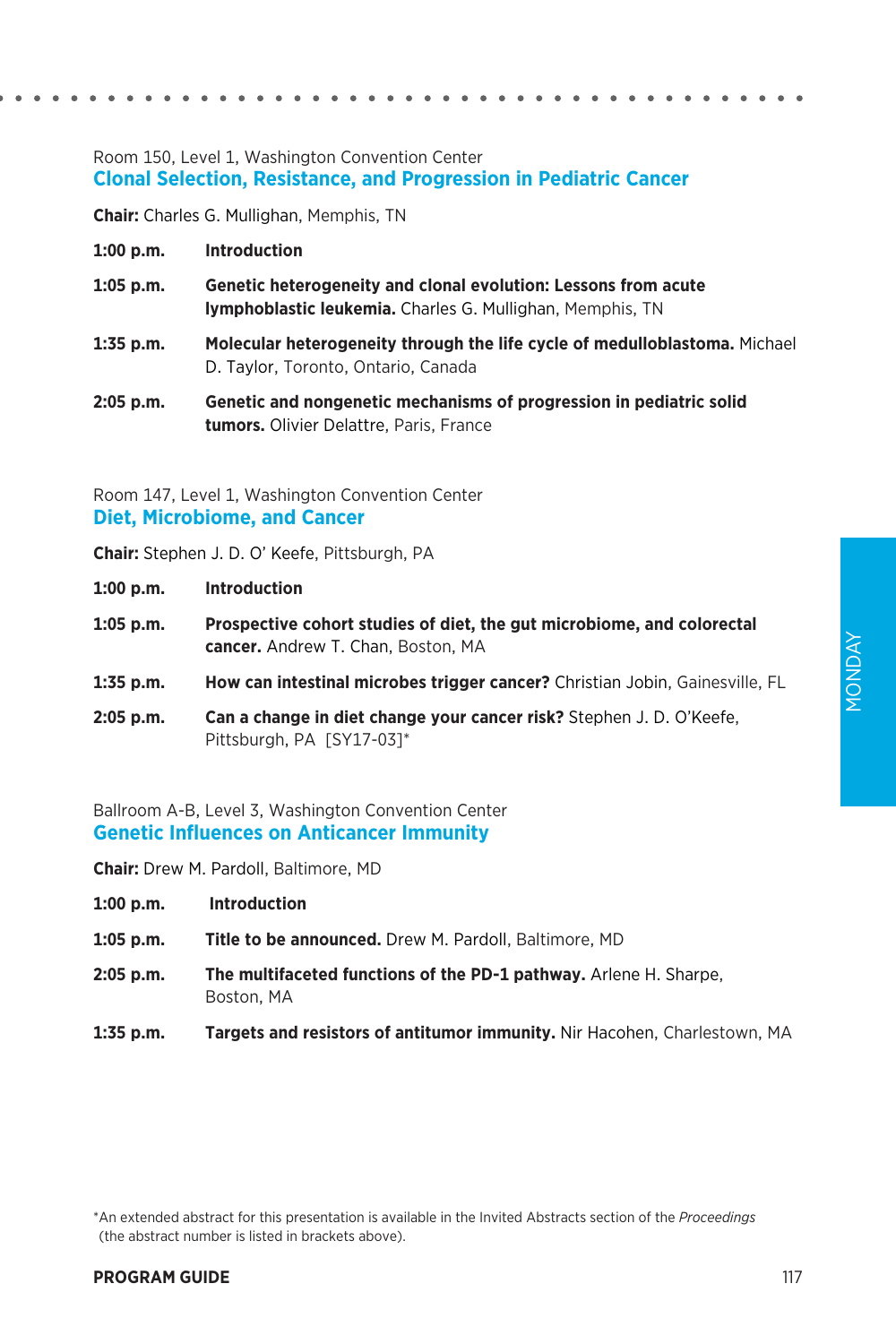#### Hall D-E, Level 2, Washington Convention Center **Inflammation and Cancer**

**Chair:** Michael Karin, La Jolla, CA

- **1:00 p.m. Introduction**
- **1:05 p.m. Tumor-elicited inflammation in colorectal cancer.** Michael Karin, La Jolla, CA [SY19-01]\*
- **1:35 p.m. Microbes in cancer: Friends or foes?** Giorgio Trinchieri, Bethesda, MD
- **2:05 p.m. Inflammation-driven cancer: Host and microbial pathways.** Fiona Powrie, Oxford, United Kingdom [SY19-03]\*

Room 206, Level 2, Washington Convention Center **RNA Processing and Editing in Cancer**

**Chair:** Catriona H. Jamieson, La Jolla, CA

| $1:00$ p.m. | <b>Introduction</b>                                                                                      |  |
|-------------|----------------------------------------------------------------------------------------------------------|--|
| $1:05$ p.m. | The role of RNA editing in leukemia stem cell evolution. Catriona H. M.<br>Jamieson, La Jolla, CA        |  |
| 1:35 p.m.   | Circ-RNAs and fusion-Circ-RNAs in tumorigenesis. Pier Paolo Pandolfi,<br>Boston, MA                      |  |
| 2:05 p.m.   | Imaging stem cell signals in cancer progression and therapy resistance.<br>Tannishtha Reya, La Jolla, CA |  |

Room 152, Level 1, Washington Convention Center **Targeting Residual Disease**

**Chair:** Alice T. Shaw, Boston, MA

- **1:00 p.m. Introduction**
- **1:05 p.m. Novel therapeutic strategies for targeting postsurgical residual disease in breast cancer.** Mitchell Dowsett, London, United Kingdom
- **1:35 p.m. Mechanisms of residual disease during targeted therapy.** Trever G. Bivona, San Francisco, CA
- **2:05 p.m. Cancer evolution as a therapeutic target.** Alberto Bardelli, Candiolo, Italy [SY21-03]\*

<sup>\*</sup>An extended abstract for this presentation is available in the Invited Abstracts section of the *Proceedings*  (the abstract number is listed in brackets above).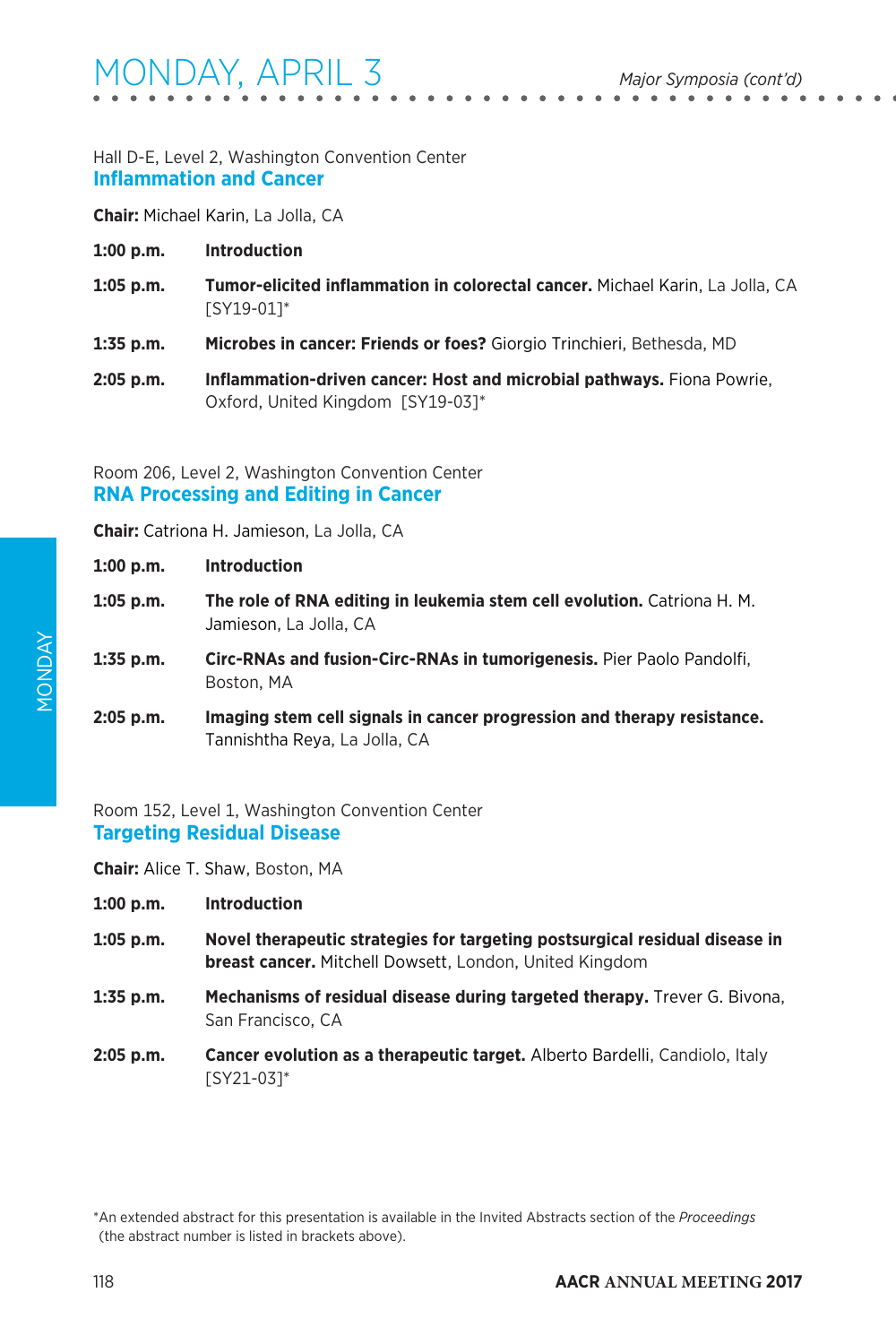### **RECENT ADVANCES IN DIAGNOSTICS** AND THERAPEUTICS RESEARCH • 1:00 p.m.–2:45 p.m.

#### Room 146, Level 1, Washington Convention Center **Clonality in Normal Tissue and Its Relationship with Malignancy**

**Chair:** Peter J. Campbell, Cambridge, United Kingdom

- **1:00 p.m. Tissue-specific mutation accumulation in human adult stem cells during life.**  Ruben van Boxtel, Utrecht, Netherlands
- **1:30 p.m. Somatic mutations in normal human hematopoietic stem cells.** Peter J. Campbell, Cambridge, United Kingdom
- **2:00 p.m. Clinical implications of clonal hematopoiesis.** Andy Futreal, Houston, TX

Ballroom C, Level 3, Washington Convention Center **Liquid Biopsies: The New Pathology**

**Chair:** Victor E. Velculescu, Baltimore, MD

- **1:00 p.m. Liquid biopsy in breast cancer: Circulating tumor cells (CTCs) and circulating cell-free tumor DNA (ctDNA) for prognosis, disease monitoring, and modeling of tumor heterogeneity.** Massimo Cristofanilli, Chicago, IL
- **1:30 p.m. First validation, then discovery: Establishing truth from cfDNA genotyping.**  Geoffrey R. Oxnard, Boston, MA
- **2:00 p.m. Liquid biopsy analyses for detection and characterization of human cancer.**  Victor E. Velculescu, Baltimore, MD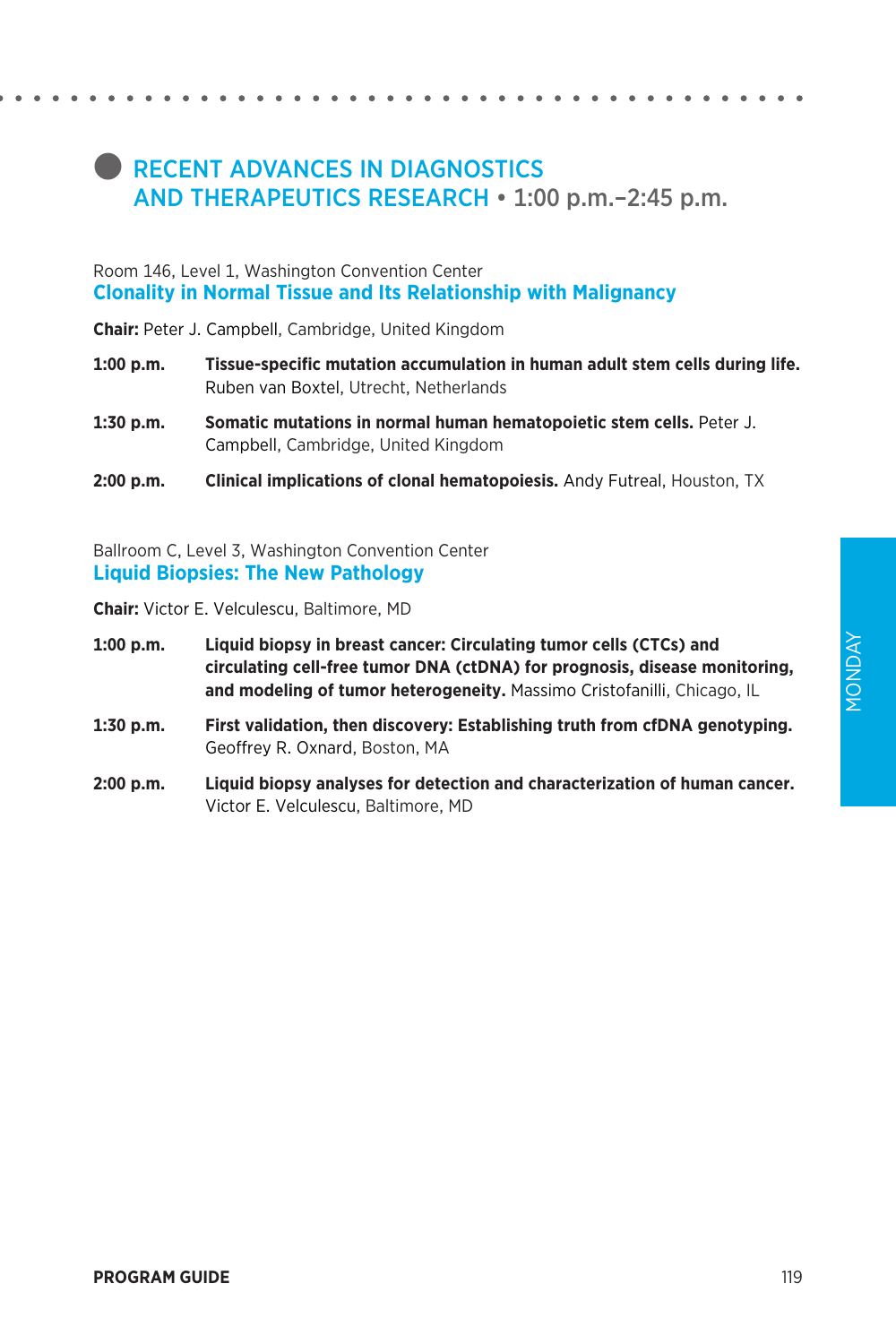#### Room 151, Level 1, Washington Convention Center **PARP Inhibitors: To Combine or Not Combine; That Is the Question**

**Chair:** Johann S. de Bono, Sutton, United Kingdom

- **1:00 p.m. Introduction: PARP inhibitors so far.** Johann S. de Bono, Sutton, United Kingdom
- **1:05 p.m. Mechanism-driven combinatorial therapy of inhibitors of PARP inhibitor and other kinases.** Mien-Chie Hung, Houston, TX
- **1:35 p.m. The study of PARPi resistance using genetically engineered mouse models for BRCA1/2-mutated breast cancer.** Sven Rottenberg, Amsterdam, **Netherlands**
- **2:05 p.m. Rationally combining PARP inhibitors with DNA-damaging agents: Will it be possible?** Ruth Plummer, Newcastle Upon Tyne, United Kingdom
- **2:35 p.m. Conclusion: What next for PARP inhibitors?** Johann S. de Bono, Sutton, United Kingdom

### **RECENT ADVANCES IN ORGAN SITE RESEARCH** 1:00 p.m.–2:45 p.m.

Room 144, Level 1, Washington Convention Center **New Developments or Insight into Lung Cancer Evolution and Metastases**

**Chair:** Roman K. Thomas, Cologne, Germany

- **1:00 p.m. Chromosomal order and chaos in lung cancer evolution.** Charles Swanton, London, United Kingdom
- **1:30 p.m. Novel insights into the small cell lung cancer genome.** Roman K. Thomas, Cologne, Germany
- **2:00 p.m. Functional lung cancer genomics through in vivo genome editing.** Monte M. Winslow, Stanford, CA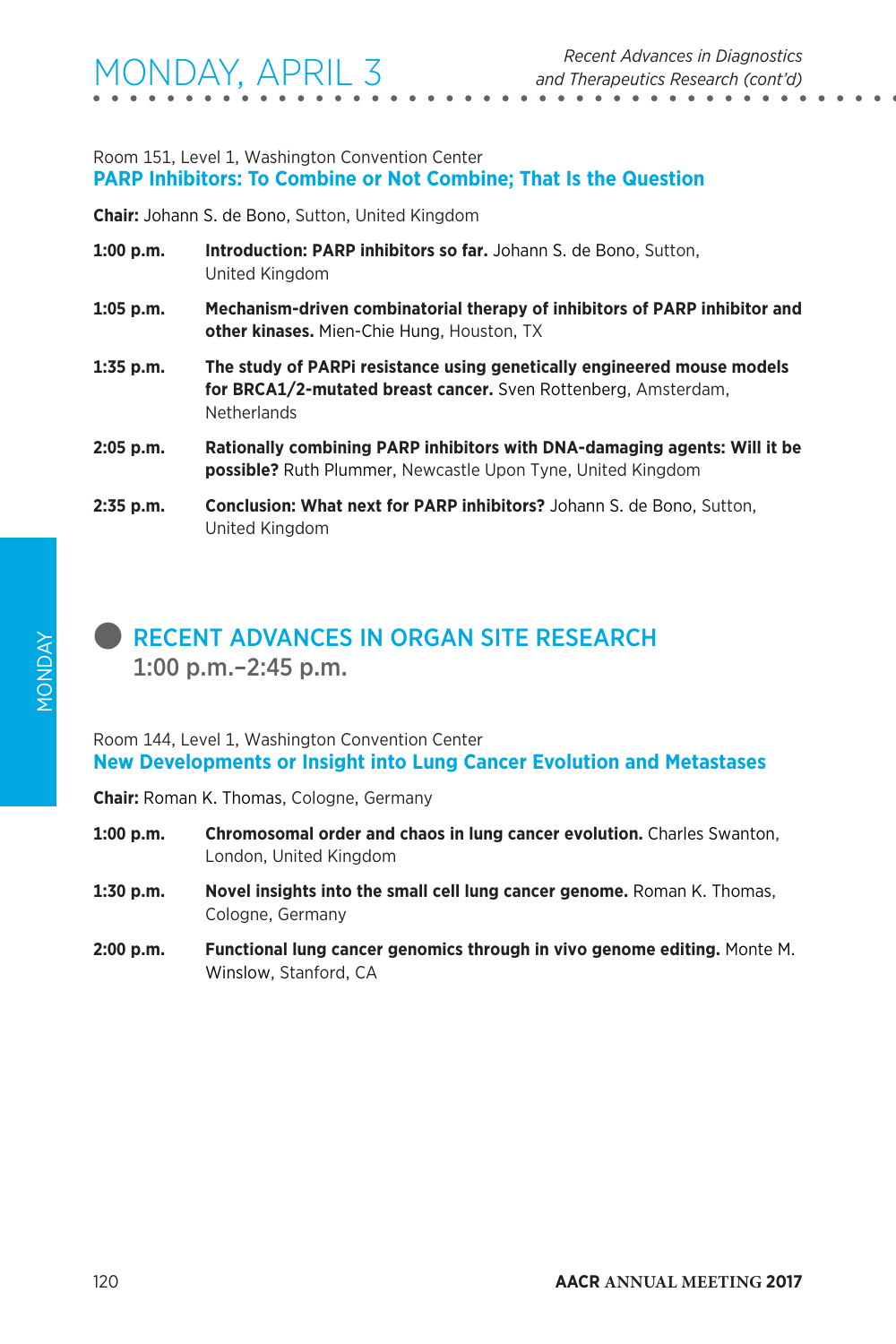### **RECENT ADVANCES IN PREVENTION RESEARCH** 1:00 p.m.–2:45 p.m.

Room 145, Level 1, Washington Convention Center **From Germline Risk and Premalignant Biology to Immune-Prevention of Colorectal Cancer**

**Chair:** Eduardo Vilar-Sanchez, Houston, TX

- **1:00 p.m. Germline precision prevention: Accelerating evaluation of variants in known CRC susceptibility genes and identifying novel CRC genes.** Sean V. Tavtigian, Salt Lake City, UT
- **1:30 p.m. Tackling the microbiota for colorectal cancer prevention.** Cynthia L. Sears, Baltimore, MD
- **2:00 p.m. Developing a premalignant cancer genome atlas for colorectal cancer.**  Eduardo Vilar-Sanchez, Houston, TX

**SPECIAL SESSION**  $\cdot$  **1:00 p.m.–3:00 p.m.** 

Room 207, Level 2, Washington Convention Center **Beau Biden Cancer Moonshot: Progress and Promise (not eligible for CME credit)**

**Speakers to be announced**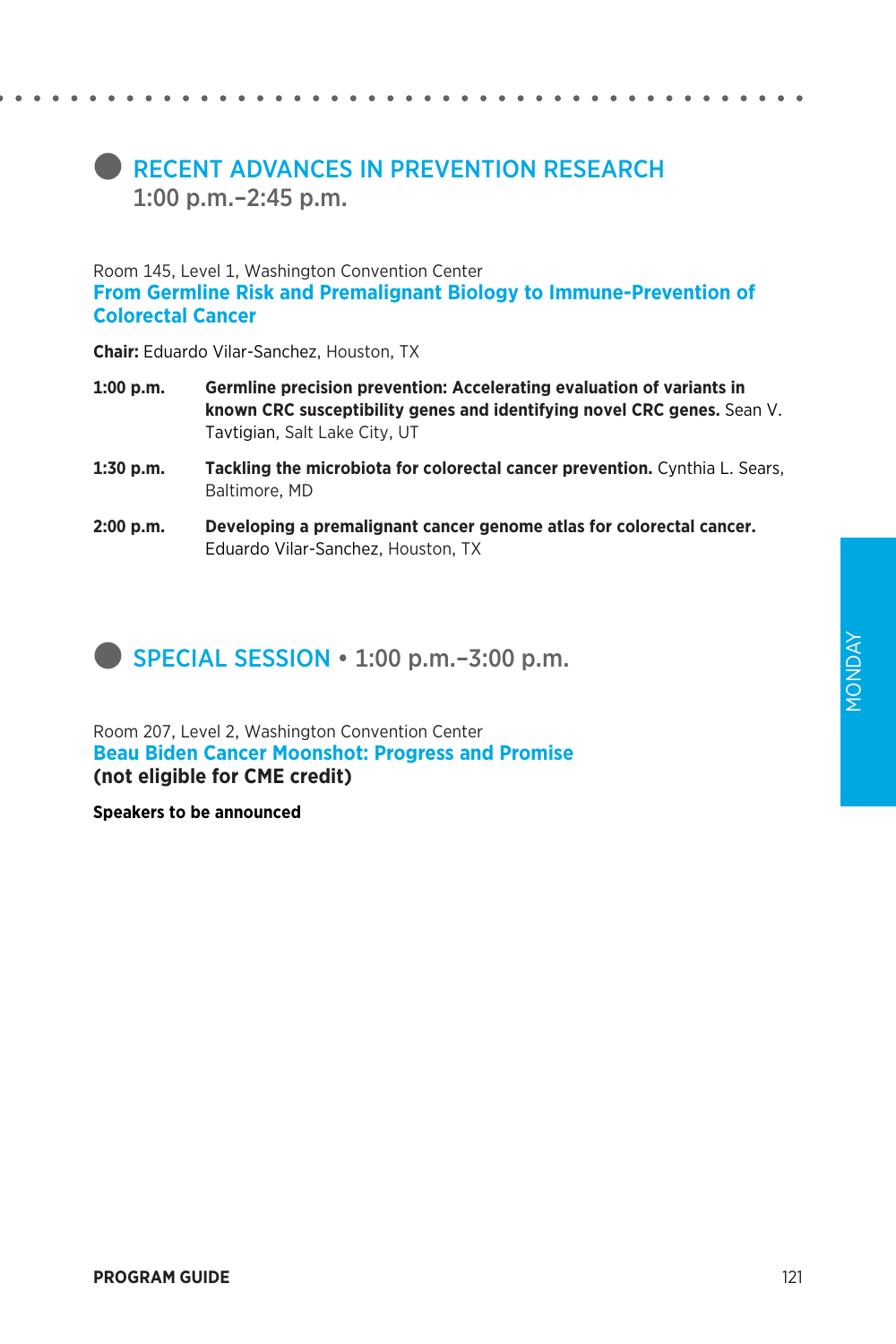### **D** POSTER SESSIONS • 1:00 p.m.-5:00 p.m.

Exhibit Hall, Lower Level, Washington Convention Center **(not eligible for CME credit)**

Complete titles and author listings for abstracts in the poster sessions are available in the online Itinerary Planner, the Annual Meeting App (available at www.AACR.org/AACR2017), and the print Poster Sessions and Exhibits Guide. A limited number of copies of the print guide are available in the Exhibit Hall.

### **Experimental and Molecular Therapeutics**

| Section 1  | <b>Cell Death Targets</b>                                         |
|------------|-------------------------------------------------------------------|
| Section 2  | Combination Therapy 2                                             |
| Section 3  | Drug Resistance: Other Topics                                     |
| Section 4  | Growth Factor and Hormone Receptors as Therapeutic Targets        |
| Section 5  | Mechanism of Drug Action                                          |
| Section 6  | New Targets 2                                                     |
| Section 7  | Targeting p53, Apoptosis, and the Cell Cycle                      |
| Section 35 | Late-Breaking Research: Experimental and Molecular Therapeutics 1 |
|            |                                                                   |

### **Cancer Chemistry**

| Section 8 | Drug Delivery                      |
|-----------|------------------------------------|
| Section 9 | Proteomics and Mass Spectrometry 2 |

### **Prevention Research**

Section 10 Molecular Targets and Cancer Prevention

### **Epidemiology**

- Section 11 Biomarkers of Risk and Prognosis
- Section 12 Tobacco, Alcohol, and Other Risk Factors

### **Molecular and Cellular Biology/Genetics**

- Section 13 Apoptosis and Other Regulated Cell Death in Cancer
- Section 14 CDKs and CDK Inhibitors
- Section 15 Cell Growth Signaling Pathways 5
- Section 16 Epigenetics 2
- Section 17 Genome-Wide Analysis of Transcriptional Regulation
- Section 18 Genomic Landscape of Lymphoma, Leukemia, and Lung, Bladder, and Other Cancers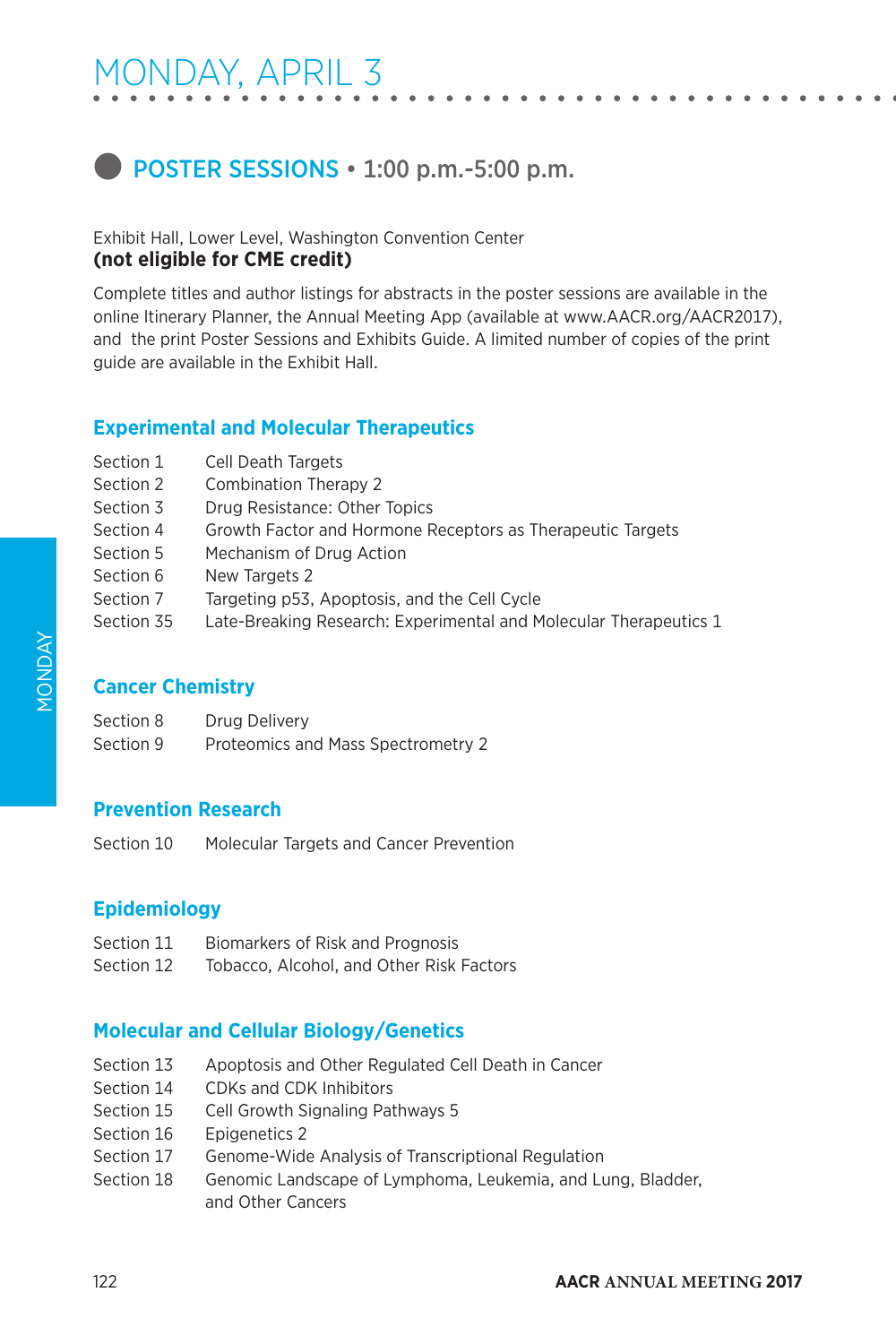- Section 19 Homologous Recombination and DNA Double-Strand Break Repair
- Section 20 Metabolomics and Metabolic Regulation
- Section 21 MicroRNAs and Other Noncoding RNAs as Tumor Suppressors or Oncogenes 1
- Section 22 Nuclear Oncogenes and Tumor Suppressors

#### **Scientist**<->**Survivor Program**

Section 23 Advocates Poster Session 2

#### **Bioinformatics and Systems Biology**

Section 24 Computational Tools and Databases

#### **Immunology**

| Section 25 | Checkpoints 2: Small-Molecule Inhibitors |
|------------|------------------------------------------|
| Section 26 | Immune Response to Hematopoietic Tumors: |
|            | New Development in Tumor Immunology      |
| Section 27 | Inflammation and Cancer                  |

### **Clinical Research**

- Section 29 Clinical Molecular Genetics and Laboratory Correlates
- Section 30 Liquid Biopsies 2: cfDNA
- Section 31 Outcomes in Patients and Survivors
- Section 32 Predictive Biomarkers 2

### **Clinical Trials**

Section 33 Clinical Trials

#### **Tumor Biology**

- Section 36 Late-Breaking Research: Tumor Biology 1
- Section 38 Cell Culture and Animal Models of Cancer 3
- Section 39 Gene Expression in Metastatic Progression
- Section 40 Imaging Cancer Metabolism, Therapeutic Targets, and Treatment Response
- Section 41 Signaling in Cancer Stem Cells
- Section 42 Tumor Evolution and Heterogeneity 1
- Section 43 Tumor Microenvironment 3
- Section 44 Tumor Microenvironment 4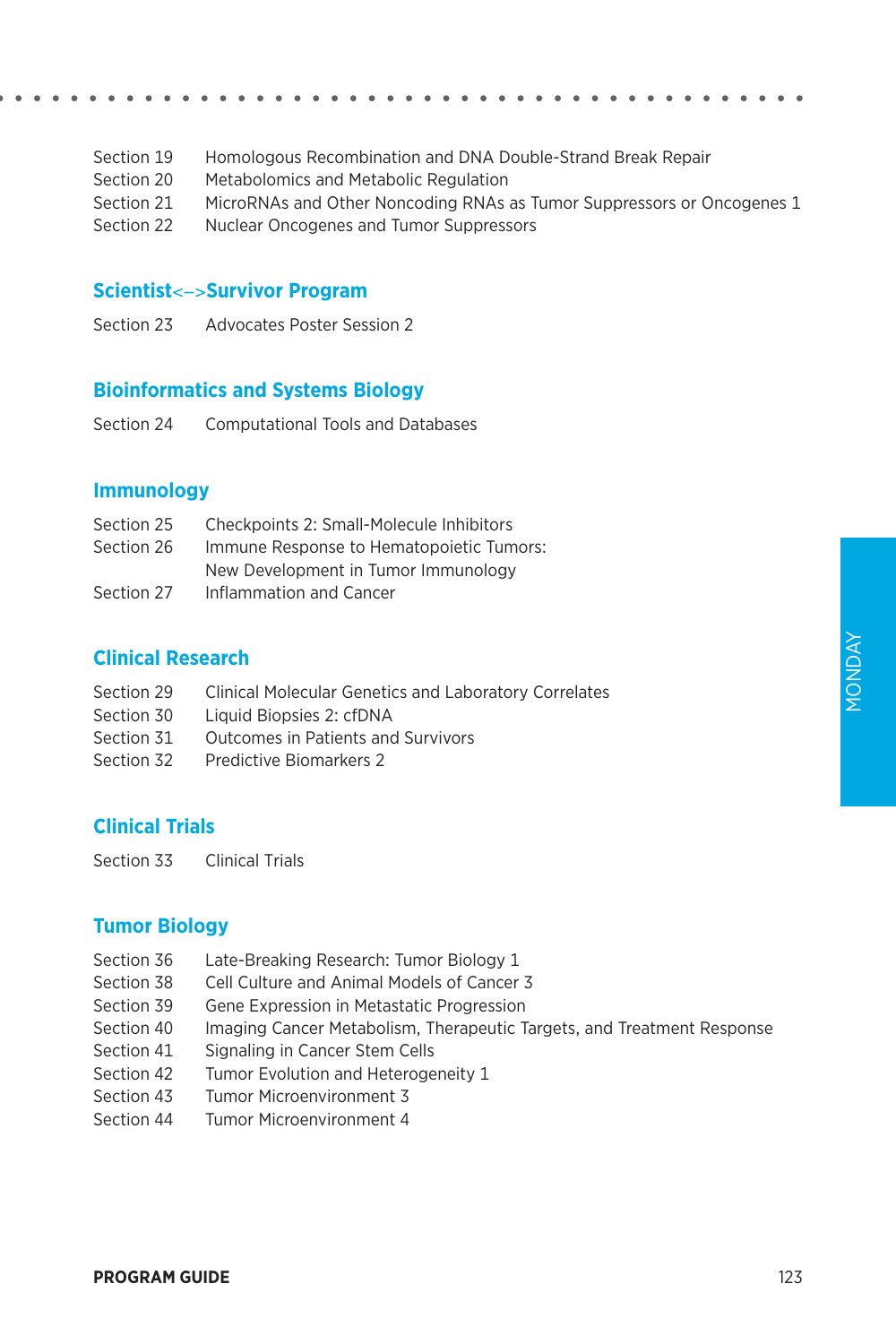# $\bullet$  MEET AND GREET  $\cdot$  1:45 p.m. -2:15 p.m.

AACRcentral Amphitheater (Booth 1125), Lower Level, Washington Convention Center **Meet the AACR Foundation: Executive Director and Board of Trustees (not eligible for CME credit)**

**Moderator:** Mitch Stoller, Philadelphia, PA

# **NCI/NIH-SPONSORED SESSION • 2:00 p.m. - 3:00 p.m.**

Marquis Ballroom Salons 3-4, Meeting Level 2, Marriott Marquis DC **NIH-Supported International COnsortium of METabolomics Studies (COMETS)**

**(not eligible for CME credit)**

**Moderator:** Krista Anne Zanetti, Rockville, MD

**Speakers:** Steven C. Moore, Rockville, MD Marinella Temprosa, Rockville, MD

# MEET AND GREET  $\cdot$  2:30 p.m.–3:30 p.m.

AACRcentral Amphitheater (Booth 1125), Lower Level, Washington Convention Center **Meet the 2017-2018 AACR President, Michael A. Caligiuri, MD (not eligible for CME credit)**

Michael A. Caligiuri, Columbus, OH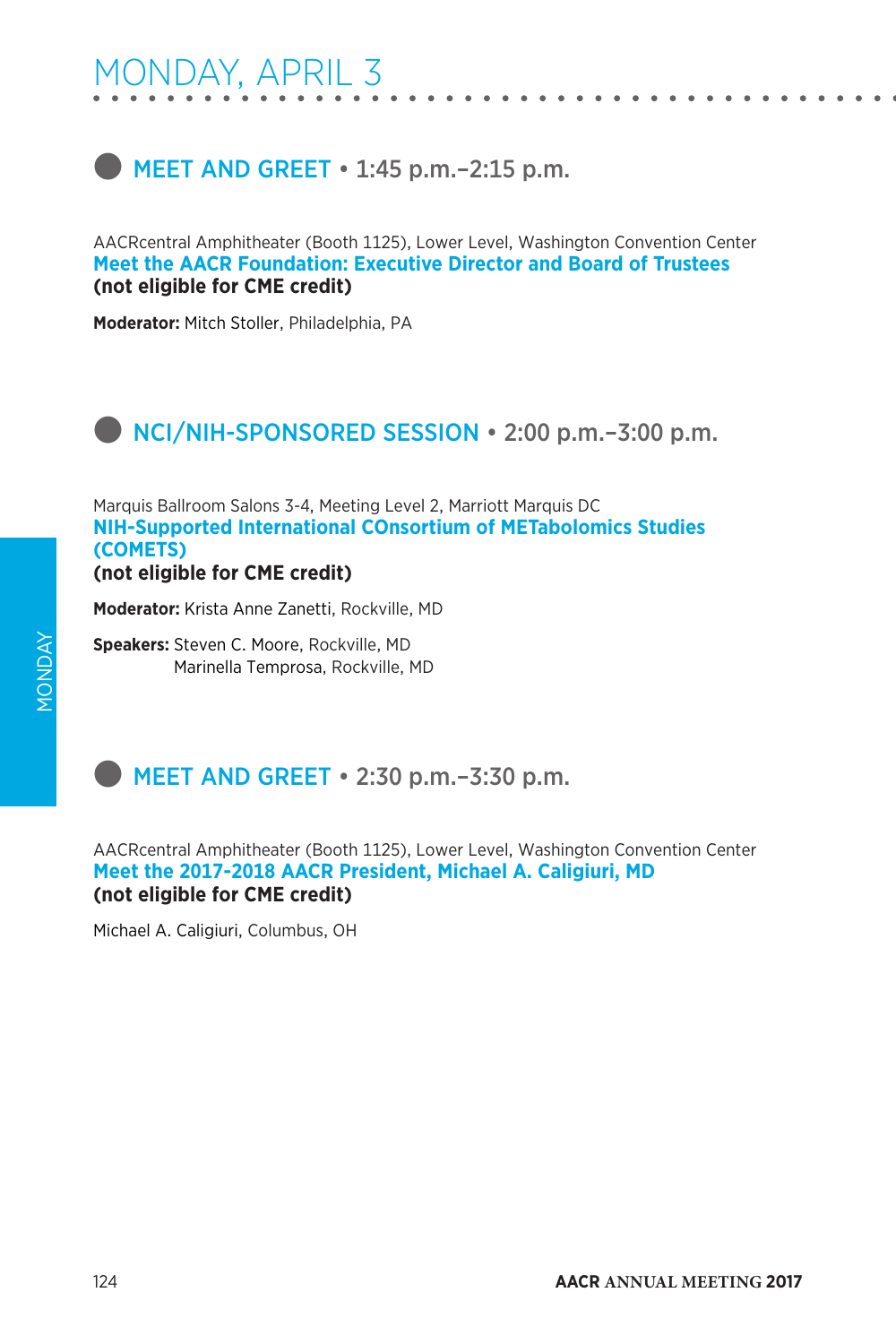# **COUNCIL MESSOCIATE MEMBER COUNCIL MEET AND GREET** 3:00 p.m.–4:30 p.m.

AACRcentral (Booth 1125), Associate Member Resource Ctr, Lower Level, Washington Convention Center

### **(not eligible for CME credit)**

**Chair:** Diana M. Merino, Chevy Chase, MD

**Chair-elect:** Ken Dutton-Regester, Boston, MA

**Past Chair:** Mark D. Stewart, Washington, DC

**Council Members:** Brian J. Abraham, Cambridge, MA

**Members:** Allison S. Betof, New York, NY Wenji Guo, Libertyville, IL Francis Wahren Hunter, Auckland, New Zealand Katherine Jameson, Nashville, TN Selena Lin, West Chester, PA Maeve Mullooly, Bethesda, MD Colles O. Price, Boston, MA Nardin Samuel, Toronto, Ontario, Canada Shane R. Stecklein, Houston, TX Kekoa Taparra, Rochester, MN

# l CLINICAL TRIALS MINISYMPOSIUM 2 • 3:00 p.m.–5:30 p.m.

Ballroom C, Level 3, Washington Convention Center **Clinical Trials Minisymposium 2 Update, Novel Indication, and New Immuno-oncology Clinical Trials**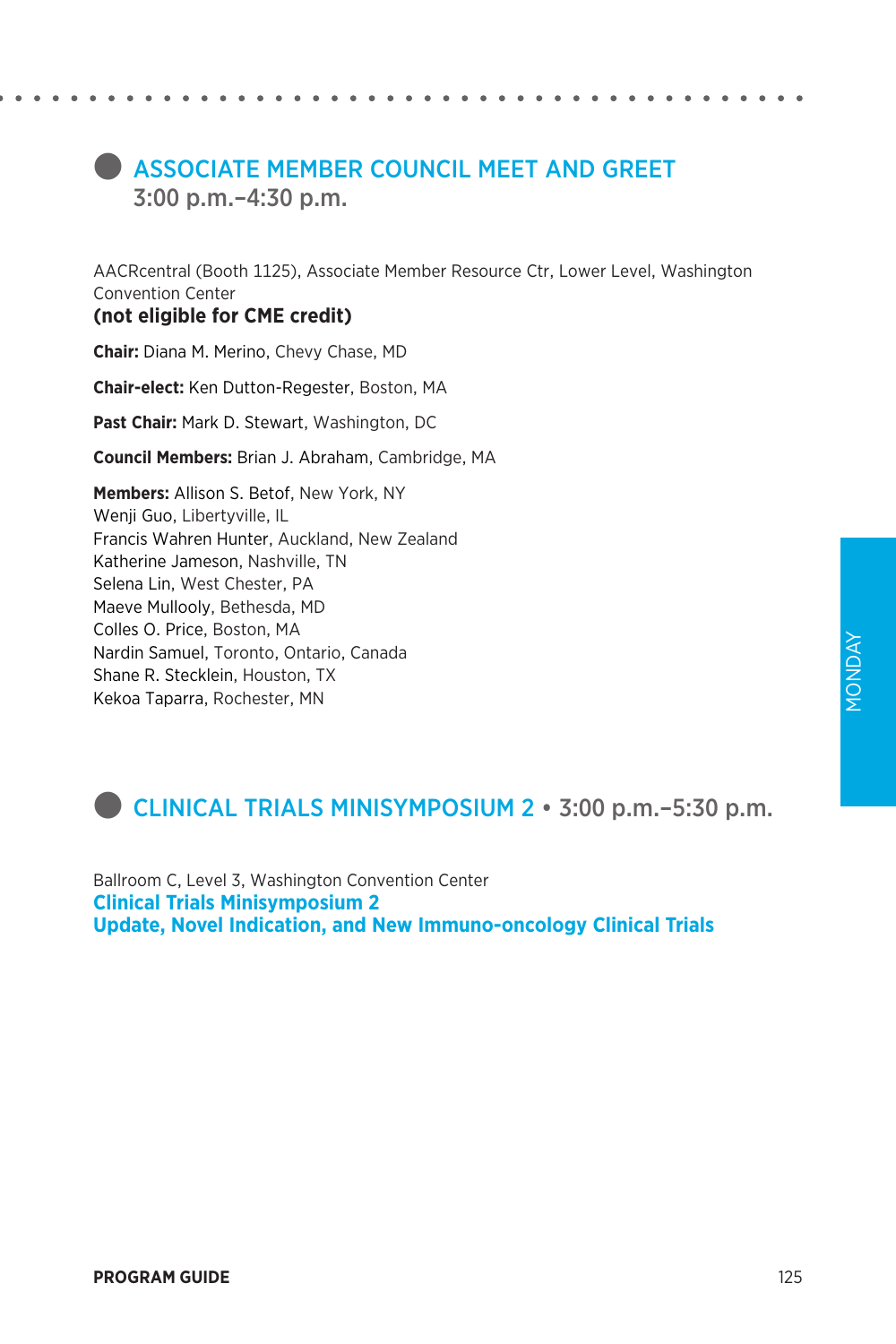# **MAJOR SYMPOSIUM • 3:00 p.m.–5:00 p.m.**

### East Salon A-B, Level 1, Washington Convention Center **AACR-JCA Joint Symposium: Cancer Metabolomics**

**Cochairs:** M. Celeste Simon, Philadelphia, PA; Chiaki Takahashi, Kanazawa, Japan

- **3:00 p.m. Regulation of metabolism by RB tumor suppressor gene.** Chiaki Takahashi, Kanazawa, Japan [SY22-01]\*
- **3:30 p.m. Tumor suppression by p62 through the metabolic reprogramming of the stroma.** Jorge Moscat, La Jolla, CA [SY22-02]\*
- **4:00 p.m. Multi-omics analyses of paired normal and tumor tissues reveals when and what causes altered metabolism in colorectal cancer.** Tomoyoshi Soga, Tsuruoka, Japan [SY22-03]\*
- **4:30 p.m. Metabolic adaptations and renal cancer.** M. Celeste Simon, Philadelphia, PA [SY22-04]\*

# $\blacksquare$  MINISYMPOSIA  $\cdot$  3:00 p.m.–5:00 p.m.

### Room 151, Level 1, Washington Convention Center **Clinical Research Clinical Biomarkers**

**Cochairs:** Vincent A. Miller, Cambridge, MA; Leisha A. Emens, Baltimore, MD

| $3:05$ p.m. | 2986 Atezolizumab in metastatic TNBC (mTNBC): Long-term clinical<br><b>outcomes and biomarker analyses.</b> Peter Schmid, London, United Kingdom                                                                                              |
|-------------|-----------------------------------------------------------------------------------------------------------------------------------------------------------------------------------------------------------------------------------------------|
| 3:20 p.m.   | 2987 Validation and clinical feasibility of a comprehensive genomic<br>profiling assay to identify likely immunotherapy responders through tumor<br>mutational burden (TMB). Daniel S. Lieber, Cambridge, MA<br>(not eligible for CME credit) |
| 3:35 p.m.   | 2988 Immunogenomic analyses of tumor cells and microenvironment<br>in patients with advanced melanoma before and after treatment with<br><b>nivolumab.</b> Timothy A. Chan, New York, NY                                                      |
| $3:50$ p.m. | 2989 Expression of immune checkpoints proteins and their prognostic<br>relevance in prostate cancer. Ronald Simon, Hamburg, Germany                                                                                                           |

\*An extended abstract for this presentation is available in the Invited Abstracts section of the *Proceedings*  (the abstract number is listed in brackets above).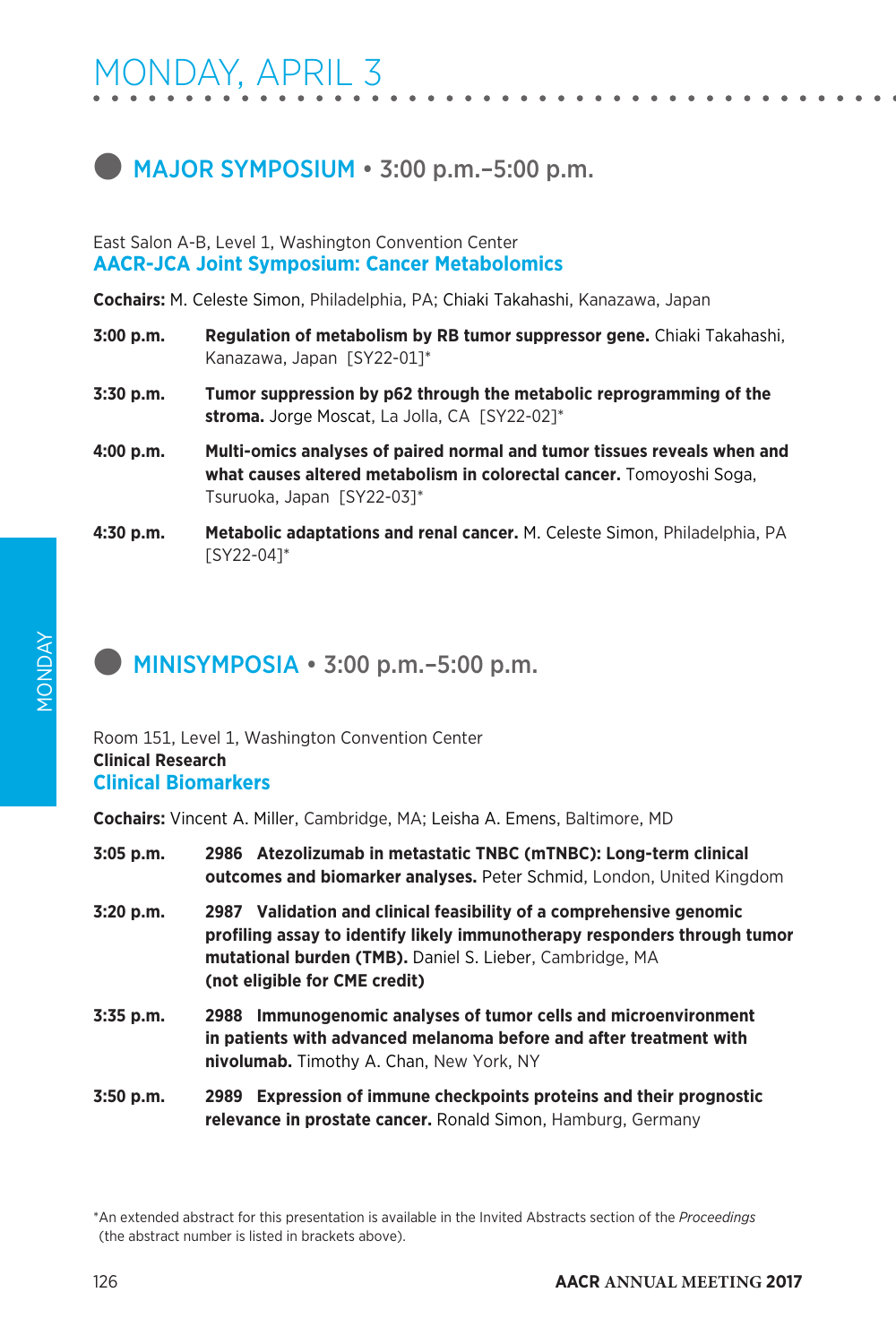YAQNOM MONDAY

- **4:05 p.m. 2990 Polyfunctional anti-CD19 CAR T cells determined by single-cell multiplex proteomics associated with clinical activity in patients with advanced non-Hodgkin's lymphoma.** John Rossi, Santa Monica, CA **(not eligible for CME credit)**
- **4:20 p.m. 2991 Integrative analysis of molecular and drug response data from clinical samples and PDTXs to identify pharmacogenomic associations in breast cancer.** Maurizio Callari, Cambridge, United Kingdom
- **4:35 p.m. 2992 Identification of** *NOTCH1* **inactivating mutation as a therapeutic vulnerability to PI3K/mTOR pathway inhibition in head and neck squamous cell carcinoma (HNSCC).** Vaishnavi Sambandam, Houston, TX

Room 152, Level 1, Washington Convention Center **Clinical Research Innate Immune Mechanisms in Cancer Treatment**

**Cochairs:** Robert J. Binder, Pittsburgh, PA; Xiaokui Zhang, Warren, NJ

| 3:05 p.m.   | 2993 STING signaling in breast tumor microenvironment modulates<br>immune checkpoint blockade efficacy in the neu-N mouse model of breast<br>cancer. Jeremy B. Foote, Baltimore, MD                                       |
|-------------|---------------------------------------------------------------------------------------------------------------------------------------------------------------------------------------------------------------------------|
| 3:20 p.m.   | 2994 Engineered STING-targeting immunotherapy delays B16 melanoma<br>tumor growth and significantly improves animal survival as compared to an<br><b>immune-checkpoint inhibitor.</b> Andrea Amalfitano, East Lansing, MI |
| 3:35 p.m.   | 2995 Development of a novel highly potent TLR8 selective agonist for<br>cancer immunotherapy. Yuxun Wang, Shanghai, China                                                                                                 |
| $3:50$ p.m. | 2996 Immune checkpoint protein VISTA suppresses Toll-like receptor<br>signaling and the production of inflammatory cytokines. Wenwen Xu,<br>Milwaukee, WI                                                                 |
| 4:05 p.m.   | 2997 The tetravalent bispecific antibody AFM13 engages and primes<br><b>innate immune cells for anti-cancer immunity.</b> Martin Treder, Heidelberg,<br>Germany                                                           |
| 4:20 p.m.   | 2998 Elotuzumab can costimulate NK cell responses by engaging SLAMF7.<br>Tatiana Pazina, Philadelphia, PA                                                                                                                 |
| 4:35 p.m.   | 2999 NKG2A checkpoint receptor expression on tumor-infiltrating CD8+<br>T cells restrains efficacy of immunotherapy. Thorbald van Hall, Leiden,<br><b>Netherlands</b>                                                     |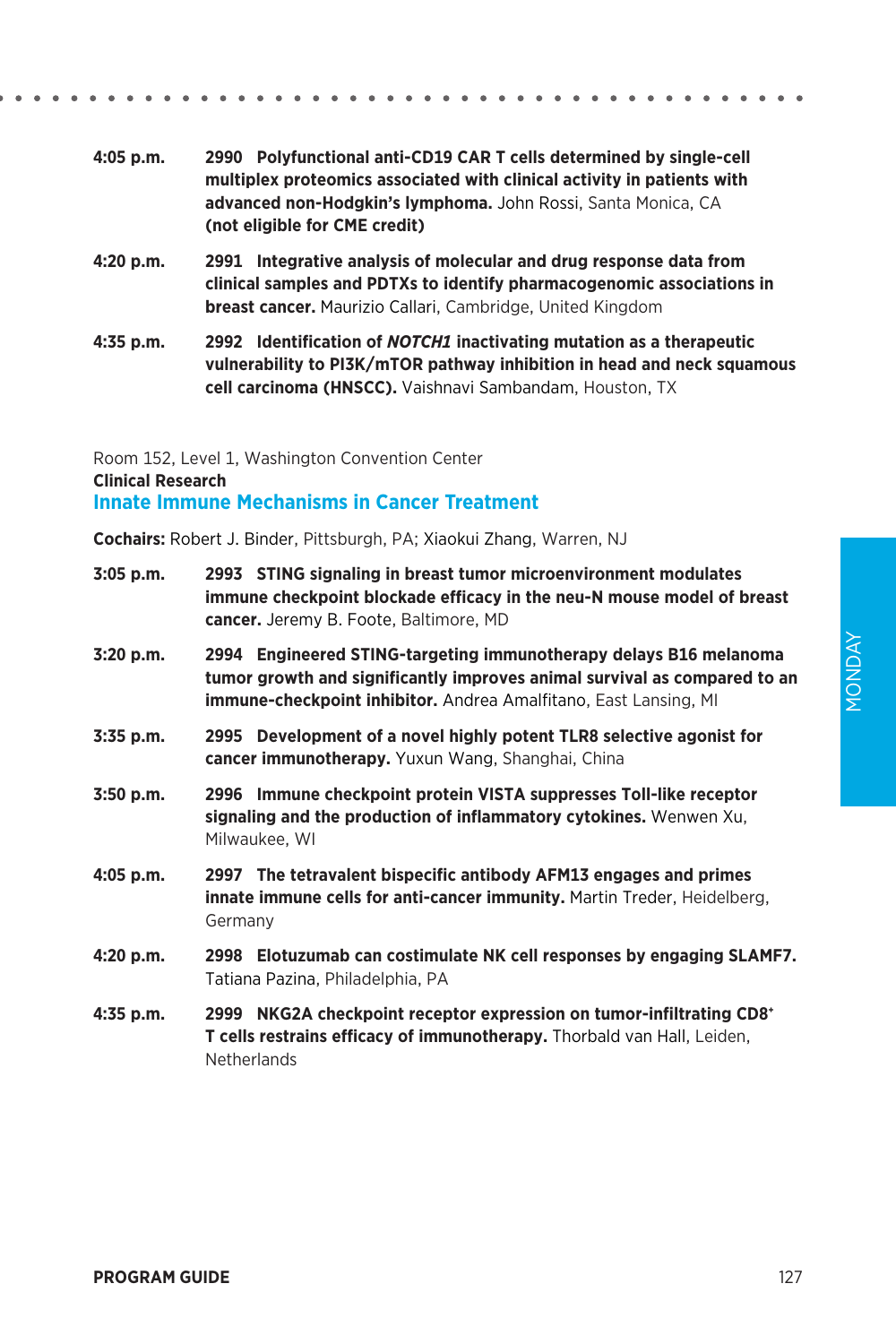### Room 204, Level 2, Washington Convention Center **Clinical Research**

### **Predictors and Drivers of Pediatric Tumors**

**Cochairs:** Angelika Eggert, Berlin, Germany; David Malkin, Toronto, Ontario, Canada

- **3:05 p.m. 3000 Defining the subclonal landscape of high-risk neuroblastoma.** Jo Lynne Harenza, Philadelphia, PA
- **3:20 p.m. 3001 Germline mutations in cancer predisposition genes and risk for subsequent neoplasms among long-term survivors of childhood cancer in the St. Jude Lifetime Cohort.** Zhaoming Wang, Memphis, TN
- **3:35 p.m. 3002 Therapeutic targeting of PGBD5-induced DNA repair dependence in pediatric solid tumors.** Anton Henssen, New York, NY
- **3:50 p.m. 3003 Exome analysis of known hereditary cancer genes in 122 children with rhabdomyosarcoma.** Talia Wegman-Ostrosky, Bethesda, MD
- **4:05 p.m. 3004 Comparison of somatic alterations in the genome and transcriptome of 1,705 pediatric leukemia and solid tumors: a report from the Children's Oncology Group (COG) - NCI TARGET Project.** Xiaotu Ma, Memphis, TN
- **4:20 p.m. 3005 Whole-genome sequencing identified novel non-coding mutations causal of oncogene activation in T-cell acute lymphoblastic leukemia.**  Maoxiang Qian, Memphis, TN
- **4:35 p.m. 3006 Oncogenic activity of H3.3 K27M in a spontaneous DIPG mouse model.** Jon D. Larson, Memphis, TN

Room 201, Level 2, Washington Convention Center **Epidemiology**

**Cancer Epidemiology and Prevention**

**Chair:** James V. Lacey, Duarte, CA

- **3:05 p.m. 3007 Tobacco smoking, alcohol use and risk of hepatocellular carcinoma and intrahepatic cholangiocarcinoma: The Liver Cancer Pooling Project.**  Jessica Leigh Petrick, Bethesda, MD
- **3:20 p.m. 3008 Obesity, physical activity, and breast cancer survival among older breast cancer survivors in the CPS-II Nutrition Cohort.** Maret L. Maliniak, Atlanta, GA
- **3:35 p.m. 3009 Lipid-lowering drug use and risk of fatal prostate cancer in the Atherosclerosis Risk in Communities (ARIC) Study.** Alison M. Mondul, Ann Arbor, MI
- **3:50 p.m. 3010 Broad reduction in cancer incidence in patients treated with warfarin: A prospective cohort study.** Gry S. Haaland, Bergen, Norway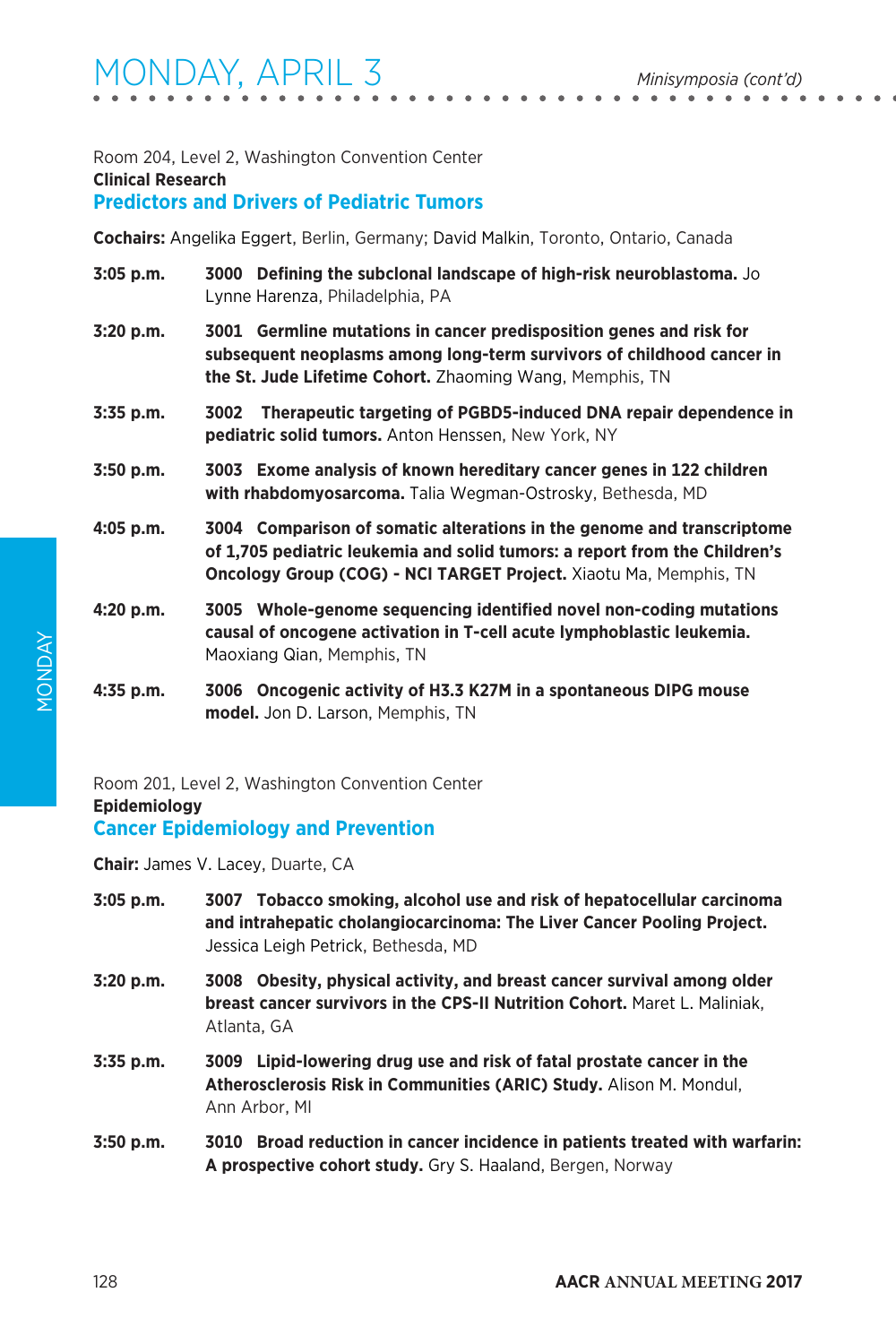- **4:05 p.m. 3011 Dietary fat, fatty acids, and ovarian cancer risk: Preliminary findings from the Shanghai Women's Health Study.** Eftitan Y. Akam, Nashville, TN
- **4:20 p.m. 3012 Long-term aspirin use and total and cancer-specific mortality.** Yin Cao, Boston, MA
- **4:35 p.m. 3013 Duration of oral contraceptive use and the prevention of gynecologic cancers: Modification by modifiable factors?** Kara A. Michels, Bethesda, MD

Room 147, Level 1, Washington Convention Center **Experimental and Molecular Therapeutics Identification of Molecular Targets**

**Chair:** Giulio F. Draetta, Houston, TX

- **3:05 p.m. 3014 BCL3 over-expression contributes an in vivo growth advantage in a B-cell lymphoma xenograft model and is a risk factor for ibrutinib relapse in CLL.** Erin Hertlein, Columbus, OH
- **3:20 p.m. 3015 Selective inhibition of mutant KRAS cell and tumor growth by PHT-7.3, an inhibitor of the KRas signaling nanocluster protein Cnk1.** Roisin Delaney, La Jolla, CA
- **3:35 p.m. 3016 Identification of protein arginine methyltransferase 1 as novel epigenetic vulnerability in KRAS/p53 mutant PDAC primary patient models.**  Virginia Giuliani, Houston, TX
- **3:50 p.m. 3017 Inhibition of YAP/TAZ-dependent transforming properties in LATS1/2 deleted RPE1 cells by MAPKAPK5 targeting.** Min Hwan Kim, Daejeon, Republic of Korea
- **4:05 p.m. 3018 RET rearrangements as promising therapeutic targets in breast cancer.** Bhavna S. Paratala, New Brunswick, NJ
- **4:20 p.m. 3019 The role of TACC3 in the progression from ductal carcinoma in situ to invasive breast cancer.** Maya Mathew, Maywood, IL
- **4:35 p.m. 3020 Novel therapeutic targets in head and neck cancer.** Maria Kondratyev, Oakville, Ontario, Canada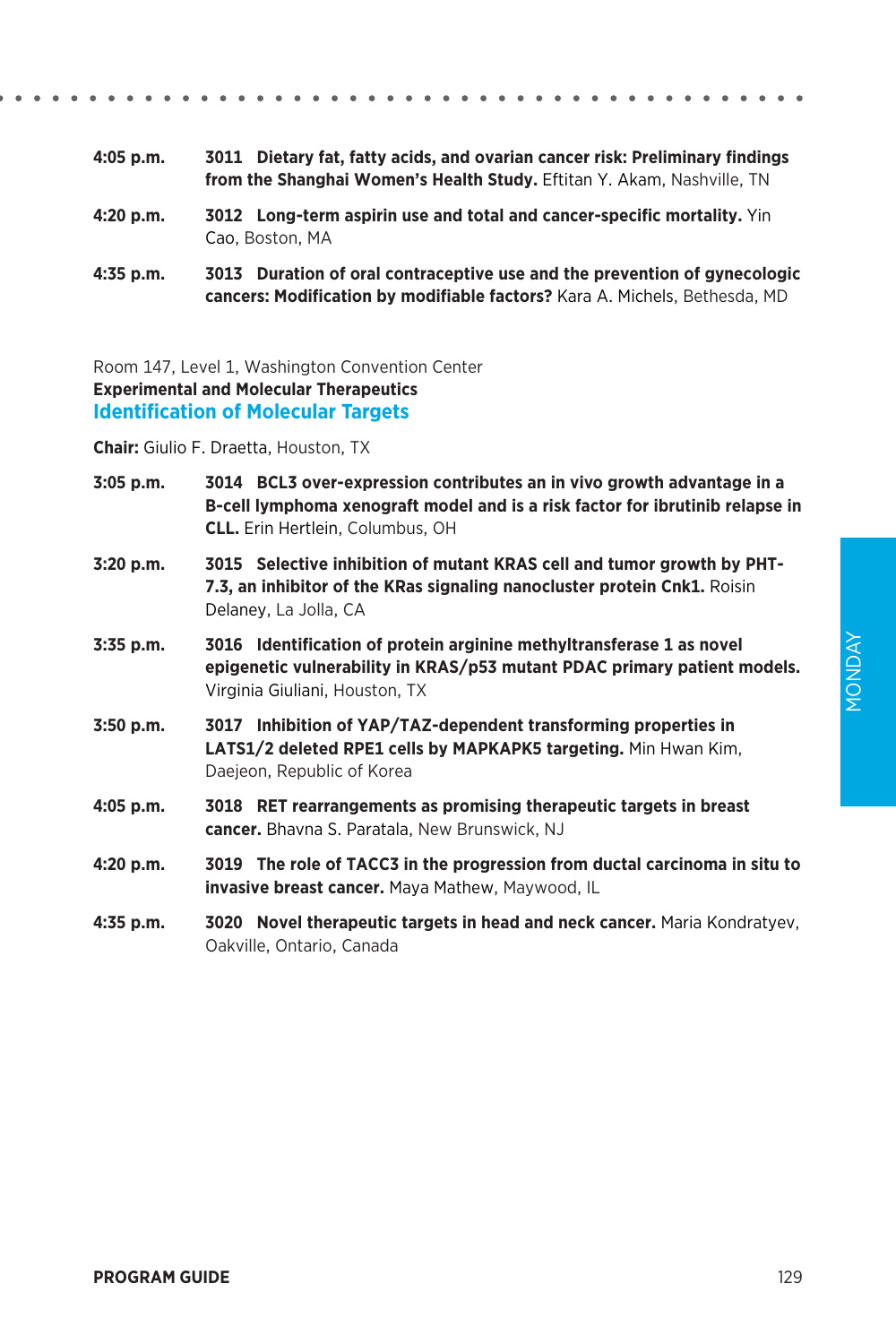Ballroom A-B, Level 3, Washington Convention Center

**Immunology**

### **Adaptive Immunity in the Tumor Microenvironment**

**Chair:** Charles G. Drake, New York, NY

- **3:05 p.m. 3021 CCR5 inhibition: Macrophage repolarization therapy for colorectal cancer.** Niels Halama, Heidelberg, Germany
- **3:20 p.m. 3022 Novel hydrocarbon stapled peptide inhibitors suppresses** β**-catenin dependent cancer growth and immunomodulates colorectal tumors.** David Zhu, Boston, MA
- **3:35 p.m. 3023 The antitumor activity of immunotoxins is enhanced by tofacitinib.**  Nathan Simon, Bethesda, MD
- **3:50 p.m. 3024 CD4+ outperform CD8+ central memory-derived CAR T cells, mediating persistent antitumor responses and long-term eradication of glioblastoma.** Dongrui Wang, Duarte, CA
- **4:05 p.m. 3025 Preclinical characterization of a novel monoclonal antibody targeting a neo-antigen expressed in ovarian and GI malignancies.** Kristen Zeligs, Bethesda, MD
- **4:20 p.m. 3026 Targeting GPX4 in tumor-associated stromal cells increases inflammatory-cell infiltration.** Shrikanta Chattopadhyay, Boston, MA
- **4:35 p.m. 3027 Dissecting mechanisms of anti-PD-1 therapy with massively parallel single-cell RNA-sequencing.** Brian C. Miller, Boston, MA

Room 206, Level 2, Washington Convention Center **Molecular and Cellular Biology/Genetics Breakthroughs in the Control, Function, and Drivers of Oncogenesis**

**Cochairs:** Michael A. Dyer, Memphis, TN; Conor C. Lynch, Tampa, FL

- **3:05 p.m. 3028 Reactive oxygen species induced nuclear translocation of c-MET via INTERNET mechanism.** Mei-Kuang Chen, Houston, TX
- **3:20 p.m. 3029 An in vivo role for Argonaute 2 in KRAS driven pancreatic cancer.**  Sunita Shankar, Ann Arbor, MI
- **3:35 p.m. 3030 Mutant p53-driven metastasis explored utilizing a traceable, conditional osteosarcoma model.** Rasoul Pourebrahimabadi, Houston, TX
- **3:50 p.m. 3031 PHIP is a therapeutic target for triple negative solid tumors.** David De Semir, San Francisco, CA
- **4:05 p.m. 3032 Direct regulation of alternative splicing by Smad3 through PCBP1 is essential to the tumor-promoting role of transforming growth factor beta1.**  Veenu Tripathi, Bethesda, MD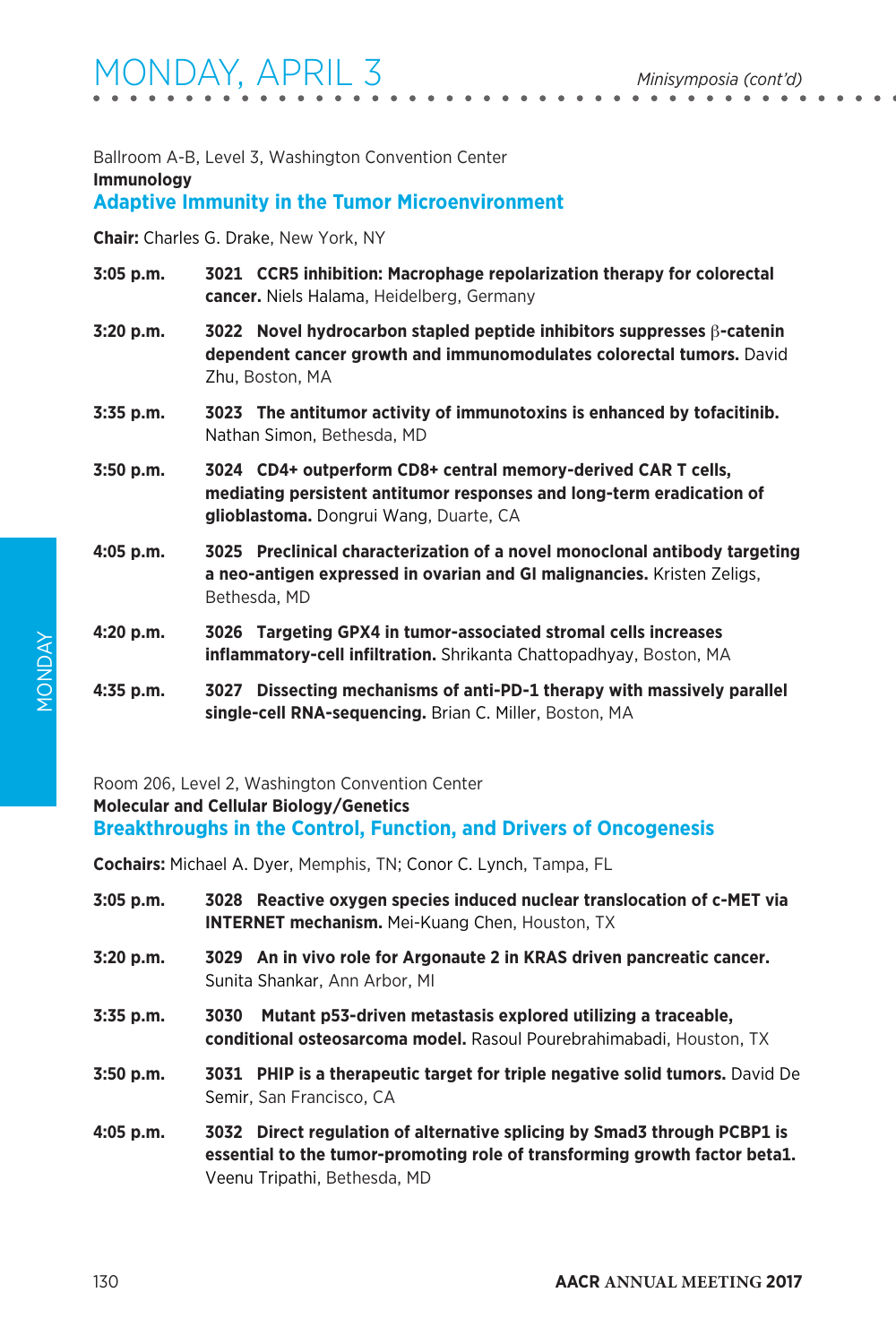|--|--|--|--|--|--|--|--|--|--|--|--|--|--|--|--|--|--|--|--|--|--|--|--|--|--|--|--|--|--|--|--|--|--|--|--|--|--|--|--|--|--|--|--|

- **4:20 p.m. 3033 The PRL family of tyrosine phosphatases as a novel drug targets in acute lymphoblastic leukemia.** Jessica S. Blackburn, Lexington, KY
- **4:35 p.m. 3034 A programmed ribosomal frameshifting defect potentiates the transforming activity of the JAK2-V617F mutation.** Yousuf A. Khan, Potomac, MD

Room 145, Level 1, Washington Convention Center **Molecular and Cellular Biology/Genetics High Throughput Genomics Dissecting Cancer Development and Vulnerabilities**

**Chair:** Eliezer M. Van Allen, Brookline, MA

| $3:05$ p.m. | Decomposing oncogenic transcriptional signatures to generate maps<br>3035<br>of divergent cellular states. William J. Kim, Cambridge, MA                                                                                                         |
|-------------|--------------------------------------------------------------------------------------------------------------------------------------------------------------------------------------------------------------------------------------------------|
| 3:20 p.m.   | 3036 Real-time genomic characterization of metastatic pancreatic cancer<br>to enable precision medicine. Andrew J. Aquirre, Boston, MA                                                                                                           |
| $3:35$ p.m. | 3037 Dissecting treatment resistance in patients with ovarian cancer and<br>PDX-models using single-cell RNA-sequencing. Benjamin Izar, Cambridge, MA                                                                                            |
| $3:50$ p.m. | 3038 Bridging the gap between NGS data and its usability: Cancer gene<br>discovery through massive-scale transcriptomic analyses and development<br>of a powerful web-tool for dissemination of these findings. Yashar Niknafs,<br>Ann Arbor, MI |
| 4:05 p.m.   | 3039 Combinatorial CRISPR-Cas9 gene knockout to enable genetic<br>interaction mapping in human cells. John Paul Shen, La Jolla, CA                                                                                                               |
| 4:20 p.m.   | 3040 Functional genomic screening identifies USP11 as a novel regulator<br>of $ER\alpha$ transcription in breast cancer. Lisa Dwane, Dublin, Ireland                                                                                             |
| 4:35 p.m.   | 3041 Duplex Sequencing detects cancer-associated mutations arising<br>during normal aging: Clonal evolution over a century of human lifetime.<br>Jesse J. Salk, Seattle, WA                                                                      |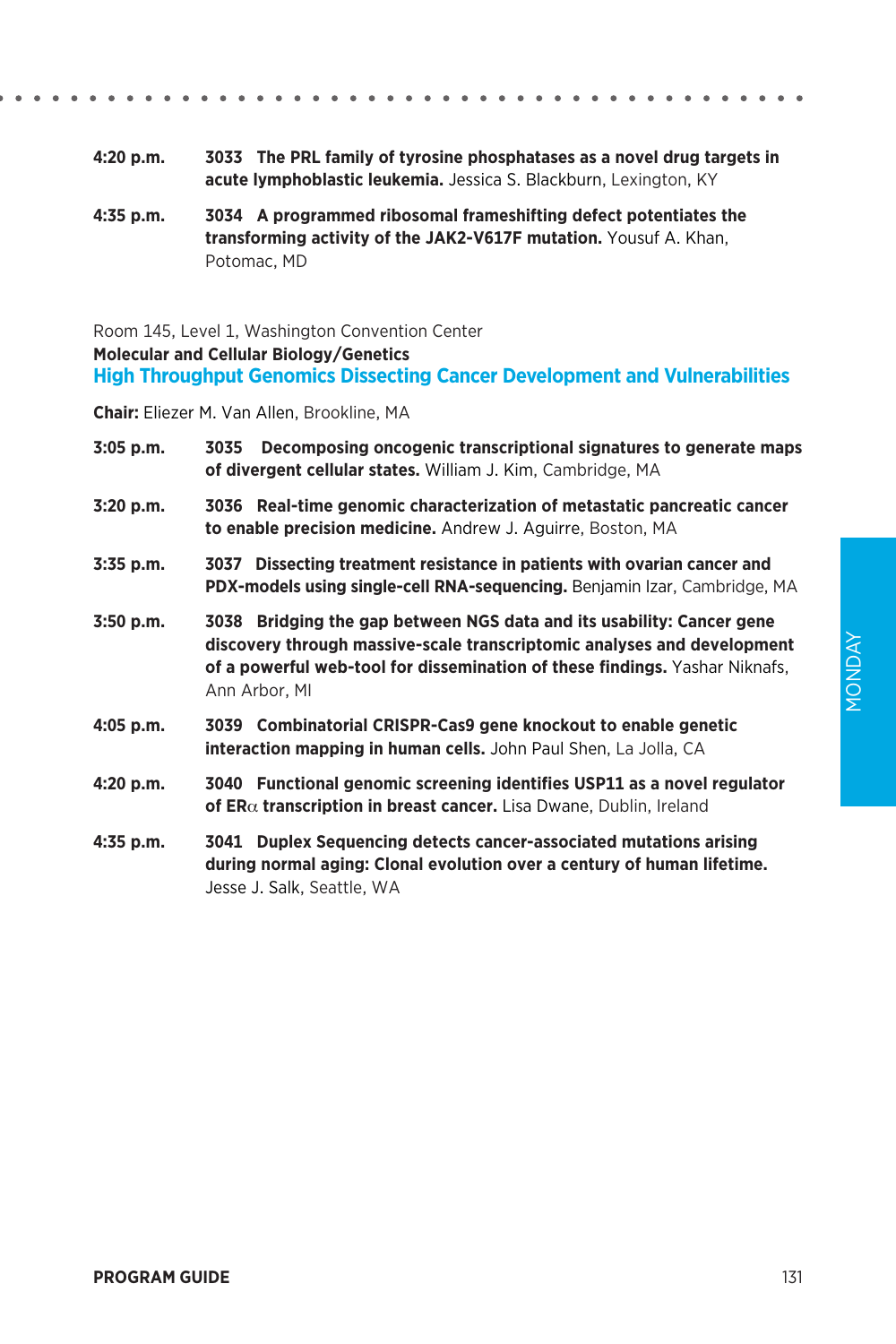| East Salon C. Level 1. Washington Convention Center                |
|--------------------------------------------------------------------|
| <b>Molecular and Cellular Biology/Genetics</b>                     |
| The Riddle of the Noncoders: New Functional Roles for miRNAs. Long |
| <b>Noncoding RNAs, and mRNAs</b>                                   |

**Cochairs:** George A. Calin, Houston, TX; Muller Fabbri, Los Angeles, CA

- **3:05 p.m. 3042** *MIR142* **loss-of-function mutations promote leukemogenesis through derepression of** *ASH1L* **resulting in increased** *HOX* **gene expression.** Juo-Chin Yao, St. Louis, MO
- **3:20 p.m. 3043 A novel** *Cpa3-Cre; miR-9fl/fl* **mouse reveals a functional role for miR-9 in promoting mast cell invasion via up-regulation of CMA1.** Joelle M. Fenger, Columbus, OH
- **3:35 p.m. 3044 Rapid decay of engulfed extracellular miRNA by XRN1 exonuclease promotes transient epithelial-mesenchymal transition.** Paul Hofman, Nice, France
- **3:50 p.m. 3045 Engineering Mesenchymal Stem Cells (MSCs) to support tumortargeted delivery of exosome-encapsulated microRNA-379.** Roisin M. Dwyer, Galway, Ireland
- **4:05 p.m. 3046 Identification of lncRNAs involved in regulation of androgen receptor splice variants in prostate cancer through CRISPR-Cas9-based screen.**  Tsui-Ting Ho, Jackson, MS
- **4:20 p.m. 3047 PRC2-mediated silencing of circRNA** *CDR1as* **drives** *miR-7* **independent melanoma metastasis.** Doug Hanniford, New York, NY
- **4:35 p.m. 3048 A noncoding function of TYRP1 mRNA promotes melanoma growth.**  Marie-Dominique Galibert, Rennes, France

Room 144, Level 1, Washington Convention Center **Tumor Biology Early Stages of Metastatic Dissemination**

**Cochairs:** Paula Hurley, Baltimore, MD; Maria S. Sosa, NEW YORK, NY

- **3:05 p.m. 3049 Tracing the origin of disseminated tumor cells in breast cancer using single-cell sequencing.** Jonas Demeulemeester, London, United Kingdom
- **3:20 p.m. 3050 Polymorphisms in the arntl2 promoter affect breast cancer metastasis susceptibility.** Ngoc-Han Ha, Bethesda, MD
- **3:35 p.m. 3051 Mechanism of early dissemination and metastasis in Her2+ mammary cancer.** Julio A. Aguirre-Ghiso, New York, NY
- **3:50 p.m. 3052 Defining the role of EMT in breast cancer dormancy and metastasis in vivo.** Kay T. Yeung, San Diego, CA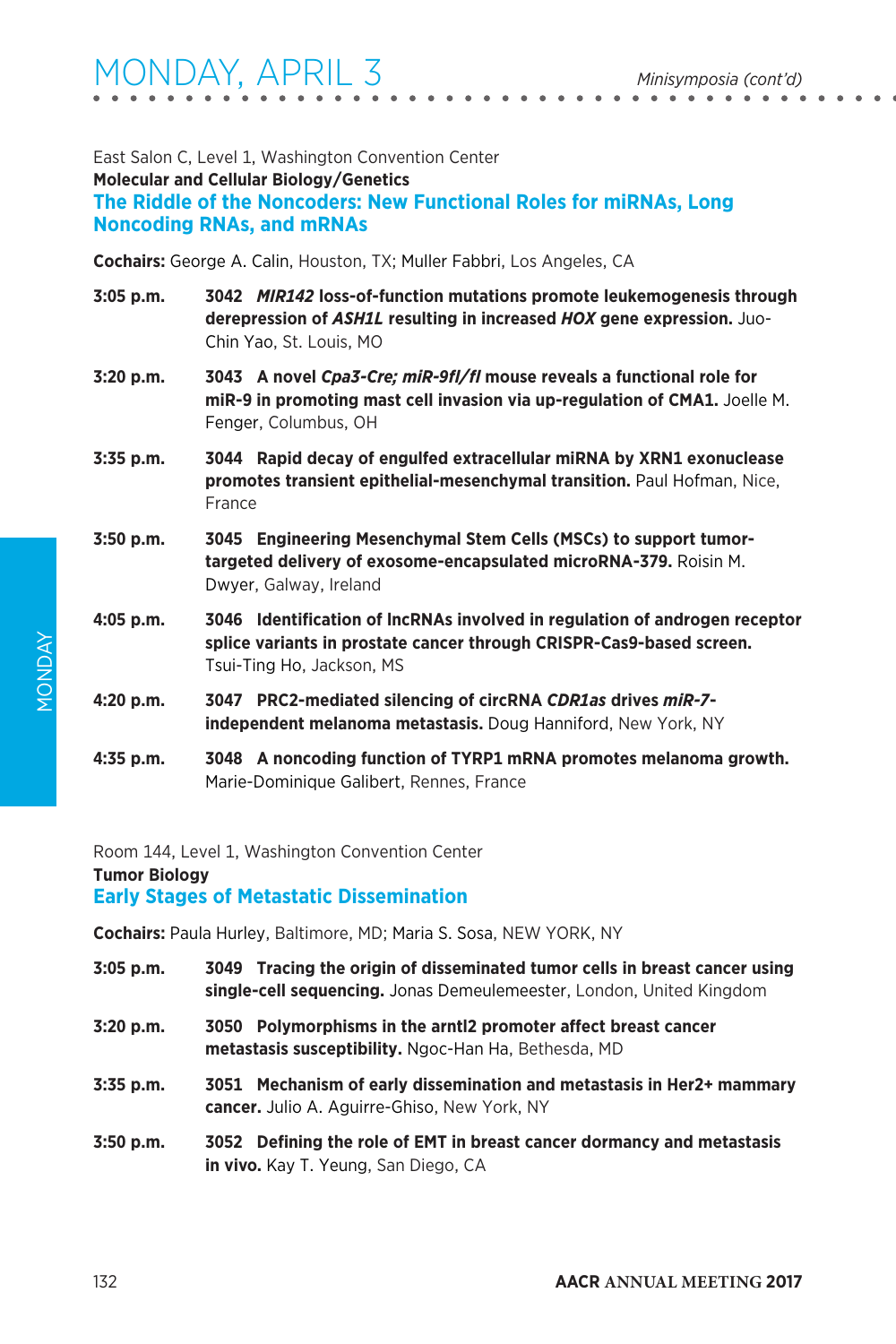| 4:05 p.m. | 3053 Stability and stemness of the hybrid epithelial-mesenchymal |
|-----------|------------------------------------------------------------------|
|           | <b>phenotype.</b> Mohit Kumar Jolly, Houston, TX                 |

- **4:20 p.m. 3054 Tracing EMT with fluorescent biosensors (chromobodies) in living cancer cells.** Julia Maier, Reutlingen, Germany
- **4:35 p.m. 3055 A permanent lung imaging window reveals, for the first time, the steps of extravasation, seeding and growth of early metastatic dissemination.** Sonia E. Voiculescu, Bronx, NY



Room 202, Level 2, Washington Convention Center **SU2C Scientific Session (not eligible for CME credit)**

**Moderator:** Phillip A. Sharp, Cambridge, MA

**Opening remarks from the SU2C Scientific Advisory Committee Chair.** Phillip A. Sharp, Cambridge, MA

**Speakers to be announced**



Room 140, Level 1, Washington Convention Center **An Update from the NCI's Acting Director**

Douglas R. Lowy, Bethesda, MD

# **external AWARDS AND LECTURES** • 3:30 p.m. –4:15 p.m.

Hall D-E, Level 2, Washington Convention Center **Inaugural AACR-Waun Ki Hong Award for Outstanding Achievement in Cancer Research Therapeutic Resistance in Melanoma**

Roger S. Lo, Los Angeles, CA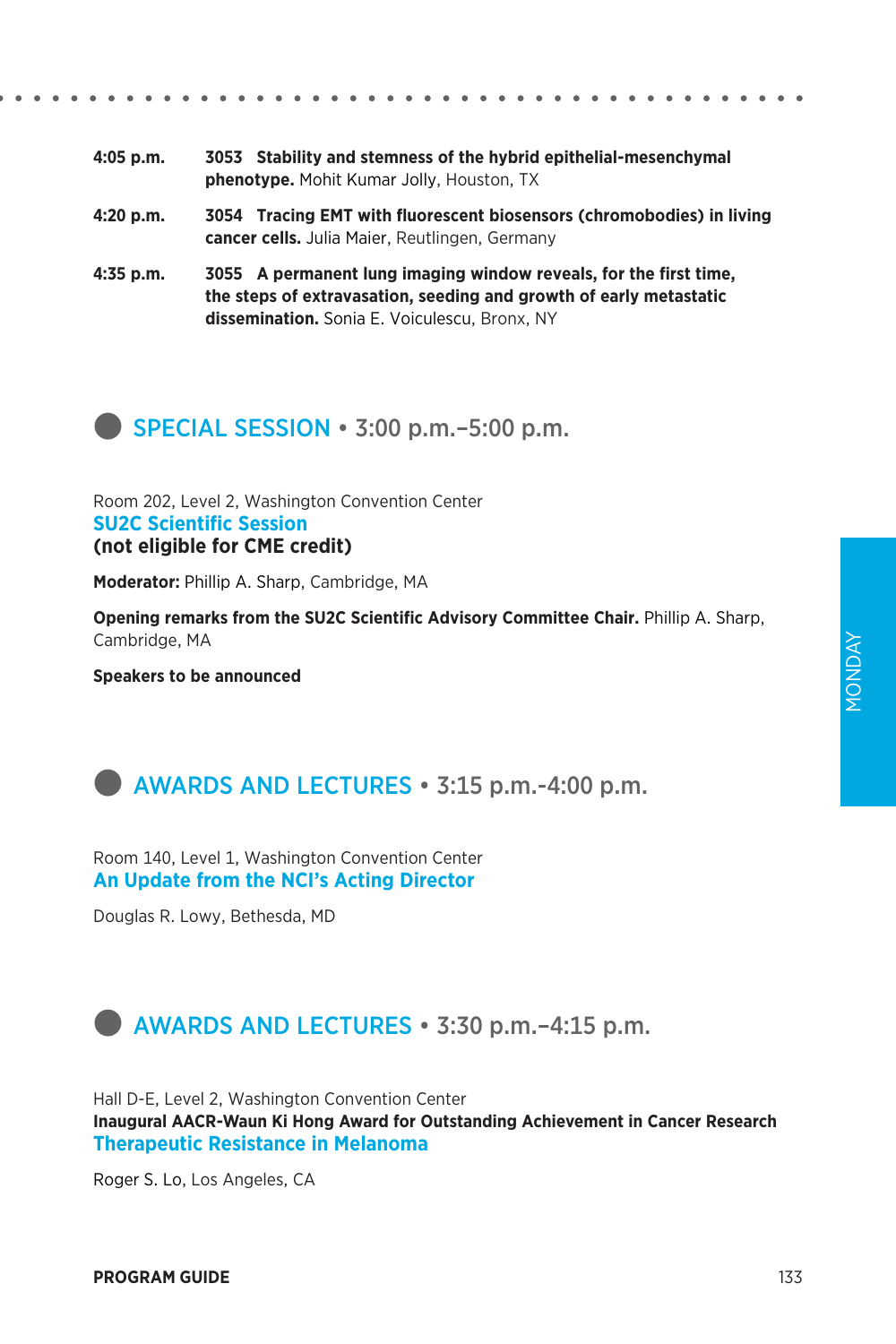# $\blacksquare$  MEET AND GREET  $\cdot$  3:30 p.m. -4:30 p.m.

AACRcentral (Booth 1125), MICR Resource Center, Lower Level, Washington Convention Center **Meet the Director and Staff of the NCI-Center to Reduce Cancer Health Disparities (not eligible for CME credit)**

**Chair:** Sanya A. Springfield, Bethesda, MD

# **MEET AND GREET • 4:00 p.m.–5:00 p.m.**

AACR Publications Booth (2731), Lower Level, Washington Convention Center **Meet the Editors-in-Chief of** *Cancer Immunology Research:*  **Robert D. Schreiber, PhD and Philip D. Greenberg, MD (not eligible for CME credit)**

Robert D. Schreiber, St. Louis, MO Philip D. Greenberg, Seattle, WA

# **Example 2 AWARDS AND LECTURES** • 4:15 p.m. – 4:30 p.m.

Room 146, Level 1, Washington Convention Center **Special WICR Presentation Honoring Dr. Charlotte Friend (not eligible for CME credit)**

**Chair:** Patricia M. LoRusso, New Haven, CT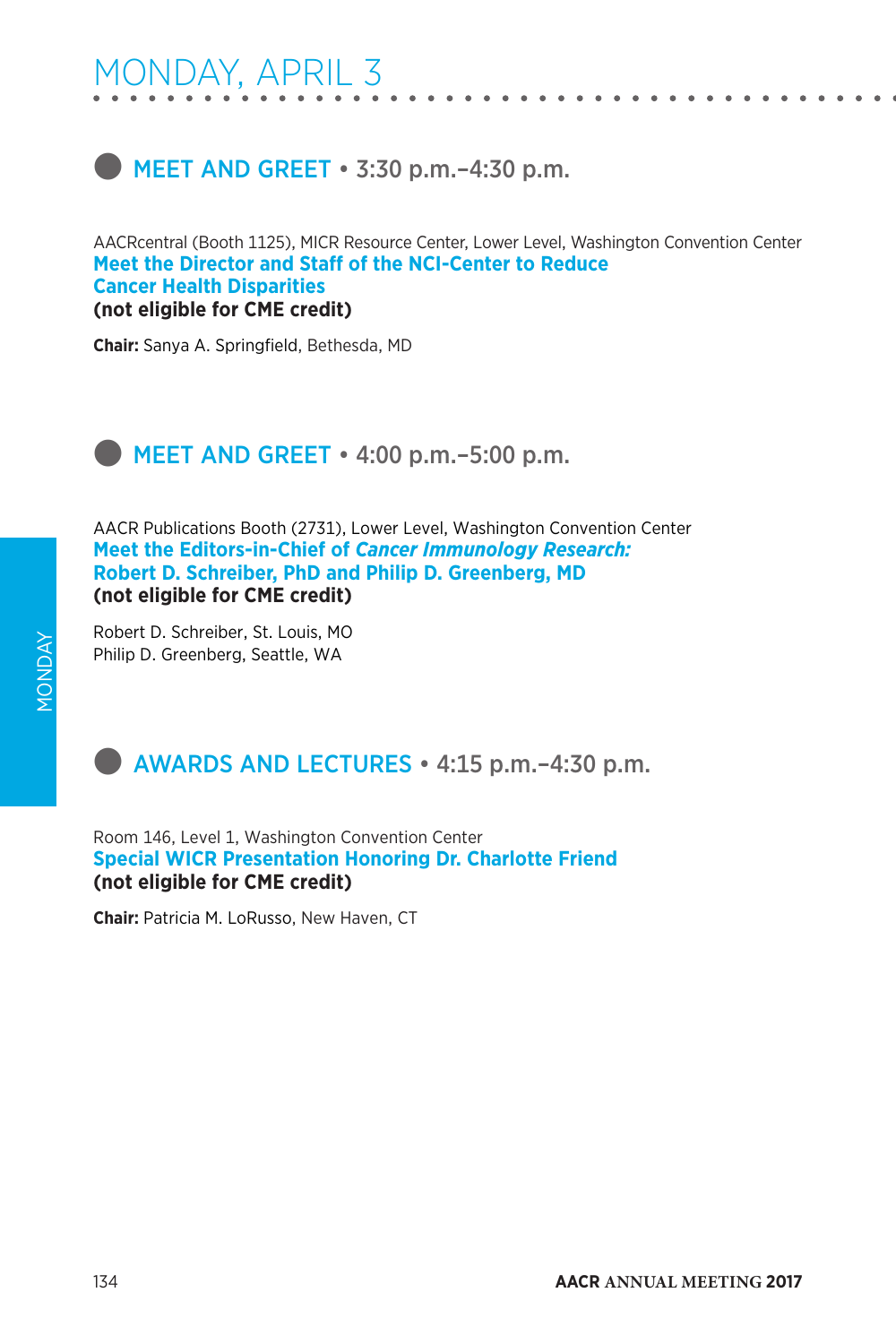# **D** NCI/NIH-SPONSORED SESSION • 4:15 p.m. -6:15 p.m.

### Marquis Ballroom Salons 3-4, Meeting Level 2, Marriott Marquis DC **NCI's Center for Cancer Genomics and Cloud Pilots Initiatives: Using Large-Scale Data to Advance Precision Oncology (not eligible for CME credit)**

**Cochairs:** Jaime Guidry Auvil, Bethesda, MD; Jean C. Zenklusen, Bethesda, MD; Anthony Kerlavage, Bethesda, MD; Jean C. Zenklusen, Bethesda, MD; Anthony Kerlavage, Bethesda, MD

**CCG Structural Genomics Initiatives: The Cancer Genome Atlas (TGA), Clinical Trials Sequencing Program (CTSP) & Cancer Driver Discovery Program (CDDP).** Jean C. Zenklusen, Bethesda, MD

**CCG Structural Genomics Initiatives: ALCHEMIST & Exceptional Responders (ER).** Roy Tarnuzzer, Bethesda, MD

**CCG Structural Genomics Initiatives: Burkitt Lymphoma Genome Sequencing Project (BLGSP) & HIV+ Tumor Molecular Characterization Project (HTMCP).** Nicholas B. Griner, Bethesda, MD

**CCG Structural Genomics Initiatives: Therapeutically Applicable Research to Generate Effective Treatments (TARGET).** Jaime Guidry Auvil, Bethesda, MD

**CCG Functional Genomics Initiatives: Cancer Target and Driver Discovery (CTD2) Network updates.** Subhashini Jagu, Bethesda, MD

**CCG Functional Genomics Initiatives: Human Cancer Models Initiative.** Caitlyn Barrett, Bethesda, MD

**CCG Computational Genomics Initiative: Genomic Data Commons.** Zhining Wang, Bethesda, MD

**Specific Cancer Genomics Cloud Pilot Initiatives: Seven Bridges Genomics CGC.** Brandi Davis Dusenbery, Cambridge, MA

**Specific Cancer Genomics Cloud Pilot Initiatives: Institute for Systems Biology CGC.** Sheila Reynolds, Seattle, WA

**Specific Cancer Genomics Cloud Pilot Initiatives: Broad Firecloud.** Gad Getz, Cambridge, MA

**Cancer Genomics Cloud Pilot User Talks: Sensitive and specific gene fusion detection in the NCI Seven Bridges Cloud Pilot.** Julia Salzman, Stanford, CA

**Cancer Genomics Cloud Pilot User Talks: Preprocessing, alignment, and quantification of thousands of RNA-sequencing samples in the cloud for a minimal cost.** Stephen Piccolo, Provo, UT

**Cancer Genomics Cloud Pilot User Talks: Overcoming computational limitations in large scale cancer genomic projects with Firecloud.** Chip Stewart, Cambridge, MA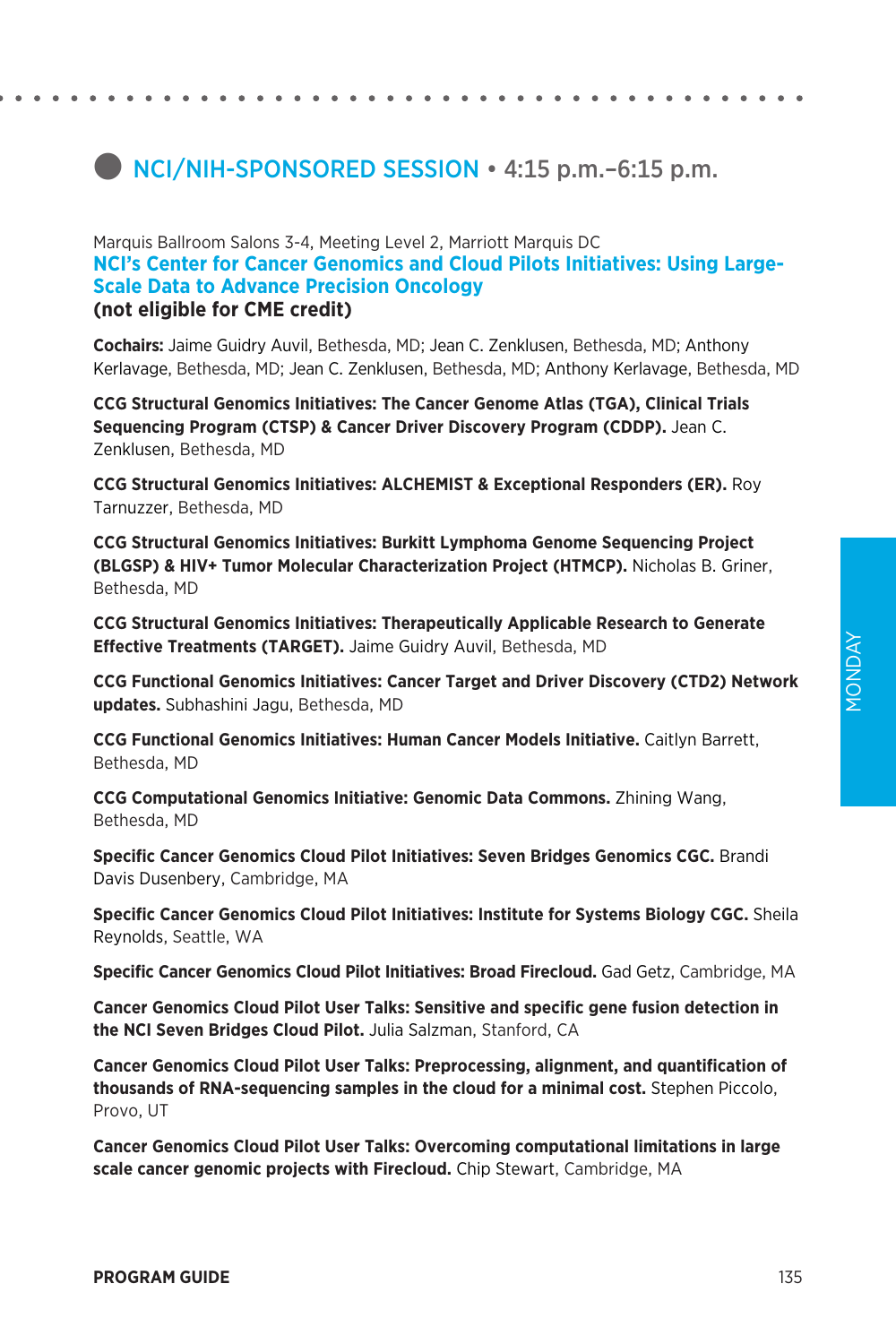# **MEET THE RESEARCH ICON • 4:30 p.m. - 5:00 p.m.**

AACRcentral Amphitheater (Booth 1125), Lower Level, Washington Convention Center **Meet the Research Icon: Carlos L. Arteaga, MD, FAACR, Organized by the Associate Member Council (AMC) (not eligible for CME credit)**

Carlos L. Arteaga, Nashville, TN



Room 207, Level 2, Washington Convention Center **Fifty-Seventh Annual AACR G.H.A. Clowes Memorial Award The Makings of Human B Cell Lymphoma**

Riccardo Dalla-Favera, New York, NY

Room 146, Level 1, Washington Convention Center **Twentieth Annual AACR-Women in Cancer Research Charlotte Friend Memorial Lectureship Multilevel Molecular Analyses in Breast Cancer: Gauging Inter- and Intra-tumor Heterogeneity and Elucidating Its Role in Treatment Response**

Anne-Lise Børresen-Dale, Oslo, Norway

**SPECIAL SESSION • 4:45 p.m.–6:00 p.m.** 

Marquis Ballroom Salons 1-2, Meeting Level 2, Marriott Marquis DC **Social Interactome Session: Picking the Best Partner for PD1/L1 Blockade— Small Molecule Immunotherapeutics and Antibody-Drug Conjugates (not eligible for CME credit)**

**Cochairs:** Justin Guinney, Seattle, WA; Rodrigo Dienstmann, Barcelona, Spain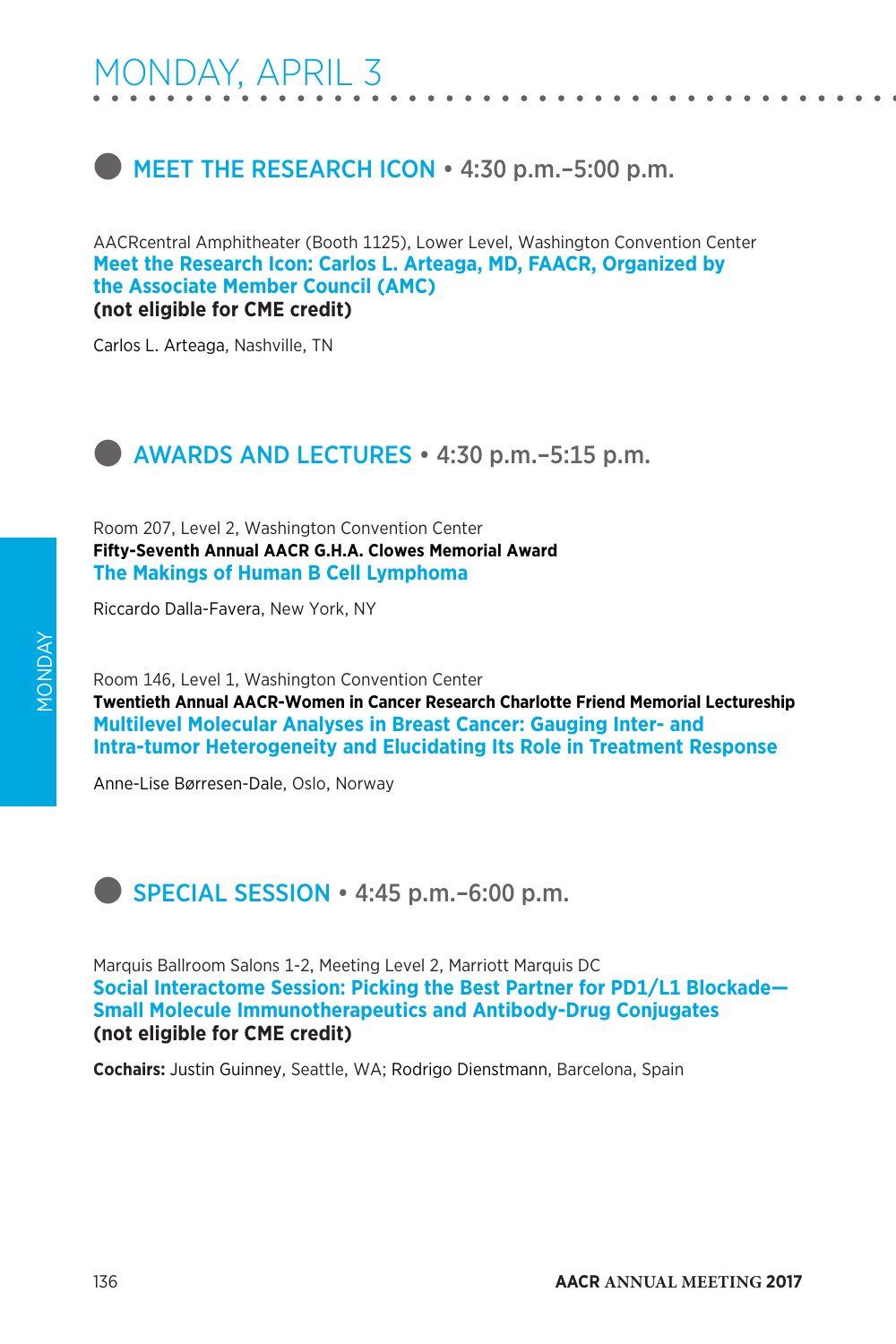# **e** FORUMS • 5:00 p.m.–6:30 p.m.

### Room 147, Level 1, Washington Convention Center **Antibody-Drug Conjugates versus Small Molecule-Drug Conjugates: Where Size Matters**

**Chair:** Jennifer R. Cochran, Stanford, CA

**Panel:** Philip S. Low, W. Lafayette, IN Peter D. Senter, Bothell, WA

### Room 151, Level 1, Washington Convention Center **Aspirin and Cancer Prevention: Ready for Prime Time?**

**Chair:** Andrew T. Chan, Boston, MA

**Panel:** John Burn, Newcastle-upon-Tyne, United Kingdom Ernest T. Hawk, Houston, TX

Room 144, Level 1, Washington Convention Center **Is the Cancer Stem Cell an Induced State or a Cellular Entity?**

**Chair:** John E. Dick, Toronto, Ontario, Canada

**Panel:** Cedric Blanpain, Bruxelles, Belgium Geoffrey M. Wahl, La Jolla, CA

Room 150, Level 1, Washington Convention Center **Preclinical Human Cancer Models that May Guide Therapeutic Development**

**Chair:** David A. Tuveson, Cold Spring Harbor, NY

**Panel:** Alana L. Welm, Salt Lake City, UT James M. Olson, Seattle, WA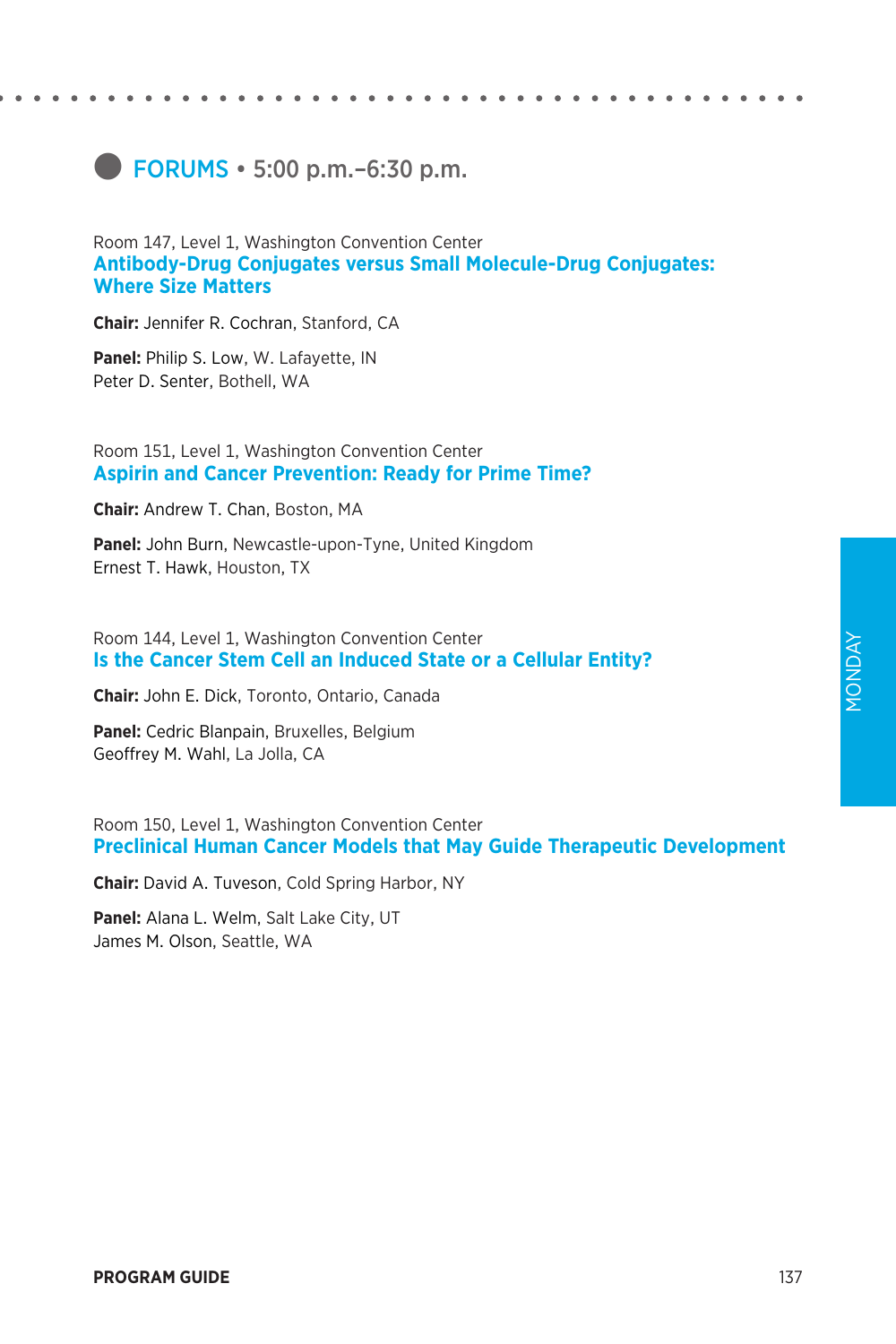### Room 152, Level 1, Washington Convention Center **Should Cancer Genetic Testing Be Offered to Everyone Regardless of Family History?**

**Chair:** Judy E. Garber, Boston, MA

**Population BRCA1/2 testing in Ashkenazi Jewish populations.** Ephrat Levy-Lahad, Jerusalem, Israel

**Considerations for broadening cancer susceptibility testing in specific populations.**  William D. Foulkes, Montreal, Quebec, Canada

Room 145, Level 1, Washington Convention Center **The Obesity-Cancer Link: Is It Reversible?**

**Chair:** Stephen D. Hursting, Chapel Hill, NC

**Panel:** Carol J. Fabian, Westwood, KS Henry J. Thompson, Ft. Collins, CO

# **SPECIAL SESSIONS • 5:00 p.m.–6:30 p.m.**

Room 202, Level 2, Washington Convention Center **AACR/ASCO Joint Session: Clinical Implications of Tumor Heterogeneity**

**Cochairs:** Nancy E. Davidson, Seattle, WA; Daniel F. Hayes, Ann Arbor, MI

| 5:00 p.m.   | Tumor heterogeneity: From Virchow to victory? Daniel F. Hayes,<br>Ann Arbor, MI                       |
|-------------|-------------------------------------------------------------------------------------------------------|
| 5:10 p.m.   | <b>Tumor heterogeneity and therapeutic resistance.</b> Jeffrey A. Engelman,<br>Cambridge, MA          |
| $5:30$ p.m. | Tracking genomic heterogeneity during cancer progression.<br>Elaine R. Mardis, Columbus, OH           |
| 5:50 p.m.   | <b>Heterogeneity in breast tumors: More than the sum of its parts.</b> Kornelia<br>Polyak, Boston, MA |
| 6:10 p.m.   | <b>Clinical implications.</b> Nancy E. Davidson, Seattle, WA                                          |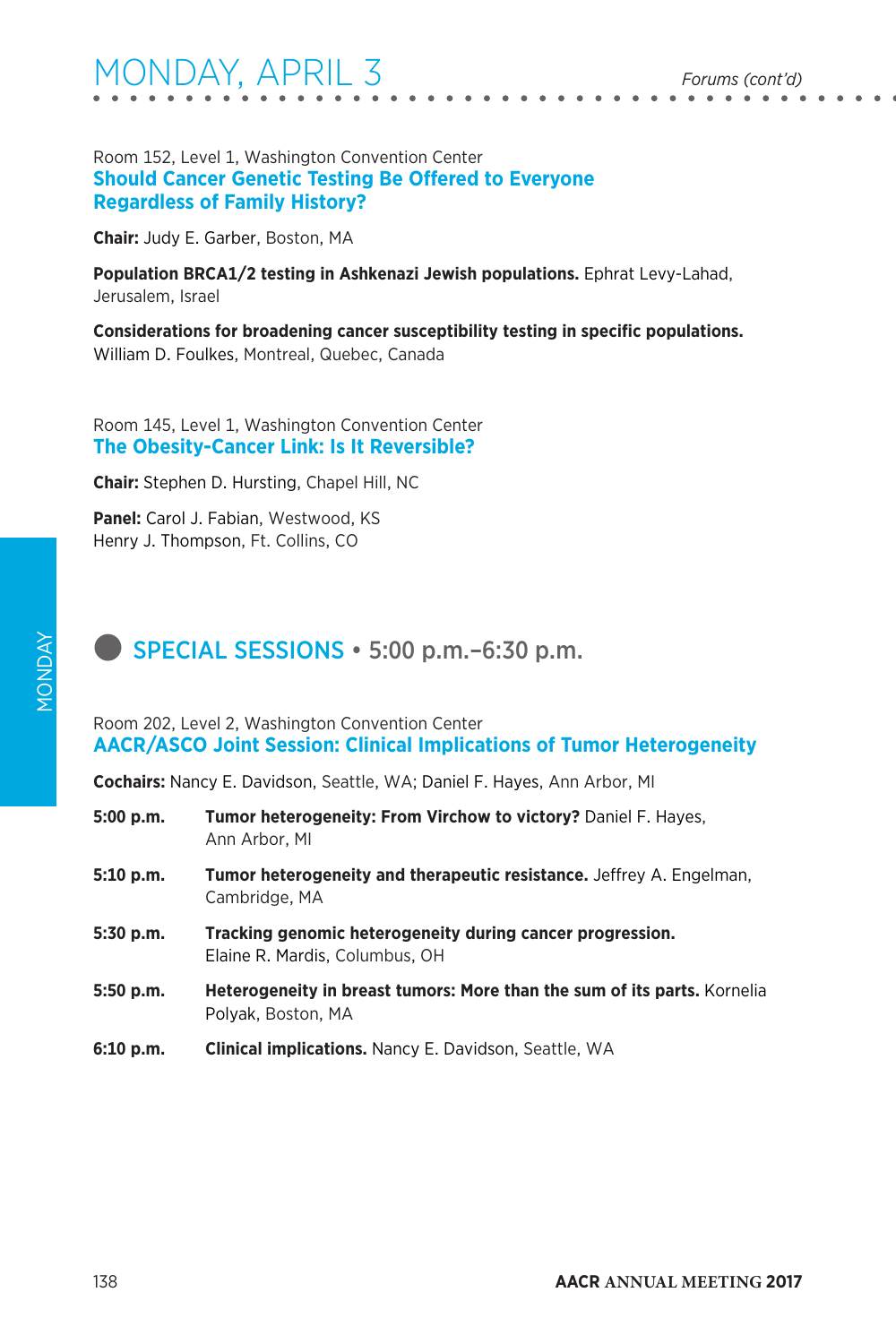### Ballroom A-B, Level 3, Washington Convention Center **Are There New Hallmarks of Cancer?**

**Cochairs:** Douglas Hanahan, Lausanne, Switzerland ; Robert A. Weinberg, Cambridge, MA

- **5:00 p.m. Recap of the current hallmarks conceptualization.** Douglas Hanahan, Lausanne, Switzerland
- **5:15 p.m. Emerging hallmarks.** Robert A. Weinberg, Cambridge, MA
- **5:35 p.m. New "enabling characteristics" and new suspects in the tumor microenvironment.** Douglas Hanahan, Lausanne, Switzerland
- **5:35 p.m. Discussion**



Constitution Ballroom C-E, Level 3B, Grand Hyatt Washington **Minorities in Cancer Research Town Meeting (not eligible for CME credit)**

**Chair:** Rick A. Kittles, Tucson, AZ

Liberty Ballroom, Meeting Level 4, Marriott Marquis DC **Radiation Science and Medicine Working Group Town Hall Meeting and Networking Reception (not eligible for CME credit)**

**Chair:** Theodore S. Lawrence, Ann Arbor, MI

**Moderator**: David R. Gius, Chicago, IL

**Panelists**: Mohamed Abazeed, Cleveland, OH Timothy A. Chan, New York, NY Maximilian Diehn, Stanford, CA Sunitha Nagrath, Ann Arbor, MI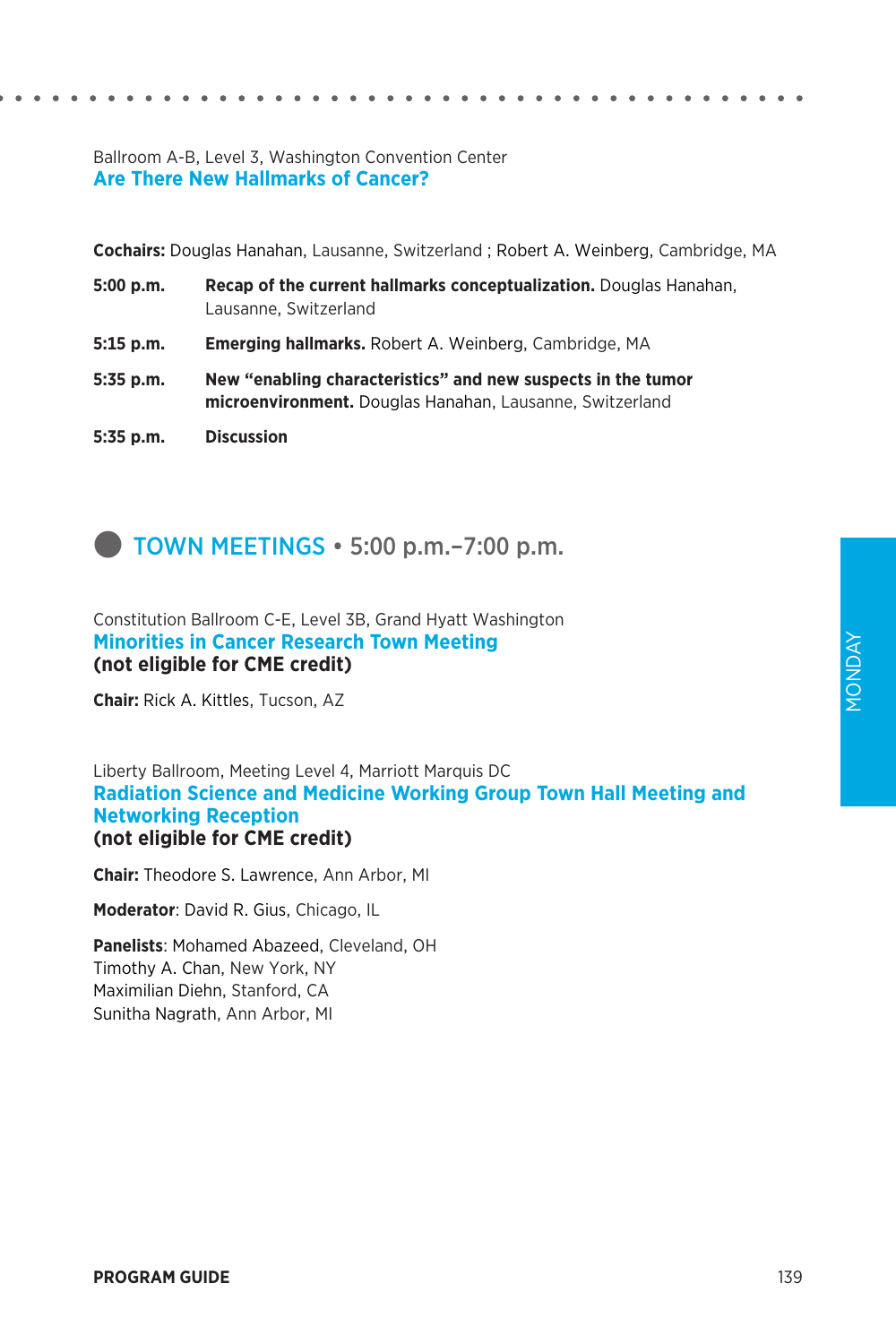

East Salon A-B, Level 1, Washington Convention Center **Eleventh Annual AACR Princess Takamatsu Memorial Lectureship Lymphoma Therapy Inspired by Functional and Structural Genomics**

Louis M. Staudt, Bethesda, MD

**SPECIAL SESSION • 5:30 p.m.–6:15 p.m.** 

Treasury Room, Meeting Level 2, Marriott Marquis DC **Molecular Epidemiology Working Group (MEG) Networking Session with Early-Career Researchers, Part 2: Meet the MEG Experts (not eligible for CME credit)**

**Chair:** Susan E. Hankinson, Amherst, MA

**Job opportunities in industry.** Edith A. Perez, South San Francisco, CA

**Working in academia.** Luis G. Carvajal-Carmona, Davis, CA

**Working in consortia.** Sophia S. Wang, Duarte, CA

**Negotiations: What to consider and strategies to optimize.** Melissa L. Bondy, Houston, TX; Marc T. Goodman, Los Angeles, CA

**Advice from the NCI: Grant (including Training Grant) applications.** Leah E. Mechanic**,** MD; Jonathan S. Wiest, Bethesda, MD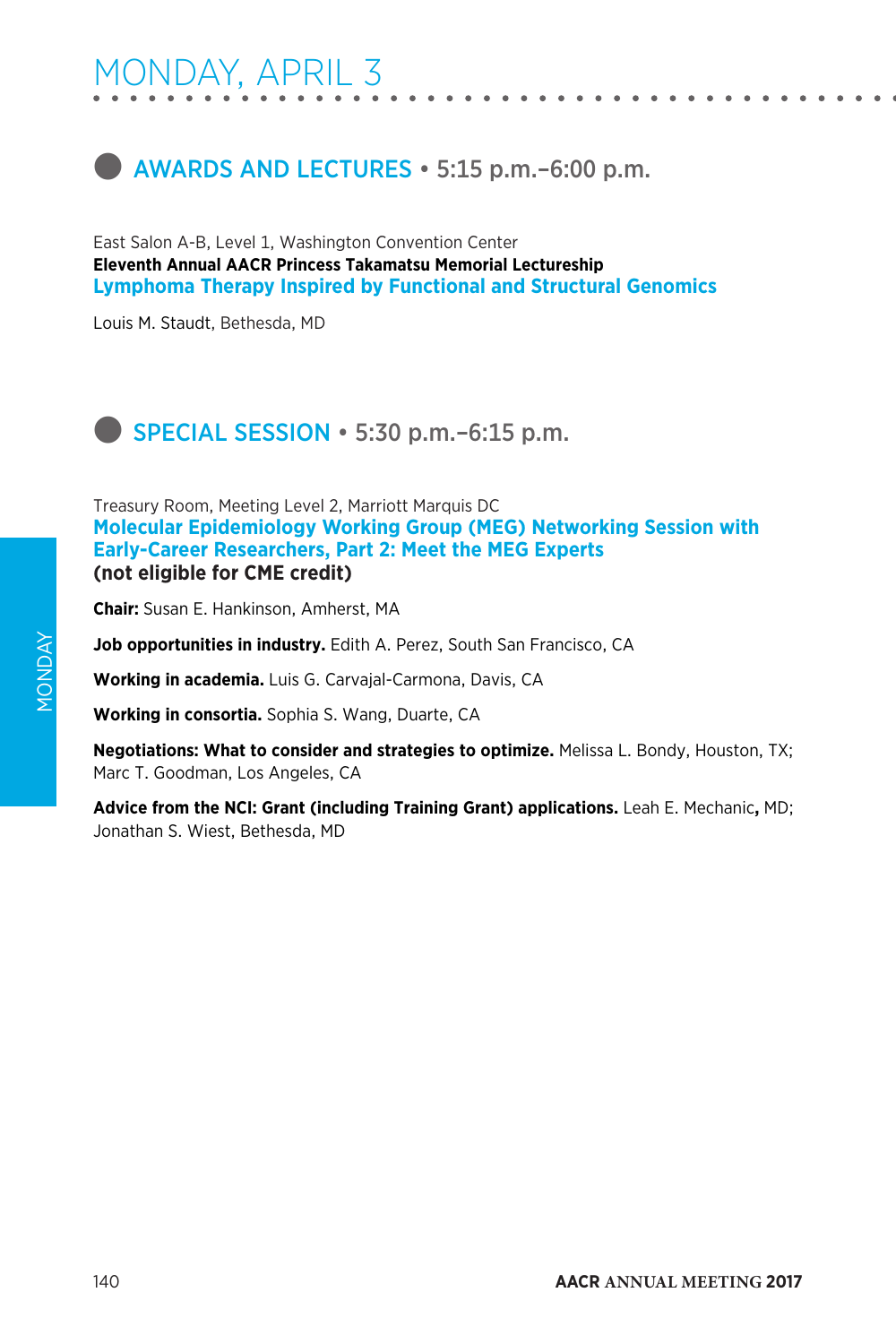# **SPECIAL SESSION • 6:00 p.m.–8:00 p.m.**

Independence Ballroom A-D, Meeting Level 4, Marriott Marquis DC **Joint Cancer Immunology (CIMM)/Tumor Microenvironment (TME) Working Groups Evening Scientific Session**

- **6:00 p.m. CIMM Chair: Opening remarks.** Patrick Hwu, Houston, TX
- **6:15 p.m. Targeting the molecular switch controlling immune suppression for cancer therapy.** Judith A. Varner, La Jolla, CA
- **6:45 p.m. Interferon signaling and resistance mechanisms to cancer immune checkpoint blockade.** Andy J. Minn, Philadelphia, PA
- **7:15 p.m. Impacts of tumor cell-intrinsic signaling on the induction and recruitment of antitumor effector T cells.** Stefani Spranger, Chicago, IL
- **7:45 p.m. TME Chair-elect: Closing remarks.** Valerie M. Weaver, San Francisco, CA

# **PROFESSIONAL ADVANCEMENT SESSION** 6:30 p.m.–8:45 p.m.

Independence Ballroom A, Level 5B, Grand Hyatt Washington **Minorities in Cancer Research Professional Advancement Session: Navigating the Road to a Successful Career in Cancer Research (not eligible for CME credit)**

**Cochairs:** Christopher S. Lathan, Boston, MA; Brian M. Rivers, Atlanta, GA

- **6:30 p.m. Welcome**
- **6:55 p.m. Roundtable Discussion 1**
- **7:40 p.m. Roundtable Discussion 2**

**Roundtable Mentors to be announced**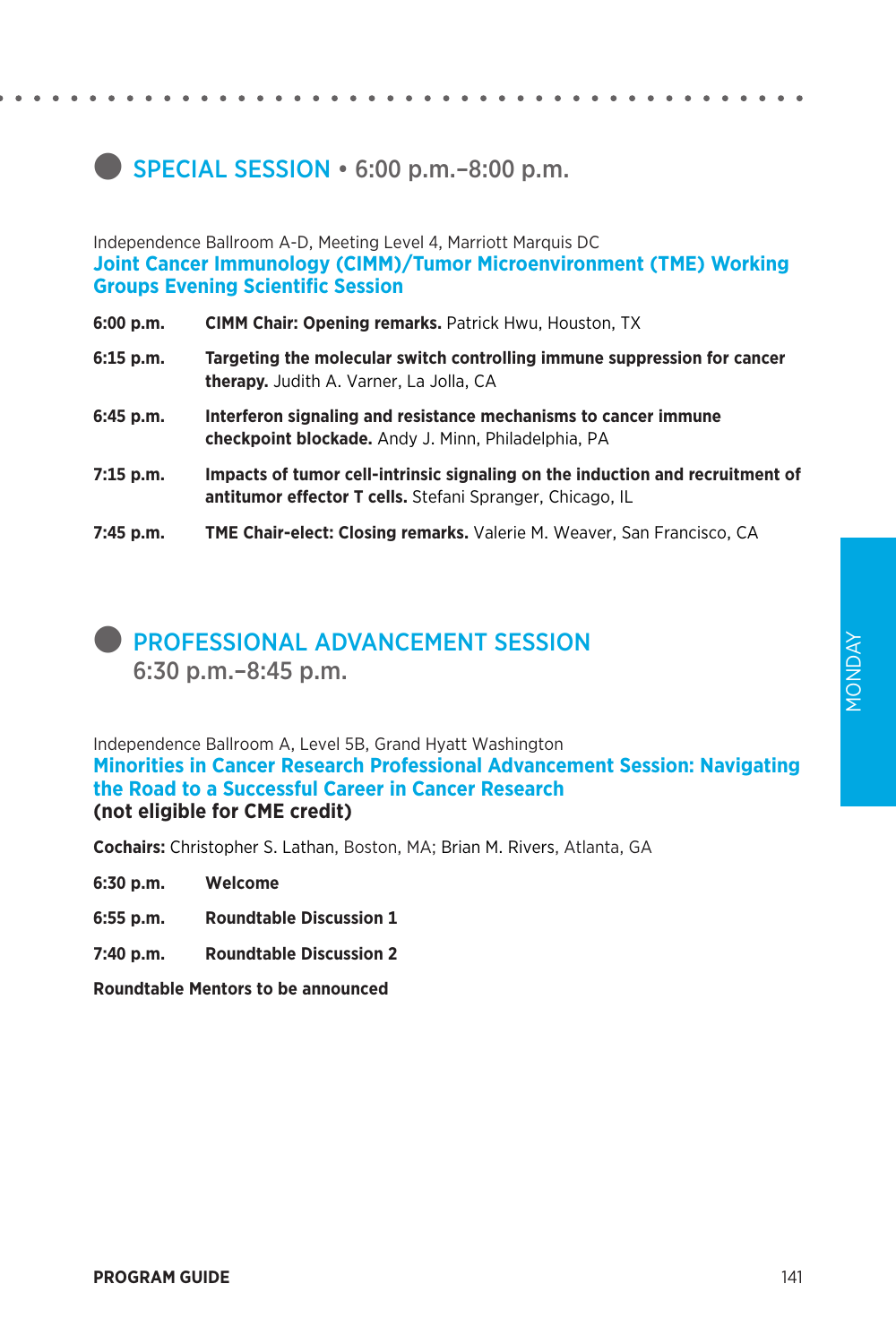# TUESDAY, APRIL 4

# **C** MEET-THE-EXPERT SESSIONS • 7:00 a.m. –8:00 a.m.

Room 146, Level 1, Washington Convention Center **Big Data, Omics, and Precision Medicine** Yu Shyr, Nashville, TN

East Salon A-B, Level 1, Washington Convention Center **Breast Cancer Genomics and Biomarkers of Therapeutic Responsiveness** Charles M. Perou, Chapel Hill, NC

Room 152, Level 1, Washington Convention Center **Changing Landscape of Early Phase Clinical Trials in Oncology** Shivaani Kummar, Palo Alto, CA

Room 206, Level 2, Washington Convention Center **Elucidating Mechanisms to Overcome Endocrine Therapy Resistance** Myles A. Brown, Boston, MA

East Salon C, Level 1, Washington Convention Center **Reprogramming the Rumor Microenvironment Using Angiotensin System Inhibitors to Enhance Cancer Treatment: Bench to Bedside** Rakesh K. Jain, Boston, MA

Room 144, Level 1, Washington Convention Center **Targeting Epigenetic Dependencies in Pediatric Cancers** Kimberly Stegmaier, Boston, MA

Room 147, Level 1, Washington Convention Center **Exosomal MicroRNAs Shape the Immune Response and the Biology of the Tumor Microenvironment**

Muller Fabbri, Los Angeles, CA

Room 145, Level 1, Washington Convention Center **Immunity and Inflammation in Pulmonary Premalignancy** Steven M. Dubinett, Los Angeles, CA

Room 201, Level 2, Washington Convention Center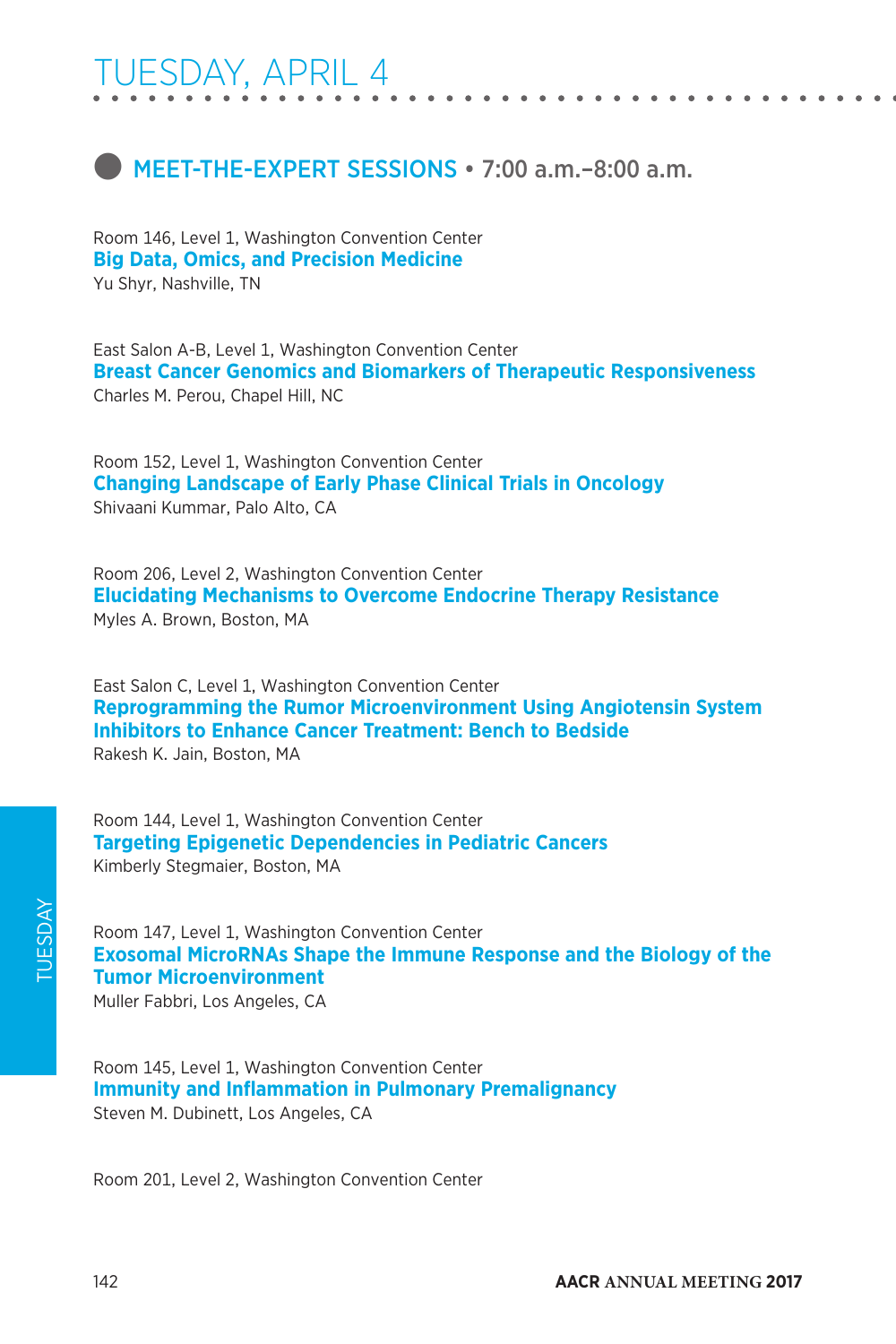### **Community-Driven Approaches in Cancer Education and Prevention: A Model to Advance Cancer Health Equity**

Brian M. Rivers, Atlanta, GA

Room 150, Level 1, Washington Convention Center **Dynamics of the Physical Microenvironment: Relevance to Cancer** Claudia Fischbach-Teschl, Ithaca, NY

Room 207, Level 2, Washington Convention Center **Strategies for Molecular Imaging of Cancer Immunotherapy** David R. Piwnica-Worms, Houston, TX

Room 151, Level 1, Washington Convention Center **The Role of Surgery in Metastatic Disease** Peter L. J. Naredi, Gothenburg, Sweden

Room 143, Level 1, Washington Convention Center **Use of Whole Genome DNA Sequencing and Single Cell RNA Sequencing to Identify Oncogenic Phenotypes of Individual Subclones Present in a Tumor** Andrea Bild, Salt Lake City, UT

Ballroom C, Level 3, Washington Convention Center **Using Genomics in the Clinic to Predict/Harness Neoantigen Biomarkers of Checkpoint Therapy**

Catherine J. Wu, Boston, MA

# **D** NCI/NIH-SPONSORED SESSION • 7:00 a.m.–8:00 a.m.

Marquis Ballroom Salons 3-4, Meeting Level 2, Marriott Marquis DC **Utilizing "Normal" Genomic Data from the GTEx Project in Cancer Research (not eligible for CME credit)**

**Moderators**: Helen M. Moore, Bethesda, MD; Abhi Rao, Bethesda, MD

**Overview of GTEx program and resources.** Simona Volpi, Rockville, MD

**GTEx: Normal comparator data for cancer research.** Gad Getz, Charlestown, MA

**Characterizing tumor-adjacent normal tissue: Is it really normal?** Dvir Aran, San Francisco, CA

**Utilizing GTEx data in the Exceptional Responders program.** Linghua Wang, Houston, TX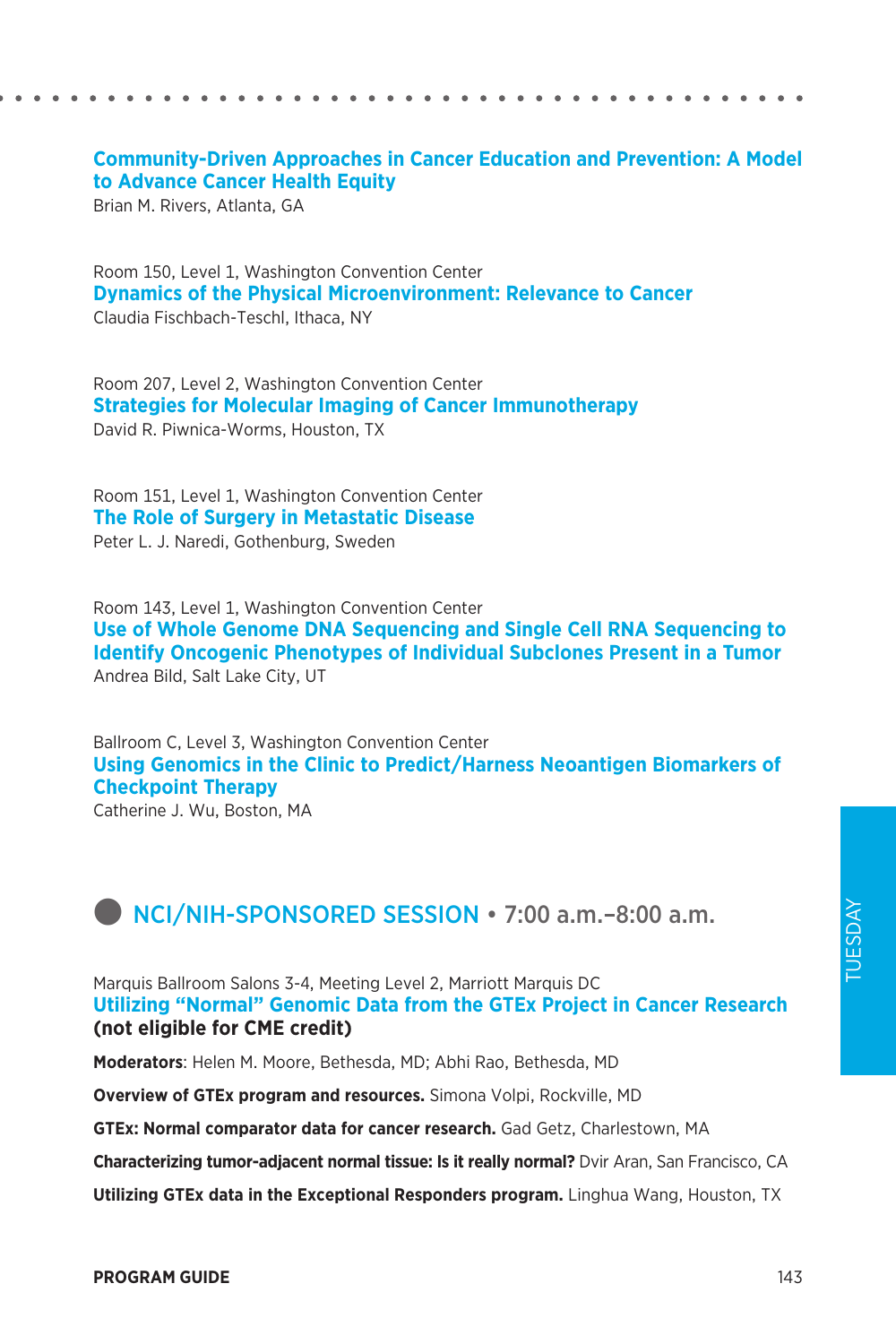# TUESDAY, APRIL 4

# **D** POSTER SESSIONS • 8:00 a.m.-12:00 p.m.

### Exhibit Hall, Lower Level, Washington Convention Center **(not eligible for CME credit)**

Complete titles and author listings for abstracts in the poster sessions are available in the online Itinerary Planner, the Annual Meeting App (available at www.AACR.org/AACR2017), and the print Poster Sessions and Exhibits Guide. A limited number of copies of the print guide are available in the Exhibit Hall.

### **Experimental and Molecular Therapeutics**

- Section 2 Determinants of Drug Sensitivity and Resistance
- Section 3 Differentiation Therapy
- Section 4 Drug Delivery Technology and Antibody Technology
- Section 5 Molecular Medicine
- Section 6 Molecular Targeted Therapies 1
- Section 7 Novel Mechanisms 1
- Section 8 Novel Molecular Targets 2

### **Cancer Chemistry**

Section 9 Drug Design and Optimization Strategies

### **Prevention Research**

Section 10 Strategies and Biomarkers for Clinical Prevention

### **Epidemiology**

- Section 11 Survivorship Research
- Section 34 Late-Breaking Research: Epidemiology and Prevention Research

### **Molecular and Cellular Biology/Genetics**

- Section 13 Autophagy and Cancer
- Section 14 Cell Growth Signaling Pathways 6
- Section 15 Epigenetics 3
- Section 16 Genomic Landscape of Breast, Prostate, Ovarian, Melanoma, and Thyroid Cancers
- Section 17 Genotype-Phenotype Associations
- Section 18 MicroRNAs and Other Noncoding RNAs as Tumor Suppressors or Oncogenes 2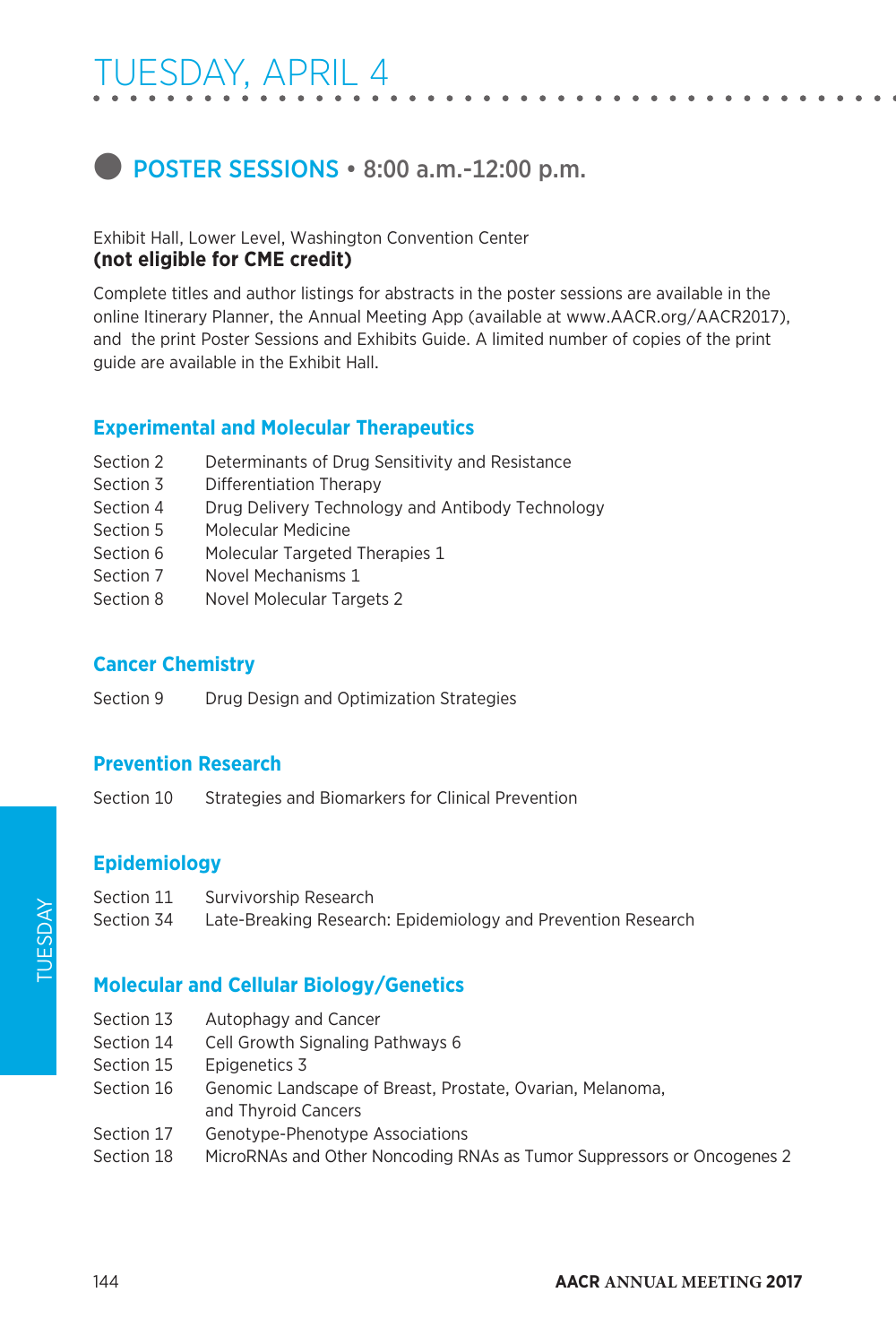| Section 19 | Mitosis, Telomeres, and Proliferation Control                     |
|------------|-------------------------------------------------------------------|
| Section 20 | Noncoding RNAs and Cancer: Expression, Function, and Therapeutics |
| Section 21 | <b>Oncogenic Transcription Factors</b>                            |
| Section 22 | Regulation of Metabolic Pathways in Cancer                        |

### **Bioinformatics and Systems Biology**

Section 23 Sequencing Analysis and Algorithms

### **Endocrinology**

Section 25 Nuclear Receptors and Endocrine Oncology Therapies

### **Immunology**

| Section 26 | <b>BITES Bispecifics and Checkpoints</b>   |
|------------|--------------------------------------------|
| Section 27 | Dendritic Cells as Critical Immune Targets |
| Section 28 | Inflammation in the Tumor Microenvironment |
| Section 35 | Late-Breaking Research: Immunology         |

### **Clinical Research**

| Section 29 | Clinical Laboratory and Imaging Correlates                |
|------------|-----------------------------------------------------------|
| Section 30 | Innate Effectors in Immunity to Cancer                    |
| Section 31 | Liquid Biopsies 3: Circulating Tumor Cells, Extracellular |
|            | Vesicles, and Exosomes                                    |
| Section 32 | Predictive Biomarkers 3                                   |

### **Clinical Trials**

Section 33 Clinical Trials

### **Tumor Biology**

- Section 36 Late-Breaking Research: Tumor Biology 2
- Section 37 Cell Culture and Animal Models of Cancer 4
- Section 38 Pediatric Cancer 2: Epigenetics and Stem Cells
- Section 39 Targeting Cancer Stem Cells
- Section 40 Tumor Cell Dissemination and the Premetastatic Niche
- Section 41 Tumor Evolution and Heterogeneity 2
- Section 42 Tumor Microenvironment 5
- Section 43 Tumor Microenvironment 6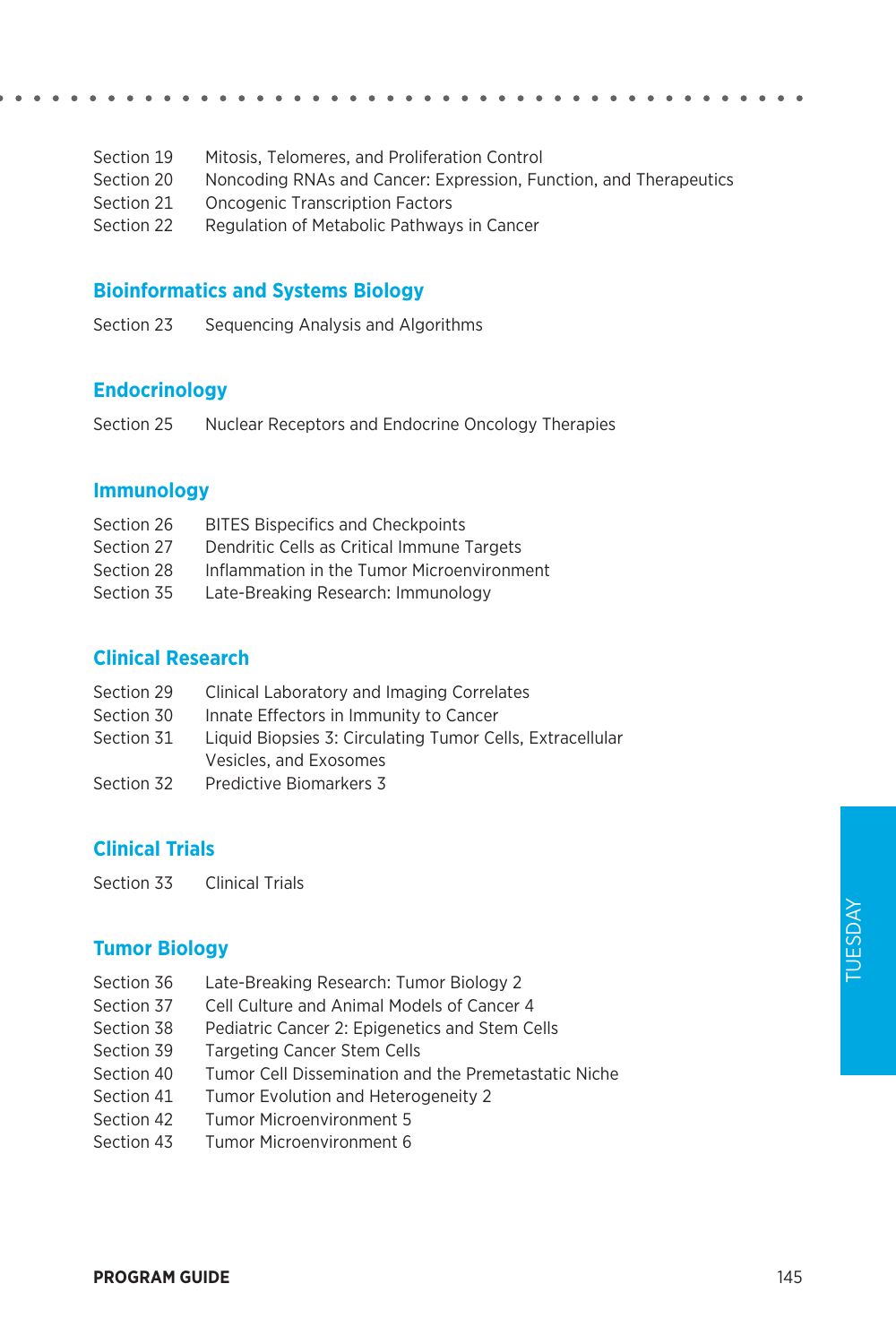# **PLENARY SESSION • 8:15 a.m. -10:15 a.m.**

### Hall D-E, Level 2, Washington Convention Center **Opportunities in Precision Cancer Medicine**

**Chair:** Sandra J. Horning, San Francisco, CA

- **8:15 a.m. Leveraging premalignant biology for immune-based cancer prevention.**  Scott M. Lippman, La Jolla, CA
- **8:45 a.m. Precision medicine and cancer health disparities.** Chanita Hughes-Halbert, Charleston, SC
- **9:15 a.m. Precision medicine lessons from window-of-opportunity trials.** Jennifer Rubin Grandis, San Francisco, CA
- **9:45 a.m. Drug resistance: Tailoring therapies to mechanisms to improve outcomes.**  Alice T. Shaw, Boston, MA

# **PROFESSIONAL ADVANCEMENT SESSION**

8:30 a.m.–2:30 p.m.

Marquis Ballroom Salon 5, Meeting Level 2, Marriott Marquis DC **AACR Special Program for High School Students: The Conquest of Cancer and the Next Generation of Cancer Researchers (not eligible for CME credit)**

**Chair:** Kathleen W. Scotto, New Brunswick, NJ

| 9:00 a.m.  | Welcome                                                                    |
|------------|----------------------------------------------------------------------------|
| 9:10 a.m.  | <b>Understanding cancer.</b> William G. Nelson, Baltimore, MD              |
| 9:30 a.m.  | <b>Keys to cancer prevention.</b> Lucile L. Adams-Campbell, Washington, DC |
| 9:50 a.m.  | <b>Break</b>                                                               |
| 10:05 a.m. | <b>Message from a cancer survivor.</b> Jameisha B. Brown. Brvan. TX        |
| 10:25 a.m. | Why cancer research needs you!                                             |
| 10:45 a.m. | Remarks from Career Development Committee and introduction of mentors      |
| 11:00 a.m. | Tour of exhibits and posters                                               |
| 12:30 p.m. | Lunch                                                                      |
|            |                                                                            |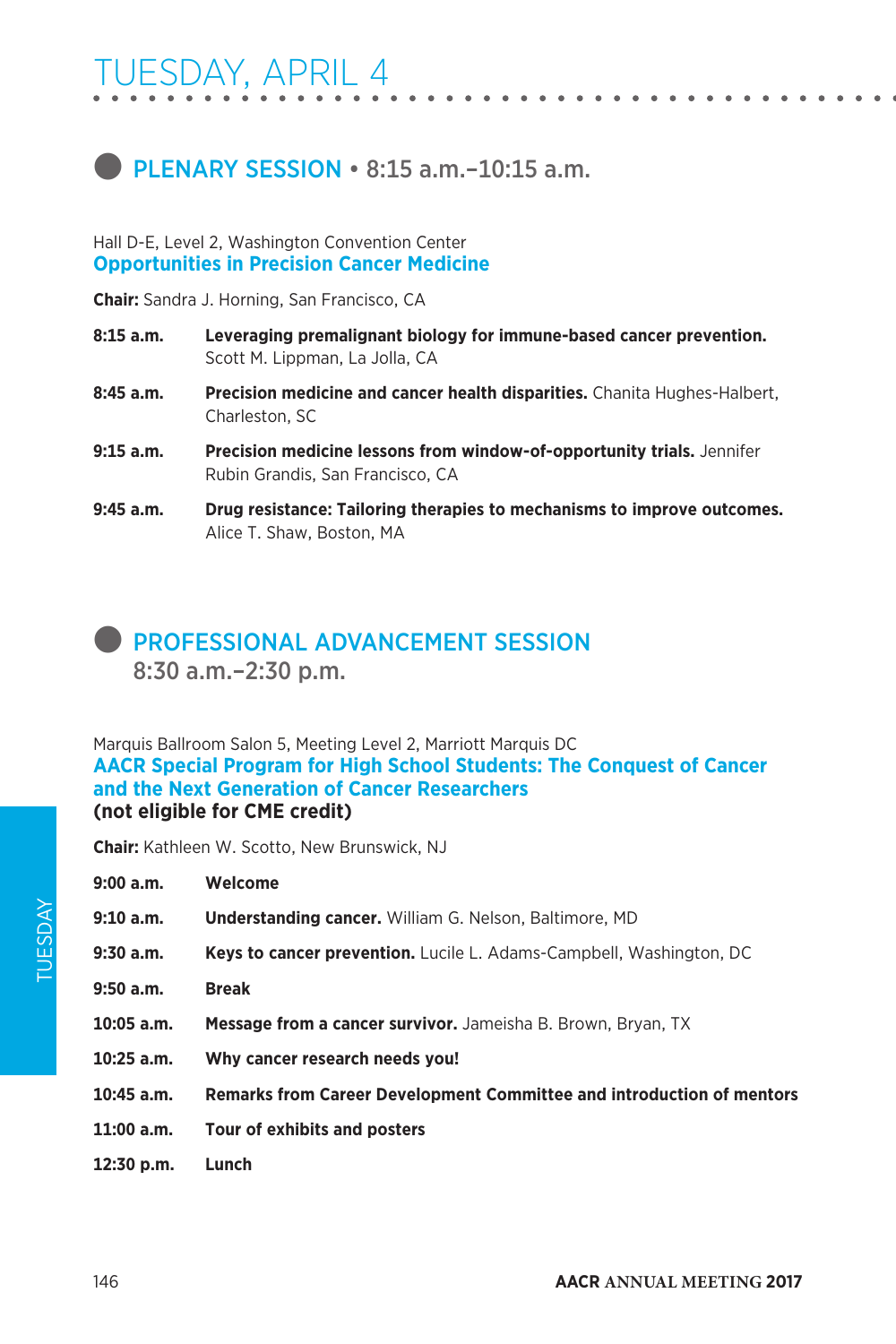**1:15 p.m. Cancer Bowl 1:45 p.m. Student poster session**

**2:20 p.m. Closing**



AACR Publications Booth (2731), Lower Level, Washington Convention Center **Meet the Editor-in-Chief of** *Molecular Cancer Therapeutics:*  **Napoleone Ferrara, MD (not eligible for CME credit)**

Napoleone Ferrara, La Jolla, CA

# **SPECIAL SESSION • 10:30 a.m.–11:00 a.m.**

AACRcentral Amphitheater (Booth 1125), Lower Level, Washington Convention Center **Cancer Immunology Working Group (CIMM) Networking Session with Early-Career Researchers (not eligible for CME credit)**

**Moderator and Presenter:** Drew M. Pardoll, Baltimore, MD



Ballroom C, Level 3, Washington Convention Center **Clinical Trials Plenary Session 4**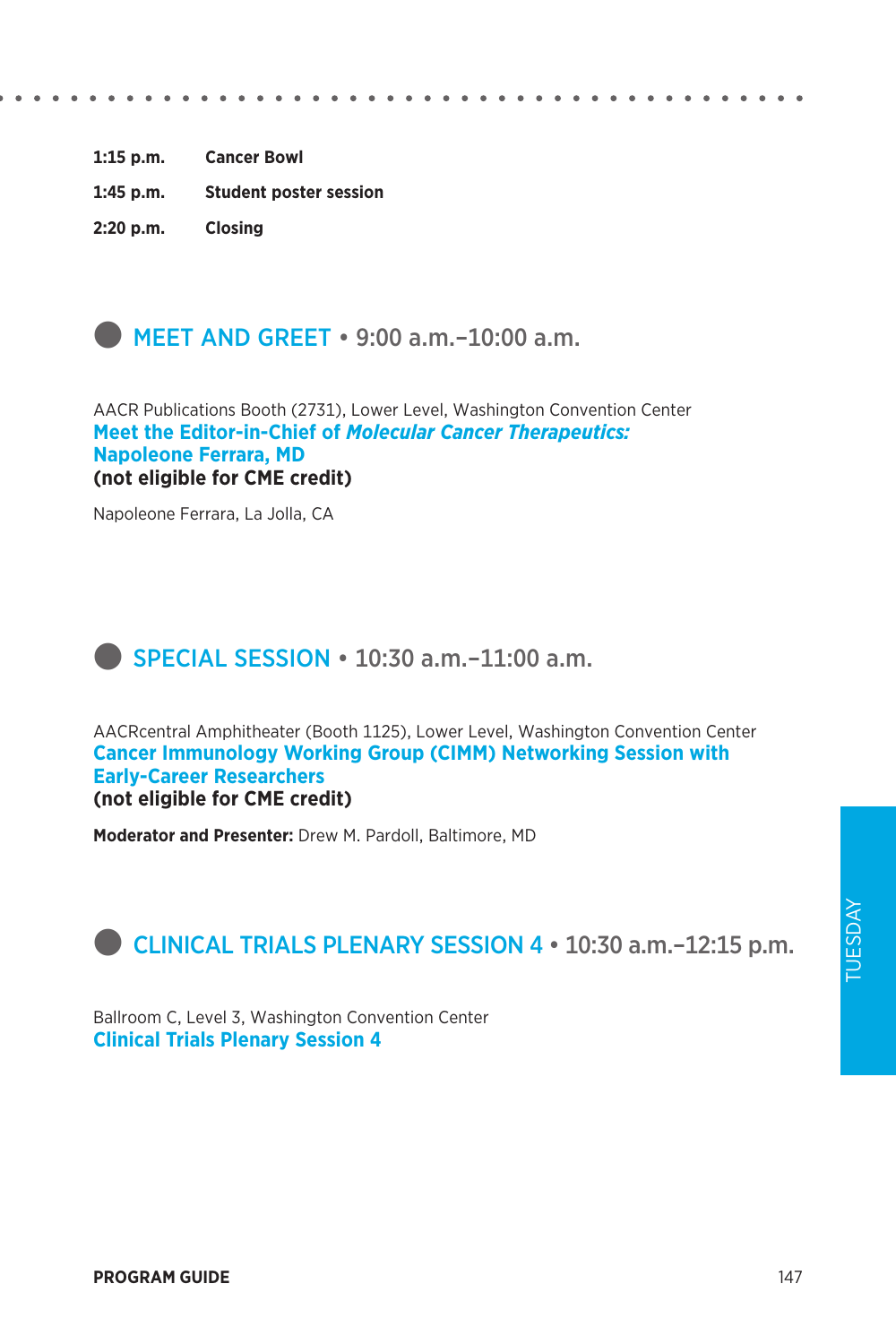# $\bullet$  MAJOR SYMPOSIA  $\cdot$  10:30 a.m.-12:15 p.m.

East Salon A-B, Level 1, Washington Convention Center **Host Immunity to Oncogenic Viruses**

**Chair:** Blossom A. Damania, Chapel Hill, NC

- **10:30 a.m. Introduction**
- **10:35 a.m. KSHV: Immune evasion and oncogenesis.** Blossom A. Damania, Chapel Hill, NC [SY23-01]\*
- **11:05 a.m. Host immune responses to HPV and HPV vaccines.** Ligia Pinto, Frederick, MD [SY23-02]\*
- **11:35 a.m. How does HTLV-1 cause leukemia?** Charles Bangham, London, United Kingdom [SY23-03]\*

Room 146, Level 1, Washington Convention Center **Liquid Biopsies: Emerging Technologies to Monitor Cancer Progression and Guide Treatment Selection**

**Chair:** Daniel A. Haber, Charlestown, MA

- **10:30 a.m. Introduction**
- **10:35 a.m. High-throughput CTC detection for noninvasive cancer monitoring.** Daniel A. Haber, Charlestown, MA [SY24-01]\*
- **11:05 a.m. Personalized cancer detection and monitoring via deep sequencing of circulating tumor DNA.** Maximilian Diehn, Stanford, CA
- **11:35 a.m. Inferring expressed tumor driver genes by whole-genome sequencing of plasma DNA for monitoring treatments.** Michael R. Speicher, Graz, Austria

Hall D-E, Level 2, Washington Convention Center **Mechanisms of Primary and Acquired Resistance to Immunotherapy**

**Chair:** Robert H. Vonderheide, Philadelphia, PA

**10:30 a.m. Introduction**

**10:35 a.m. Mechanisms of resistance to anti-PD-1 immunotherapy through interferon pathway mutations.** Jesse Zaretsky, Los Angeles, CA [NG04]\*

<sup>\*</sup>An extended abstract for this presentation is available in the Invited Abstracts section of the *Proceedings*  (the abstract number is listed in brackets above).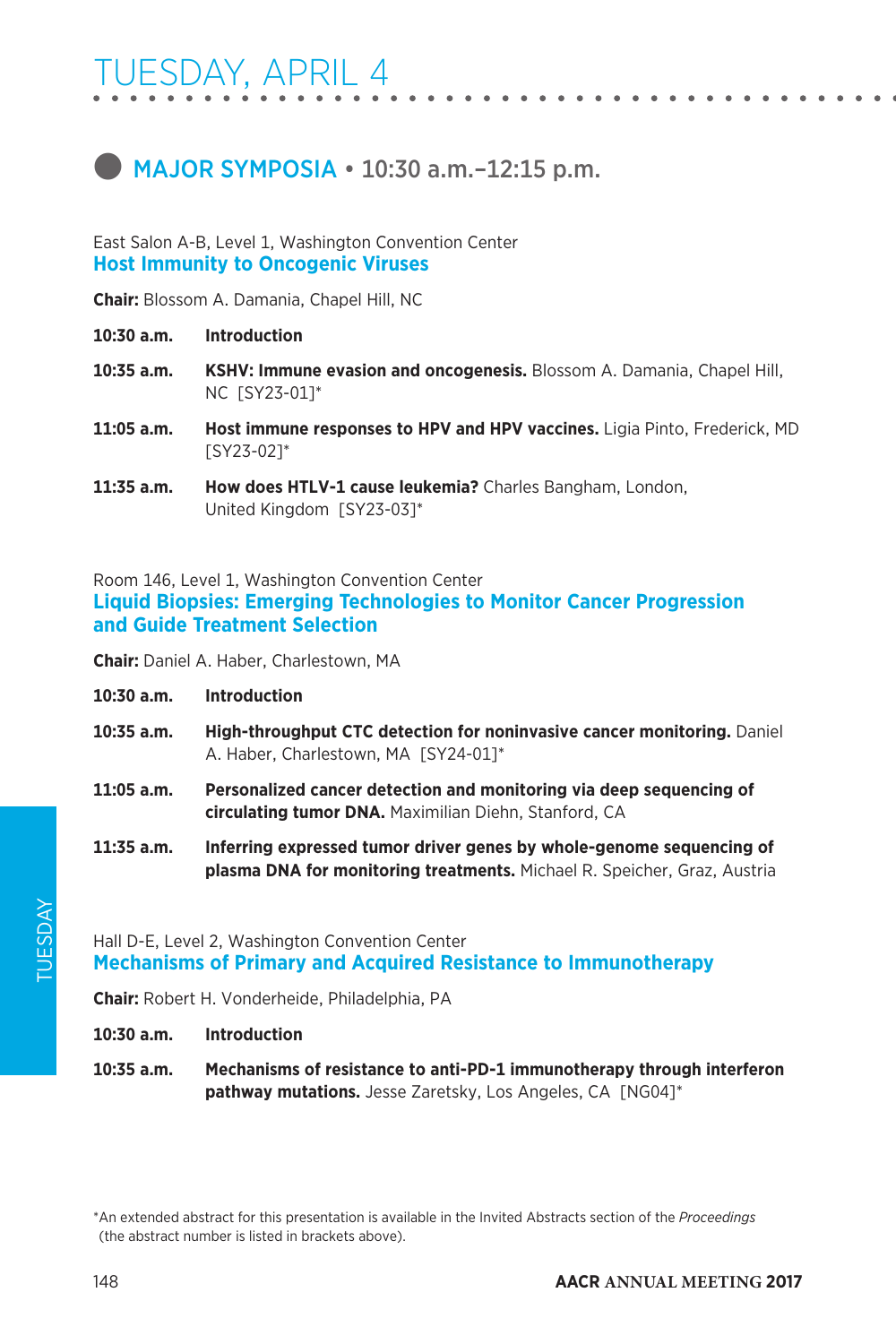TUESDAY TUESDAY

\*An extended abstract for this presentation is available in the Invited Abstracts section of the *Proceedings*  (the abstract number is listed in brackets above).

- **10:55 a.m. Antigenic strength vs. tumor microenvironment in determining cancer immunosurveillance.** Robert H. Vonderheide, Philadelphia, PA [SY25-02]\*
- **11:20 a.m. From the clinic to the lab: Investigating response and resistance mechanisms to immune checkpoint therapy.** Padmanee Sharma, Houston, TX [SY25-03]\*
- **11:45 a.m. Tumor and host factors regulating immunotherapy responsiveness.** Thomas Frank Gajewski, Chicago, IL [SY25-04]\*

Room 147, Level 1, Washington Convention Center **Molecular Signatures as a Window on Etiology**

**Chair:** Michael R. Stratton, Cambridge, United Kingdom

- **10:30 a.m. Introduction**
- **10:35 a.m. An overview of mutational signatures.** Michael R. Stratton, Cambridge, United Kingdom
- **11:05 a.m. A rogues' gallery of mutational signatures and their causes and consequences.** Steven G. Rozen, Closter, NJ
- **11:35 a.m. Local variation of mutation rate in tumors caused by differential DNA repair efficiency.** Nuria Lopez-Bigas, Barcelona, Spain

Room 150, Level 1, Washington Convention Center **Pediatric Cancer: Epigenetics and Chromatin**

**Chair:** Charles W. Roberts, Memphis, TN

**10:30 a.m. Introduction**

- **10:35 a.m. Epigenetic vulnerabilities in pediatric solid tumors.** Rani E. George, Boston, MA
- 11:05 a.m. SWI/SNF (BAF) complex mutations in cancer. Charles W.M. Roberts, Memphis, TN
- **11:35 a.m. Oncohistones in cancer: Pickpockets and epigenome hijackers.** Nada Jabado, Montréal, Quebec, Canada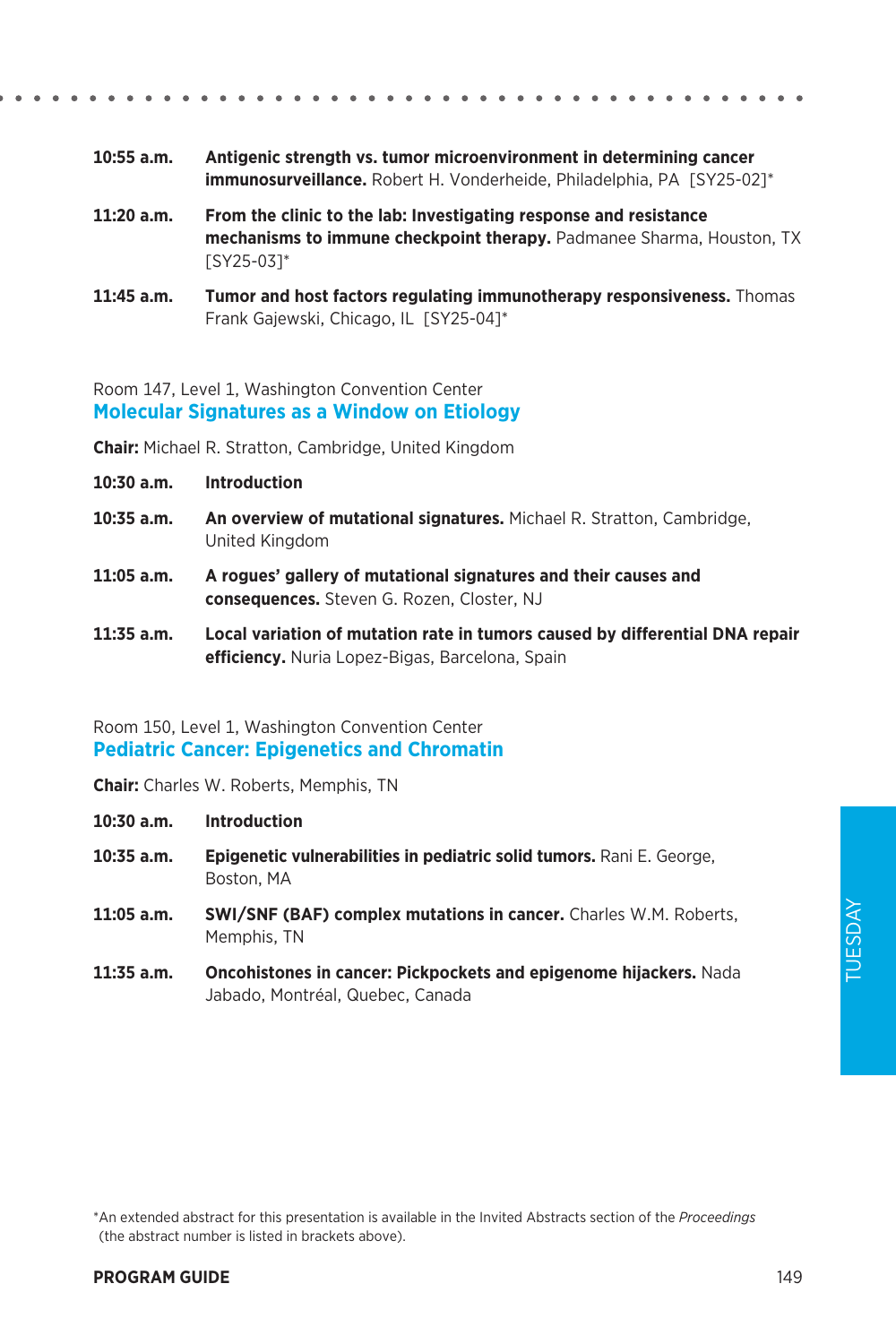### Room 207, Level 2, Washington Convention Center **Systemic Metabolic Dysfunction and Cancer**

**Chair:** Cornelia M. Ulrich, Salt Lake City, UT

- **10:30 a.m. Introduction**
- **10:35 a.m. Stromal contributions of adipocytes to cancer.** Philipp E. Scherer, Dallas, TX [SY28-01]\*
- **11:05 a.m. The adipose-cancer link: From microenvironment to metabolomics.**  Cornelia M. Ulrich, Salt Lake City, UT [SY28-02]
- **11:35 a.m. Wasting metabolism: Cancer cachexia and beyond.** Stephan Herzig, Heidelberg, Germany

### Room 145, Level 1, Washington Convention Center **Targeting DNA Damage/Repair in the Genome**

**Chair:** Samuel Aparicio, Vancouver, British Columbia, Canada

- **10:30 a.m. Introduction**
- **10:35 a.m. Targeting DNA repair factor dysfunction in advanced prostate cancer.**  Karen E. Knudsen, Philadelphia, PA [SY29-01]\*
- **11:05 a.m. Novel mechanisms of PARP inhibitor resistance.** Alan D. D'Andrea, Boston, MA [SY29-02]\*
- **11:35 a.m. Targeting DNA damage/repair deficiencies in breast/ovarian cancers.**  Samuel Aparicio, Vancouver, British Columbia, Canada

# **RECENT ADVANCES IN DIAGNOSTICS** AND THERAPEUTICS RESEARCH • 10:30 a.m.–12:15 p.m.

Room 151, Level 1, Washington Convention Center **Combining Imaging and Therapy in Cancer: Advances in Theranostics**

**Chair:** Carolyn J. Anderson, Pittsburgh, PA

**10:30 a.m. Theranostics with Alpha and Auger electron-emitting targeted radionuclide therapy agents.** Michael R. Zalutsky, Durham, NC

<sup>\*</sup>An extended abstract for this presentation is available in the Invited Abstracts section of the *Proceedings*  (the abstract number is listed in brackets above).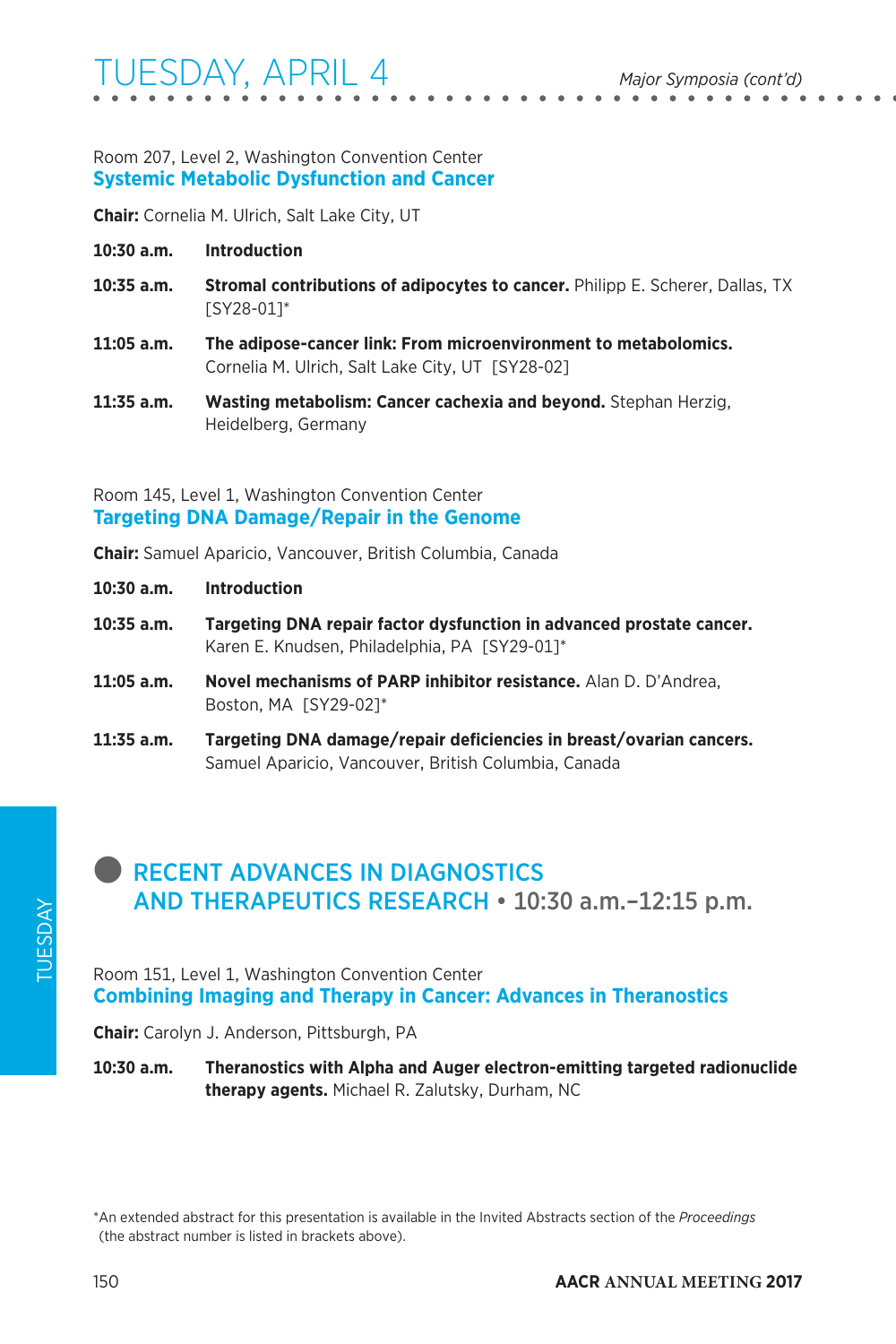- **11:00 a.m. 177Lu-labeled small molecule theranostics for metastatic melanoma and prostate cancer.** Carolyn J. Anderson, Pittsburgh, PA
- **11:30 a.m. Recent advances in theranostics targeting PSMA and CXCR4.**  Margret Schottelius, Munich, Germany

Ballroom A-B, Level 3, Washington Convention Center **CRISPR Technologies and the Identification of Cancer**

**Chair:** William C. Hahn, Boston, MA

- **10:30 a.m. Systematic identification of cancer dependencies and targets.** William C. Hahn, Boston, MA
- **11:05 a.m. Domain-focused CRISPR screening.** Christopher R. Vakoc, Cold Spring Harbor, NY
- 11:40 a.m. **CRISPR-Cas9-based genetic screens to cancer.** David M. Sabatini, Cambridge, MA

# l RECENT ADVANCES IN ORGAN SITE RESEARCH 10:30 a.m.–12:15 p.m.

Room 202, Level 2, Washington Convention Center **Advances in Breast Cancer Therapy**

**Chair:** Leisha A. Emens, Baltimore, MD

- **10:30 a.m. Targeting the Cyclin D:cdk-4/6 pathway in ER + breast cancer: Opportunities and challenges.** Dennis J. Slamon, Los Angeles, CA
- **11:00 a.m. Breast cancer immunotherapy: Recent success and new strategies.** Leisha A. Emens, Baltimore, MD
- **11:30 a.m. Targeting genomic instability for breast cancer treatment.** Andrew Tutt, London, United Kingdom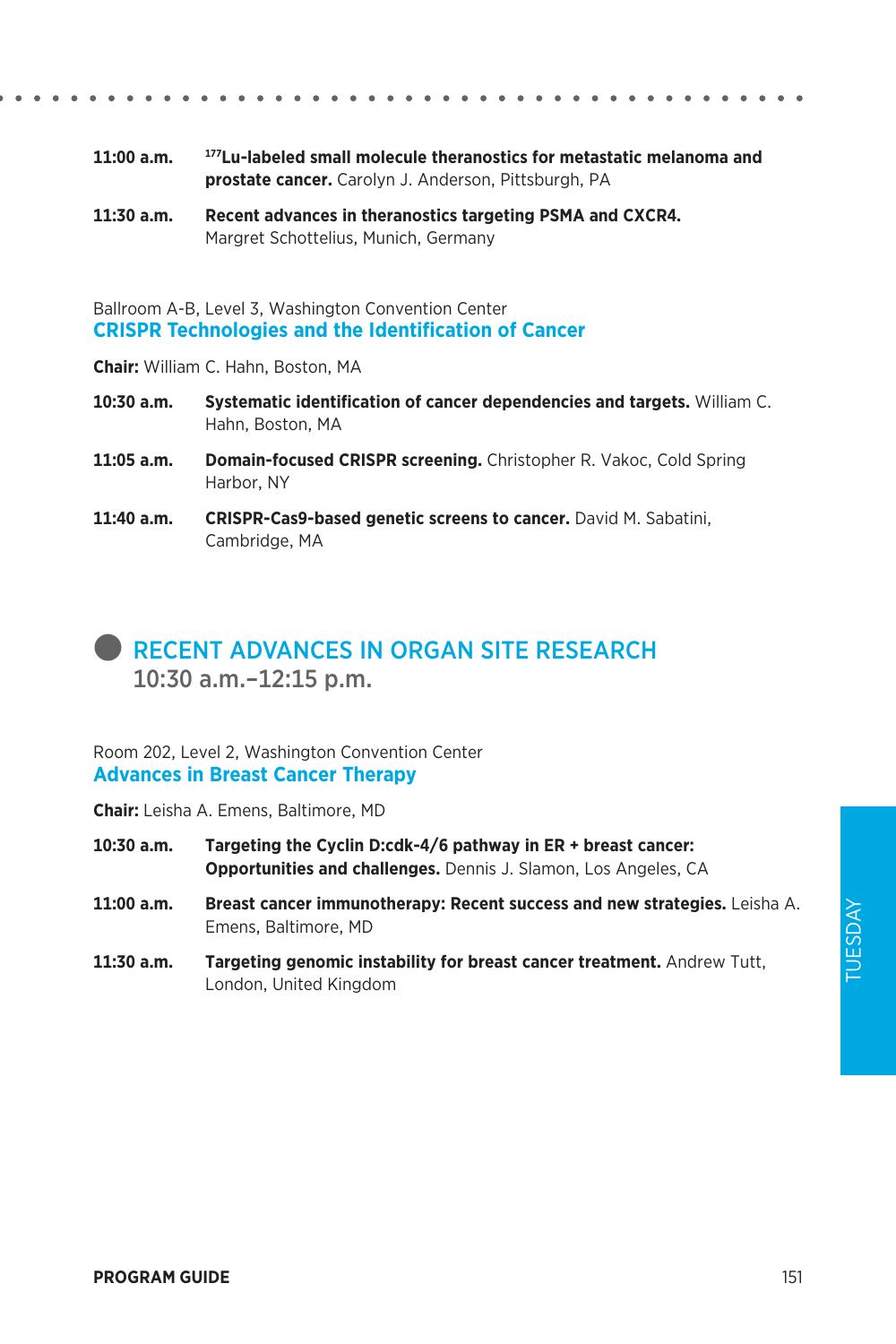### Room 144, Level 1, Washington Convention Center **Biology and Treatment of Hepatocellular Carcinoma**

**Chair:** J.H. Ou, Los Angeles, CA

- **10:30 a.m. Hepatitis B virus and autophagy in hepatocarcinogenesis.** J.H. Ou, Los Angeles, CA
- **11:00 a.m. Noninvasive DNA and glycoproteomic detection and characterization of hepatocellular carcinoma.** Timothy M. Block, Doylestown, PA
- **11:30 a.m. From HBV and HCV pathobiology to the prevention of hepatocellular carcinoma in the clinic.** Fabien Zoulim, Utrecht, Netherlands

## **RECENT ADVANCES IN PREVENTION RESEARCH** 10:30 a.m.–12:15 p.m.

Room 152, Level 1, Washington Convention Center **The Emerging Role of Inherited Genetic Risk Factors in Precision Prevention**

**Chair:** Kenneth Offit, New York, NY

- **10:30 a.m. Next generation germline sequencing to target prevention.** Kenneth Offit, New York, NY
- **11:00 a.m. Toward a biological basis for cancer prevention and early detection.**  Timothy R. Rebbeck, Boston, MA
- **11:30 a.m. Recent advances in precision prevention for inherited GI cancer syndromes: The case for Lynch syndrome and FAP.** Niloy Jewel Samadder, Salt Lake City, UT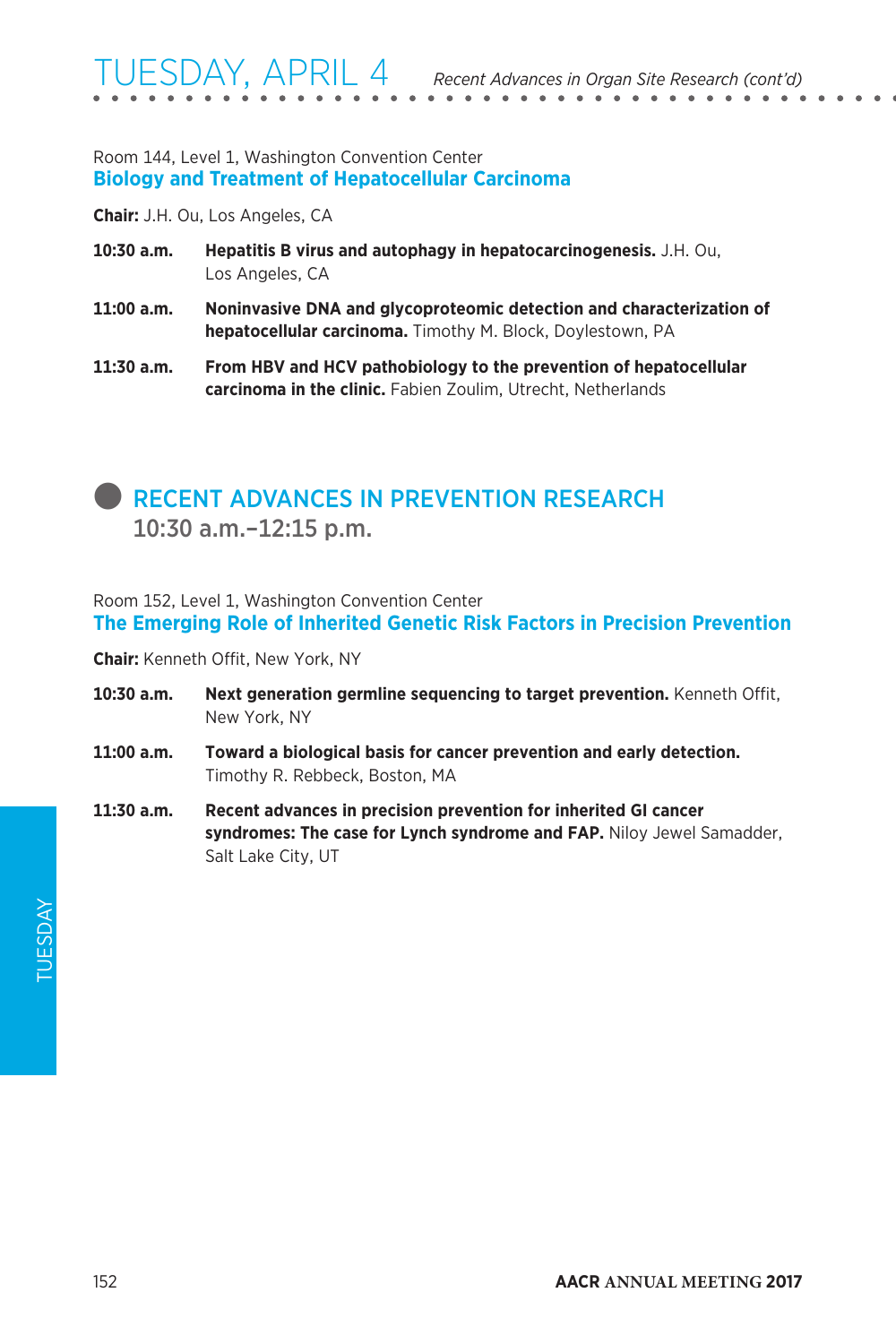# **REGULATORY SCIENCE AND POLICY SESSION** 10:30 a.m.–12:15 p.m.

Room 143, Level 1, Washington Convention Center **Reference Materials for Next Generation Sequencing (NGS)-Based Tests**

**Cochairs:** Elaine R. Mardis, Saint Louis, MO; David Litwack, Silver Spring, MD

**Speakers:** Zivana Tezak, Silver Spring, MD Maryellen de Mars, Manassas, VA Girish Putcha, Columbia, SC Marc Salit, Stanford, CA Kenna Mills Shaw, Houston, TX Jeffrey M. Trent, Phoenix, AZ

# **SCIENCE POLICY SESSION • 10:30 a.m.-12:15 p.m.**

Room 201, Level 2, Washington Convention Center **The Potential Impact on Cancer Patients of a Repeal or Revision of the Affordable Care Act**

**Chair:** Gilbert S. Omenn, Ann Arbor, MI

**Speakers:** Diana Chingos, Los Angeles, CA Chiara D'Agostino, Montclair, NJ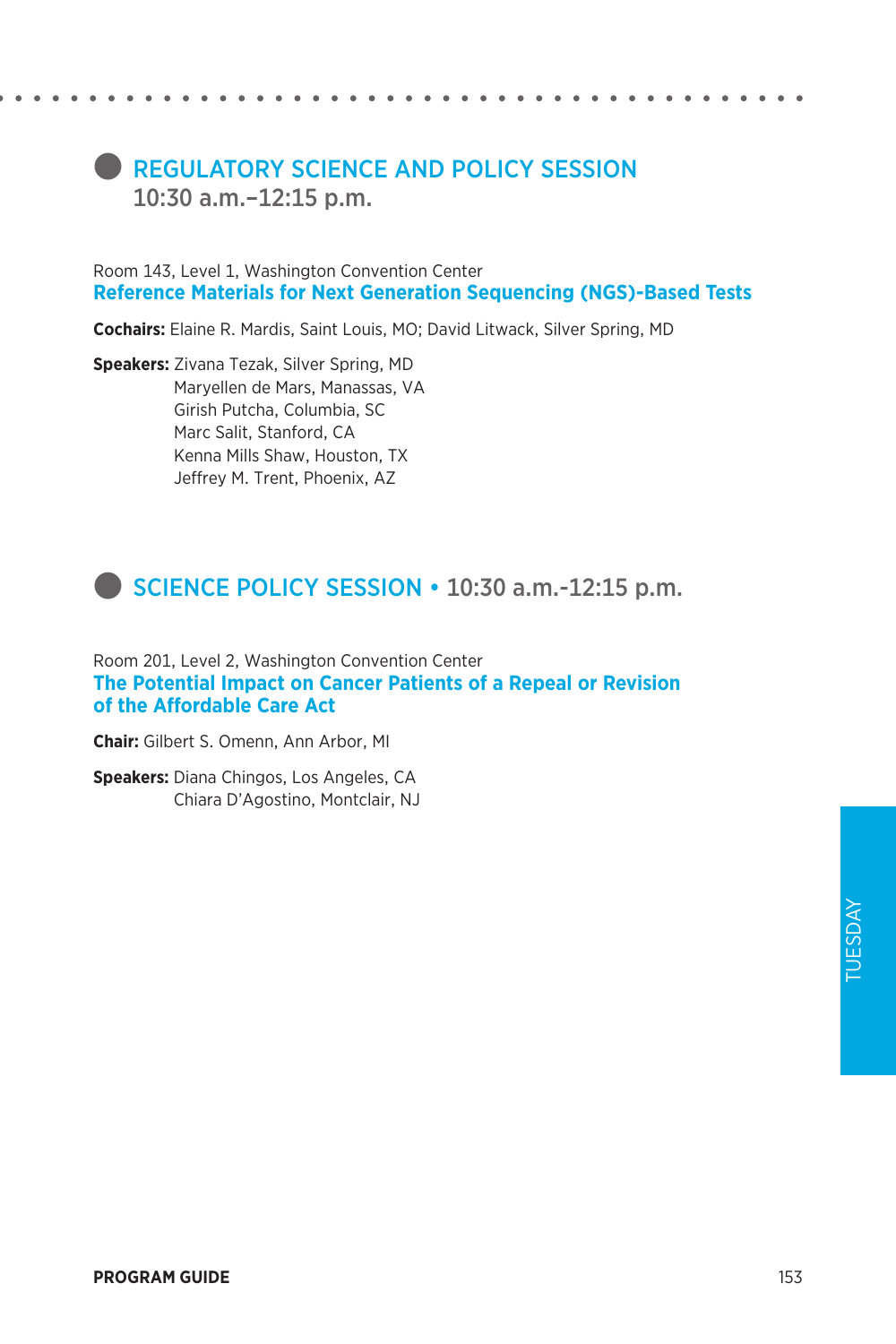# **MAJOR SYMPOSIUM • 10:30 a.m.-12:30 p.m.**

### Room 206, Level 2, Washington Convention Center **Minorities in Cancer Research Scientific Symposium: The Role of Diverse Populations in Precision Medicine**

**Cochairs:** Rick A. Kittles, Tucson, AZ; Laura Fejerman, Berkeley, CA

- **10:30 a.m. Introduction**
- **10:40 a.m. The mutational landscapes of African American colon cancers.** Kishore Guda, Cleveland, OH
- **11:00 a.m. Polygenic risk score for breast cancer risk prediction in Latinas: Does one size fit all?** Elad Ziv, San Francisco, CA
- **11:20 a.m. Prostate cancer in African Americans: Unique molecular and genomic characteristics and how they might impact treatment and prognosis.** Isaac J. Powell, Detroit, MI
- **11:40 a.m. Human demographic history impacts genetic risk prediction across diverse populations.** Eimear Kenny, New York, NY
- **12:00 p.m. Panel discussion**
- **12:25 p.m. Closing**

# **D** NCI/NIH-SPONSORED SESSION • 10:30 a.m.-12:30 p.m.

Marquis Ballroom Salons 3-4, Meeting Level 2, Marriott Marquis DC **Funding Opportunities for Cancer Research at Multiple National Institutes of Health (NIH) Institutes and Centers with NIH Experts (not eligible for CME credit)**

**Cochairs:** Phuong Kim Pham, Bethesda, MD; Julia T. Arnold, Bethesda, MD

**Speakers:** Julia T. Arnold, Bethesda, MD Alison Deckhut Augustine, Bethesda, MD Gary J. Murray, Bethesda, MD Jane W. Fountain, Bethesda, MD Pamela Anne Marino, Bethesda, MD Kimberly A. McAllister, Res. Triangle Park, NC Phuong Kim Pham, Bethesda, MD Syed Musaddaq Quadri, Bethesda, MD Sundar Venkatachalam, Bethesda, MD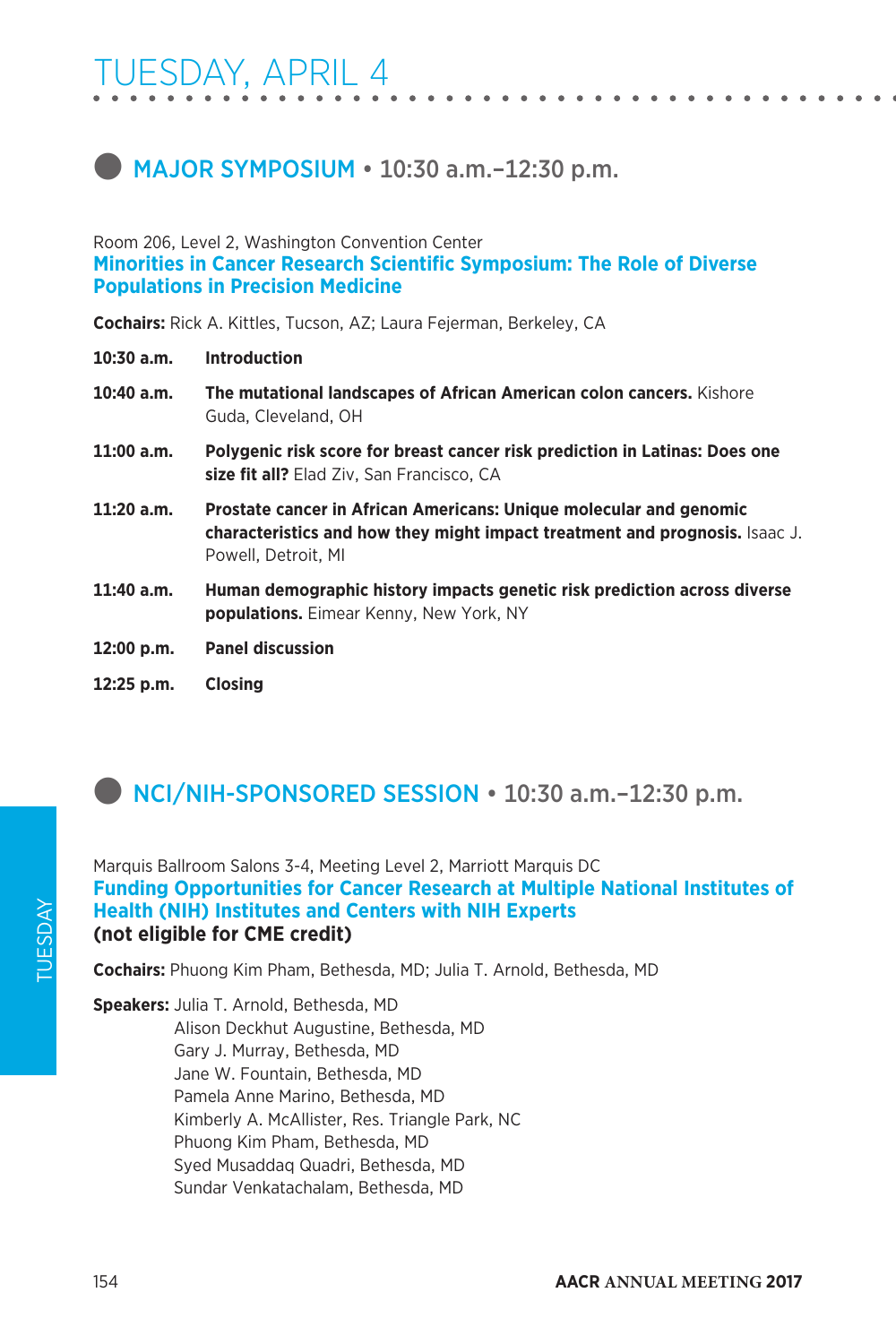# **SPECIAL SESSIONS • 10:30 a.m.-12:30 p.m.**

East Salon C, Level 1, Washington Convention Center **Radiation Science and Medicine Working Group Special Scientific Session: Fundamental Advances in Induced Modeling and Signatures for Radiation Carcinogenesis**

**Moderator:** Robert G. Bristow, Toronto, Ontario, Canada

- **10:30 a.m. Introduction.** Robert G. Bristow, Toronto, Ontario, Canada
- **10:40 a.m. Sublethal activation of caspases and its roles in radiation therapy and carcinogenesis.** Chuan-Yuan Li, Durham, NC
- **11:08 a.m. Radiation exposure alters the adaptive landscape for oncogenic events.**  James V. DeGregori, Aurora, CO
- 11:36 p.m. Mutational signatures of radiation exposure. Peter J. Campbell, Cambridge, United Kingdom
- **12:04 p.m. Post-radiation mutational signatures.** Jean L. Nakamura, San Francisco, CA

### Location to be announced

### **SU2C Innovative Research Grant Poster Session (not eligible for CME credit)**

**Moderator:** William G. Nelson, Baltimore, MD

**Targeting cellular plasticity in individual basal-type breast cancer cells.** John G. Albeck, Davis, CA

**Uncovering how Rad51 paralog mutations contribute to cancer predisposition.** Kara A. Bernstein, Pittsburgh, PA

**Phospholipid messengers as drivers of dendritic cell dysfunction in cancer.** Juan R. Cubillos-Ruiz, New York, NY

**Metabolic reprogramming using oncolytic viruses to improve immunotherapy.** Greg M. Delgoffe, Pittsburgh, PA

**"Weak links" in cancer proteostasis networks as new therapeutic targets.** Martin Kampmann, San Francisco, CA

**Algorithmically-driven quantitative combination cancer therapy engineering.** Daniel Landau, New York, NY

**Deubiquitinating enzymes as novel anticancer targets.** Li Ma, Houston, TX

**Imaging cell-level heterogeneity in solid tumors for personalized treatment.** Melissa C. Skala, Madison, WI

**Defining the metabolic dependencies of tumors.** Matthew G. Vander Heiden, Cambridge, MA

**Defining the mechanistic connections between injury, regeneration, and cancer.** Hao Zhu, Dallas, TX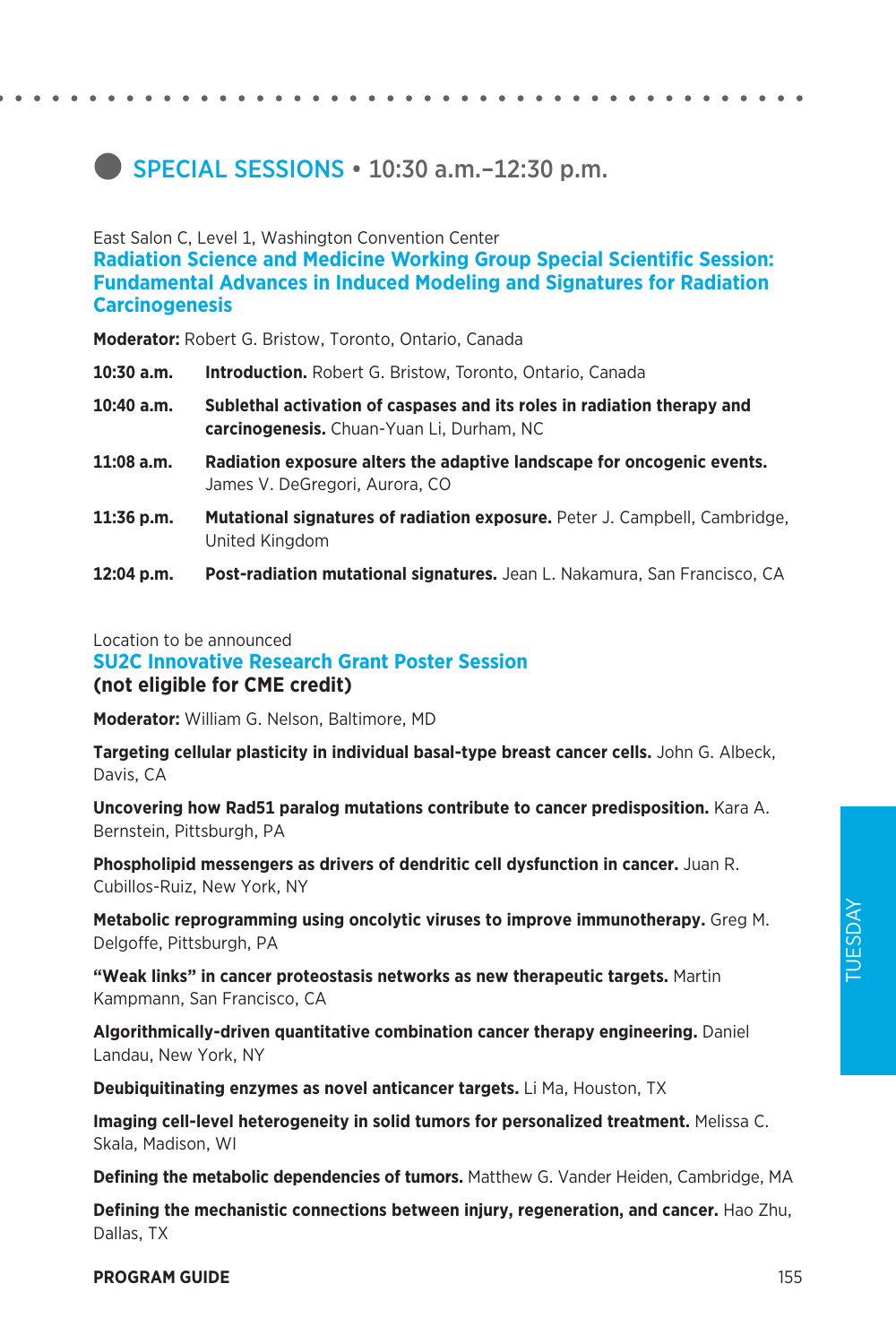# **CAREER DISCUSSIONS • 11:30 a.m.-12:15 p.m.**

AACRcentral Amphitheater (Booth 1125), Lower Level, Washington Convention Center **Putting Yourself on the Map: Strategies to Increase Your Visibility within the Academic Community, Organized by the Associate Member Council (AMC) (not eligible for CME credit)**

**Speakers:** Christine M. Lovly, Nashville, TN Nikhil Wagle, Newton, MA

# **EXECUTE:** MEET THE RESEARCH ICON . 12:30 p.m.-1:00 p.m.

AACRcentral Amphitheater (Booth 1125), Lower Level, Washington Convention Center **Meet the Research Icon: Karen H. Vousden, PhD, Organized by the Associate Member Council (AMC) (not eligible for CME credit)**

Karen H. Vousden, Glasgow, United Kingdom

# **NCI/NIH-SPONSORED SESSION • 12:30 p.m.–2:30 p.m.**

Marquis Ballroom Salons 3-4, Meeting Level 2, Marriott Marquis DC **Technology Transfer and Intellectual Property: Career Opportunities for Researchers (not eligible for CME credit)**

**Cochairs:** Thomas J. Siepmann, Springfield, VA; Phuong Kim Pham, Bethesda, MD

**Speakers:** Joseph G. Contrera, Baltimore, MD Jason V. Cristofaro, Bethesda, MD Steven M. Ferguson, Rockville, MD Phuong Kim Pham, Bethesda, MD Sana Pratt, Bethesda, MD Rayna Bauzo Rodriguez, Alexandria, VA Thomas J. Siepmann, Springfield, VA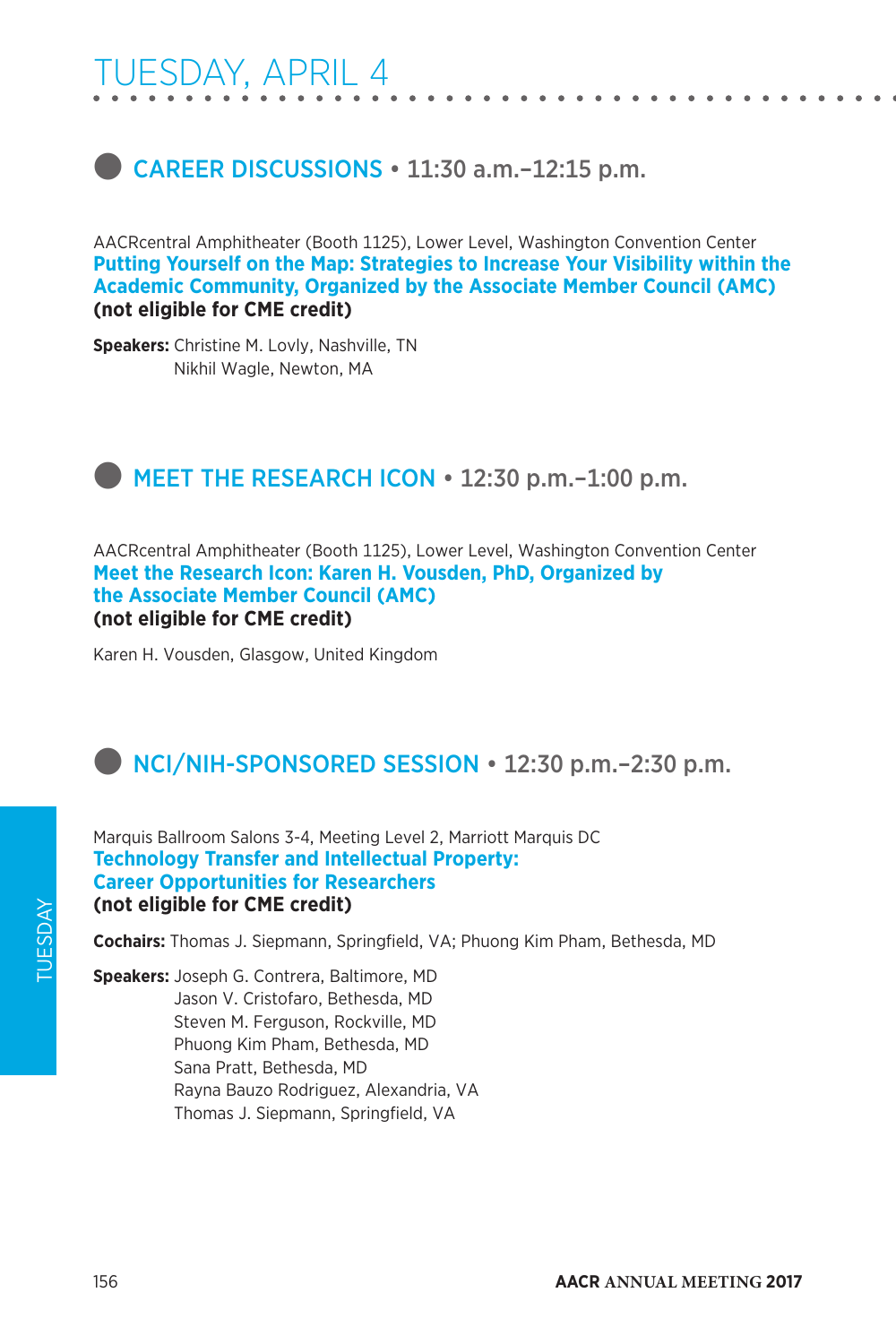## **SPECIAL SESSION**  $\cdot$  **12:45 p.m.**–2:45 p.m.

East Salon C, Level 1, Washington Convention Center **Pediatric Cancer Working Group Special Scientific Session: Emerging Topics in Pediatric Cancer**

**Moderators**: Crystal L. Mackall, Stanford, CA; Garrett M. Brodeur, Philadelphia, PA

- **12:45 p.m. Epimutations in childhood cancer.** Frank Westermann, Heidelberg, Germany
- **1:15 p.m. Exploiting metabolic dependencies encoded by MYC hyperactivation.**  Michael D. Hogarty, Philadelphia, PA
- **1:45 p.m. Identification of pediatric solid tumor vulnerabilities through integrated analysis.** Michael A. Dyer, Memphis, TN
- **2:15 p.m. Qualitative and quantitative imaging in pediatric oncology.** Mary-Louise Greer, Toronto, Ontario, Canada

### $\blacksquare$  MEET AND GREET  $\cdot$  1:00 p.m.–2:00 p.m.

AACR Publications Booth (2731), Lower Level, Washington Convention Center **Meet the Editor-in-Chief of** *Cancer Prevention Research:*  **Scott M. Lippman, MD (not eligible for CME credit)**

Scott M. Lippman, La Jolla, CA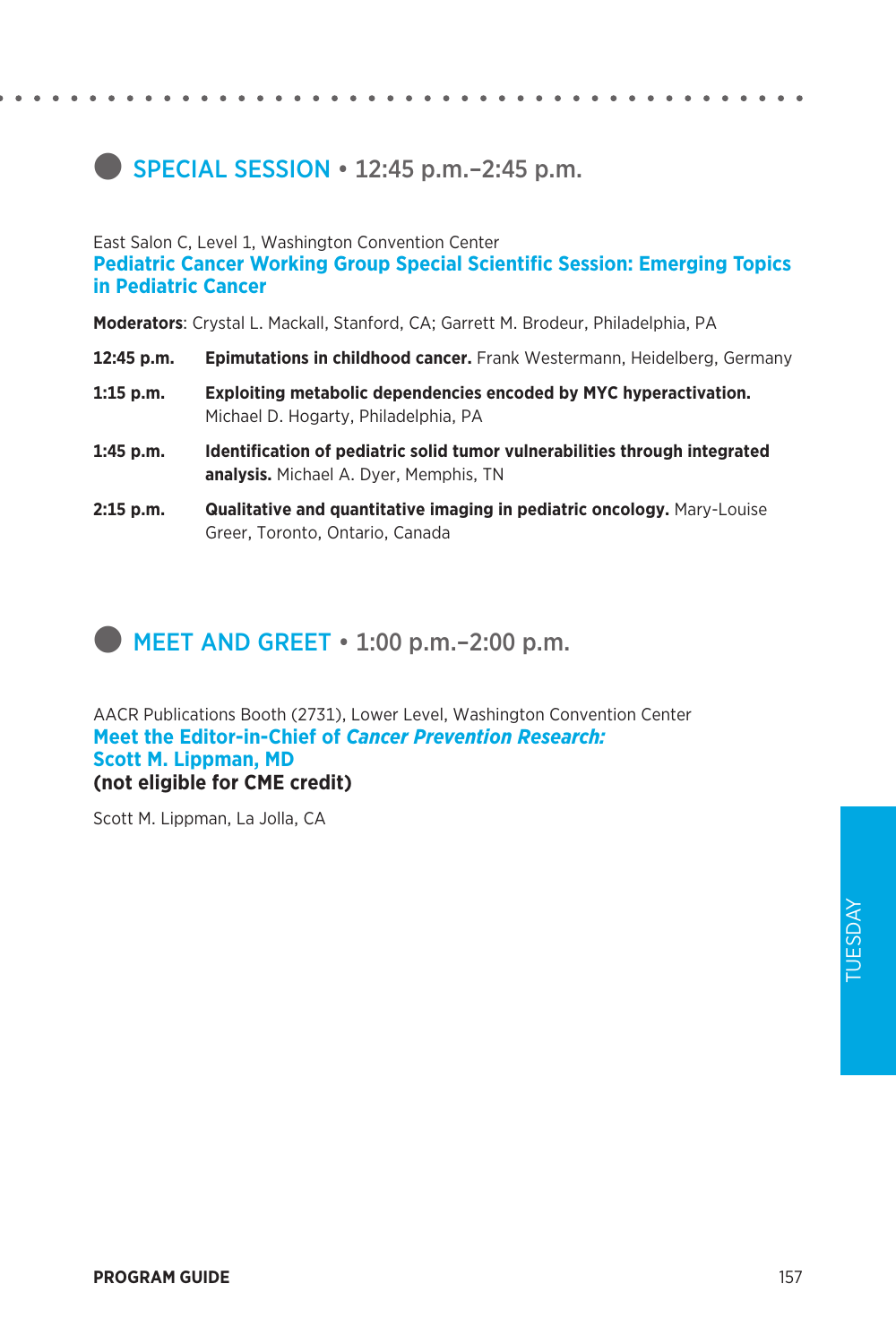# **MAJOR SYMPOSIA • 1:00 p.m.–2:45 p.m.**

### Room 152, Level 1, Washington Convention Center **Dysregulation of MicroRNAs Leads to Target Therapy**

**Chair:** Carlo M. Croce, Columbus, OH

- **1:00 p.m. Introduction**
- **1:05 p.m. The new genetics and treatment of CLL.** Carlo M. Croce, Columbus, OH
- **1:30 p.m. MicroRNA-based therapeutics in cancer.** Frank John Slack, Boston, MA
- **1:55 p.m. TP53-mediated human cancer susceptibility is defined by epigenetic dysregulation of microRNA-34A.** Nardin Samuel, Markham, Ontario, Canada [NG05]\*
- **2:15 p.m. About Chomsky, patterns, and noncoding RNAs cancer therapeutics.**  George A. Calin, Houston, TX [SY32-04]\*

Hall D-E, Level 2, Washington Convention Center **Immunometabolism in Immunotherapy**

**Chair:** Jonathan D. Powell, Baltimore, MD

- **1:00 p.m. Introduction**
- **1:05 p.m. Targeting metabolism to enhance immunotherapy.** Jonathan D. Powell, Baltimore, MD [SY33-01]\*
- **1:35 p.m. Fueling T cells and antitumor immunity.** Jeffrey C. Rathmell, Nashville, TN [SY33-02]\*
- **2:05 p.m. Impact of metabolic deviations in neoplastic cells on anticancer immunosurveillance.** Guido Kroemer, Villejuif, France

Room 202, Level 2, Washington Convention Center

\*An extended abstract for this presentation is available in the Invited Abstracts section of the *Proceedings*  (the abstract number is listed in brackets above).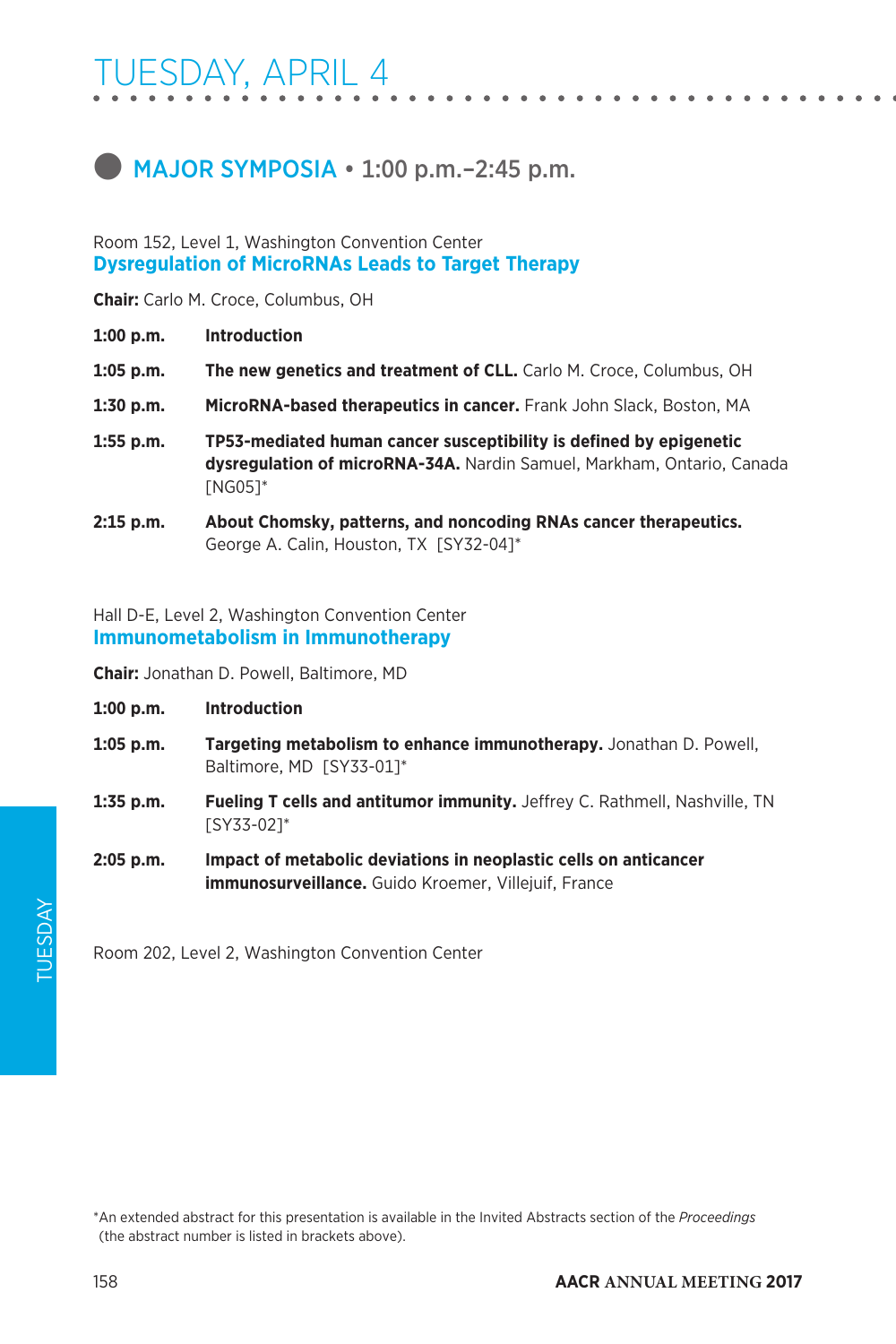### **International Cancer Genomic Studies**

**Chair:** Bin Tean Teh, Academia, Singapore

- **1:00 p.m. Introduction**
- **1:05 p.m. Insights from genomics inform molecular pathogenesis, classification, and therapy for Barrett's esophagus and esophageal adenocarcinoma.** Rebecca C. Fitzgerald, Cambridge, United Kingdom
- **1:35 p.m. Cancer genome profiling in diverse patient populations.** John D. Carpten, Los Angeles, CA
- **2:05 p.m. Updates on Asia-centric cancer genomics: Biliary tract and herbal carcinogen-related cancers.** Bin Tean Teh, Academia, Singapore

### Room 146, Level 1, Washington Convention Center **Metastasis and the Tumor Microenvironment**

**Chair:** Melody A. Swartz, Chicago, IL

**1:00 p.m. Introduction**

- **1:05 p.m. Macrophages--evildoers in cancer.** Jeffrey W. Pollard, Edinburgh, United Kingdom [SY31-02]\*
- **1:35 p.m. Cellular and molecular deconvolution of human pancreatic cancers.** Andreas Trumpp, Heidelberg, Germany
- **2:05 p.m. Lymphatic transport of tumor-secreted exosomes.** Melody A. Swartz, Chicago, IL

Ballroom A-B, Level 3, Washington Convention Center **Single Cell Cancer Genomics: From Tumor Heterogeneity to Drug Target Discovery**

**Chair:** Ido Amit, Rehovot, Israel

- **1:00 p.m. Introduction**
- **1:05 p.m. An atlas of the tumor immune system.** Dana Pe'er, New York, NY
- **1:35 p.m. Dissecting tumor heterogeneity by microtissue phenotyping and single cell transcriptomics.** Roland Eils, Heidelberg, Germany
- **2:05 p.m. The power of one: Cancer-immunology in the age of single cell genomics.**  Ido Amit, Rehovot, Israel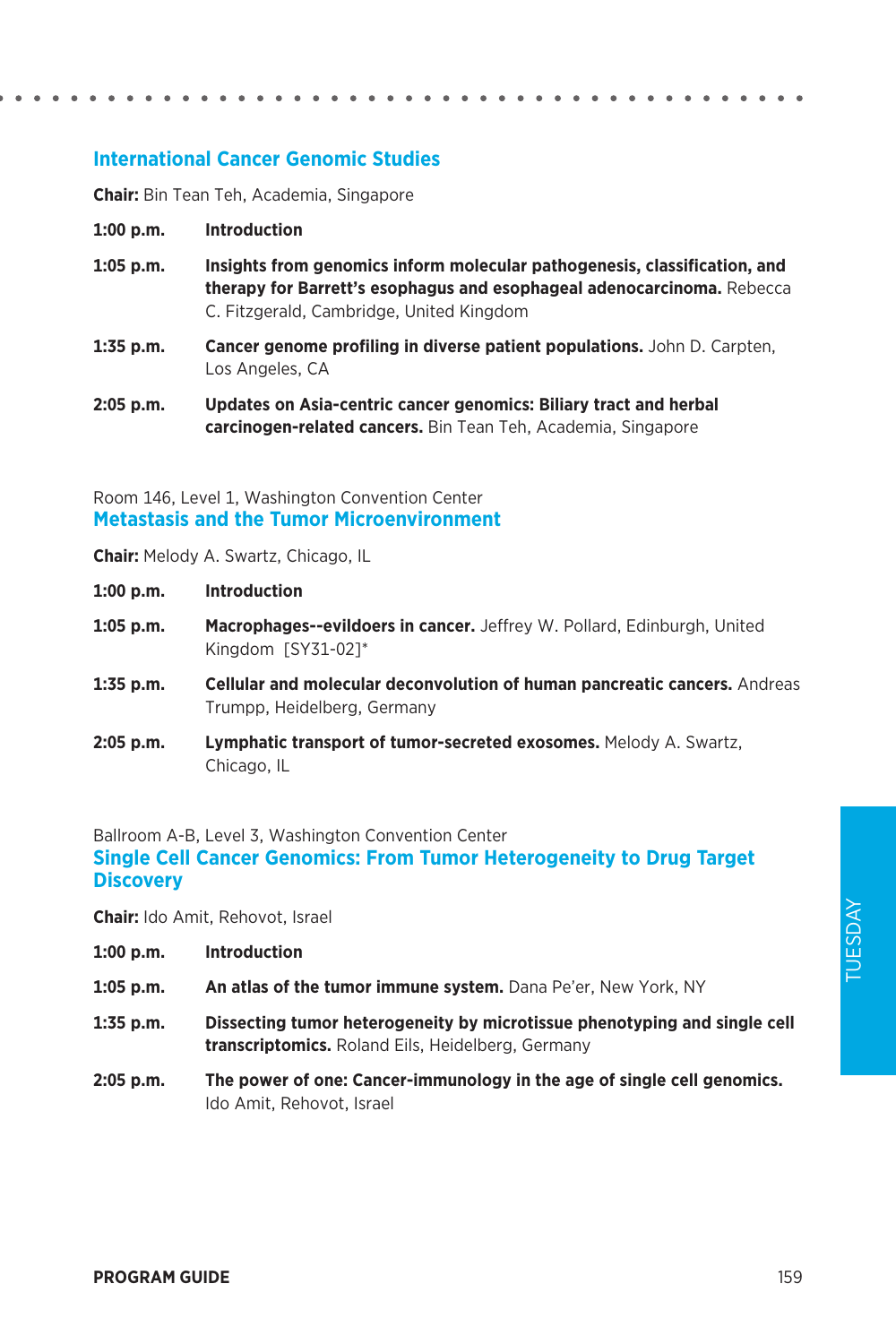### Room 147, Level 1, Washington Convention Center **Surgery in the 21st Century: Convergence of Genes, Imaging, and Robots**

**Chair:** Dan Theodorescu, Aurora, CO

| $1:00$ p.m. | <b>Introduction</b>                                                                                                        |
|-------------|----------------------------------------------------------------------------------------------------------------------------|
| $1:05$ p.m. | <b>Imaging to stage tumor prior to surgery.</b> Wolfgang A. Weber, New York, NY                                            |
| $1:30$ p.m. | Optimizing neoadjuvant therapy prior to surgery: Biomarker and target<br>discovery. Dan Theodorescu, Aurora, CO [SY36-01]* |
| $1:55$ p.m. | Surgery using intraoperative molecular imaging. Sunil Singhal,<br>Philadelphia, PA                                         |

**2:20 p.m. Monitoring cancer and predicting recurrence using cell-free tumor DNA.**  Nitzan Rosenfeld, Cambridge, United Kingdom

Room 207, Level 2, Washington Convention Center **Transformative Small Molecule Therapies**

**Chair:** Kevan Michael Shokat, San Francisco, CA

| 1:00 p.m.   | <b>Introduction</b>                                                                                                                                          |
|-------------|--------------------------------------------------------------------------------------------------------------------------------------------------------------|
| $1:05$ p.m. | <b>Targeting KRAS mutant cancers with a covalent G12C-specific inhibitor.</b> Yi<br>Liu, La Jolla, CA (not eligible for CME credit)                          |
| $1:35$ p.m. | Ligand-directed degradation of GSPT1 by a novel cereblon modulator<br>drives potent antitumor effects. Philip Chamberlain, San Diego, CA<br><b>SY37-021*</b> |
| $2:05$ p.m. | Overcoming kinase inhibitor resistance and dealing with biologic<br>redundancy: mTOR and K-Ras. Kevan Michael Shokat, San Francisco, CA                      |

### **RECENT ADVANCES IN DIAGNOSTICS** AND THERAPEUTICS RESEARCH • 1:00 p.m.–2:45 p.m.

#### Room 150, Level 1, Washington Convention Center **Nanotechnology for Cancer Diagnosis and Therapy**

**Chair:** Ugur Sahin, Mainz, Germany

\*An extended abstract for this presentation is available in the Invited Abstracts section of the *Proceedings*  (the abstract number is listed in brackets above).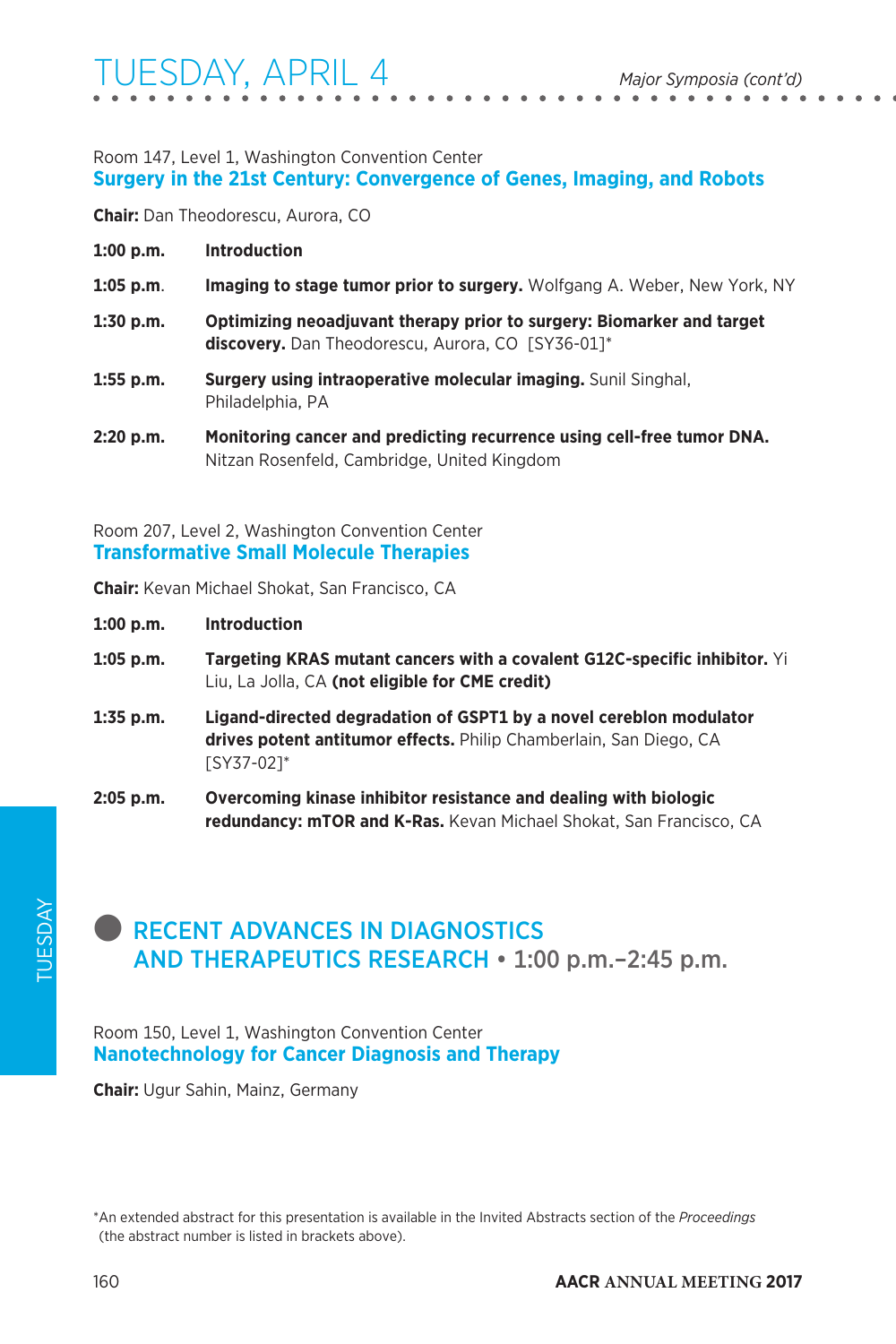- **1:00 p.m. Nanoparticle delivery of drugs and genes to desmoplastic tumors.**  Leaf Huang, Chapel Hill, NC
- **1:30 p.m. Oncolytic viruses for the treatment of cancer.** John C. Bell, Ottawa, Ontario, Canada
- **2:00 p.m. Invited speaker.** Ugur Sahin, Mainz, Germany **(not eligible for CME credit)**

East Salon A-B, Level 1, Washington Convention Center **New Mechanisms of Intercellular Communication: Extracellular Vesicles and Extracellular RNAs**

**Chair:** Clotilde Thery, Paris, France

- **1:00 p.m. Biogenesis and functions of EVs and associated nucleic acids in tumorimmune system crosstalk.** Clotilde Thery, Paris, France
- **1:30 p.m. Extracellular RNAs as liquid biopsy source for cancer diagnostics.** D. Michiel Pegtel, Amsterdam, Netherlands
- **2:00 p.m. The diagnostic and therapeutic function of exosome-associated nucleic acids in tumor microenvironment.** Raghu Kalluri, Houston, TX

### **RECENT ADVANCES IN ORGAN SITE RESEARCH** 1:00 p.m.–2:45 p.m.

#### Room 145, Level 1, Washington Convention Center **The Molecular Pathogenesis of Myelodysplasia**

**Chair:** Maria Eugenia Figueroa, Ann Arbor, MI

- **1:00 p.m. The genetics of myeloid neoplasia: From clonal hematopoiesis to acute leukemia.** Benjamin L. Ebert, Boston, MA
- **1:30 p.m. Epigenetic deregulation of aging hematopoietic stem cells.** Maria Eugenia Figueroa, Miami, FL
- **2:00 p.m. Understanding and targeting spliceosomal gene mutations in MDS.** Omar Abdel-Wahab, New York, NY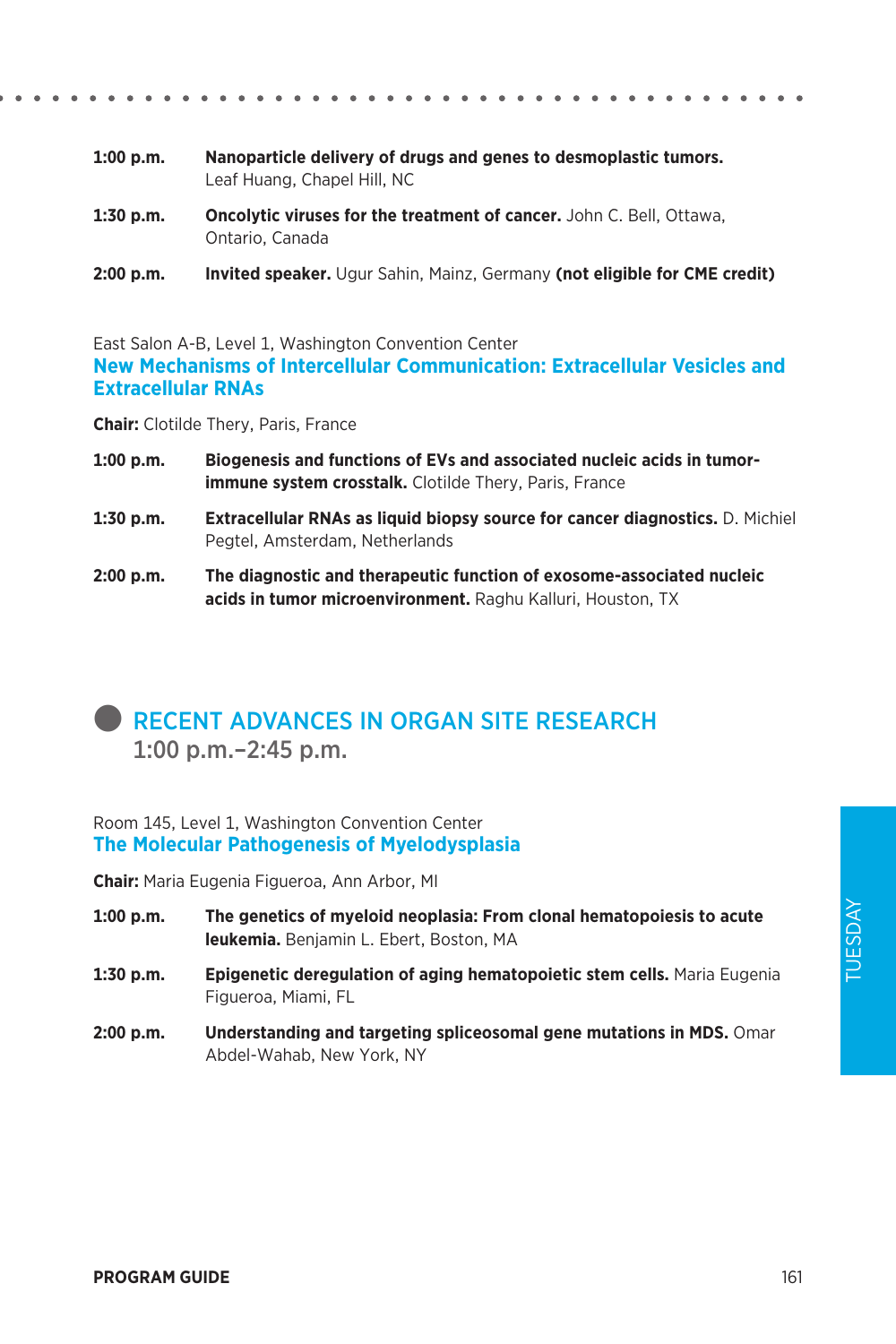### **RECENT ADVANCES IN PREVENTION RESEARCH** 1:00 p.m.–2:45 p.m.

Ballroom C, Level 3, Washington Convention Center **Premalignant Lesions as Targets for Immunoprevention**

**Chair:** Olivera J. Finn, Pittsburgh, PA

- **1:00 p.m. The cystine/glutamate anitporter (xCT): A new cancer stem cell target for anticancer vaccines.** Federica Cavallo, Turin, Italy
- **1:25 p.m. Vaccination in patients with low-grade glioma aiming at prevention of high-grade transformation.** Hideho Okada, San Francisco, CA
- **1:50 p.m. Antigens and vaccines for prevention of nonviral cancers.** Olivera J. Finn, Pittsburgh, PA
- **2:15 p.m. Synthetic DNA vaccine technology for immuno-oncology applications.**  David Weiner, Philadelphia, PA

### l REGULATORY SCIENCE AND POLICY SESSION 1:00 p.m.–2:45 p.m.

Room 143, Level 1, Washington Convention Center **Immuno-oncology Combination Therapies**

**Chair:** Geoffrey Kim, Silver Spring, MD

**Speakers:** Chao Liu, Silver Spring, MD Amy Rosenberg, Silver Spring, MD Daniel S. Chen, San Francisco, CA Bernard Fox, Portland, OR Elizabeth Jaffee, Baltimore, MD Sreeneeranj Kasichayanula, Thousand Oaks, CA

### **SCIENCE POLICY SESSION • 1:00 p.m.-2:45 p.m.**

Room 201, Level 2, Washington Convention Center **E-cigarettes: Are They a Public Health Threat or a Useful Cessation Tool?**

**Chair:** Benjamin A. Toll, New Haven, CT

**Speaker:** Roy S. Herbst, New Haven, CT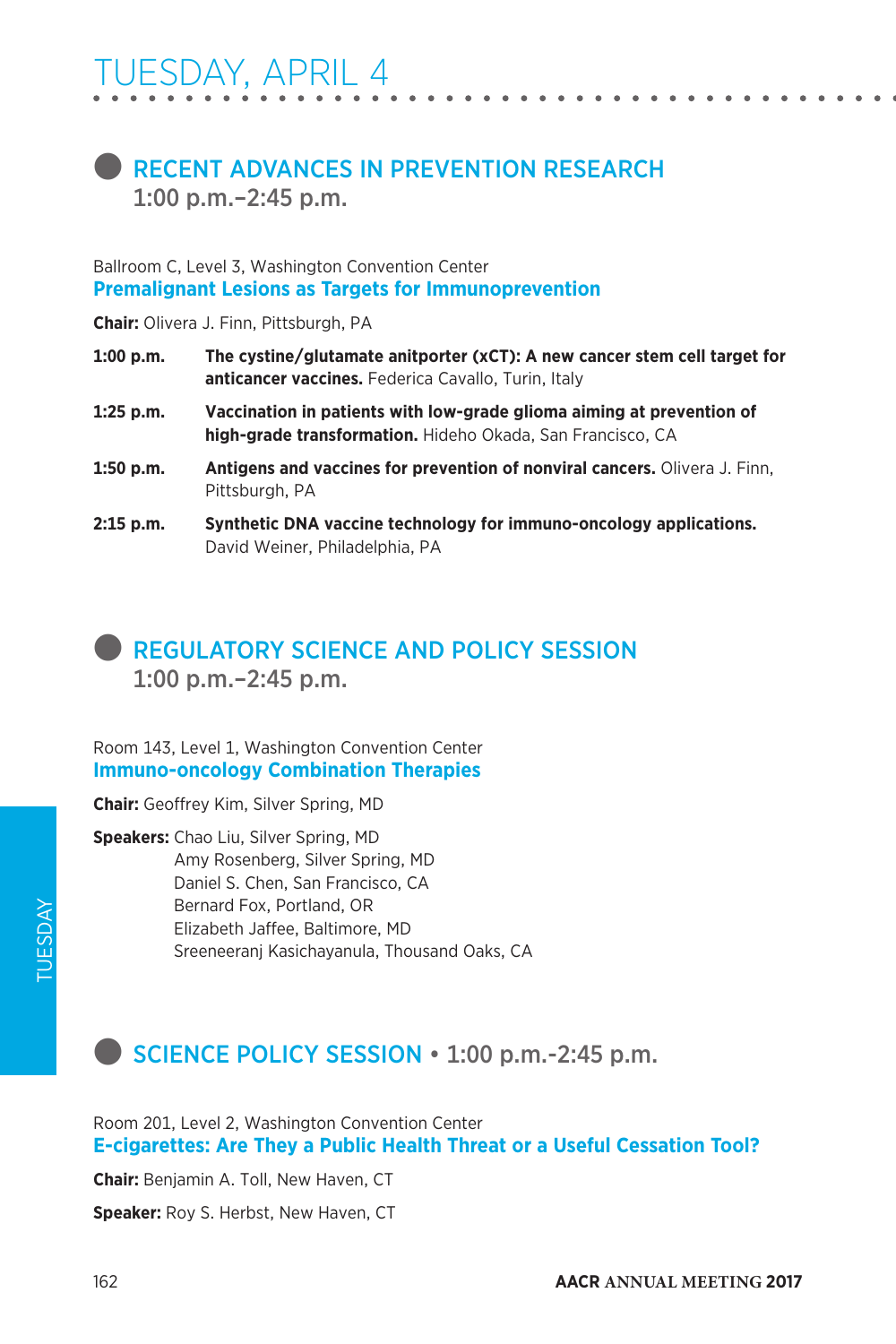### **D** POSTER SESSIONS • 1:00 p.m.-5:00 p.m.

#### Exhibit Hall, Lower Level, Washington Convention Center **(not eligible for CME credit)**

Complete titles and author listings for abstracts in the poster sessions are available in the online Itinerary Planner, the Annual Meeting App (available at www.AACR.org/AACR2017), and the print Poster Sessions and Exhibits Guide. A limited number of copies of the print guide are available in the Exhibit Hall.

### **Experimental and Molecular Therapeutics**

- Section 1 Assay Technology
- Section 2 Combination Therapies and Approaches to Sensitize Cancer Cells to Drugs
- Section 3 Mechanistic Understanding of Novel Anticancer Therapies
- Section 4 Molecular Targeted Therapies 2
- Section 5 New Targets and New Drugs
- Section 6 Novel Mechanisms 2
- Section 7 Targeting Protein Kinases and DNA Repair

### **Cancer Chemistry**

Section 8 Drug Screening Innovation

### **Prevention Research**

Section 10 Population Science in Cancer Prevention Research

### **Epidemiology**

Section 11 Biomarkers of Endogenous or Exogenous Exposures, Early Detection, and Biologic Effects Section 12 Familial and Hereditary Cancers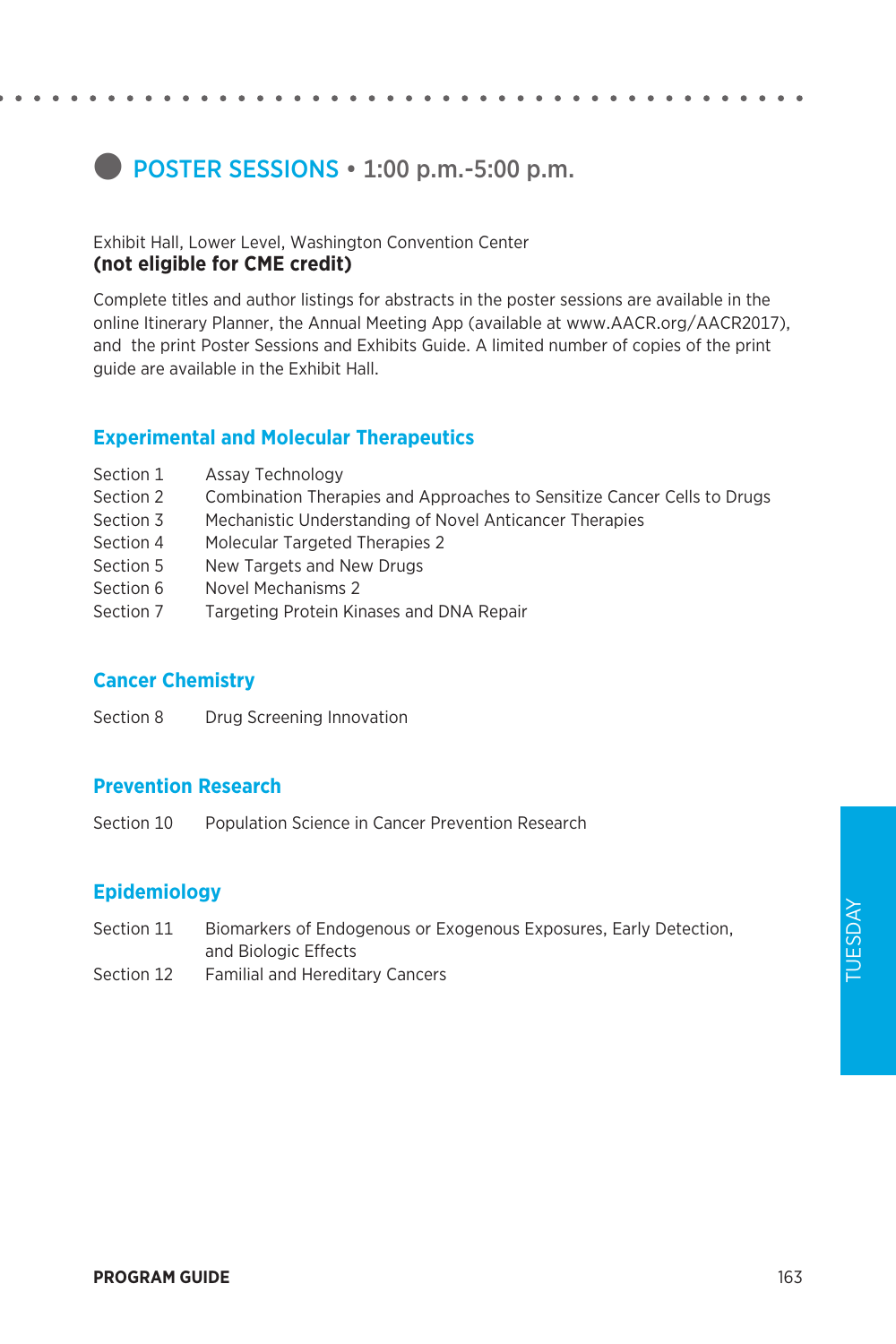## TUESDAY, APRIL 4 *Poster Sessions (cont'd)*

### **Molecular and Cellular Biology/Genetics**

| Section 13 | Cell Death in Cancer                                        |
|------------|-------------------------------------------------------------|
| Section 14 | Cell Growth Signaling Pathways 7                            |
| Section 15 | Epigenetics 4                                               |
| Section 16 | Genomic Landscape of Head and Neck and GI Cancers           |
| Section 17 | Metabolic Regulation and Cancer Therapy 1                   |
| Section 18 | MicroRNA Profiling in Cancer                                |
| Section 20 | Oncogenes and Tumor Suppressors 2                           |
| Section 21 | Post-transcriptional and Translational Regulation in Cancer |
| Section 22 | Tumor Hypoxia and the Unfolded Protein Response             |
| Section 35 | Late-Breaking Research: Molecular and Cellular Biology 3    |
|            |                                                             |

### **Bioinformatics and Systems Biology**

Section 24 Modeling and Algorithms

#### **Immunology**

- Section 25 Clinical Immunotherapy, Viruses, and Bacteria
- Section 26 Immunoconjugates and Antibodies
- Section 27 Innate Immune Response to Cancer

### **Clinical Research**

- Section 28 Diagnostic Biomarkers
- Section 29 Epigenetics and DNA Repair
- Section 30 Immunomodulatory Agents and Therapeutics
- Section 31 Prognostic Biomarkers 1
- Section 32 Radiobiology and Radiotherapy
- Section 34 Late-Breaking Research: Clinical Research 2/Endocrinology

### **Endocrinology**

Section 34 Late-Breaking Research: Clinical Research 2/Endocrinology

### **Clinical Trials**

Section 33 Clinical Trials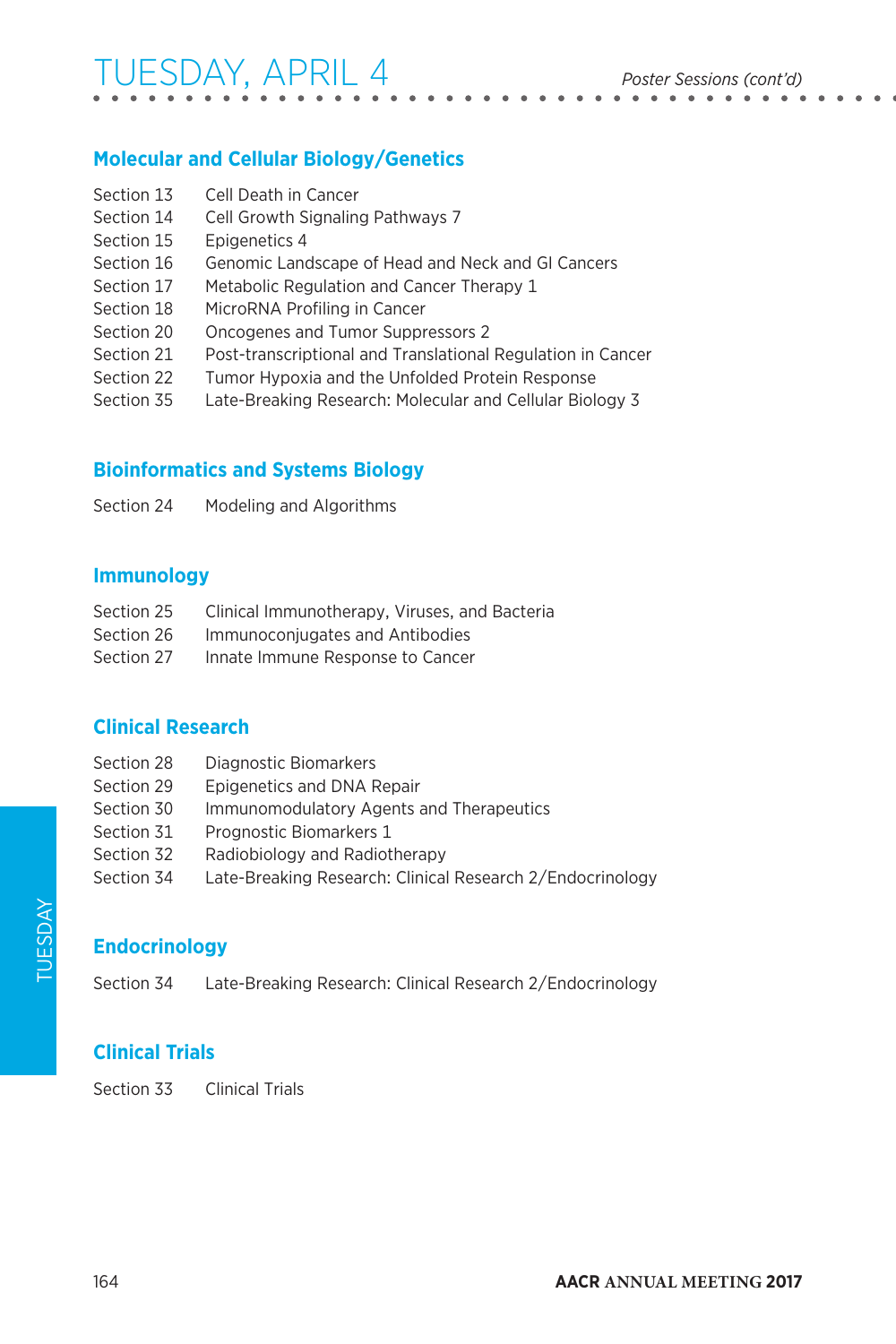### **Tumor Biology**

| Section 37 | <b>Cancer Stem Cells</b>                          |
|------------|---------------------------------------------------|
| Section 38 | Carcinogenesis, Models, and Tumor Biology         |
| Section 39 | Cell Culture and Animal Models of Cancer 5        |
| Section 41 | Metastasis Suppressors and Promoters              |
| Section 42 | Pediatric Cancer 3: Genetics and Genomics         |
| Section 43 | Therapeutic Intervention of Cancer and Metastasis |
| Section 44 | Tumor Microenvironment 7                          |

 $\bullet$  MEET AND GREET  $\cdot$  2:00 p.m.–3:00 p.m.

AACR Publications Booth (2731), Lower Level, Washington Convention Center **Meet the Editor-in-Chief of** *Molecular Cancer Research:*  **Karen E. Knudsen, PhD (not eligible for CME credit)**

Karen E. Knudsen, Philadelphia, PA

### MEET AND GREET  $\cdot$  2:30 p.m. -3:15 p.m.

AACRcentral Amphitheater (Booth 1125), Lower Level, Washington Convention Center **Meet the Career Development Committee (not eligible for CME credit)**

**Chair:** Kathleen W. Scotto, New Brunswick, NJ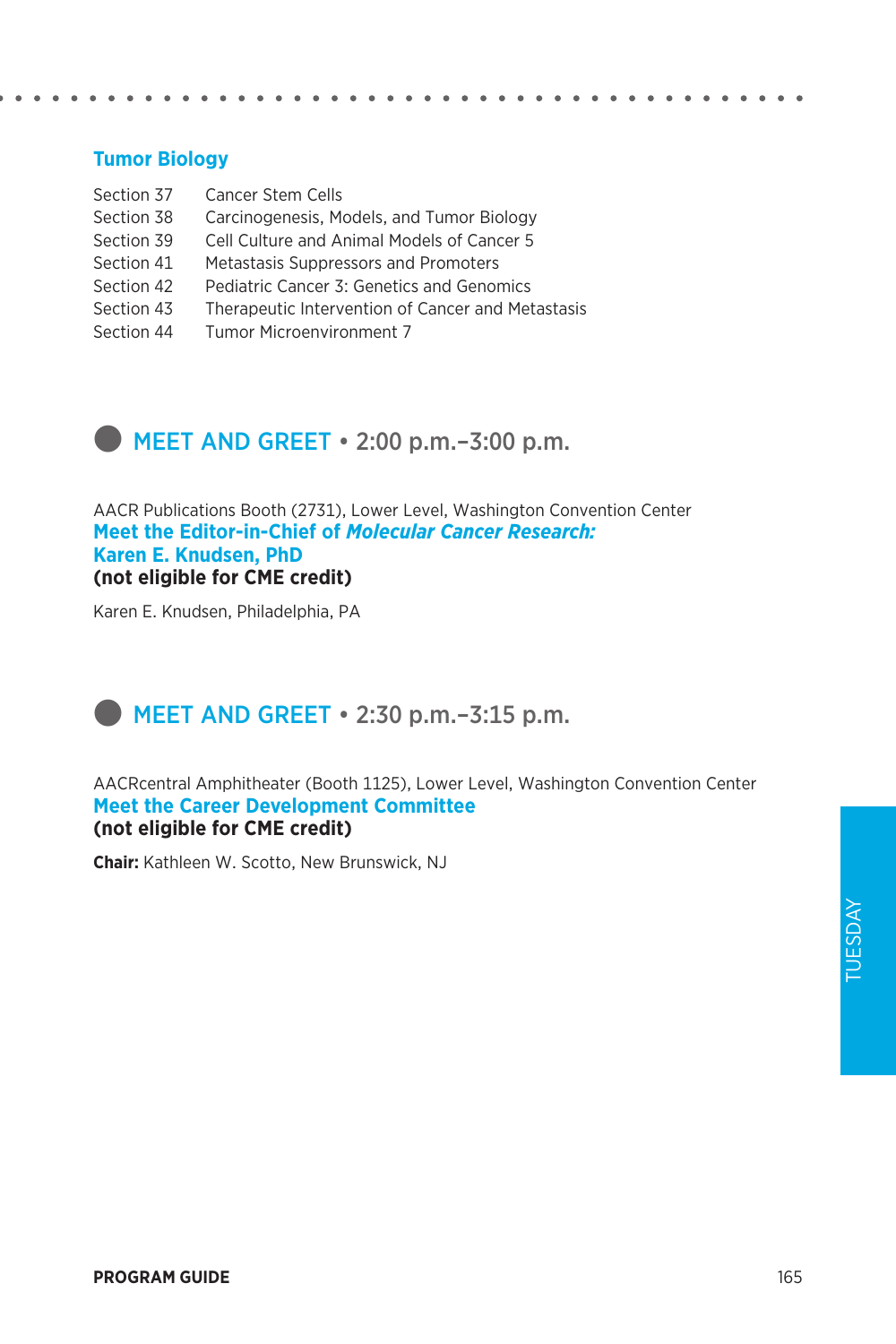## TUESDAY, APRIL 4



Marquis Ballroom Salons 3-4, Meeting Level 2, Marriott Marquis DC **NCI Cross-Disciplinary Programs Supporting Integrated Cancer Research (not eligible for CME credit)**

**Moderator:** Juli Klemm, Rockville, MD

**IMAT, ITCR, CSBC, and PS-ON program overviews**

**Speakers:** Anthony Dickherber, Marietta, GA Juli Klemm, Rockville, MD Shannon Hughes, Bethesda, MD Nastaran Zahir Kuhn, Bethesda, MD

**Technologies for advanced -omic analysis**

**Speakers:** Chang Lu, Blacksburg, VA Alexander Krasnitz, Cold Spring Harbor, NY Peter A. Sims, New York, NY

#### **Technologies for defining the cancer interactome**

**Speakers:** Zhenghe John Wang, Cleveland, OH Joshua M. Stuart, Santa Cruz, CA Nevan J. Krogan, San Francisco, CA



Room 202, Level 2, Washington Convention Center **Eleventh Annual AACR Award for Outstanding Achievement in Chemistry in Cancer Research PROTACs: Targeted Protein Degradation as a Therapeutic Strategy**

Craig M. Crews, New Haven, CT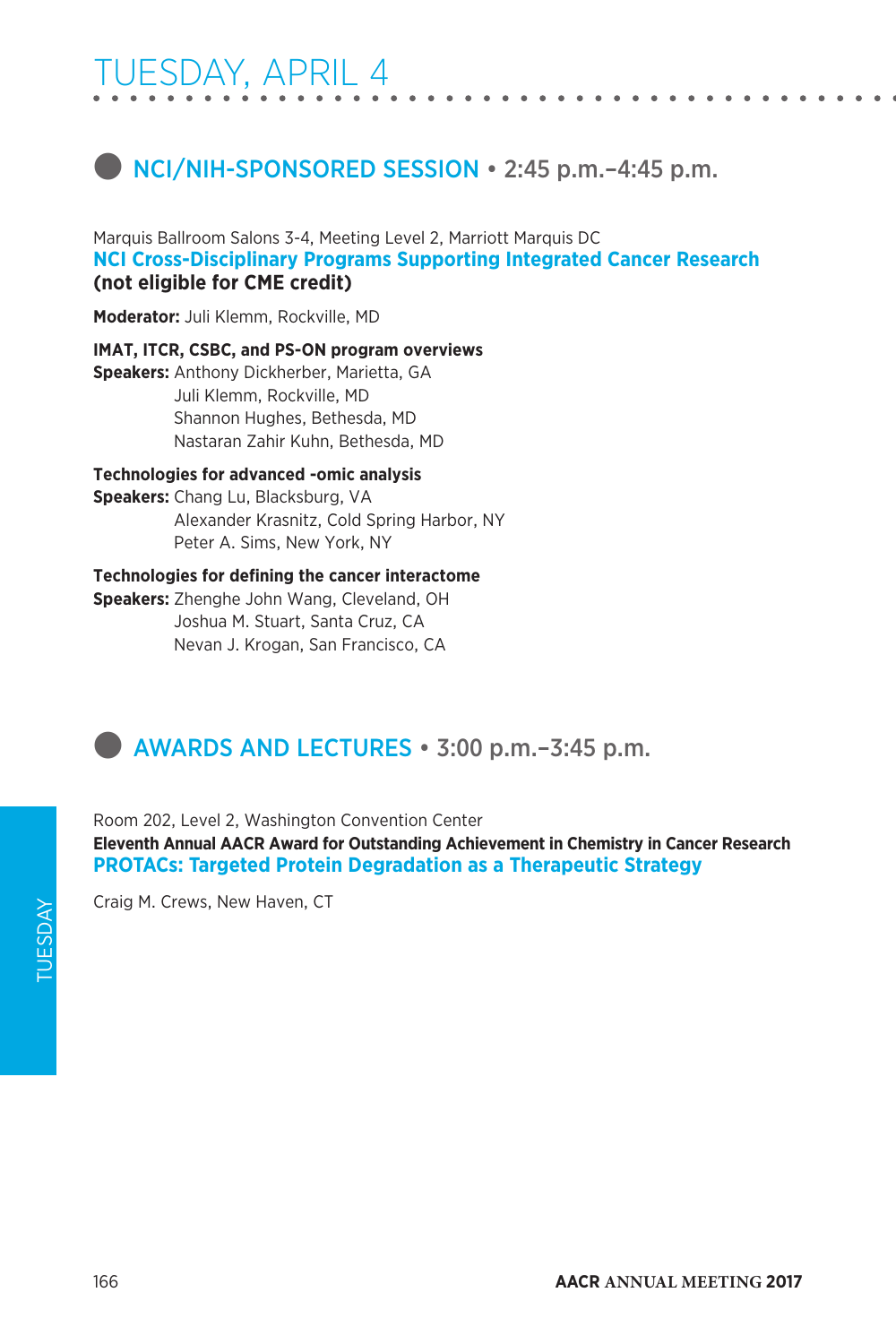### **REGULATORY SCIENCE AND POLICY SESSION** 3:00 p.m.–4:45 p.m.

Room 143, Level 1, Washington Convention Center **New Drugs—A Review of Recently Approved Breakthrough Therapies**

**Chair:** Amy E. McKee, Silver Spring, MD

**Speakers:** Sanjeeve Balasubramaniam, Silver Spring, MD Leslie Doros, Silver Spring, MD Daniel Suzman, Silver Spring, MD Deborah Armstrong, Baltimore, MD Dan Theodorescu, Aurora, CO Katie Armstrong, Boston, MA

### CLINICAL TRIALS MINISYMPOSIUM 3 · 3:00 p.m.–5:00 p.m.

Ballroom C, Level 3, Washington Convention Center **Clinical Trials Minisymposium 3**



Room 140, Level 1, Washington Convention Center **Minorities in Cancer Research Forum: Academic Relevance: Mission-Driven Career (not eligible for CME credit)**

**Cochairs:** Robert A. Winn, Chicago, IL; Sanya A. Springfield, Bethesda, MD

**3:00 p.m. Introduction**

- **3:10 p.m. Empowering patients through research and engagement.** Victoria L. Seewaldt, Duarte, CA
- **3:30 p.m. Examining cancer disparities through a basic science lens.** Clayton Yates, Tuskegee, AL
- **3:50 p.m. Developing a health disparities research agenda.** Lucile L. Adams-Campbell, Washington, DC
- **4:10 p.m. Panel discussion moderator and closing remarks.** Robert A. Winn, Chicago, IL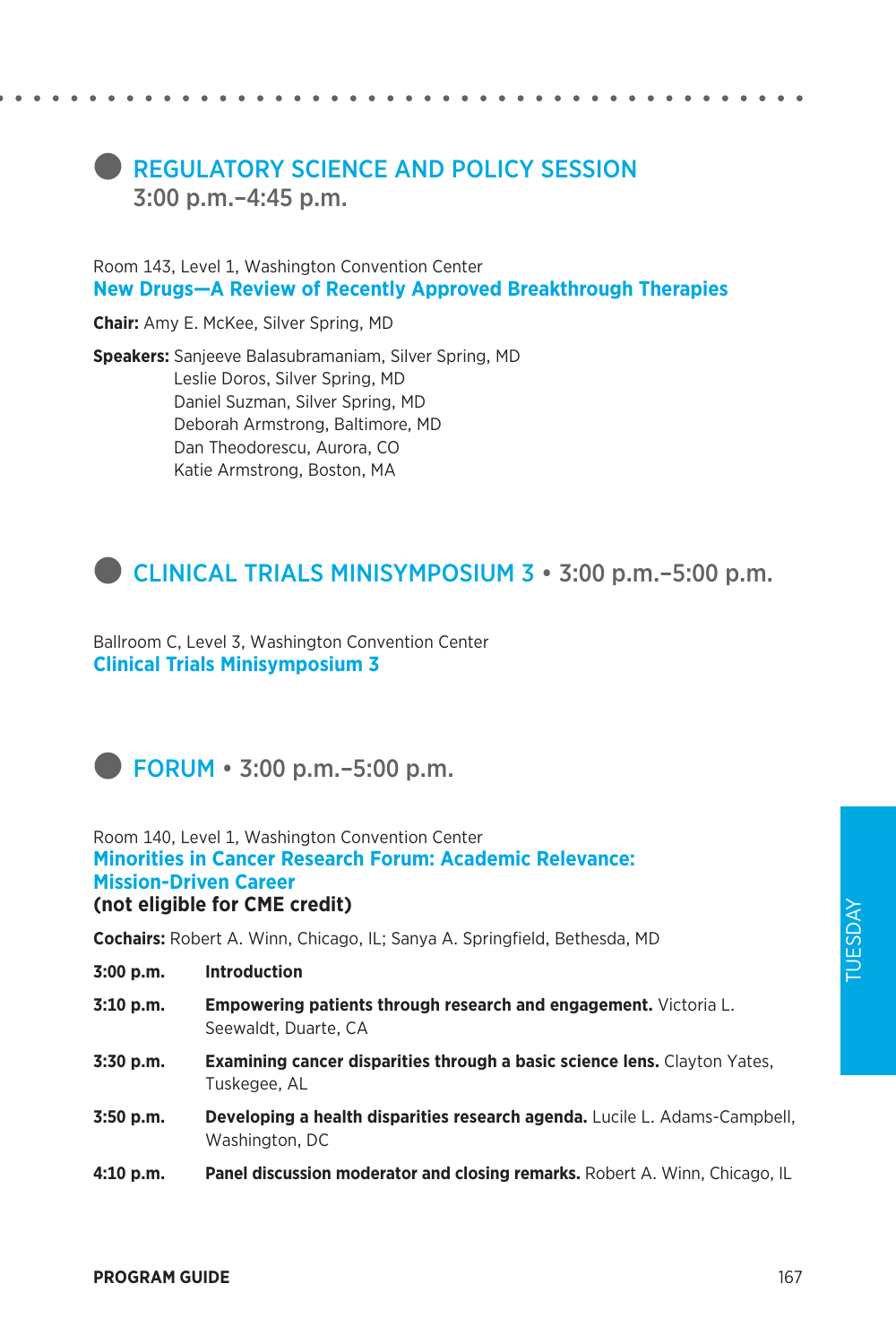### **MAJOR SYMPOSIUM • 3:00 p.m.–5:00 p.m.**

#### Room 152, Level 1, Washington Convention Center **AACR-CSCO Joint Symposium: Tumor Microenvironment**

**Cochairs:** David C. Lyden, New York, NY; Ruibao Ren, Shanghai, China

- **3:00 p.m. Tumor exosomes prepare premetastatic niches at organ-specific sites.**  David C. Lyden, New York, NY
- **3:30 p.m. Communication between cancer cells and immune cells in the tumor microenvironment: A therapeutic implication.** Jiuwei Cui, Changchun, China
- **4:00 p.m. Decoding the premetastatic niche with label-free Raman spectroscopic imaging.** Ishan Barman, Baltimore, MD
- **4:30 p.m. Targeting RAS in cancer.** Ruibao Ren, Shanghai, China

### **LATE-BREAKING MINISYMPOSIUM • 3:00 p.m.–5:00 p.m.**

Room 147, Level 1, Washington Convention Center **Late-Breaking Research**

**Chair:** TBA

**LB-000 Glycemia is positively associated with prostate cancer mortality in white and black men without diabetes when better classifying hyper- and normoglycemia using 3 biomarkers.** Michael Marrone, Baltimore, MD

**LB-000 ARID1A loss impairs enhancer-mediated gene regulation and drives colon cancer in mice.** Radhika Mathur, Boston, MA

**LB-000 Identification of patients at risk for tumor predisposition syndromes based on the evaluation of sporadic cancer exome sequencing data: Experiences from the NCT/DKTK MASTER program.** Evelin Schröck, Dresden, Germany

**LB-000 An allosteric PRC2 inhibitor targeting the H3K27me3 binding pocket of EED.** Wei Qi, Shanghai, China

**LB-000 Computational detection of oncogene**-**centric pathway members.** Joshua Broyde, New York, NY

**LB-000 Oncometabolites induce a BRCAness state that can be exploited by PARP inhibitors.** Ranjit S. Bindra, New Haven, CT

**LB-000 Identification of CMTM6 and CMTM4 as PD-L1 protein regulators.** Chong Sun, Amsterdam, The Netherlands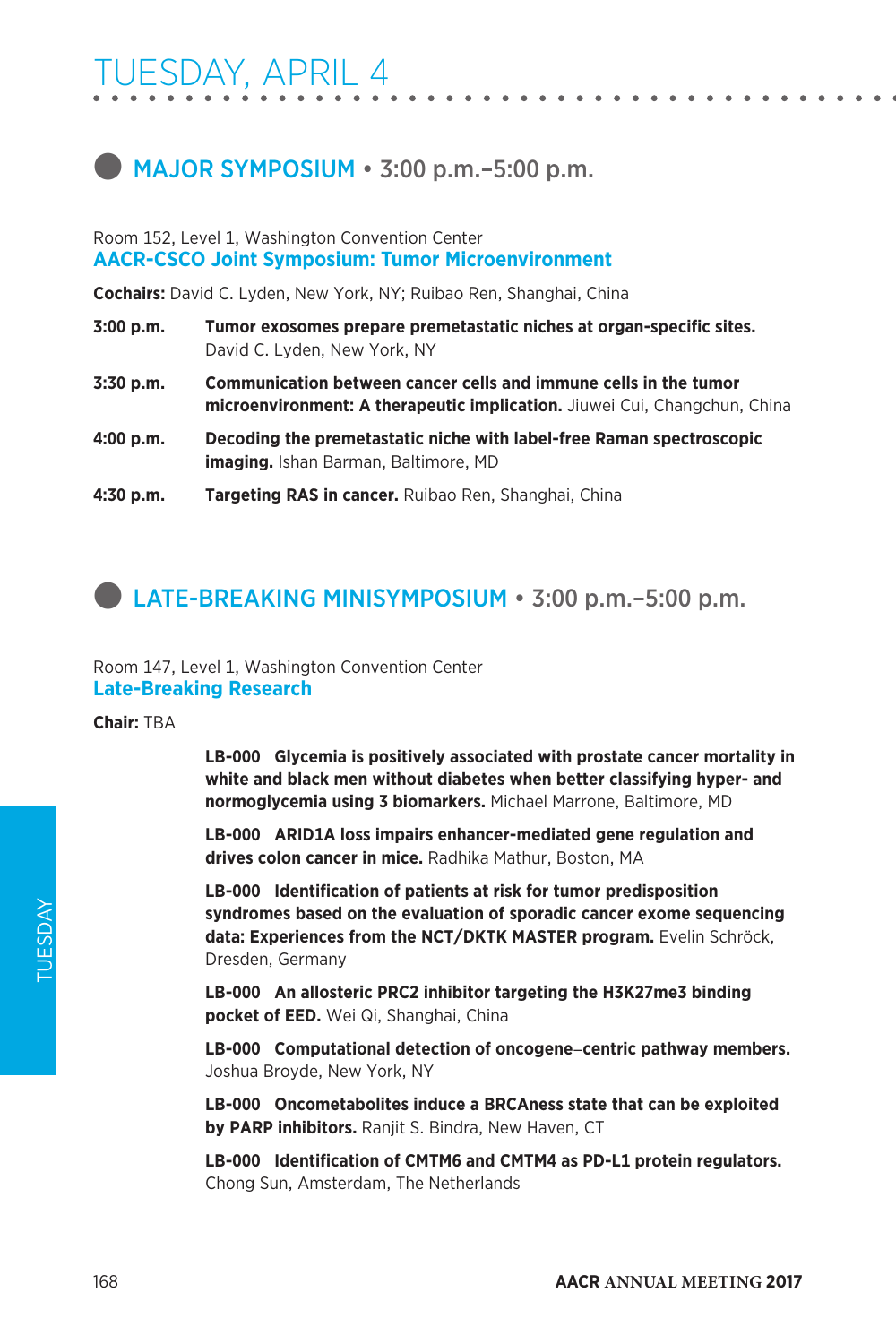### $\blacksquare$  MINISYMPOSIA  $\cdot$  3:00 p.m.–5:00 p.m.

#### Room 146, Level 1, Washington Convention Center **Clinical Research Liquid Biopsies 4**

**Chair:** Luis A. Diaz, Baltimore, MD; Shyamala Maheswaran, Charlestown, MA

- **3:05 p.m. 4949 Longitudinal monitoring of cell-free DNA in patients with small cell lung cancer reveals dynamic insights into treatment efficacy and disease relapse.** Christine M. Lovly, Nashville, TN
- **3:20 p.m. 4950 The emergence of ESR1 mutations is associated with aromatase inhibitor and fulvestrant therapy.** Yanan Kuang, Boston, MA
- **3:35 p.m. 4951 Dynamics of KIT exon 11 mutations in cell free plasma DNA of patients treated for advanced gastrointestinal stromal tumors: Results from the Dutch GIST bio-databank.** Pieter A. Boonstra, Groningen, Netherlands
- **3:50 p.m. 4952 Whole exome sequencing of circulating tumor DNA highlights spatial and temporal tumor heterogeneity in neuroblastoma.** Gudrun Schleiermacher, PARIS, France
- **4:05 p.m. 4953 Single cell signaling analysis reveals circulating tumor cell markers of drug susceptibility and tumor heterogeneity.** N. Murat Karabacak, Charlestown, MA
- **4:20 p.m. 4954 Clinical validation of a cell-free DNA liquid biopsy approach for noninvasive molecular profiling.** Monica Nesselbush, Baltimore, MD
- **4:35 p.m. 4955 PD-L1 expression on circulating epithelial tumor cells (CETCs) correlates with the presence of metastasis in breast cancer patients and differs from PD-L2 expression.** Monika Pizon, Bayreuth, Germany

Room 204, Level 2, Washington Convention Center

**Epidemiology**

#### **Molecular and Genetic Epidemiology**

**Cochairs:** Lorelei A. Mucci, Boston, MA; Celine M. Vachon, Rochester, MN

- **3:00 p.m. Introduction**
- **3:05 p.m. 4956 Transcriptome-wide association study identifies new prostate cancer susceptibility genes in the OncoArray data.** Nicholas Mancuso, Los Angeles, CA
- **3:20 p.m. 4957 Gene expression signature of Gleason score is associated with prostate cancer outcomes in a radical prostatectomy cohort.** Min A Jhun, Seattle, WA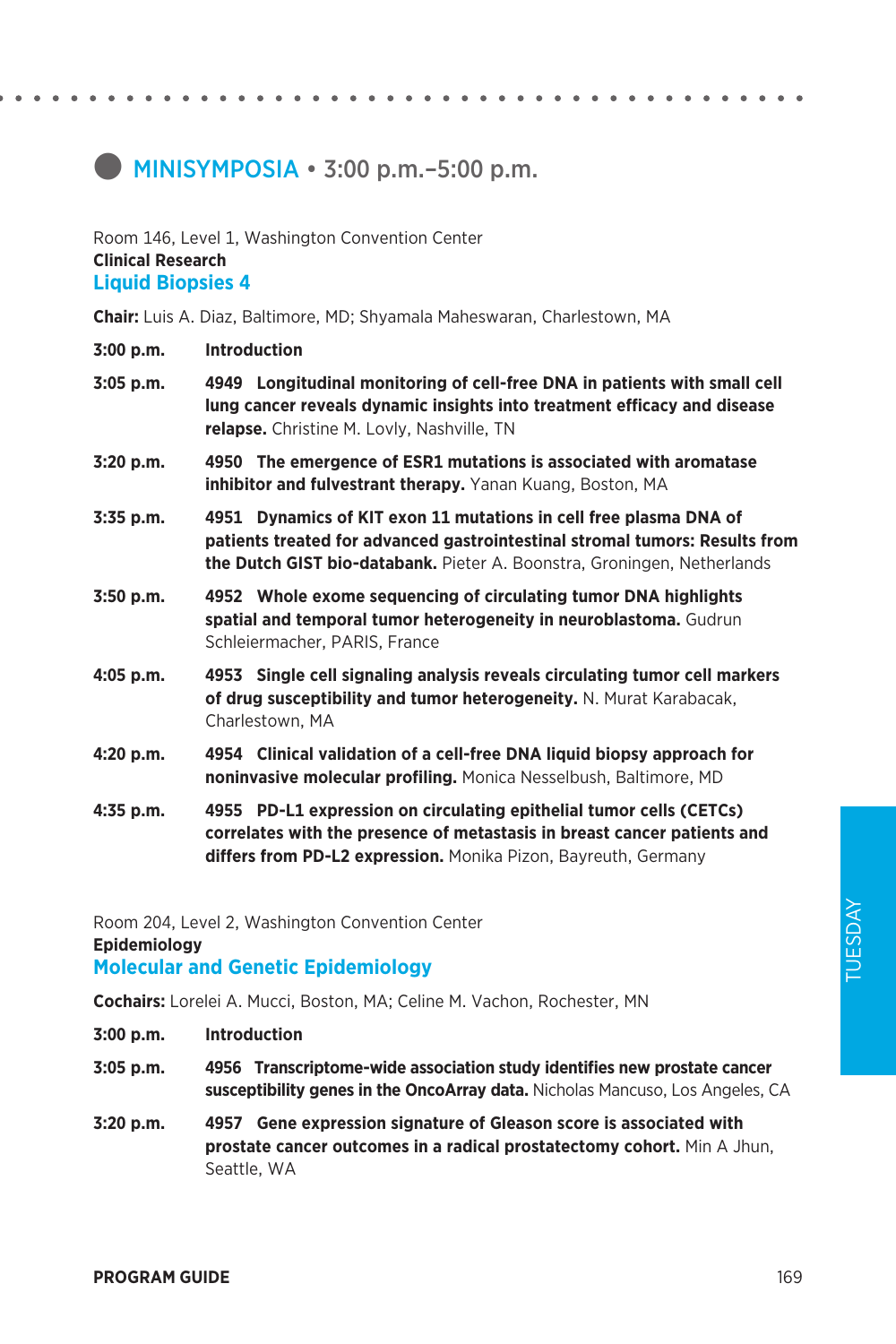| 3:35 p.m.   | 4958 Prediagnostic peripheral blood DNA methylation and lung cancer<br>survival. Jennifer A. Doherty, Salt Lake City, UT                                   |
|-------------|------------------------------------------------------------------------------------------------------------------------------------------------------------|
| $3:50$ p.m. | 4959 The RANK-axis and breast cancer risk by hormone receptor subtype:<br><b>Results from the EPIC cohort.</b> Renée T. Fortner, Heidelberg, Germany       |
| $4:05$ p.m. | 4960 Recent ultraviolet radiation exposure and circulating<br><b>immunosuppressive T-regulatory cells.</b> Dana E. Rollison, Tampa, FL                     |
| 4:20 p.m.   | 4961 The oral microbiome and prospective risk for esophageal cancer:<br>A population-based nested case-control study. Brandilyn A. Peters,<br>New York, NY |
| $4:35$ p.m. | Geographic disparities in prevalence of baseline prostate<br>4962                                                                                          |

**inflammation and prostate cancer risk: Results from a multinational trial.**  Emma H. Allott, Chapel Hill, NC

### Room 144, Level 1, Washington Convention Center **Experimental and Molecular Therapeutics Novel Approaches for Experimental Therapeutics**

**Cochairs:** Lori S. Friedman, South San Francisco, CA; Pamela Carroll, Boston, MA

| 3:00 p.m    | <b>Introduction</b>                                                                                                                                                                                                                                           |
|-------------|---------------------------------------------------------------------------------------------------------------------------------------------------------------------------------------------------------------------------------------------------------------|
| $3:05$ p.m. | 4963 Novel hexavalent GITR agonists stimulate T cells and enhance<br>memory formation. Meinolf Thiemann, Heidelberg, Germany (not eligible for<br><b>CME</b> credit)                                                                                          |
| $3:20$ p.m. | 4964 Structure, in vitro biology and in vivo pharmacodynamic<br>characterization of a novel clinical IDO1 inhibitor. John T. Hunt, Princeton, NJ                                                                                                              |
| 3:35 p.m.   | 4965 Sustained tumor regressions and significant improvements in<br>therapeutic index for a lead monomethyl auristatin E nanoparticle-drug<br>conjugate, CRLX701, with the potential for improved anticancer effects.<br>Liang Zhao, Waltham, MA              |
| $3:50$ p.m. | 4966 Phospho-proteome analyses confirm the unique mode of action of<br>MP0274, an apoptosis inducing, biparatopic HER2-targeting DARPin <sup>*</sup> drug<br>candidate. Ulrike Fiedler, Schlieren-Zurich, Switzerland (not eligible for<br><b>CME</b> credit) |
| $4:05$ p.m. | 4967 RAF kinase inhibition synergizes with MEK inhibitors in KRAS mutant<br>tumors. Ivana Yen, Schlieren-Zurich, Switzerland, (not eligible for CME credit)                                                                                                   |
| 4:20 p.m.   | 4968 Importance of tumor microenvironment in the preclinical estrogen<br>receptor positive breast cancer-primary tumor and bone metastasis<br>models. Jenni Bernoulli, Turku, Finland (not eligible for CME credit)                                           |
| 4:35 p.m.   | 4969 Impaired PARP1 DNA repair defines chemosensitivity in IDH1 mutant<br>cell. Yanxin Lu, Bethesda, MD                                                                                                                                                       |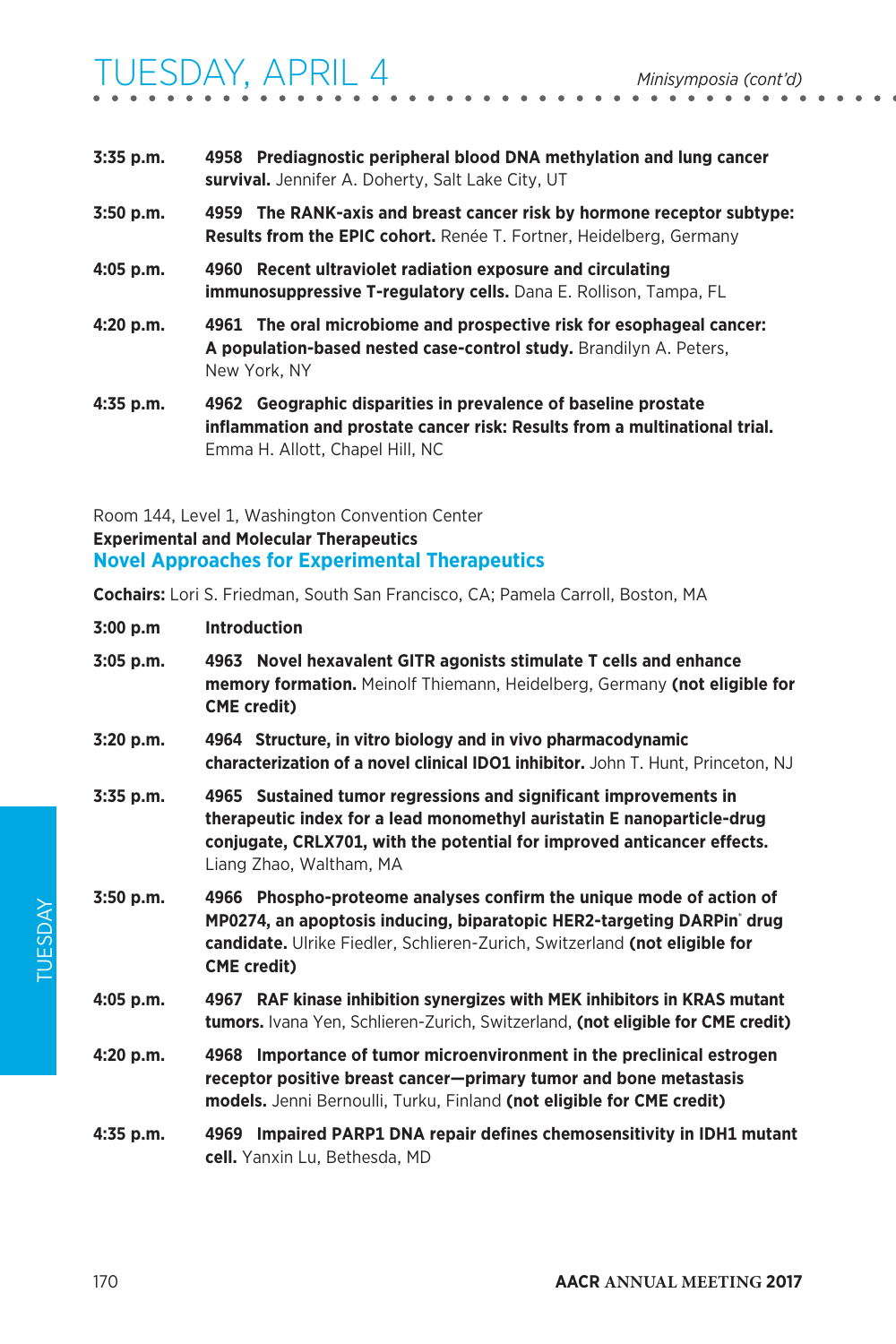#### Room 151, Level 1, Washington Convention Center **Experimental and Molecular Therapeutics Novel Small Molecular Targets and Approaches**

**Cochairs:** Scott Kopetz, Houston, TX; John J. Wright, Houston, TX

- **3:00 p.m. Introduction**
- **3:05 p.m. 4970 Oxidative phosphorylation as a target in triple negative breast cancer therapy.** Funda Meric-Bernstam, Houston, TX
- **3:20 p.m. 4971 IACS-010759, a novel inhibitor of complex I in Phase I clinical development to target OXPHOS dependent tumors.** Joseph R. Marszalek, Houston, TX
- **3:35 p.m. 4972 Novel Ras inhibitor DC070-547 potently and selectively blocks Ras-RBD binding, EGFR binding to Ras signaling complex, EGFR activation of Ras signaling, and growth of Ras-driven lung tumor cells.** Bing Zhu, Mobile, AL
- **3:50 p.m. 4973 Discovery of LY3214996, a selective and novel ERK1/2 inhibitor with potent antitumor activities in cancer models with MAPK pathway alterations.** Shripad V. Bhagwat, Indianapolis, IN **(not eligible for CME credit)**
- **4:05 p.m. 4974 Pharmacogenomic interactions in glioblastoma cell line models.**  Ruben Ferrer-Luna, Boston, MA
- **4:20 p.m. 4975 A small molecule pan Id protein antagonist shows strong antitumor activity.** Paulina M. Wojnarowicz, New York, NY
- **4:35 p.m. 4976 Ricolinostat, a selective HDAC6 inhibitor with immunomodulatory properties, has significant antimelanoma activity in vitro and in vivo.**  Fengdong Cheng, Washington, DC

Ballroom A-B, Level 3, Washington Convention Center

**Immunology**

#### **Adoptive Cellular Therapy for Cancer**

**Cochairs:** Michael T. Lotze, Pittsburgh, PA; Christian Hinrichs, Bethesda, MD

- **3:00 p.m. Introduction**
- **3:05 p.m. 4977 Isolation and characterization of a PRAME-specific TCR with high avidity, potent antitumor efficacy and a favorable preclinical safety profile.**  Manon Weis, Planegg/Martinsried, Germany
- **3:20 p.m. 4978 Adoptively transferred CMV-specific T-cells recognizing dominant and sub-dominant pp65 epitopes demonstrate improved in vivo inhibition of tumor xenografts in combination with PD-1 inhibition.** Aisha N. Hasan, New York, NY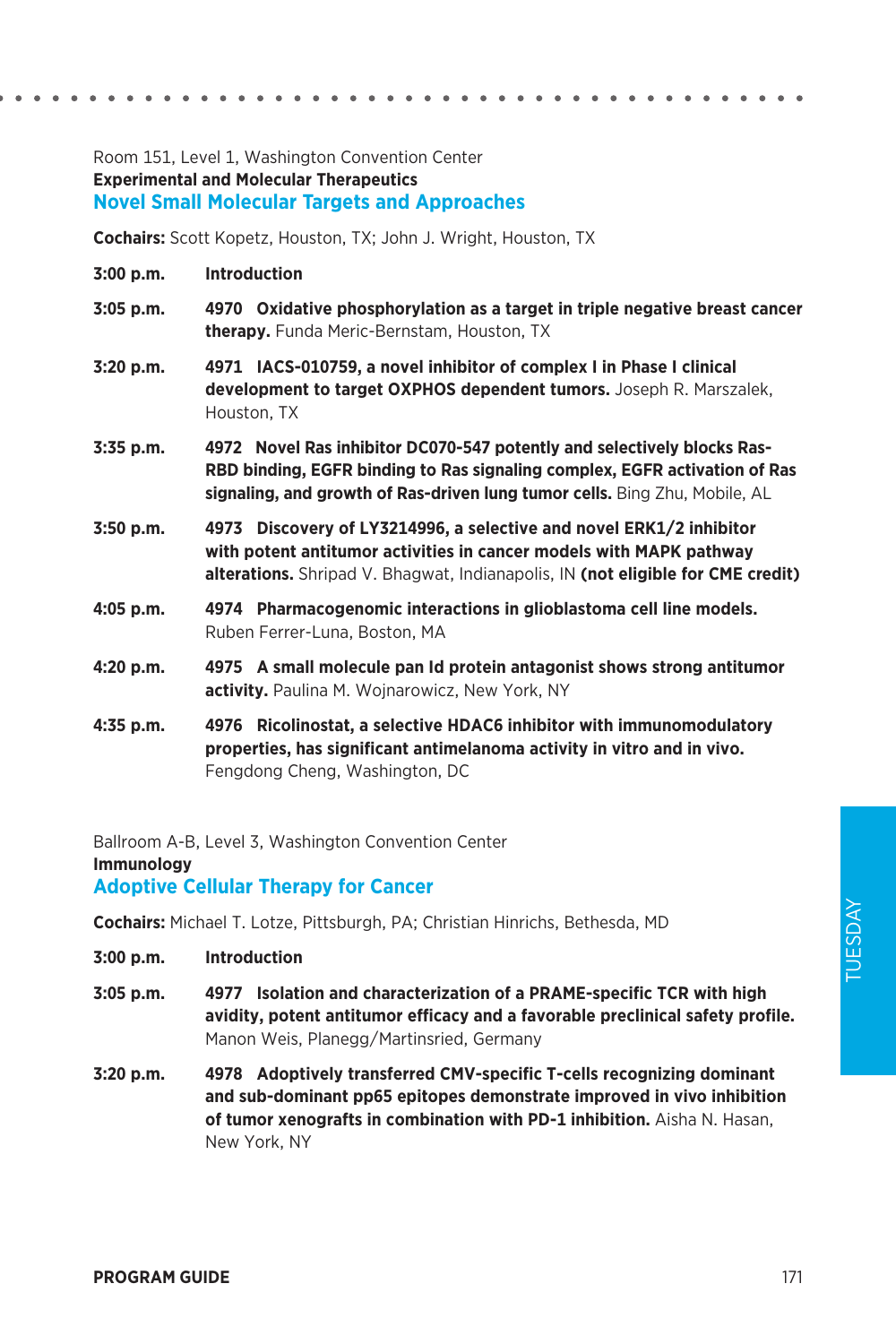- **3:35 p.m. 4979 Development of KITE-585: A fully human BCMA CAR T-cell therapy for the treatment of multiple myeloma.** Gregor B. Adams, Santa Monica, CA **(not eligible for CME credit) 3:50 p.m. 4980 Engineering adoptive T cell therapy for efficacy in ovarian cancer.**
- **4:05 p.m. 4981 Extracellular spacer and co-stimulatory domains define target sensitivity and persistence of CAR T cells for the treatment of PSCA+ bone metastatic prostate cancer.** Kelly Kennewick, Duarte, CA
- **4:20 p.m. 4982 Regression of metastatic breast cancer after adoptive cell transfer of tumor infiltrating lymphocytes and checkpoint blockade.** Nikolaos Zacharakis, Bethesda, MD
- **4:35 p.m. 4983 T cells expressing chimeric PD1 receptors that contain a Dap10 costimulatory domain are a potential treatment for multiple types of cancer.** Amorette E. Barber, Farmville, VA

### Room 145, Level 1, Washington Convention Center **Molecular and Cellular Biology/Genetics Exploiting Metabolic Vulnerabilities to Treat Cancer**

Kristin G. Anderson, Seattle, WA

**Chair:** Matthew G. Vander Heiden, Cambridge, MA

| 3:00 p.m.   | <b>Introduction</b>                                                                                                                                                     |
|-------------|-------------------------------------------------------------------------------------------------------------------------------------------------------------------------|
| $3:05$ p.m. | 4984 BNip3 suppresses hepatocellular carcinoma (HCC) growth by limiting<br><b>lipogenesis.</b> Kay F. Macleod, Chicago, IL                                              |
| $3:20$ p.m. | 4985 Understanding the vulnerabilities in cancer cells upon inhibition of<br>glutathione synthesis. Isaac S. Harris, Boston, MA                                         |
| $3:35$ p.m. | 4986 Pancreatic cancers develop metabolic resistance pathways to<br>glutaminase inhibition. Joseph D. Mancias, Boston, MA                                               |
| $3:50$ p.m. | 4987 ASS1 downregulation facilitates cancer cell survival in acidic<br>environment. Ayelet Erez, Rehovot, Israel                                                        |
| $4:05$ p.m. | 4988 Genome-wide CRISPR screen and metabolite profiling reveal a new<br>mechanism of methotrexate sensitivity. Naama Kanarek, Cambridge, MA                             |
| 4:20 p.m.   | 4989 3D spheroid screen yields SCD1 pathway inhibitors for the treatment<br>of cancer. Sylvia Gruenewald, Berlin, Germany                                               |
| $4:35$ p.m. | 4990 High-throughput drug combination screening in tumor spheroids<br><b>identifies context-dependent synthetic lethalities.</b> Wojciech Senkowski,<br>Uppsala, Sweden |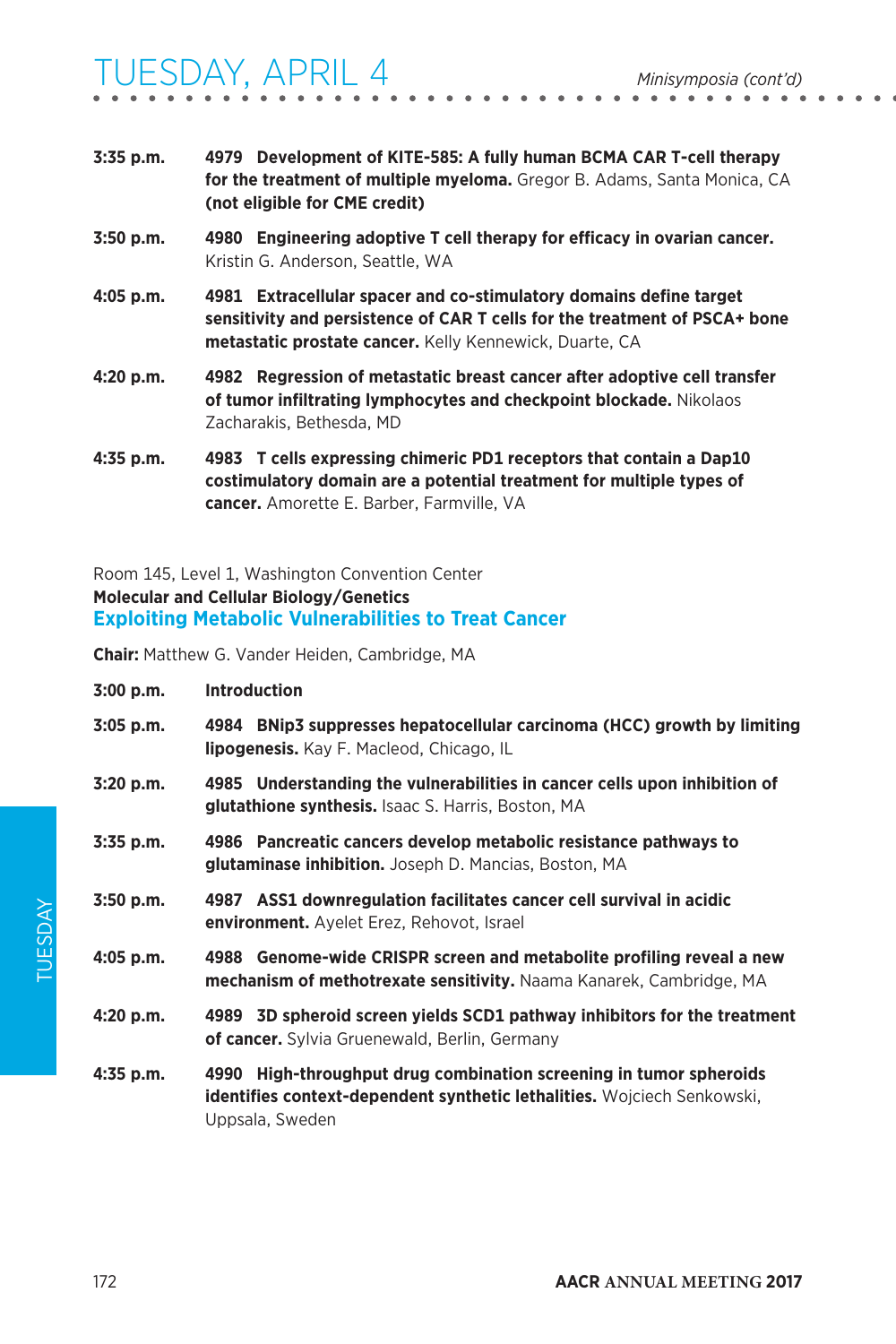#### East Salon C, Level 1, Washington Convention Center **Molecular and Cellular Biology/Genetics Transcriptional Regulation in Cancer Cells**

**Cochairs:** Rani E. George, Boston, MA; Paul A. Northcott, Memphis, TN

- **3:00 p.m. Introduction**
- **3:05 p.m. 4991 Dynamic reprogramming of the chromatin landscape in cancer: Studies in real time.** Ville Paakinaho, Bethesda, MD
- **3:20 p.m. 4992 Miswired super enhancer logic driving childhood sarcoma.** Berkley E. Gryder, Bethesda, MD
- **3:35 p.m. 4993 The role of super-enhancers and genetic boundaries in gene regulation.** Michaela Willi, Bethesda, MD
- **3:50 p.m. 4994 Understanding the MYC and WDR5 interaction at chromatin.** Alissa D. Guarnaccia, Nashville, TN
- **4:05 p.m. 4995 Premature polyadenylation causes oncogenic truncations of the tumor suppressor genes** *BRCA1***,** *LATS1* **and** *MAGI3* **in breast cancer.** Thomas K. Ni, Boston, MA
- **4:20 p.m. 4996 The m6 A hallmark of cancer: RNA demethylase ALKBH5 maintains tumorigenicity of glioblastoma stem-like cells by sustaining FOXM1 expression and cell proliferation.** Sicong Zhang, Houston, TX
- **4:35 p.m. 4997 Specialized microRNP and translation mechanisms in quiescent cancer cells.** Shobha Vasudevan, Boston, MA

Room 201, Level 2, Washington Convention Center **Prevention Research Biomarkers and Intervention Studies**

**Cochairs:** Brian M. Rivers, Atlanta, GA; Jong Y. Park, Tampa, FL

- **3:00 p.m. Introduction**
- **3:05 p.m. 4998 Breast tumor FOXA1 protein expression and reproductive characteristics among African-American and European-American women.**  Ting-Yuan David Cheng, Gainesville, FL
- **3:20 p.m. 4999 Stress, spiritual wellbeing and cancer risk among diverse racial faith-based communities: Elevated levels of stress proteomic biomarkers in breast cancer patients.** Padma P. Tadi Uppala, Berrien Springs, MI
- **3:35 p.m. 5000 A stromal liver gene signature predictive of HCC risk across all liver disease etiologies.** Shigeki Nakagawa, Kumamoto City, Japan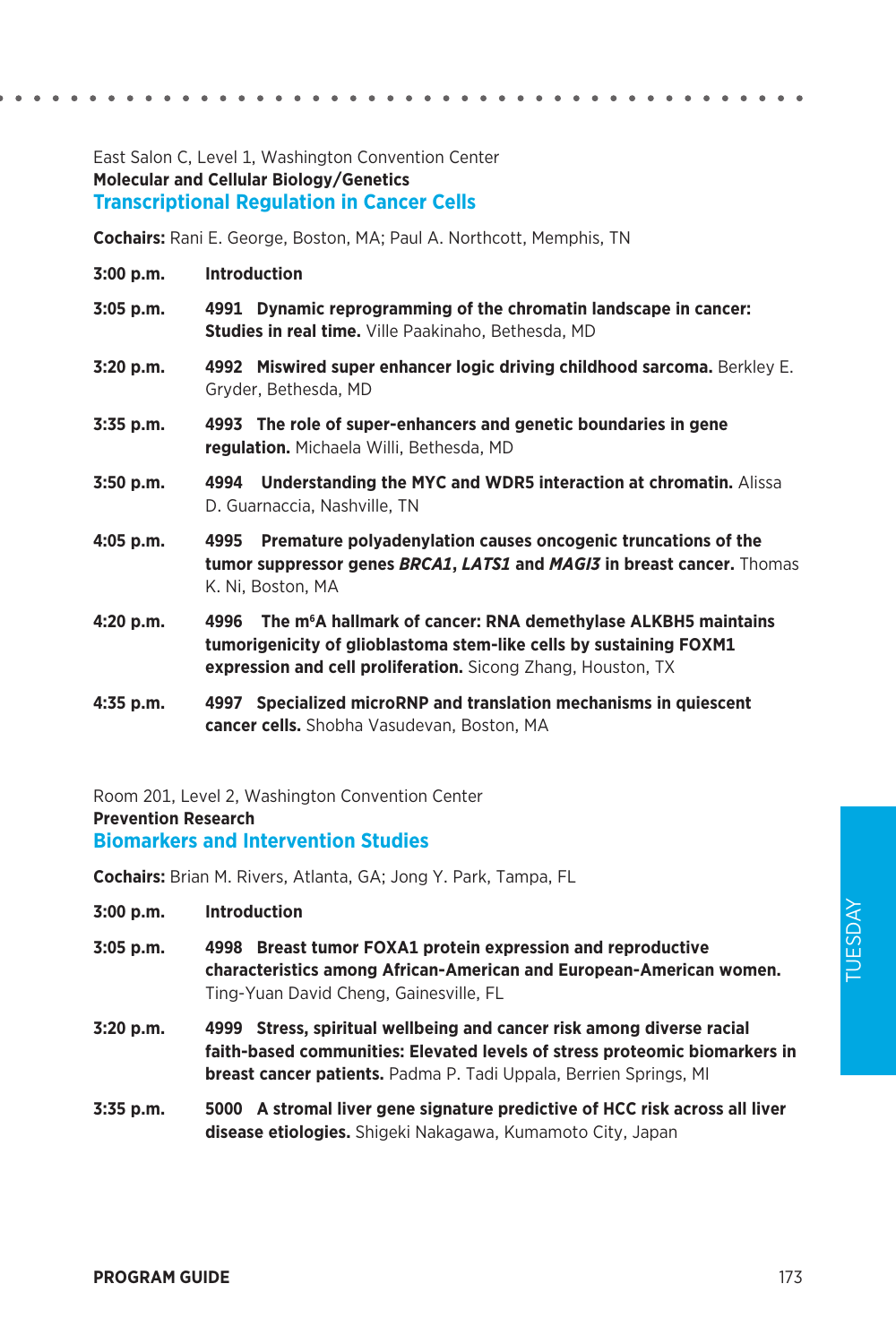- **3:50 p.m. 5001 Functional biomarker discovery from cancer patient serum with PEP technology.** Xing Wang, St. Louis, MO **4:05 p.m. 5002 Premalignant squamous cell lung carcinoma lesions have distinct molecular subtypes associated with histologic progression.** Jennifer E. Beane, Boston, MA
- **4:20 p.m. 5003 Serum parathyroid hormone and risks of colorectal adenoma, adenoma recurrence and colorectal cancer, results from the Prostate, Lung, Colorectal, and Ovarian Cancer Screening Trial.** Xiangzhu Zhu, Nashville, TN
- **4:35 p.m. 5004 Chemopreventive potential of** *Lactobacillus kefiri* **P-IF, a novel kefir product, on Ehrlich ascites carcinoma cells.** Nariman K. Badr El-Din, Mansoura, Egypt

East Salon A-B, Level 1, Washington Convention Center **Tumor Biology Microenvironmental Cues in Immune Escape and Therapy Resistance**

**Cochairs:** Raghu Kalluri, Houston, TX; Valerie S. Lebleu, Houston, TX

| 3:00 p.m.   | <b>Introduction</b>                                                                                                                                                                                 |
|-------------|-----------------------------------------------------------------------------------------------------------------------------------------------------------------------------------------------------|
| $3:05$ p.m. | 5005 Inhibition of E-selectin or E-selectin together with CXCR4<br>resensitizes multiple myeloma to treatment. Barbara Muz, Saint Louis, MO                                                         |
| $3:20$ p.m. | 5006 Correlation between PD-L1 expression and tumor clinicopathologic<br>characteristics in early stage breast cancer. Hadeel Assad, Southfield, MI                                                 |
| 3:35 p.m.   | 5007 Role of the interferon-gamma response pathway in immune escape<br>of colorectal carcinoma. Michael Stürzl, Southfield, MI, Germany                                                             |
| $3:50$ p.m. | 5008 The brain microenvironment mediates resistance in luminal breast<br><b>cancer to PI3K inhibition through HER3 activation.</b> Gino B. Ferraro, Boston,<br>MA.                                  |
| 4:05 p.m.   | 5009 Self-renewal of hypoxic glioma stem-like cells is facilitated by<br>secretion-mediated STAT3 activation. Damian A. Almiron Bonnin,<br>Lebanon, NH                                              |
| 4:20 p.m.   | 5010 Activation of the notch signaling pathway confers a tumor-<br>suppressive phenotype on melanoma-associated fibroblasts. Zhao-Jun Liu,<br>Miami, FL                                             |
| $4:35$ p.m. | 5011 Tumor associated macrophages promote malignant phenotypes of<br>disseminated human gastric cancer cells in intraperitoneal cancer immune<br>microenvironment. Shuichi Sakamoto, Okayama, Japan |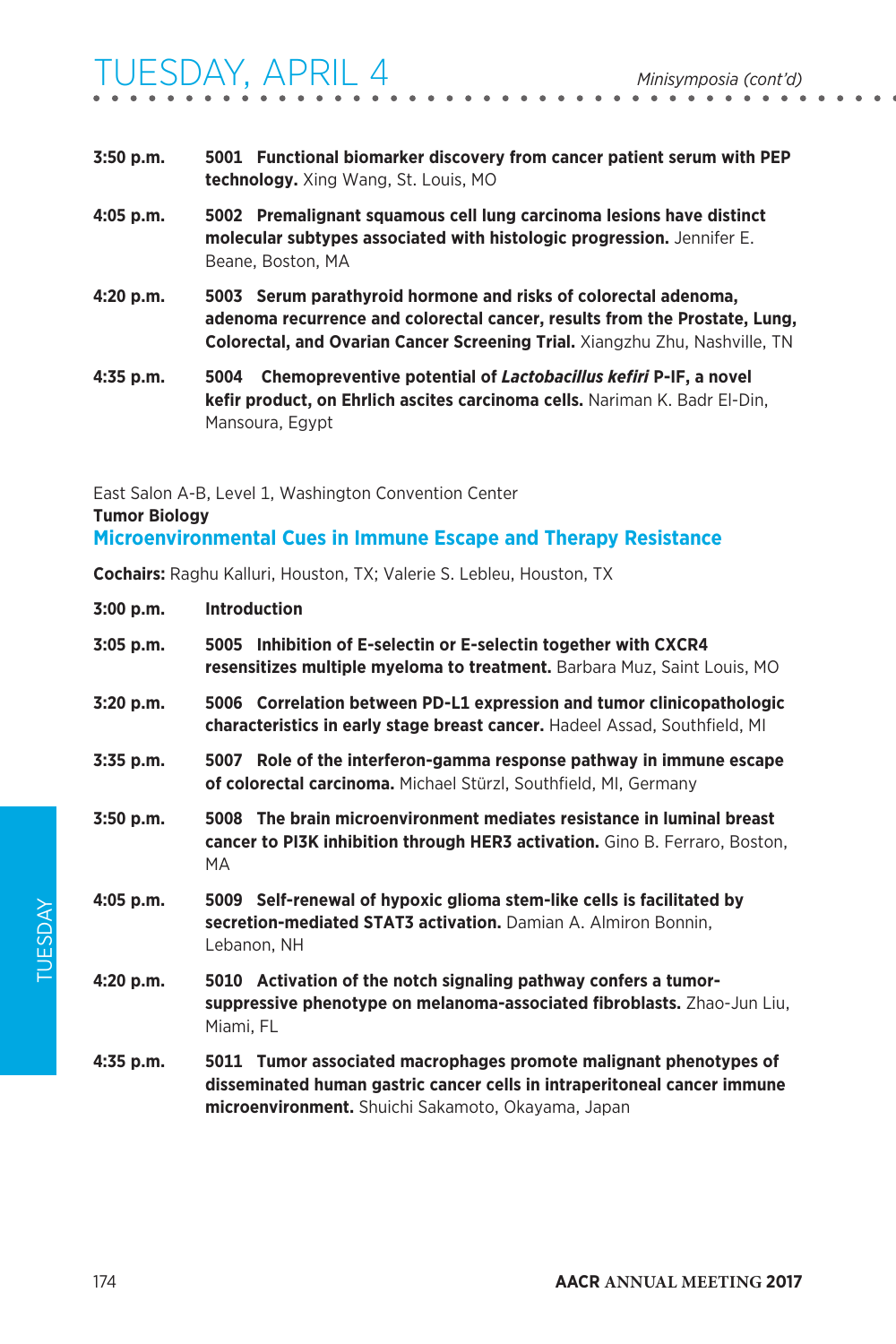Room 206, Level 2, Washington Convention Center **Tumor Biology Models for Treatment Resistance and Drug Discovery**

**Cochairs:** Alejandro Gutierrez, Brookline, MA; Yoon-Jae Cho, Portland, OR

- **3:00 p.m. Introduction**
- **3:05 p.m. 5012 Mouse-human co-clinical trials demonstrate superior efficacy with combinational approach of BKM120 and erbitux over BKM120 monotherapy in patients with recurrent and/or metastatic squamous cell carcinoma of head and neck (R/M-SCCHN).** Hye Ryun Kim, Seoul, Republic of Korea
- **3:20 p.m. 5013 A 3D culture system identifies a new mode of cetuximab resistance and disease-relevant genes in colorectal cancer.** Bhuminder Singh, Nashville, TN
- **3:35 p.m. 5014 Drug discovery for NF1-associated malignant peripheral nerve sheath tumors using the zebrafish model.** Dong Hyuk Ki, Boston, MA
- **3:50 p.m. 5015 Innovative and predictive models against breast cancer.** Séverine Tabone-Eglinger, Lyon, France
- **4:05 p.m. 5016 High-throughput patient-derived 3-dimensional organoid cultures as personalized models to assess drug response and post-treatment residual disease.** Eugen Dhimolea, Boston, MA
- **4:20 p.m. 5017 Visualization of the mechanisms of metastasis within a biomimetic engineered tumor microenvironment encompassing a perfusable cylindrical 3D microvessel.** Andrew D. Wong, Baltimore, MD
- **4:35 p.m. 5018 Dissecting antigen-specific T-cell response in a novel mouse model of colon cancer.** Mary C. Beytagh, Cambridge, MA

Room 150, Level 1, Washington Convention Center

**Tumor Biology**

**Tumor Stem Cell Biology**

**Cochairs:** Sendurai A. Mani, Houston, TX; Jeremy N. Rich, Cleveland, OH

- **3:00 p.m. Introduction**
- **3:05 p.m. 5019 HMGA1 amplifies Wnt signaling and expands the intestinal stem cell compartment to drive premalignant polyposis in transgenic mice.** Lingling Xian, Baltimore, MD
- **3:20 p.m. 5020 A genome-scale ORF screen reveals an alternative splicing program that regulates mesenchymal and stem-like cell states in breast cancer.** Ji Li, Boston, MA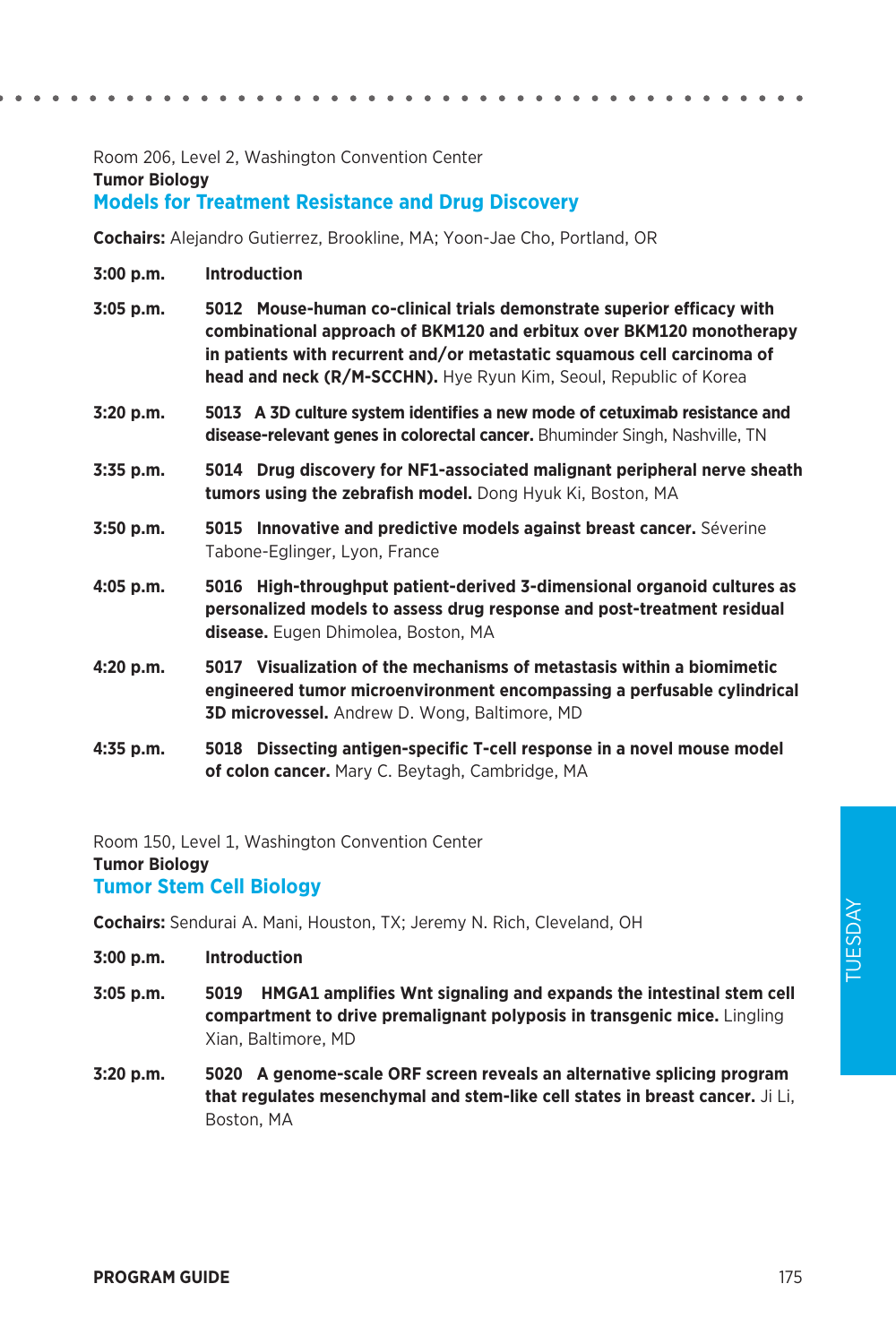| 3:35 p.m.   | 5021 Semaphorin signal via MICAL3 induces symmetrical cell division of<br>cancer stem-like cells to confer aggressiveness in breast cancer. Noriko<br>Gotoh, Kanazawa, Japan                                              |
|-------------|---------------------------------------------------------------------------------------------------------------------------------------------------------------------------------------------------------------------------|
| $3:50$ p.m. | 5022 Keratin15 (Krt15) + are radio resistant and tumor-initiating cells in<br>the mouse small intestine. Véronique Giroux, Philadelphia, PA                                                                               |
| $4:05$ p.m. | 5023 Disruption of Monocarboxylate transporter-4 Basigin interaction<br>as an effective strategy to inhibit hypoxic response, tumor growth and<br>vascularization, and stem cell phenotype in human glioblastoma in vitro |

- **4:20 p.m. 5024 Unmasking heterogeneity within the adult mammary stem cell compartment.** Jane E. Visvader, Parkville, Australia
- **4:35 p.m. 5025 EZH2 reprogramming confers intrinsic stem cell properties and developmental plasticity driving neuroendocrine prostate cancer.** Alastair Davies, Vancouver, British Columbia, Canada

### **CAREER DISCUSSIONS • 3:30 p.m. -4:15 p.m.**

**and in vivo.** Raffaella Spina, Cleveland, OH

AACRcentral Amphitheater (Booth 1125), Lower Level, Washington Convention Center **The Importance of Mentorship, Organized by the Associate Member Council (AMC) (not eligible for CME credit)**

**Speakers:** Ryan B. Corcoran, Boston, MA Lindsay M. Morton, Bethesda, MD

### **external AWARDS AND LECTURES • 3:45 p.m. –4:30 p.m.**

Ballroom C, Level 3, Washington Convention Center **Twenty-Sixth Annual AACR-American Cancer Society Award for Research Excellence in Cancer Epidemiology and Prevention Decline in Prostate Cancer Rates: Bad News?** 

Meir J. Stampfer, Boston, MA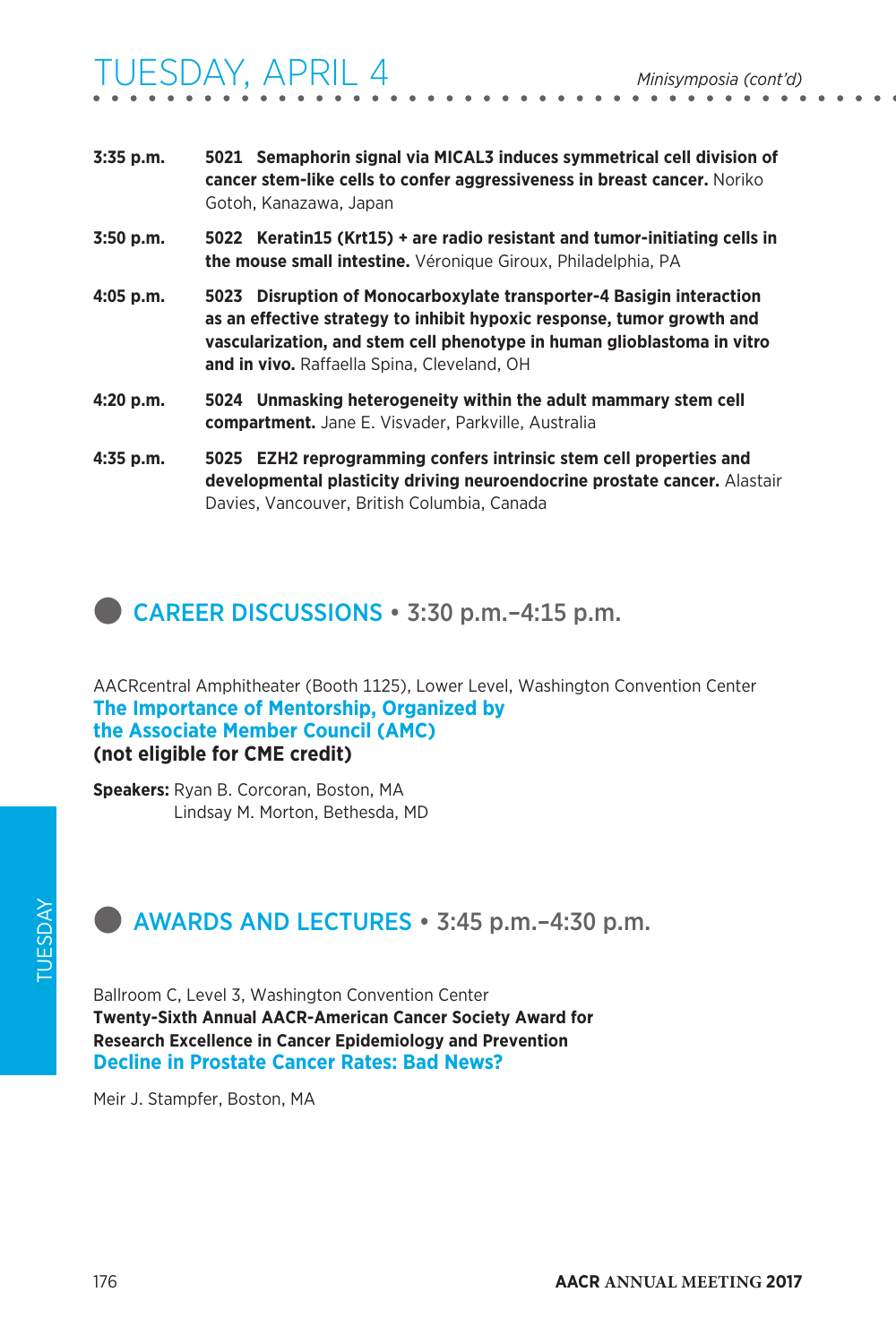### $\bullet$  MEET AND GREET  $\cdot$  4:30 p.m. –5:00 p.m.

AACRcentral Amphitheater (Booth 1125), Lower Level, Washington Convention Center **Meet the AACR Foundation: Runners for Research (not eligible for CME credit)**

**Moderator:** Danielle Triplett, Philadelphia, PA



Room 207, Level 2, Washington Convention Center **Twenty-Second Annual AACR Joseph H. Burchenal Memorial Award for Outstanding Achievement in Clinical Cancer Research Title to be announced**

Judy E. Garber, Boston, MA

### **external AWARDS AND LECTURES • 5:00 p.m.-5:45 p.m.**

Ballroom A-B, Level 3, Washington Convention Center **Fifth Annual AACR-CRI Lloyd J. Old Award in Cancer Immunology Vaccines for Cancer Prevention: The Risk Worth Taking**

Olivera J. Finn, Pittsburgh, PA



East Salon A-B, Level 1, Washington Convention Center **Early Detection of Lethal Cancers: Separating the Wheat from the Chaff**

**Chair:** Barnett S. Kramer, Rockville, MD

**Panel:** Avrum E. Spira, Boston, MA Laura J. Esserman, San Francisco, CA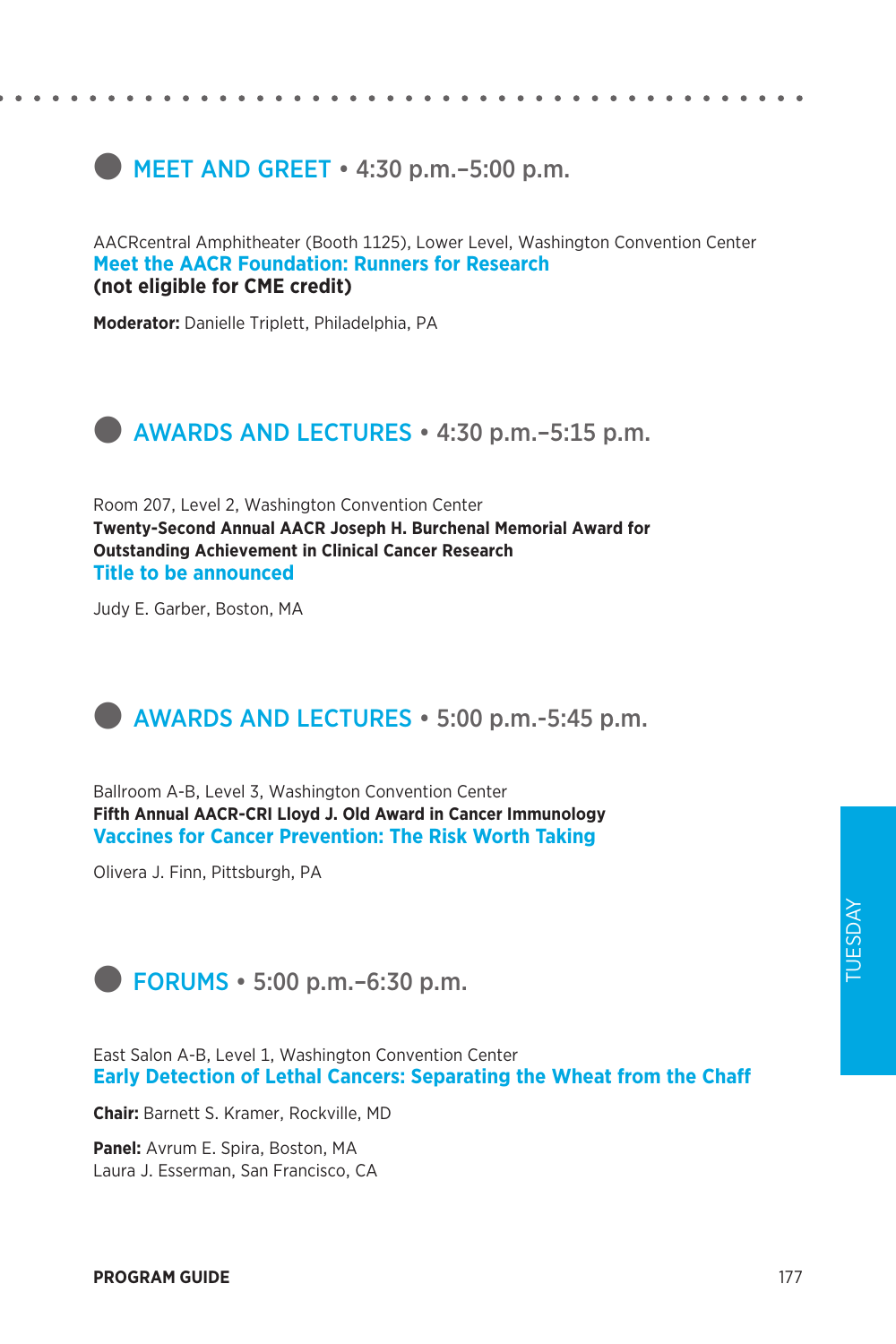Room 146, Level 1, Washington Convention Center **EMT and Metastasis: Is It Necessary?**

**Chair:** Charlotte Kuperwasser, Boston, MA

**Panel:** Vivek Mittal, New York, NY Thomas Brabletz, Erlangen, Germany

Room 152, Level 1, Washington Convention Center **Genomics and the Environment: Moving toward Precision Medicine in the Context of Health Disparities**

**Chair:** Rick A. Kittles, Tucson, AZ

**Panel:** John D. Carpten, Los Angeles, CA Carol R. Horowitz, New York, NY

Room 202, Level 2, Washington Convention Center **How Much of Cancer Is Bad Luck?**

**Chair:** John D. Groopman, Baltimore, MD

**Panel:** Cristian Tomasetti, Baltimore, MD Walter C. Willett, Boston, MA

Ballroom C, Level 3, Washington Convention Center **Optimizing the Sequence of Anticancer Therapies**

**Chair:** Christine M. Lovly, Nashville, TN

**Panel:** Roger S. Lo, Los Angeles, CA Alice T. Shaw, Boston, MA

Room 150, Level 1, Washington Convention Center **Precision Medicine: Will It Be of Benefit in Pediatric Cancer Patients?**

**Chair:** John M. Maris, Philadelphia, PA

**Panel:** Sabine Mueller, San Francisco, CA Charles G. Mullighan, Memphis, TN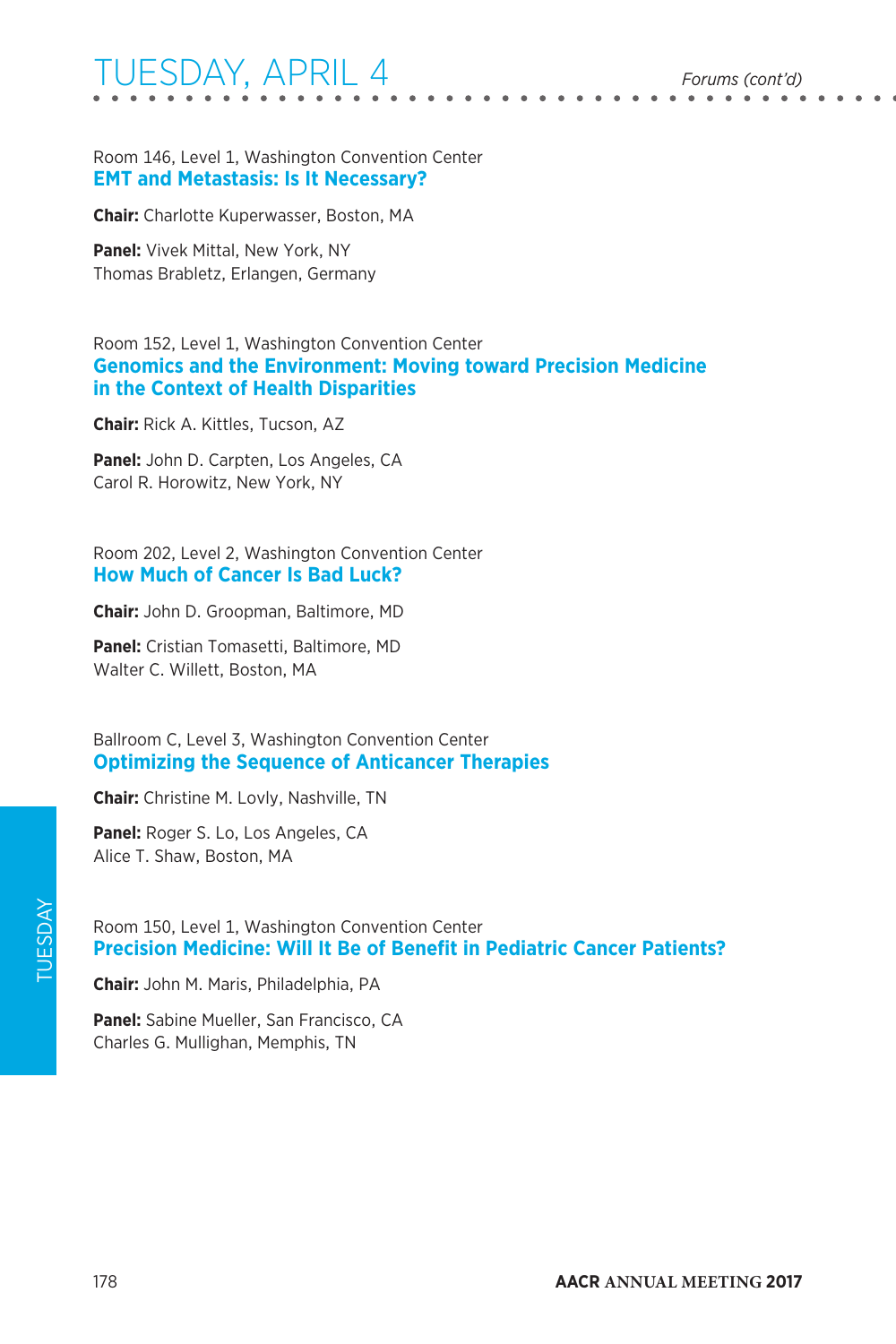### **NCI/NIH-SPONSORED SESSION • 5:00 p.m.–6:30 p.m.**

Marquis Ballroom Salons 3-4, Meeting Level 2, Marriott Marquis DC **NCI's Provocative Questions Initiative: Objectives, Outcomes, Lessons Learned (not eligible for CME credit)**

**Chair:** Philip J. Daschner, Rockville, MD

**Speakers:** Phillip J. Daschner, Rockville, MD Tiffany A. Wallace, Rockville, MD Kelly Filipski, Bethesda, MD Wendy Cozen, Los Angeles, CA David L. Waning, Hershey, PA



#### Room 147, Level 1, Washington Convention Center **Advancing Cancer Therapy Using Data from the NIH LINCS Program**

**Cochairs:** Peter K. Sorger, Boston, MA; Laura M. Heiser, Portland, OR

- **5:00 p.m. Introduction to the NIH LINCS Program.** Peter K. Sorger, Boston, MA
- **5:15 p.m. Navigating the global landscape of cellular fate with LINCS data.**  Avi Ma'ayan, New York, NY
- **5:30 p.m. Mining LINCS drug-response databases to identify novel activities of investigational breast cancer therapeutics.** Caitlin Mills, Boston, MA
- **5:45 p.m. The L1000 Platform and Next Generation Connectivity Map.** Todd R. Golub, Cambridge, MA
- **6:00 p.m. Systematic study of the influence of the microenvironment on cancer cell phenotypes: An overview of the MEP-LINCS center.** Laura M. Heiser, Portland, OR
- **6:15 p.m. Proteomic connectivity maps of chromatin and signaling for functional drug discovery.** Jake Jaffe, Cambridge, MA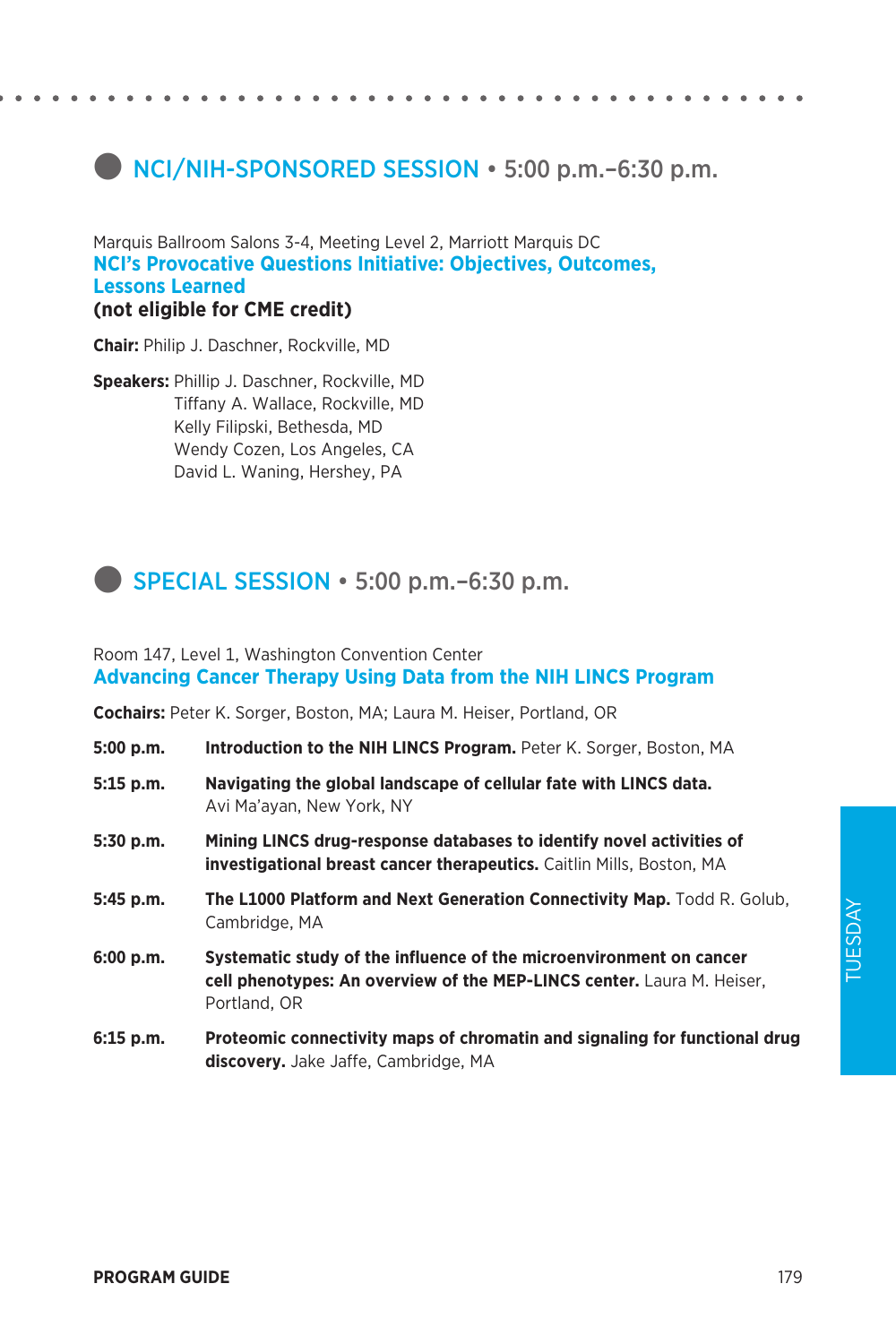### **C** MEET-THE-EXPERT SESSIONS • 7:00 a.m. –8:00 a.m.

Room 152, Level 1, Washington Convention Center **Analysis of Breast Cancer Development, Therapy Response, and Resistance in Mouse Models**

Jos Jonkers, Amsterdam, Netherlands

Room 206, Level 2, Washington Convention Center **The Emerging Role of lncRNAs in Cancer Biology**  Jean-Christophe W. Marine, Ghent, Belgium

Room 151, Level 1, Washington Convention Center **Elucidating How Mutations in Calreticulin Cause Myeloproliferative Neoplasms** Ann Mullally, Boston, MA

Room 201, Level 2, Washington Convention Center **EGFR and HER2: Network Signaling and Next-Generation Drugs** Yosef Yarden, Rehovot, Israel

Room 207, Level 2, Washington Convention Center **Genome-Inspired Approaches to Oncology Drug Discovery** Todd R. Golub, Cambridge, MA

Room 143, Level 1, Washington Convention Center **Improve Your Research with a New-Technologies Strategy** James V. Lacey, Duarte, CA

Room 144, Level 1, Washington Convention Center **Intermittent Dosing of Targeted Therapy to Prevent the Development of Resistance**

Mark R. Middleton, Oxford, United Kingdom

Room 204, Level 2, Washington Convention Center **Mitochondria and Cancer** Dario C. Altieri, Philadelphia, PA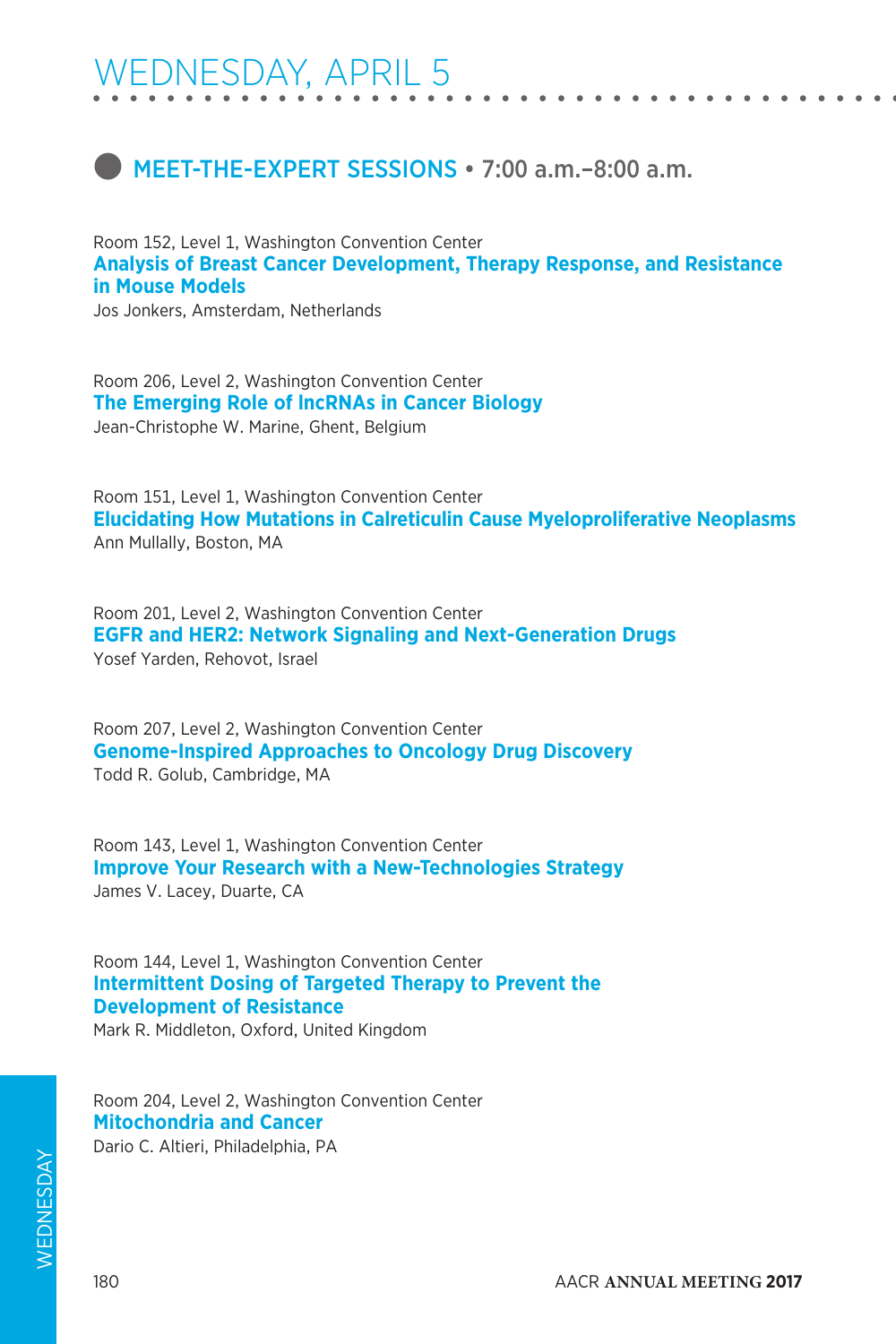Room 145, Level 1, Washington Convention Center **Optimizing Clinical Trials for Therapeutic Development** Steven Piantadosi, Los Angeles, CA

Room 150, Level 1, Washington Convention Center **Patterns of Somatic Mutation in Cancer** Michael S. Lawrence, Cambridge, MA

East Salon C, Level 1, Washington Convention Center **Progression of Premalignant Lesions** Akinyemi Ojesina, Birmingham, AL

Room 202, Level 2, Washington Convention Center **Using Mismatch Repair Deficiency as a Predictive Biomarker of Response to Checkpoint Blockade**

Dung T. Le, Baltimore, MD

## **D** NCI/NIH-SPONSORED SESSION • 7:15 a.m. -8:00 a.m.

Marquis Ballroom Salons 3-4, Meeting Level 2, Marriott Marquis DC **The NCI PREVENT Cancer Preclinical Drug Development Program (not eligible for CME credit)**

**Speaker:** Robert H. Shoemaker, Bethesda, MD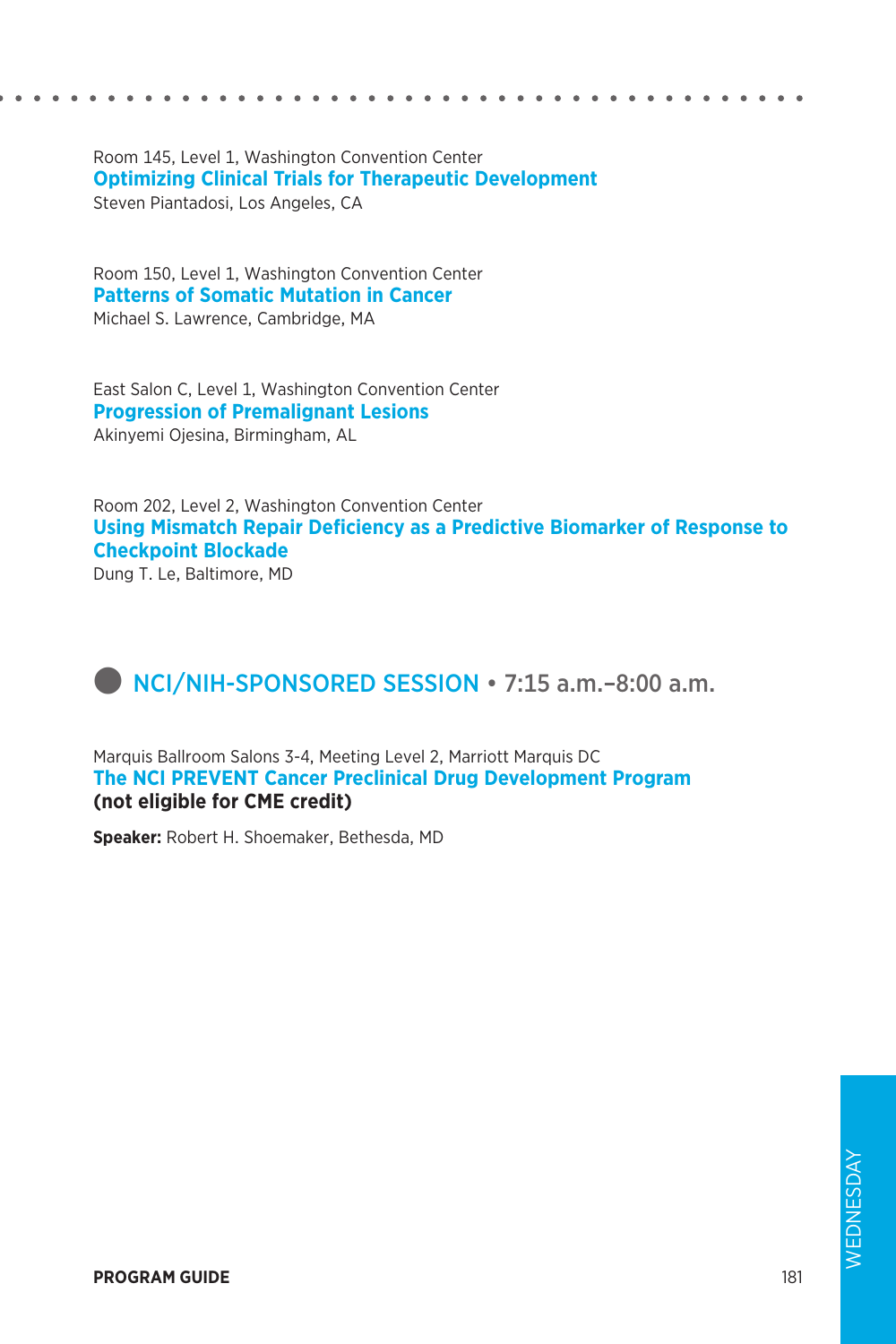### **D** PLENARY SESSION • 8:00 a.m. - 10:00 a.m.

Hall D-E, Level 2, Washington Convention Center **Convergence, Computation, and Cancer**

**Chair:** Chi Van Dang, Philadelphia, PA

- **8:00 a.m. G-quadruplexes and DNA dynamics.** Shankar Balasubramanian, Cambridge, United Kingdom [PL04-01]\*
- **8:30 a.m. Mathematical modeling of cancer evolution.** Franziska Michor, Boston, MA
- **9:00 a.m. Activity-based biomarkers for noninvasive cancer detection.** Sangeeta N. Bhatia, Cambridge, MA
- **9:30 a.m. Novel approaches for personalizing treatments: From nutrition to cancer.**  Eran Segal, Rehovot Israel, Israel [PL04-04 ]\*

**D** POSTER SESSIONS • 8:00 a.m.-12:00 p.m.

Exhibit Hall, Lower Level, Washington Convention Center **(not eligible for CME credit)**

Complete titles and author listings for abstracts in the poster sessions are available in the online Itinerary Planner, the Annual Meeting App (available at www.AACR.org/AACR2017), and the print Poster Sessions and Exhibits Guide. A limited number of copies of the print guide are available in the Exhibit Hall.

### **Experimental and Molecular Therapeutics**

- Section 1 Anticancer Precision Clinical Pharmacology
- Section 2 Epigenetic Agents
- Section 3 Gene- and Vector-Based Therapy
- Section 4 Novel Chemotherapies
- Section 5 Novel Drug Delivery Technology
- Section 6 Oncogenes and Tumor Suppressors as Therapeutic Targets
- Section 7 Preclinical Radiotherapeutics
- Section 8 Transport and Metabolism
- Section 34 Late-Breaking Research: Experimental and Molecular Therapeutics 2

\*An extended abstract for this presentation is available in the Invited Abstracts section of the *Proceedings*  (the abstract number is listed in brackets above).

182 AACR **ANNUAL MEETING 2017**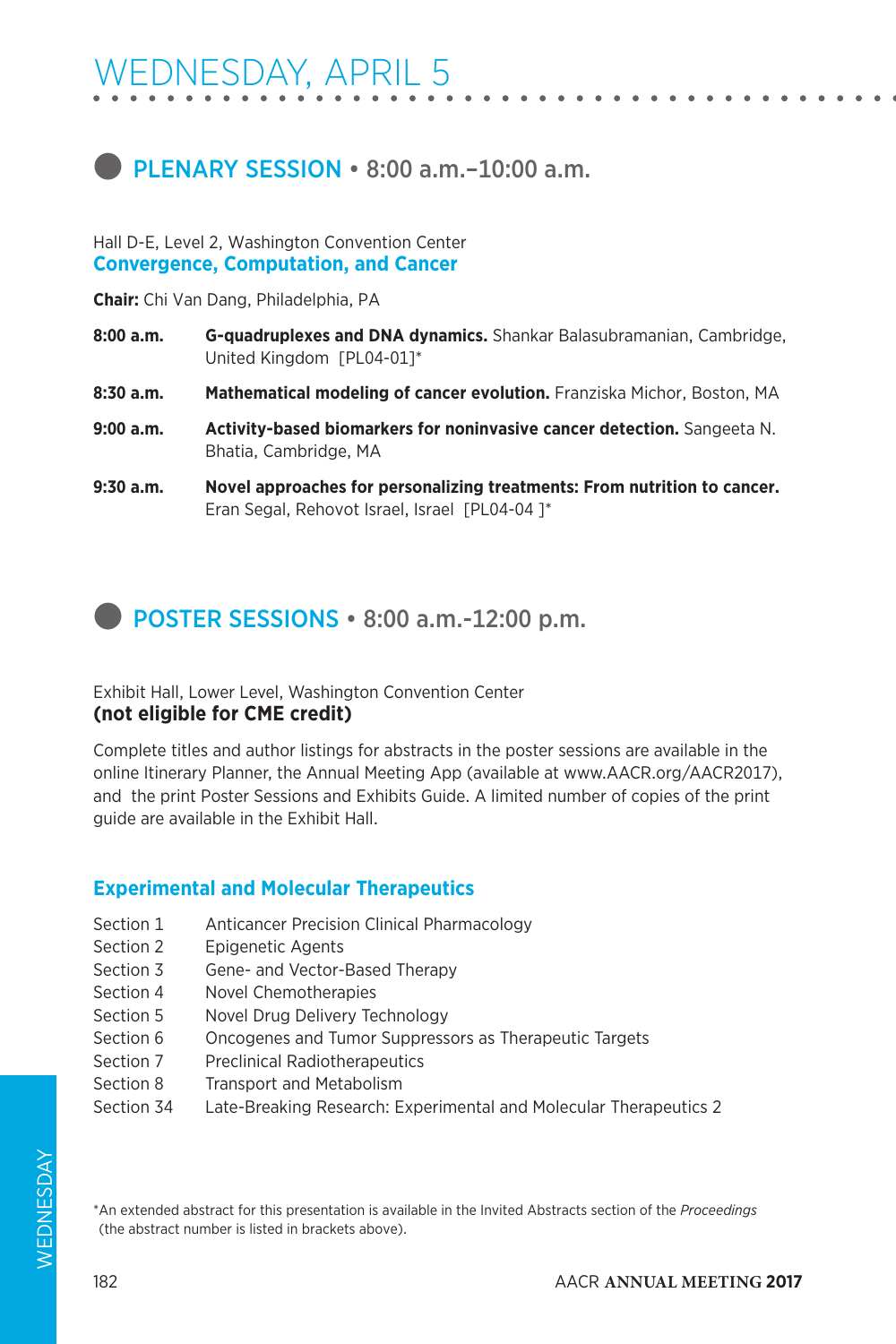### **Cancer Chemistry**

Section 9 Chemical Biology and Structure Biology Approach to Study Cancers

#### **Prevention Research**

Section 11 Chemoprevention and Cancer

#### **Epidemiology**

- Section 12 Health Disparities, Screening, and Risk Prediction
- Section 13 Nutrition and Anthropometric Features

#### **Molecular and Cellular Biology/Genetics**

- Section 14 Cell Growth Signaling Pathways 8
- Section 15 Development of High Throughput Analytic Methods
- Section 16 Epigenetics 5
- Section 17 Genomic Analyses of Circulating Tumor Material and RNA
- Section 18 Metabolic Regulation and Cancer Therapy 2
- Section 19 MicroRNA Diagnostics and Therapeutics in Cancer
- Section 20 Oxidative Stress, Autophagy, and Senescence
- Section 21 Regulation of Oncogenic Transcription
- Section 22 Tumor Suppressors 2
- Section 36 Late-Breaking Research: Molecular and Cellular Biology 4

#### **Bioinformatics and Systems Biology**

Section 23 Systems Biology Approaches to Cancer Diagnostics and Disease Management

#### **Immunology**

- Section 24 Enzymes and Hormones and Metabolism in Tumor Immunity
- Section 25 Immune Checkpoints and Immunosurveillance

#### **Clinical Research**

- Section 27 Clinical and Translational Endocrine Oncology
- Section 28 Innate Immunity to Generate Adaptive Immunity
- Section 29 Liquid Biopsies 5: cfDNA, MicroRNA, and Protein
- Section 30 Prognostic Biomarkers 2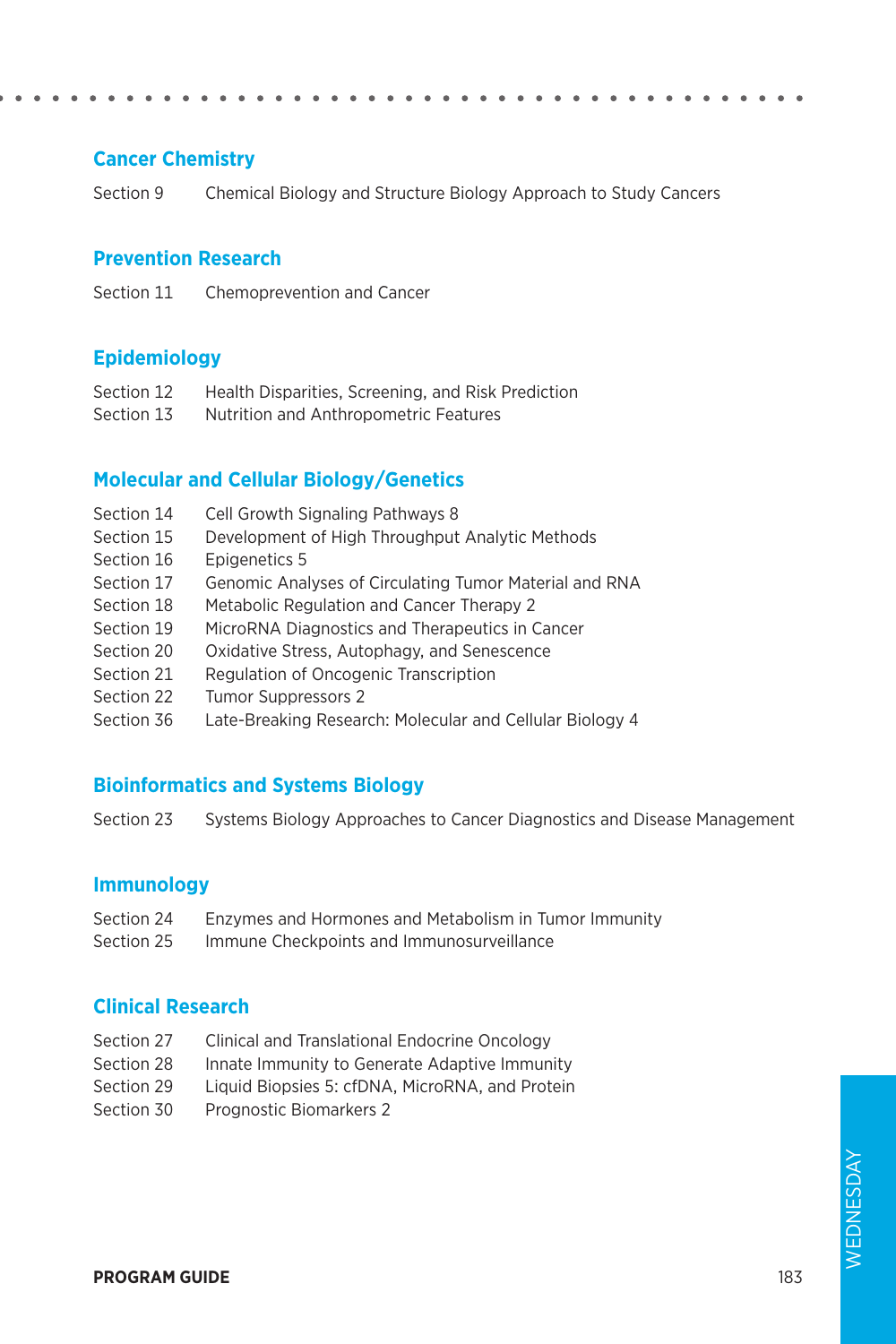# WEDNESDAY, APRIL 5 *Poster Sessions (cont'd)*

### **Clinical Trials**

Section 33 Clinical Trials

### **Tumor Biology**

- Section 37 Carcinogenesis and Human Tumors
- Section 38 Cell Culture and Animal Models of Cancer 6
- Section 39 Effects of Tumor-Microenvironment Crosstalk on Metastasis
- Section 40 Pediatric Cancer 4: Immunology, Signaling, and the Tumor Microenvironment
- Section 41 Radioprotectors, Radiosensitizers, and Radiation Resistance
- Section 42 Tumor Cell Adhesion and Drug Resistance
- Section 43 Tumor Microenvironment 8
- Section 44 Tumor Microenvironment 9

### **CAREER DISCUSSIONS • 10:15 a.m.-11:00 a.m.**

AACRcentral Amphitheater (Booth 1125), Lower Level, Washington Convention Center **Searching for the Right Postdoctoral Position, Organized by the Associate Member Council (AMC) (not eligible for CME credit)**

**Speakers:** Shih-Wen "Wenny" Lin, Stanford, CA Jessica N. Clague Dehart, Duarte, CA

### $\bullet$  NCI/NIH-SPONSORED SESSION  $\cdot$  10:15 a.m. –11:45 a.m.

Marquis Ballroom Salons 3-4, Meeting Level 2, Marriott Marquis DC **NCI Funding Opportunities to Increase Diversity in Cancer Research (not eligible for CME credit)**

**Moderator:** Peter O. Ogunbiyi, Bethesda, MD

**Speakers:** Alison Lin, Bethesda, MD Nicole E. McNeil, Bethesda, MD John O. Ojeifo, Bethesda, MD Davyd Chung, Bethesda, MD Behrous Davani, Bethesda, MD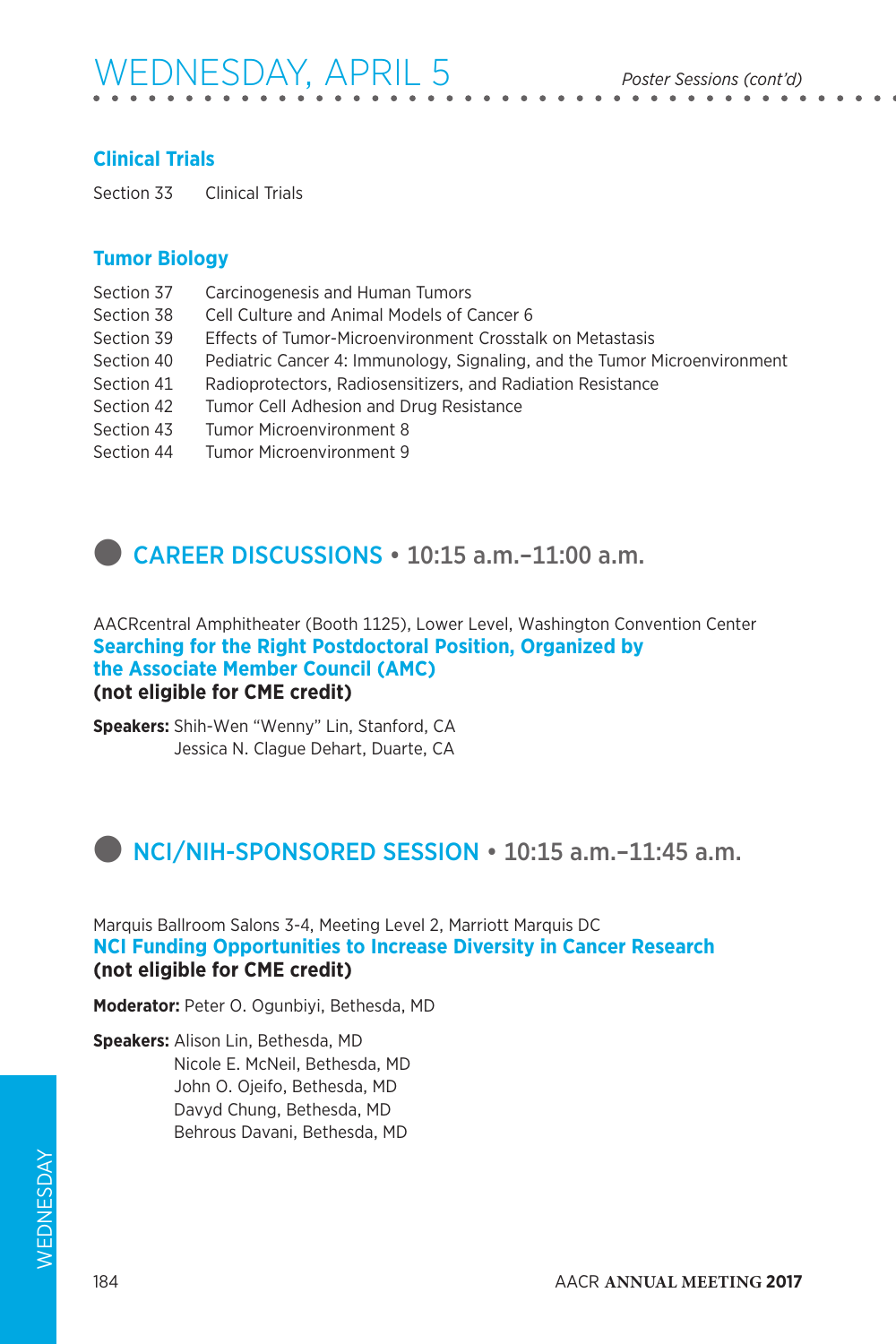### $\bullet$  MAJOR SYMPOSIA  $\cdot$  10:15 a.m. -12:00 p.m.

#### Room 207, Level 2, Washington Convention Center **Bridging Big Data and Clinical Practice**

**Chair:** Li Ding, St. Louis, MO

- **10:15 a.m. Introduction**
- **10:20 a.m. Beyond the exome: Noncoding alterations in cancer genomes.** Matthew L. Meyerson, Boston, MA
- **10:50 a.m. Identification of novel modulators of response to immune checkpoint blockade in lung cancer patients through the marrying of clinical and genomic data.** Phil Stephens, Cambridge, MA [SY40-02]\* **(not eligible for CME credit)**
- **11:20 a.m. The application of integrative sequencing for precision oncology.** Arul M. Chinnaiyan, Ann Arbor, MI

Ballroom A-B, Level 3, Washington Convention Center

**CAR T Cell Cancer Immunotherapy: Refinements for B Cell Malignancies and Emerging Opportunities in Solid Tumors**

**Chair:** Michael C. Jensen, Seattle, WA

- **10:15 a.m. Introduction**
- **10:20 a.m. Engineering next-generation CAR T cells using synthetic biology-inspired technologies.** Michael C. Jensen, Seattle, WA
- **10:50 a.m. Defining the limitations of CD19CAR immunotherapy in pediatric ALL and development of effective countermeasures.** Terry J. Fry, Bethesda, MD
- **11:20 a.m. Progress and challenges in CAR T cell therapy for brain tumors.** Christine E. Brown, Duarte, CA

\*An extended abstract for this presentation is available in the Invited Abstracts section of the *Proceedings*  (the abstract number is listed in brackets above).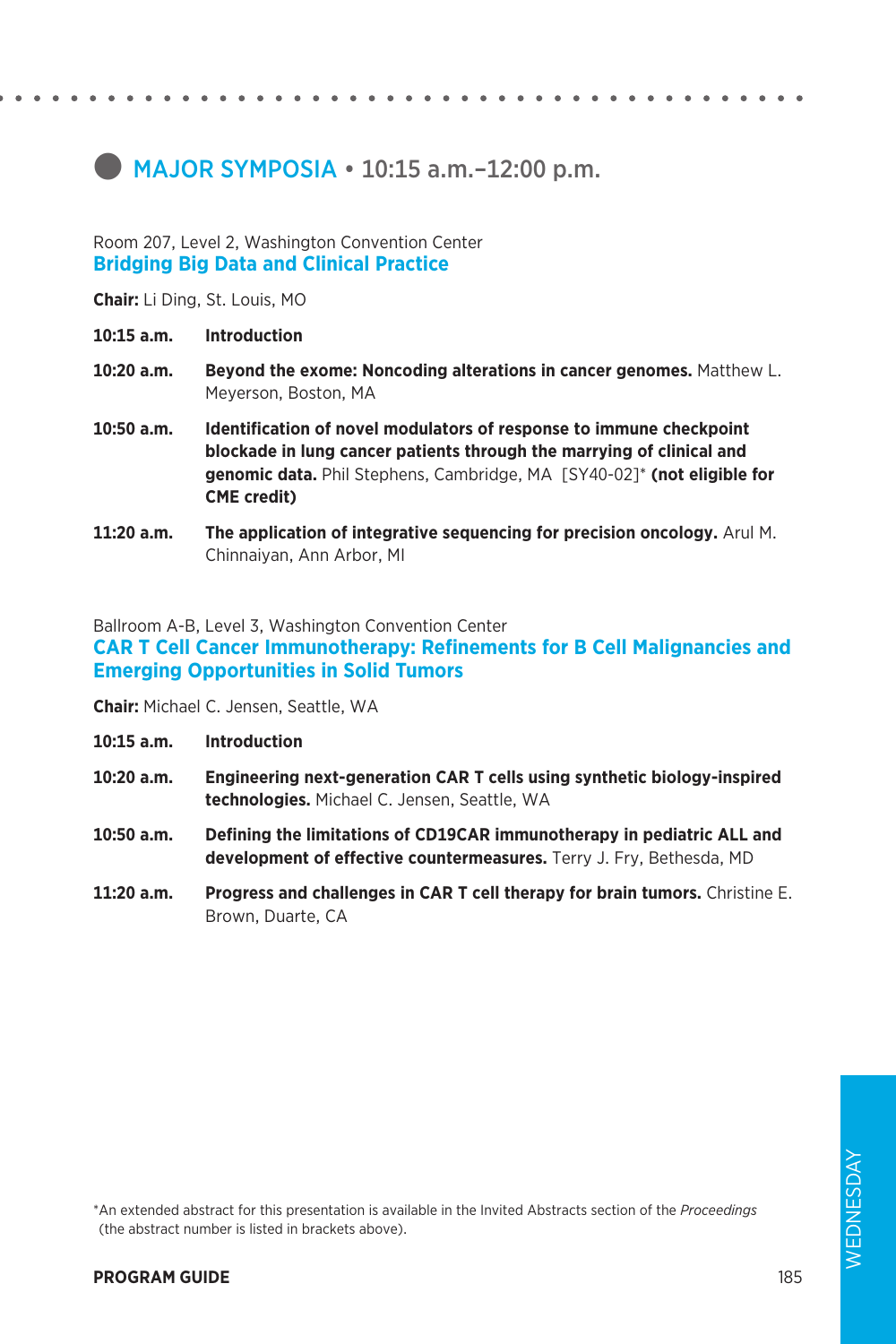#### Hall D-E, Level 2, Washington Convention Center **CRISPR and Functional Genomics**

**Chair:** Feng Zhang, Cambridge, MA

- **10:15 a.m. Introduction**
- **10:20 a.m. Mechanisms of oncogenic signaling and therapeutic resistance in lymphoma revealed by CRISPR-Cas9 screens.** Louis M. Staudt, Bethesda, MD
- **10:50 a.m. Linking cancer vulnerabilities to therapeutic development.** William R. Sellers, Cambridge, MA
- **11:20 a.m. High-throughput interrogation of cancer drug-resistance phenotypes.** Feng Zhang, Cambridge, MA

### Ballroom C, Level 3, Washington Convention Center **Myeloid Cell Reprogramming in the Tumor Microenvironment**

**Chair:** Michele De Palma, Lausanne, Switzerland

- **10:15 a.m. Introduction**
- **10:20 a.m. Dissecting tumor myeloid cell heterogeneity.** Miriam Merad, New York, NY
- **10:50 a.m. Reprogramming tumor macrophages for antitumor immunity.** Michele De Palma, Lausanne, Switzerland
- **11:20 a.m. Tissue-specificity of myeloid-mediated T-cell suppression in solid tumors.**  Lisa M. Coussens, Portland, OR

East Salon A-B, Level 1, Washington Convention Center **Proteomics Landscape of Cancer**

**Chair:** Matthias Mann, Martinsried, Germany

- **10:15 a.m. Introduction**
- **10:20 a.m. Translational mass spectrometry: Making the genome actionable for cancer patients.** Amanda G. Paulovich, Seattle, WA
- **10:50 a.m. A human pathology atlas: Expression profiles related to clinical outcome of cancers.** Mathias Uhlen, Solna, Sweden
- **11:20 a.m. Mass spectrometry-based proteomics to study cancer development and progression.** Matthias Mann, Martinsried, Germany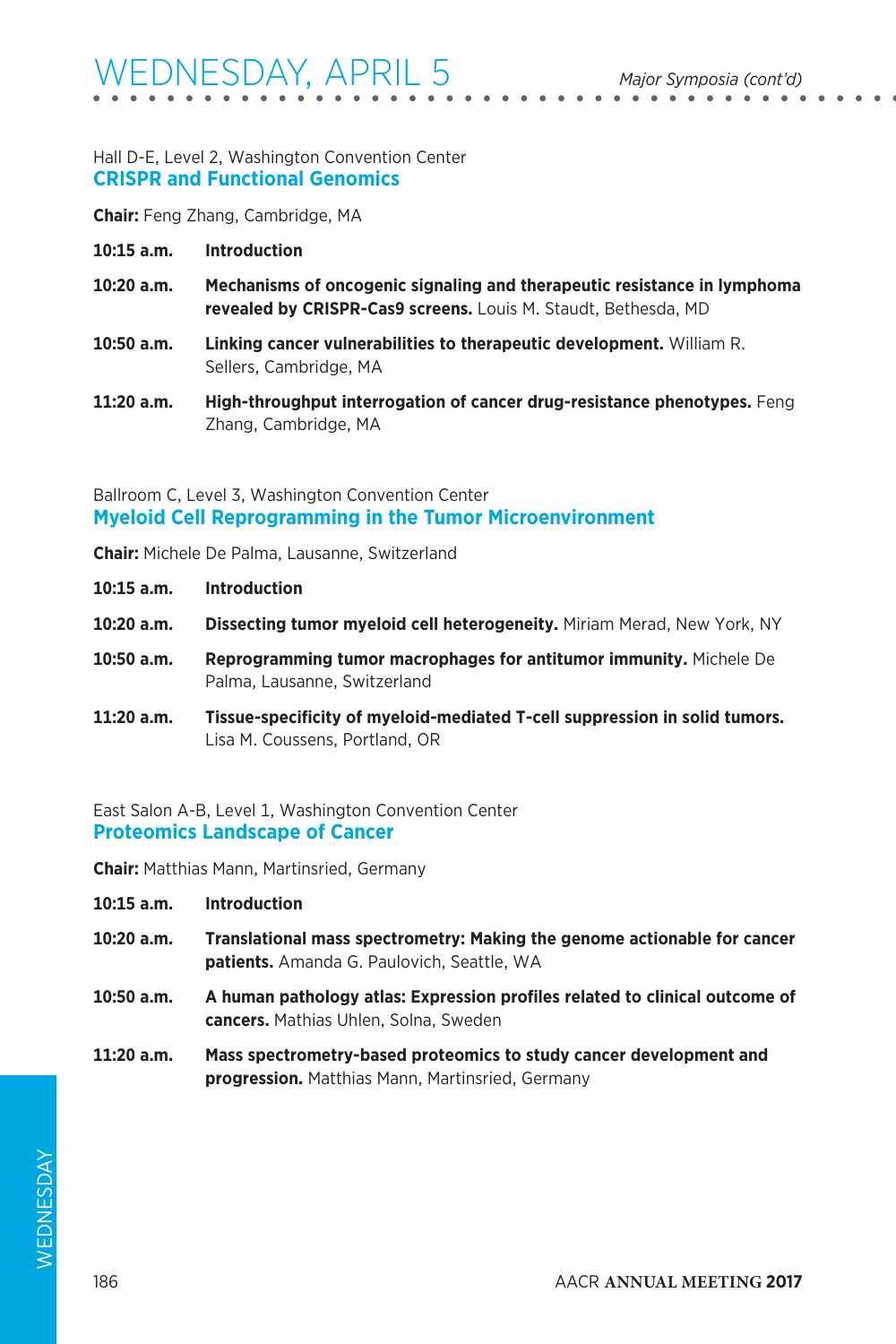#### Room 146, Level 1, Washington Convention Center **Role of Interferon Pathway Signaling in Cancer Immunotherapy**

**Chair:** Antoni Ribas, Los Angeles, CA

- **10:15 a.m. Introduction**
- **10:20 a.m. Description of the IFN receptor pathway signaling and its relevance to cancer.** Leonidas C. Platanias, Chicago, IL
- **10:50 a.m. The independent roles of Type I IFN and IFN-gamma in natural and therapeutically induced immune responses to cancer.** Robert D. Schreiber, St. Louis, MO
- **11:20 a.m. Resistance to checkpoint blockade through IFN-g pathway alterations.**  Antoni Ribas, Los Angeles, CA

### **RECENT ADVANCES IN DIAGNOSTICS** AND THERAPEUTICS RESEARCH • 10:15 a.m.–12:00 p.m.

Room 202, Level 2, Washington Convention Center **Novel Diagnostics and Patient Selection Approaches for Therapeutic Trials**

**Chair:** Scott Kopetz, Houston, TX

- **10:15 a.m. Gene expression studies in breast cancer trials: Moving past ER and HER2.**  Lisa A. Carey, Chapel Hill, NC
- **10:45 a.m. Realities and opportunities of DNA-based molecular profiling studies.** Scott Kopetz, Houston, TX
- **11:15 a.m. Tumor models as novel diagnostics: Finding drugs that work.** James H. Doroshow, Bethesda, MD

#### Room 152, Level 1, Washington Convention Center **Novel Targets in Hematologic Malignancies**

**Chair:** Mark Dawson, Victoria, Australia

- **10:15 a.m. Targeting BCL2 and MCL1 in blood cancers: Practice, pitfalls, and possibilities.** Andrew Roberts, Parkville Victoria, Australia
- **10:45 a.m. Mechanisms of response and resistance to epigenetic therapies in myeloid malignancies.** Mark Dawson, Victoria, Australia
- **11:15 a.m. Novel therapeutic opportunities for germinal center B-cell lymphomas.**  Laura Pasqualucci, New York, NY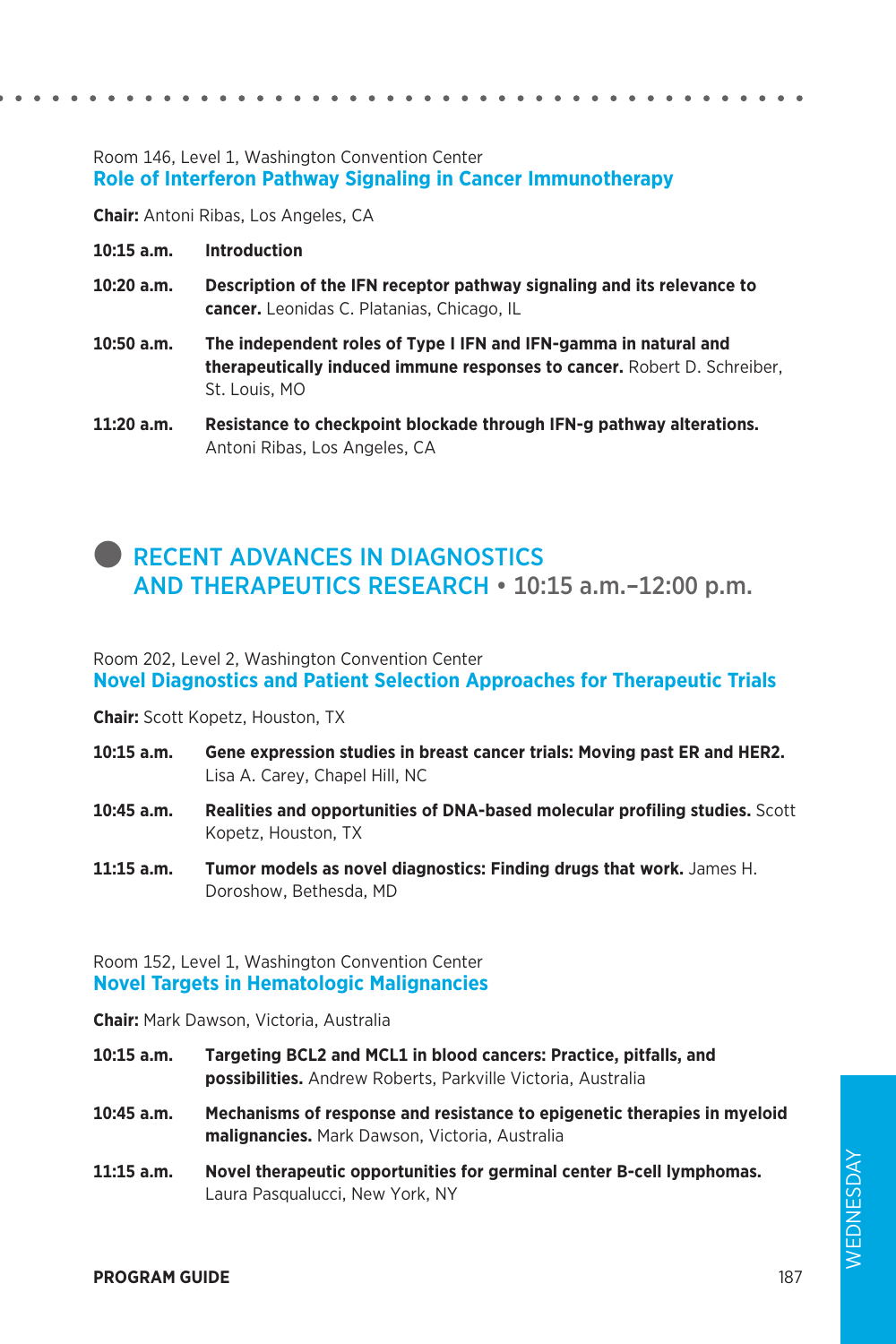### **RECENT ADVANCES IN ORGAN SITE RESEARCH** 10:15 a.m.–12:00 p.m.

Room 151, Level 1, Washington Convention Center **Bladder Cancer**

**Chair:** Ellen C. Zwarthoff, Rotterdam, Netherlands

- **10:15 a.m. Molecular subgrouping of bladder cancer, tumor clonality, and ctDNA follow-up in the clinic.** Torben F. Ørntoft, Aarhus N, Denmark
- **10:40 a.m. Genomic dissection of the clonal evolution dynamics of chemotherapyresistant urothelial carcinoma.** Bishoy M. Faltas, New York, NY [NG06]\*
- **11:00 a.m. Bladder cancer heterogeneity: Drivers or progenitor cells?** Xue-Ru Wu, New York, NY
- **11:25 a.m. Diagnostic and prognostic markers for patient management.** Ellen C. Zwarthoff, Rotterdam, Netherlands

Room 145, Level 1, Washington Convention Center **Glioblastoma**

**Chair:** Michael Prados, San Francisco, CA

- **10:15 a.m. Glioblastoma: Where we are, where we have been, and what is next.** Michael Prados, San Francisco, CA
- **10:30 a.m. Immunotherapy for malignant gliomas: Current approaches, challenges, and opportunities.** Duane A. Mitchell, Gainesville, FL
- **10:55 p.m. Missing link in CNS anticancer drug development: Early markers of (sub) clinical effect.** Timothy Cloughesy, Los Angeles, CA
- **11:20 a.m. GBM AGILE: A collaborative next-generation clinical trial and learning system for GBM.** Anna D. Barker, Scottsdale, AZ

188 AACR **ANNUAL MEETING 2017**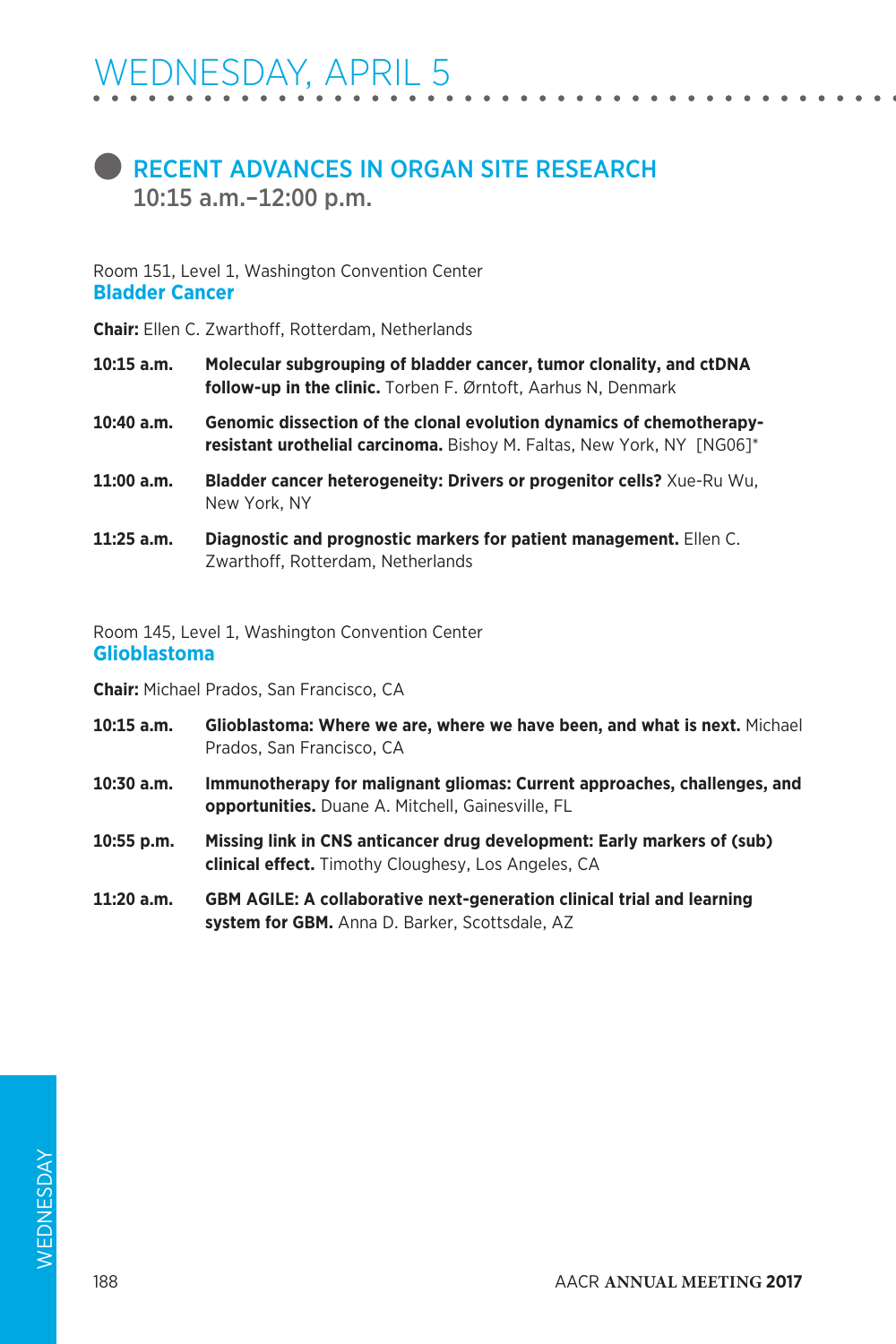### **RECENT ADVANCES IN PREVENTION RESEARCH** 10:15 a.m.–12:00 p.m.

Room 150, Level 1, Washington Convention Center **Lung Cancer Screening: Biomarkers, Lung Cancer Modeling, and Smoking Cessation**

**Chair:** Stephanie R. Land, Rockville, MD

- **10:15 p.m. Smoking cessation in the context of lung cancer screening: State of the research.** Stephanie R. Land, Rockville, MD
- **10:45 a.m. Modeling smoking trends and lung cancer screening: Changes in eligibility and the potential impact of joint screening/cessation programs on smoking and lung cancer.** Rafael Meza, Ann Arbor, MI
- **11:15 a.m. IL-17 pathway is up-regulated in squamous cell lung cancer arising in patients with COPD.** Jill M. Siegfried, Minneapolis, MN

Room 147, Level 1, Washington Convention Center **Obesity, Inflammation, and Cancer Prevention**

**Chair:** Dipali Sharma, Baltimore, MD

- **10:15 a.m. Molecular connections between obesity and cancer.** Dipali Sharma, Baltimore, MD
- **10:45 a.m. Inflammation and cancer: The role of exercise.** Melinda L. Irwin, New Haven, CT
- **11:15 a.m. Inflammation and cancer: The role of caloric restriction and weight loss.**  Wendy Demark-Wahnefried, Birmingham, AL